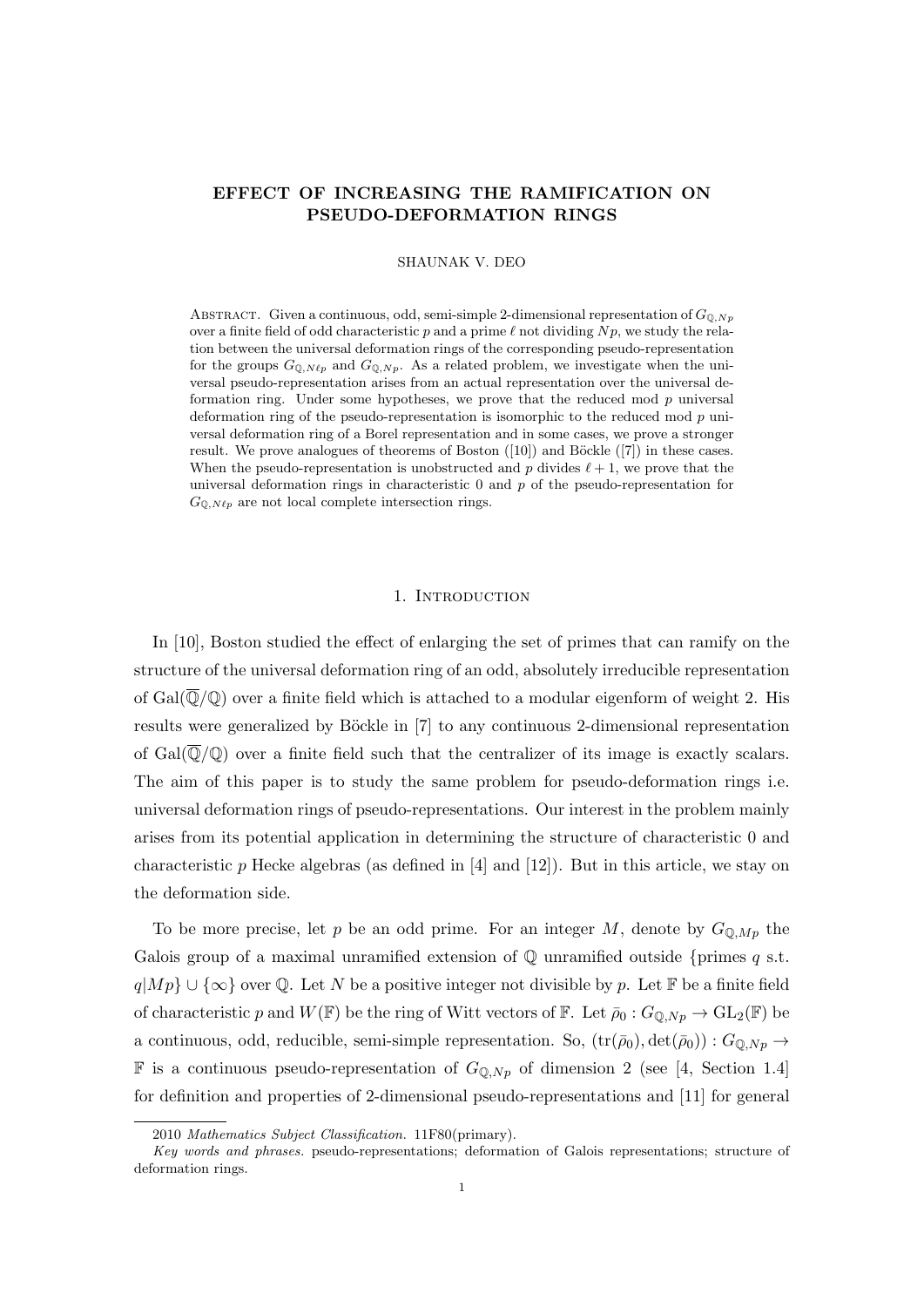pseudo-representations). Let  $\mathcal{R}^{pd}_{\bar{\rho}_0}$  and  $\mathcal{R}^{pd,\ell}_{\bar{\rho}_0}$  be the universal deformation rings of the pseudo-representation  $(tr(\bar{\rho}_0), det(\bar{\rho}_0))$  for the groups  $G_{\mathbb{Q},Np}$  and  $G_{\mathbb{Q},N\ell p}$ , respectively (we will define the rings more precisely below).

Our aim is to compare  $\mathcal{R}^{\text{pd},\ell}_{\bar{\rho}_0}$  with  $\mathcal{R}^{\text{pd}}_{\bar{\rho}_0}$  and determine the structure of  $\mathcal{R}^{\text{pd},\ell}_{\bar{\rho}_0}$  in terms of the structure of  $\mathcal{R}^{\text{pd}}_{\bar{\rho}_0}$ . In [10], Boston studied this problem for absolutely irreducible representations using the techniques and results of  $pro-p$  groups and the same techniques were used by Böckle in [7] to extend Boston's results to residually Borel representations (see [7, Theorem 4.7]). However, their method crucially depends on working with actual representations (and not just pseudo-representations). So, in order to use their techniques and results, we first investigate when a pseudo-representation comes from an actual representation which is also of an independent interest. As a consequence, under some hypotheses, we get an isomorphism between the universal pseudo-deformation ring of  $\bar{\rho}_0$  and the universal deformation ring of a Borel representation which allows us to use results of [7] directly.

One of the main motivations to study this problem is the following: suppose  $\bar{\rho}_0$  comes from a newform of level N. Then, we are interested in studying the relationship between the  $\bar{\rho}_0$ -components of characteristic 0 (resp. characteristic p) Hecke algebra of level  $N\ell$  and the characteristic 0 (resp. characteristic p) Hecke algebra of level N (see [4] and [12] for the definitions of these Hecke algebras). In particular, it is natural to ask if the structure of  $\mathbb{T}_{\bar{\rho}_0}^{\Gamma_1(N\ell)}$  $\frac{\Gamma_1(N\ell)}{\bar{\rho}_0}$  (resp.  $A_{\bar{\rho}_0}^{\Gamma_1(N\ell)}$  $\bar{\rho}_0$ <sup>1</sup><sub>1</sub>(*Nt*)</sup>), the  $\bar{\rho}_0$ -component of the characteristic 0 (resp. characteristic p) Hecke algebra of level  $N\ell$ , can be obtained from the structure of  $\mathbb{T}_{\bar{p}_0}^{\Gamma_1(N)}$  $_{\bar\rho_0}^{\Gamma_1(N)}$  (resp.  $A^{\Gamma_1(N)}_{\bar\rho_0}$  $\frac{1}{\bar{\rho}_0}^{1(N)}\big),$ the  $\bar{p}_0$ -component of the characteristic 0 (resp. characteristic p) Hecke algebra of level N. Note that, we have surjective maps  $\mathcal{R}^{\text{pd},\ell}_{\bar{\rho}_0} \to \mathbb{T}^{\Gamma_1(N\ell)}_{\bar{\rho}_0}$  $\frac{\Gamma_1(N\ell)}{\bar{\rho}_0}$  and  $\mathcal{R}^{\text{pd}}_{\bar{\rho}_0} \to \mathbb{T}^{\Gamma_1(N)}_{\bar{\rho}_0}$  $\bar{\rho}_0^{\text{I}_1(N)}$ . Thus, exploring this question for deformation rings serves as a good starting point for this study and it also gives us an idea of what to expect in the case of Hecke algebras. It would also be interesting to investigate if the methods developed in this article can be suitably modified to study the relationship between  $\mathbb{T}_{\bar{\rho}_0}^{\Gamma_1(N\ell)}$  $\frac{\Gamma_1(N\ell)}{\bar{\rho}_0}$  and  $\mathbb{T}_{\bar{\rho}_0}^{\Gamma_1(N)}$  $\bar{\rho}_0^{\text{I}_1(N)}$ . On the other hand, it might be possible to use some properties of  $\mathbb{T}_{\bar{p}_0}^{\Gamma_1(N\ell)}$  $\bar{\rho}_0^{1,(N\ell)}$  to get more information about the structure of  $\mathcal{R}^{\text{pd},\ell}_{\bar{\rho}_0}$ . So, knowing the structure of  $\mathcal{R}^{\text{pd},\ell}_{\bar{\rho}_0}$  can shed some light on the structure of  $\mathbb{T}^{\Gamma_1(N\ell)}_{\bar{\rho}_0}$  $\bar{\rho}_0$ and vice versa. We plan to address some of these questions in an upcoming work ([13]).

In [10], Boston also connects the increase in the space of deformations, after allowing ramification at an additional prime, to the level raising of modular forms. To be precise, he writes the bigger deformation space, obtained after allowing ramification at an additional prime  $\ell$ , as a natural union of its closed subspaces with one of them being the original space that he started with. Then he shows, using the results of Ribet and Carayol, that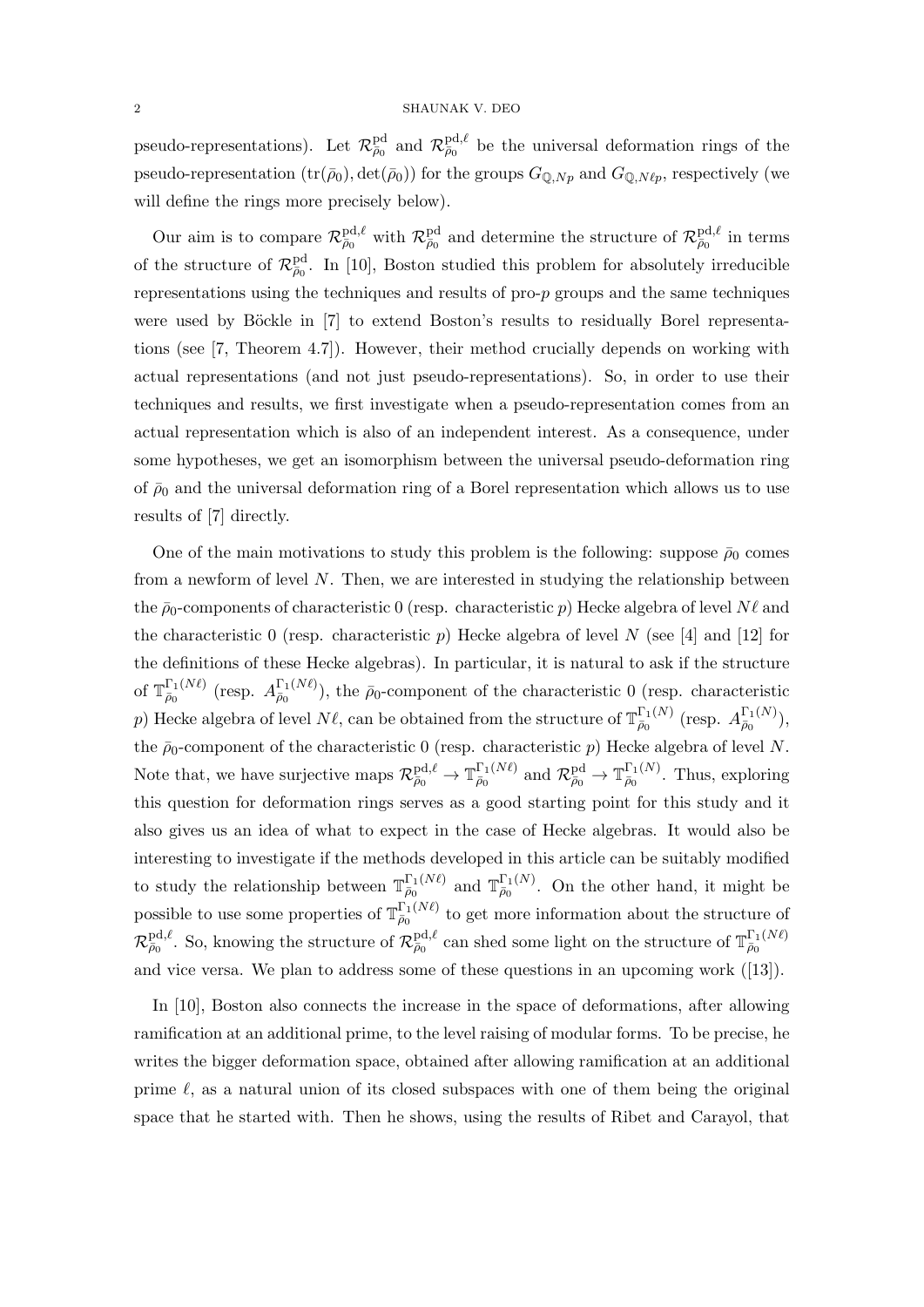each of the new closed subspaces contains a point corresponding to a modular eigenform which is new at  $\ell$ .

Suppose  $\bar{\rho}_0$  comes from a newform of level N. Then, our results, in which we determine the structure of  $\mathcal{R}^{pd,\ell}_{\bar{\rho}_0}$  in terms of the structure of  $\mathcal{R}^{pd}_{\bar{\rho}_0}$ , can also be connected to level raising of modular forms in the same way if the level raising is known those cases (see [5] and [21] for level raising results for reducible  $\bar{\rho}_0$ ). In the cases where level raising is not known, those results can be treated as an evidence for level raising. Similar to [10], the case where  $p|\ell + 1$  turns out to be more interesting and difficult than the other cases.

Before proceeding further, let us first fix some more notation and conventions, in addition to the ones established above, which we will use throughout the paper.

1.1. Notations and conventions. Denote by  $G_{\mathbb{Q}}$  the absolute Galois group of  $\mathbb{Q}$ . For a prime q, denote by  $G_{\mathbb{Q}_q}$  the absolute Galois group of  $\mathbb{Q}_q$  and by  $I_q$ , the inertia group at q. From now on, by a representation (resp. a pseudo-representation) of  $G_{\mathbb{Q},Mp}$ , we will mean a continuous representation (resp. a continuous pseudo-representation) of  $G_{\mathbb{Q},Mp}$  unless otherwise mentioned. We will follow the same convention of  $G_{\mathbb{Q}_q}$ . All the cohomology groups and Ext<sup>i</sup> groups of  $G_{\mathbb{Q},Mp}$  and  $G_{\mathbb{Q}_q}$  that we will work with are assumed to be continuous unless mentioned otherwise. For  $G = G_{\mathbb{Q},Mp}$ ,  $G_{\mathbb{Q}_q}$ , given a representation  $\rho$ of G defined over F, we denote by  $\dim(H^{i}(G,\rho))$ , the dimension of  $H^{i}(G,\rho)$  as a vector space over  $\mathbb{F}$ .

For an integer M, fix an embedding  $i_{q,M}: G_{\mathbb{Q}_q} \to G_{\mathbb{Q},Mp}$ . For a fixed M, such an embedding is well defined upto conjugacy. For a representation  $\rho$  of  $G_{\mathbb{Q},Mp}$  denote by  $\rho|_{G_{\mathbb{Q}_q}}$  the representation  $\rho \circ i_{q,M}$  of  $G_{\mathbb{Q}_q}$ . Moreover, for an element  $g \in G_{\mathbb{Q}_q}$ , we denote  $\rho(i_{q,M}(g))$  by  $\rho(g)$ . If  $\rho|I_q$  factors through the tame inertia quotient of  $I_q$ , then, given an element g in the tame inertia group at q, we write  $\rho(g)$  for  $\rho(i_{q,M}(g'))$  where g' is any lift of g in  $G_{\mathbb{Q}_q}$ . For a pseudo-representation  $(t, d)$  of  $G_{\mathbb{Q},Mp}$  denote by  $(t|_{G_{\mathbb{Q}_q}}, d|_{G_{\mathbb{Q}_q}})$  the pseudo-representation  $(t \circ i_{q,M}, d \circ i_{q,M})$  of  $G_{\mathbb{Q}_q}$ .

1.2. Deformation rings. We now introduce the deformation rings with which we will be working for the rest of the article. Let  $\mathcal C$  be the category whose objects are local complete noetherian rings with residue field F and the morphisms between the objects are local morphisms of  $W(\mathbb{F})$ -algebras. For an object R of C, denote by  $tan(R)$  the tangent space of R and denote by  $(R)$ <sup>red</sup> its maximal reduced quotient i.e.  $(R)$ <sup>red</sup> is the quotient of R by the ideal of its nilpotent elements. We denote by  $\dim(\tan(R))$ , the dimension of  $tan(R)$  as a vector space over F. Let  $C_0$  be the full sub-category of C consisting of local complete noetherian F-algebras with residue field F. Let  $D_{\bar{\rho}_0}$  be the functor from C to the category of sets which sends an object R of C with maximal ideal  $m_R$  to the set of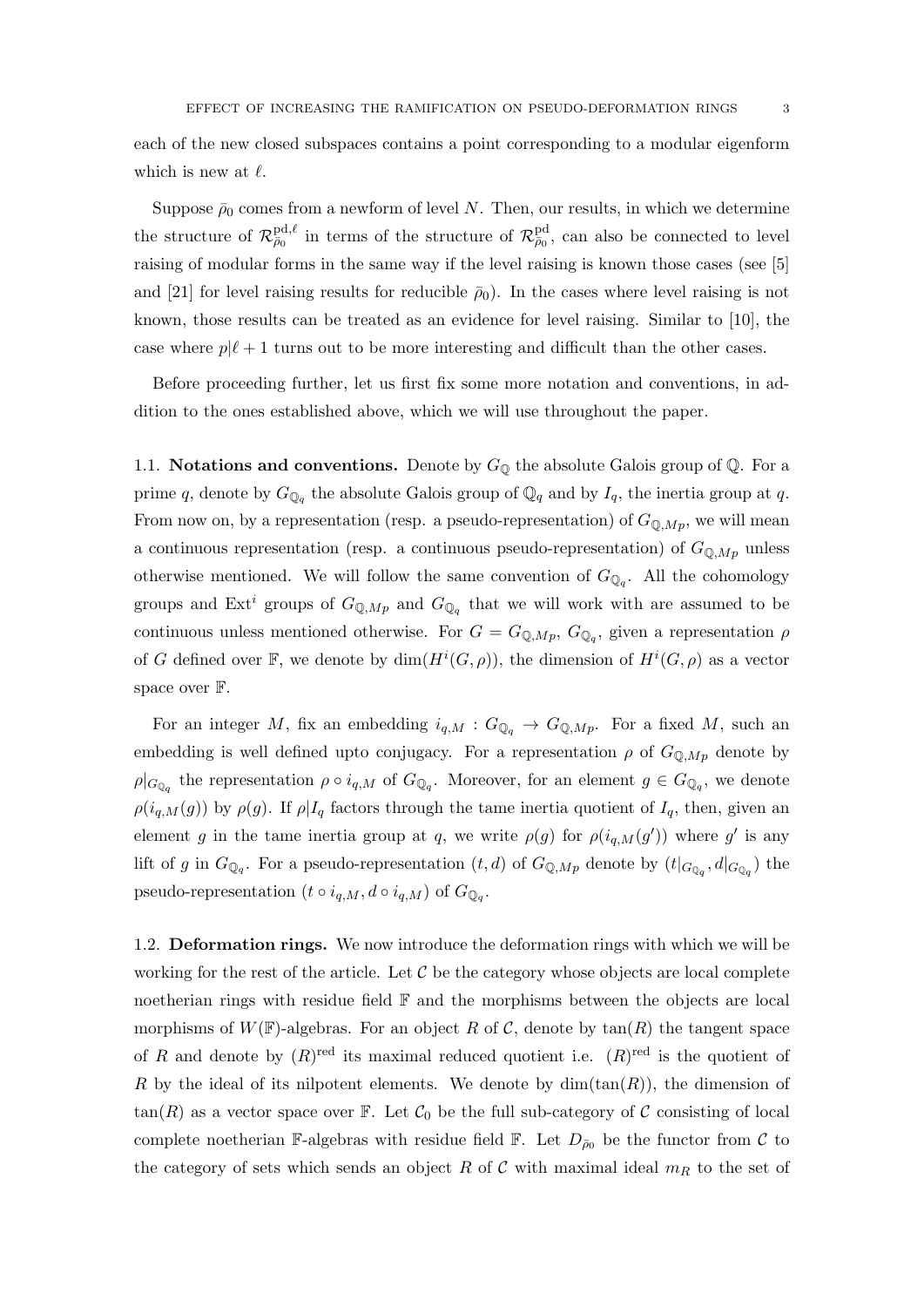continuous pseudo-representations  $(t, d)$  of  $G_{\mathbb{Q},Np}$  to R such that  $t \pmod{m_R} = \text{tr}(\bar{\rho}_0)$ and d (mod  $m_R$ ) = det( $\bar{\rho}_0$ ). Let  $\bar{D}_{\bar{\rho}_0}$  be the restriction of  $D_{\bar{\rho}_0}$  to the sub-category  $\mathcal{C}_0$ .

From [11], it follows that the functors  $D_{\bar{\rho}_0}$  and  $\bar{D}_{\bar{\rho}_0}$  are representable by objects of C and  $C_0$ , respectively. Let  $R_{\bar{\rho}_0}^{\text{pd}}$  and  $\mathcal{R}_{\bar{\rho}_0}^{\text{pd}}$  be the local complete Noetherian rings with residue field  $\mathbb F$  representing  $\bar{D}_{\bar{\rho}_0}$  and  $D_{\bar{\rho}_0}$ , respectively. So, we have  $\mathcal{R}^{\text{pd}}_{\bar{\rho}_0}/(p) \simeq R^{\text{pd}}_{\bar{\rho}_0}$ . Let m and m' be the maximal ideals of  $R_{\bar{\rho}_0}^{\text{pd}}$  and  $(R_{\bar{\rho}_0}^{\text{pd}})^{\text{red}}$ , respectively. Let M and M' be the maximal ideals of  $\mathcal{R}^{\text{pd}}_{\bar{\rho}_0}$  and  $(\mathcal{R}^{\text{pd}}_{\bar{\rho}_0})^{\text{red}}$ , respectively. Let  $(t^{\text{univ}}, d^{\text{univ}})$  be the universal pseudo-representation of  $G_{\mathbb{Q},Np}$  to  $R^{\text{pd}}_{\bar{\rho}_0}$  deforming  $(\text{tr } \bar{\rho}_0, \det \bar{\rho}_0)$ . Let  $(T^{\text{univ}}, D^{\text{univ}})$  be the universal pseudo-representation of  $G_{\mathbb{Q},Np}$  to  $\mathcal{R}^{\text{pd}}_{\bar{\rho}_0}$  deforming  $(\text{tr } \bar{\rho}_0, \det \bar{\rho}_0)$ .

As p is odd, it follows that a 2-dimensional pseudo-representation  $(t, d)$  of  $G_{\mathbb{Q},Mp}$  to an object R of C is determined by t which is a pseudo-character of dimension 2 in the sense of Rouquier  $([18])$  (see [4, Section 1.4]). So, in this case, the theory of pseudorepresentations is same as the theory of pseudo-characters. Therefore, we will be working with the residual pseudo-character  $\text{tr}(\bar{\rho}_0)$  and the universal pseudo-characters  $T^{\text{univ}}$  and  $t^{\text{univ}}$  deforming  $\text{tr}(\bar{\rho}_0)$  instead of working with the corresponding pseudo-representations.

Denote the pseudo-character obtained by composing  $t^{\text{univ}}$  with the surjective map  $R^{\text{pd}}_{\bar{\rho}_0} \to (R^{\text{pd}}_{\bar{\rho}_0})^{\text{red}}$  by  $t^{\text{univ,red}}$  and the pseudo-character obtained by composing  $T^{\text{univ}}$  with the surjective map  $\mathcal{R}^{\text{pd}}_{\bar{\rho}_0} \to (\mathcal{R}^{\text{pd}}_{\bar{\rho}_0})^{\text{red}}$  by  $T^{\text{univ,red}}$ .

Now,  $\bar{\rho}_0 = \chi_1 \oplus \chi_2$  for some characters  $\chi_1, \chi_2 : G_{\mathbb{Q},Np} \to \mathbb{F}^*$ . Let  $\chi = \chi_1/\chi_2$ . Thus,  $\chi: G_{\mathbb{Q},Np} \to \mathbb{F}^*$  is an odd character. For a non-zero element  $x \in H^1(G_{\mathbb{Q},Np}, \chi)$ , denote by  $\bar{\rho}_x$  the corresponding representation of  $G_{\mathbb{Q},Np}$ . So  $\bar{\rho}_x : G_{\mathbb{Q},Np} \to GL_2(\mathbb{F})$  is such that  $\bar{\rho}_x = \begin{pmatrix} \chi_1 & * \\ 0 & \chi_2 \end{pmatrix}$  $0 \chi_2$ where  $*$  corresponds to x. Similarly, for a non-zero element  $y \in H^1(G_{\mathbb{Q},N_p}, \chi^{-1}),$  denote by  $\bar{\rho}_y$  the corresponding representation of  $G_{\mathbb{Q},N_p}$ .

Let  $x \in H^1(G_{\mathbb{Q},N_p},\chi^i)$  with  $i \in \{1,-1\}$  be a non-zero element. Denote by  $\mathcal{R}_{\bar{\rho}_x}^{\text{def}}$  the universal deformation ring of  $\bar{\rho}_x$  in the sense of Mazur ([16]). Note that, for a non-zero  $x \in H^1(G_{\mathbb{Q},N_p},\chi^i)$  with  $i \in \{1,-1\}$ , the centralizer of the image of  $\bar{\rho}_x$  is exactly the set of scalar matrices. Hence, the existence of  $\mathcal{R}^{\text{def}}_{\bar{\rho}_x}$  follows from [16] and [17]. Let  $R^{\text{def}}_{\bar{\rho}_x}$  be the universal deformation ring of  $\bar{\rho}_x$  in characteristic p. So, we have  $\mathcal{R}^{\text{def}}_{\bar{\rho}_x}/(p) \simeq R^{\text{def}}_{\bar{\rho}_x}$ .

Let  $\ell$  be a prime such that  $\ell \nmid Np$ . As  $G_{\mathbb{Q},Np}$  is a quotient of  $G_{\mathbb{Q},N\ell p}$ , the representations  $\bar{\rho}_0$  and  $\bar{\rho}_x$  with  $x \in H^1(G_{\mathbb{Q},Np},\chi^i)$  with  $i \in \{1,-1\}$  are also representations of  $G_{\mathbb{Q},N\ell p}$ . Thus, we can view  $(tr(\bar{\rho}_0), det(\bar{\rho}_0))$  as a pseudo-representation of  $G_{\mathbb{Q},N\ell_p}$  as well. Let  $\mathcal{R}^{\text{pd},\ell}_{\bar{\rho}_0}$  and  $R^{\text{pd},\ell}_{\bar{\rho}_0}$  be the universal deformation rings of  $(\text{tr}(\bar{\rho}_0), \text{det}(\bar{\rho}_0))$  considered as a pseudo-representation of  $G_{\mathbb{Q},N\ell p}$  in the categories  $\mathcal C$  and  $\mathcal C_0$  respectively. Let  $\mathfrak{m}^\ell$  and  $\mathfrak{m'}^\ell$ be the maximal ideals of  $R_{\bar{\rho}_0}^{\text{pd},\ell}$  and  $(R_{\bar{\rho}_0}^{\text{pd},\ell})^{\text{red}}$ , respectively. Let  $\mathcal{M}^{\ell}$  and  $\mathcal{M'}^{\ell}$  be the maximal ideals of  $\mathcal{R}^{\text{pd},\ell}_{\bar{\rho}_0}$  and  $(\mathcal{R}^{\text{pd},\ell}_{\bar{\rho}_0})^{\text{red}}$ , respectively. For a non-zero  $x \in H^1(G_{\mathbb{Q},N_p},\chi^i)$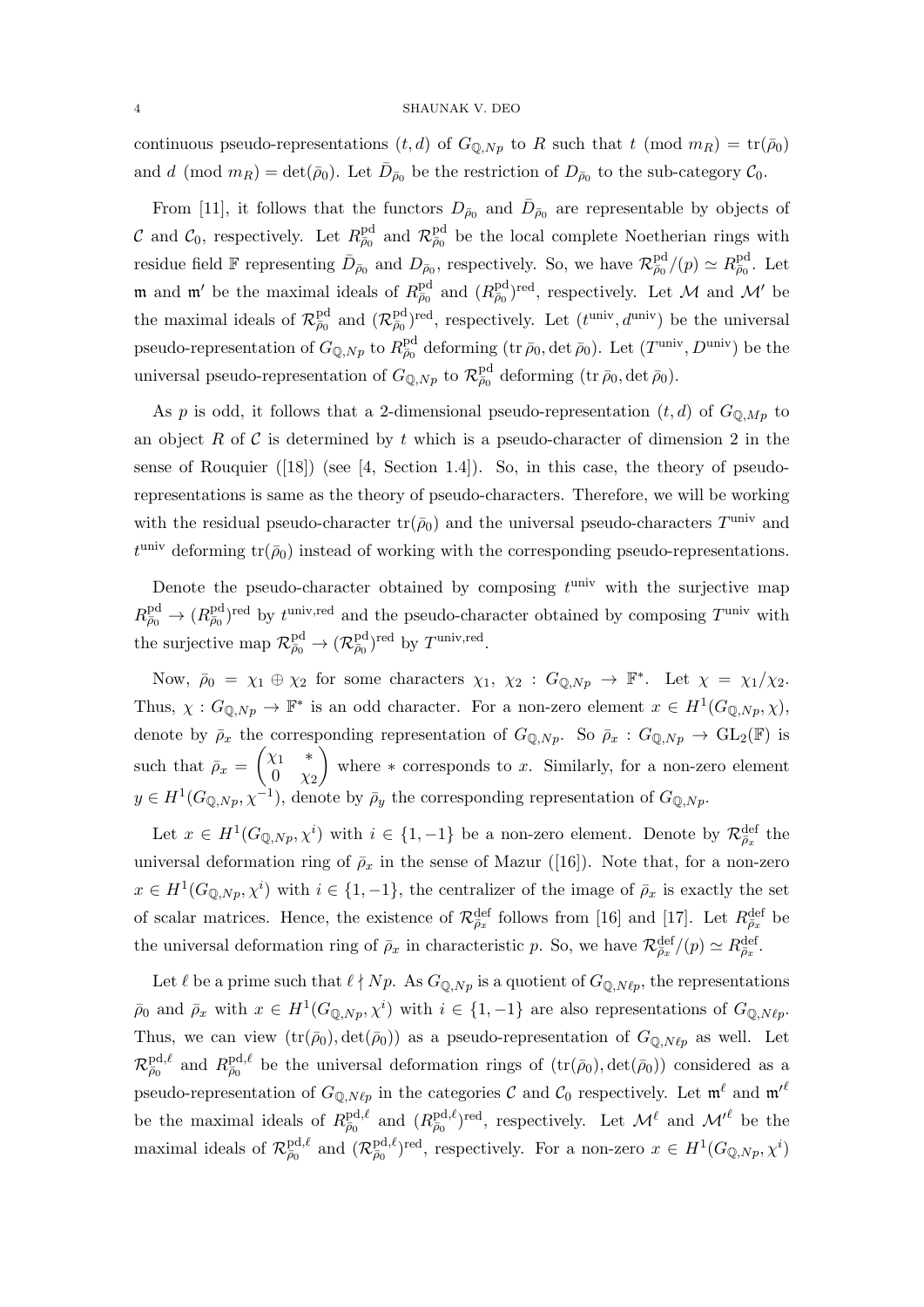with  $i \in \{1, -1\}$ , Let  $\mathcal{R}_{\bar{\rho}_x}^{\text{def},\ell}$  and  $R_{\bar{\rho}_x}^{\text{def},\ell}$  be the universal deformation rings of  $\bar{\rho}_x$  considered as a representation of  $G_{\mathbb{Q},N\ell p}$  in the categories C and  $\mathcal{C}_0$ , respectively.

1.3. Main results. The surjective group homomorphism  $G_{\mathbb{Q},N\ell p} \to G_{\mathbb{Q},N p}$  induces the  $\text{following local morphisms: } \mathcal{R}_{\bar{\rho}_0}^{\text{pd},\ell} \to \mathcal{R}_{\bar{\rho}_0}^{\text{pd},\ell}, R_{\bar{\rho}_0}^{\text{pd},\ell} \to R_{\bar{\rho}_0}^{\text{bd}}, \mathcal{R}_{\bar{\rho}_x}^{\text{def},\ell} \to \mathcal{R}_{\bar{\rho}_x}^{\text{def},\ell} \to R_{\bar{\rho}_x}^{\text{def},\ell} \to R_{\bar{\rho}_x}^{\text{def},\ell}.$ In [7], Böckle used the techniques of [10] to study the local morphism  $\mathcal{R}^{\text{def},\ell}_{\bar{\rho}_x} \to \mathcal{R}^{\text{def}}_{\bar{\rho}_x}$  and found the structure of  $\mathcal{R}_{\bar{\rho}_x}^{\text{def},\ell}$  in terms of the structure of  $\mathcal{R}_{\bar{\rho}_x}^{\text{def}}$  (see [7, Theorem 4.7]). Our aim is to study the local morphisms  $\mathcal{R}^{\text{pd},\ell}_{\bar{\rho}_0} \to \mathcal{R}^{\text{pd}}_{\bar{\rho}_0}$  and  $R^{\text{pd},\ell}_{\bar{\rho}_0} \to R^{\text{pd}}_{\bar{\rho}_0}$  to determine the explicit structure of  $\mathcal{R}^{\text{pd},\ell}_{\bar{\rho}_0}$  (respectively of  $R^{\text{pd},\ell}_{\bar{\rho}_0}$ ) from the explicit structure of  $\mathcal{R}^{\text{pd}}_{\bar{\rho}_0}$ (respectively of  $R^{\text{pd}}_{\bar{\rho}_0}$ ).

As mentioned above, Boston uses the theory of pro- $p$  groups in [10] to prove the main theorem and the same method is used by Böckle in [7] for residually Borel representations. So, if we know that there exists a representation of  $G_{\mathbb{Q},N\ell p} \to GL_2(\mathcal{R}_{\bar{\rho}_0}^{\text{pd},\ell})$  whose trace is the universal pseudo-character, then we can use their methods to determine the structure of  $\mathcal{R}^{\text{pd},\ell}_{\bar{\rho}_0}$  in terms of the structure of  $\mathcal{R}^{\text{pd}}_{\bar{\rho}_0}$ .

So we first investigate the existence of representations  $\rho: G_{\mathbb{Q},Np} \to GL_2(R_{\bar{p}_0}^{\text{pd}})$  and  $\tau: G_{\mathbb{Q},Np} \to GL_2(\mathcal{R}_{\bar{p}_0}^{\text{pd}})$  such that  $\text{tr}(\rho) = t^{\text{univ}}$  and  $\text{tr}(\tau) = T^{\text{univ}}$ . We get the following results in this direction:

Given a non-zero  $x \in H^1(G_{\mathbb{Q},N_p},\chi^i)$  with  $i \in \{1,-1\}$ , let  $\rho_x^{\text{univ}} : G_{\mathbb{Q},N_p} \to \text{GL}_2(R_{\bar{\rho}_x}^{\text{def}})$ be the universal deformation of  $\bar{\rho}_x$  taking values in  $R_{\bar{\rho}_x}^{\text{def}}$ . So, the trace of  $\rho_x^{\text{univ}}$  is a pseudo-character of  $G_{\mathbb{Q},Np}$  deforming  $\text{tr}(\bar{\rho}_0)$ . Hence, it induces a map  $\psi_x: R^{\text{pd}}_{\bar{\rho}_0} \to R^{\text{def}}_{\bar{\rho}_x}$ .

**Theorem 2.17.** Suppose  $p \nmid \phi(N)$  and  $\dim(H^1(G_{\mathbb{Q},Np},\chi^i)) = 1$  for some  $i \in \{1,-1\}$ . Then there exists a representation  $\rho^{red}$  :  $G_{\mathbb{Q},Np} \to GL_2((R_{\overline{\rho}_0}^{pd})^{red})$  such that  $tr(\rho^{red}) =$  $t^{univ,red}$ . As a consequence, for a non-zero  $x \in H^1(G_{\mathbb{Q},Np},\chi^i)$ , the map  $\psi_x: R^{pd}_{\bar{\rho}_0} \to R^{dej}_{\bar{\rho}_x}$ induces an isomorphism between  $(R_{\bar{\rho}_0}^{pd})^{red}$  and  $(R_{\bar{\rho}_x}^{def})^{red}$ .

**Theorem 2.19.** Suppose  $p \nmid \phi(N)$  and  $\dim(H^1(G_{\mathbb{Q},Np},\chi^i)) = 1$  for some  $i \in \{1,-1\}$ . Moreover, for such an i, assume that  $\dim(H^1(G_{\mathbb{Q},Np},\chi^{-i})) \in \{1,2,3\}$ . Then, there exists a representation  $\rho: G_{\mathbb{Q},Np} \to GL_2(R_{\bar{\rho}_0}^{pd})$  such that  $tr(\rho) = t^{univ}$ . As a consequence, for a non-zero  $x \in H^1(G_{\mathbb{Q},Np}, \chi^i)$ ,  $R_{\bar{\rho}_0}^{pd} \simeq R_{\bar{\rho}_x}^{def}$ .

Denote by  $\omega_p$  the mod p cyclotomic character of  $G_{\mathbb{Q}}$ . Because of the isomorphisms  $(R_{\bar{\rho}_0}^{\text{pd}})^{\text{red}} \simeq (R_{\bar{\rho}_x}^{\text{def}})^{\text{red}}$  and  $R_{\bar{\rho}_0}^{\text{pd}} \simeq R_{\bar{\rho}_x}^{\text{def}}$  found above, we directly use [7, Theorem 4.7] after some analysis to get the following results:

**Theorem 4.4.** Suppose  $p \nmid \phi(N)$ ,  $\dim(H^1(G_{\mathbb{Q},Np}, \chi^i)) = 1$  and  $\dim(H^1(G_{\mathbb{Q},Np}, \chi^{-i})) =$ m for some  $i \in \{1, -1\}$ . Let  $\ell$  be a prime such that  $p \nmid \ell^2 - 1$  and  $\chi^{-i}|_{G_{\mathbb{Q}_\ell}} = \omega_p|_{G_{\mathbb{Q}_\ell}}$ . Then: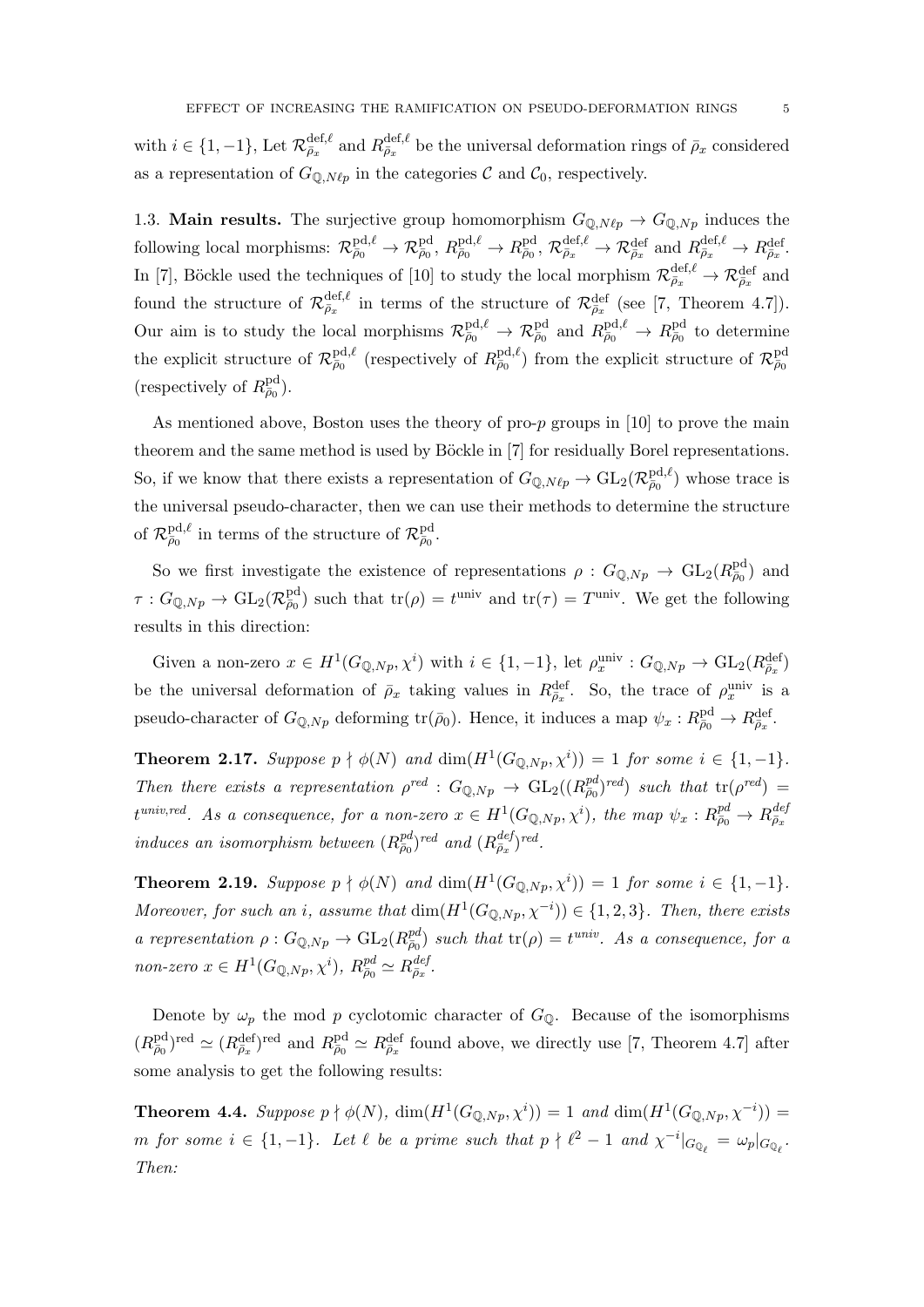#### 6 SHAUNAK V. DEO

- (1) For any non-zero  $x \in H^1(G_{\mathbb{Q},Np},\chi^i)$ ,  $(R_{\bar{\rho}_0}^{pd,\ell})^{red} \simeq (R_{\bar{\rho}_x}^{def,\ell})^{red}$ . As a consequence, there exists  $r_1, \dots, r_{n'}$ ,  $\Phi \in \mathbb{F}[[X_1, \dots, X_n, X]]$  such that  $(R_{\overline{\rho}_0}^{pd,\ell})^{red} \simeq (\mathbb{F}[[X_1,\cdots,X_n,X]]/(r_1,\cdots,r_{n'},X(\Phi-\ell)))^{red}$  and  $(R^{pd}_{\bar{\rho}_0})^{red} \simeq (\mathbb{F}[[X_1, \cdots, X_n]]/(\bar{r}_1, \cdots, \bar{r}_{n'}))^{red}$ , where  $r_i \pmod{X} = \bar{r}_i$ .
- (2) Suppose  $m = 1, 2$ . For any non-zero  $x \in H^1(G_{\mathbb{Q},Np}, \chi^i)$ ,  $R_{\bar{\rho}_0}^{pd,\ell} \simeq R_{\bar{\rho}_x}^{def,\ell}$ . As a consequence, there exists  $r_1, \dots, r_{n'} \Phi \in \mathbb{F}[[X_1, \dots, X_n, X]]$  such that  $R_{\bar{p}_0}^{pd, \ell} \simeq$  $\mathbb{F}[[X_1, \cdots, X_n, X]]/(r_1, \cdots, r_{n'}, X(\Phi-\ell))$  and  $R_{\bar{\rho}_0}^{pd} \simeq \mathbb{F}[[X_1, \cdots, X_n]]/(\bar{r}_1, \cdots, \bar{r}_{n'}),$ where  $r_i \pmod{X} = \overline{r_i}$ .

At the end, we turn our attention to the case when  $\bar{\rho}_0$  is unobstructed to get more precise results. We call  $\bar{\rho}_0$  unobstructed if  $p \nmid \phi(N)$  and  $\dim(H^1(G_{\mathbb{Q},Np},\chi)) = \dim(H^1(G_{\mathbb{Q},Np},\chi^{-1})) =$ 1. Note that, using [1, Theorem 2], we see that this definition coincides with the ones given in [4] and [12]. So, in this case, we have  $\mathcal{R}^{\text{pd}}_{\bar{\rho}_0} \simeq W(\mathbb{F})[[X, Y, Z]]$ . We know that if  $N = 1$  and p is odd, then the Vandiver's conjecture implies that  $\bar{p}_0$  is always unobstructed (see [4, Theorem 22] for more details and examples of unobstructed  $\bar{\rho}_0$  for  $N = 1$ ). In this case, we get the following results:

Let  $\tilde{\ell}$  be the Teichmuller lift of  $\ell \pmod{p}$ .

**Theorem 4.6.** Suppose  $\bar{\rho}_0$  is unobstructed. Let  $\ell$  be a prime such that  $p \nmid \ell^2 - 1$ ,  $\chi^i |_{G_{\mathbb{Q}_{\ell}}} =$  $\omega_p|_{G_{\mathbb{Q}_{\ell}}}$  for some  $i\ \in\ \{1,-1\}.$  Then,  $\mathcal{R}_{\bar{\rho}_0}^{pd,\ell}\ \simeq\ W(\mathbb{F})[[X_1,X_2,X_3,X_4]]/(X_4f)$  for some  $f \in W(\mathbb{F})[[X_1, X_2, X_3, X_4]]$ . Moreover, if  $\ell/\tilde{\ell}$  is a topological generator of  $1 + p\mathbb{Z}_p$ , then  $\mathcal{R}_{\bar{\rho}_0}^{\mathit{pd},\ell} \simeq W(\mathbb{F})[[X_1,X_2,X_3,X_4]]/(X_4(p+X_2)).$ 

The isomorphism between  $\mathcal{R}^{\text{pd},\ell}_{\bar{\rho}_0}$  (resp.  $\mathcal{R}^{\text{pd},\ell}_{\bar{\rho}_0}$ ) and  $W(\mathbb{F})[[X_1,X_2,X_3,X_4]]/(X_4f)$  (resp.  $W(\mathbb{F})[[X_1, X_2, X_3, X_4]]/(X_4(p+X_2))$  when  $\ell/\tilde{\ell}$  is a topological generator of  $1 + p\mathbb{Z}_p$  that we find in the proof of Theorem 4.6 is such that the kernel of the map  $\mathcal{R}^{\text{pd},\ell}_{\bar{\rho}_0} \to \mathcal{R}^{\text{pd}}_{\bar{\rho}_0}$ under the isomorphism, is the ideal  $(X_4)$ .

Note that, if  $\bar{\rho}_0$  is unobstructed,  $\chi|_{G_{\mathbb{Q}_\ell}} = \omega_p|_{G_{\mathbb{Q}_\ell}}$  and  $p|\ell+1$ , then  $\dim(H^1(G_{\mathbb{Q},N\ell p}, \chi)) =$  $\dim(H^1(G_{\mathbb{Q},N\ell p},\chi^{-1})) = 2$ . So, this case is different from the cases that we have dealt with so far and none of the results mentioned above apply to this case. In this setting, we prove the following results:

**Theorem 4.10.** Suppose  $\bar{\rho}_0$  is unobstructed. Let  $\ell$  be a prime such that  $\ell \equiv -1 \pmod{p}$ ,  $\chi|_{G_{\mathbb{Q}_\ell}} = \omega_p|_{G_{\mathbb{Q}_\ell}}$  and  $-\ell$  is a topological generator of  $1 + p\mathbb{Z}_p$ . Then,  $(R_{\bar{\rho}_0}^{pd,\ell})^{red} \simeq$  $\mathbb{F}[[X, Y, Z, T_1, T_2]]/(T_1T_2, T_1Z, T_2Z).$ 

As  $\bar{\rho}_0$  is unobstructed, we have  $R^{\text{pd}}_{\bar{\rho}_0} \simeq \mathbb{F}[[X, Y, Z]].$  So, the surjective map  $R^{\text{pd}, \ell}_{\bar{\rho}_0} \to R^{\text{pd}}_{\bar{\rho}_0}$ factors through  $(R_{\bar{p}_0}^{\text{pd}, \ell})^{\text{red}}$ . The isomorphism between  $(R_{\bar{p}_0}^{\text{pd}, \ell})^{\text{red}}$  and  $\mathbb{F}[[X, Y, Z, T_1, T_2]]/(T_1T_2, T_1Z, T_2Z)$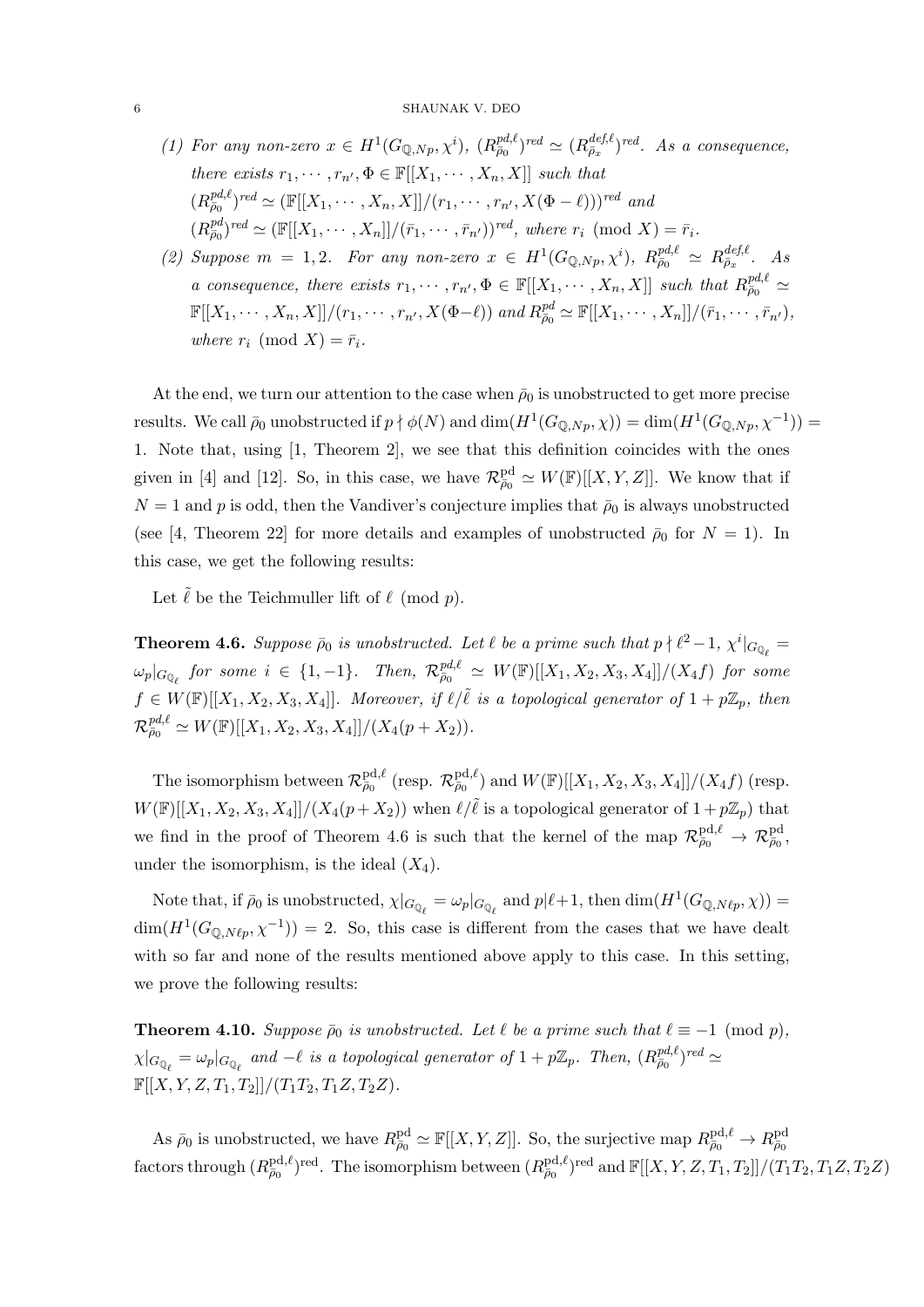that we find in the proof of Theorem 4.10 is such that the kernel of the map  $(R_{\bar{p}_0}^{\text{pd}, \ell})^{\text{red}} \to$  $R_{\bar{\rho}_0}^{\text{pd}}$ , under the isomorphism, is the ideal  $(T_1, T_2)$ .

**Theorem 4.18.** Suppose  $\bar{\rho}_0$  is unobstructed. Let  $\ell$  be a prime such that  $\ell \equiv -1 \pmod{p}$ ,  $\chi|_{G_{\mathbb{Q}_\ell}} = \omega_p|_{G_{\mathbb{Q}_\ell}}$  and  $-\ell$  is a topological generator of  $1 + p\mathbb{Z}_p$ . Then  $R_{\bar{\rho}_0}^{pd,\ell}$  is not a local complete intersection ring.

Using Theorem 4.18, we also prove that  $\mathcal{R}^{\text{pd},\ell}_{\bar{\rho}_0}$ , under the hypotheses of Theorem 4.18, is not a local complete intersection ring. If  $N=1$ , then  $\chi=\omega_p^k$  for some odd k as  $\bar{\rho}_0$  is odd. Therefore, in this case, if  $\ell \equiv -1 \pmod{p}$ , then  $\chi|_{G_{\mathbb{Q}_\ell}} = \omega_p|_{G_{\mathbb{Q}_\ell}}$  will always hold. Thus, when  $N = 1$ , using [4, Theorem 22], we get many examples of  $\bar{\rho}_0$  and  $\ell$  satisfying the hypotheses of Theorem 4.10 and Theorem 4.18. Moreover, [4, Theorem 22] implies that if Vandiver's conjecture is true, then, given a  $\bar{\rho}_0$  with  $N = 1$ , any prime  $\ell$  which is -1 (mod p) but not  $-1 \pmod{p^2}$  satisfies the hypotheses of Theorem 4.10 and Theorem 4.18.

Suppose  $\bar{\rho}_0$  comes from a newform of level N and  $p \ge 5$ . For  $M = N$ ,  $N \ell$ ,  $N \ell^2$ , let  $\mathbb{T}^{\Gamma_1(M)}$  $\frac{\Gamma_1(M)}{\bar{\rho}_0}$  (resp.  $A^{\Gamma_1(M)}_{\bar{\rho}_0}$  $\bar{\rho}_0$ <sup>1(M)</sup>) be the  $\bar{\rho}_0$ -component of the characteristic 0 (resp. characteristic p) Hecke algebra of level M (notation is borrowed from [12]). The proof of Theorem 4.6, along with results of [12] ([12, Section 2], proof of [12, Lemma 23] and [12, Theorem 1]), shows that in the cases considered in the Theorem,  $\mathbb{T}_{\bar{p}_0}^{\Gamma_1(N\ell)}$  $\bar{\rho}_0^{\text{I}_1(N\ell)}$  has Krull dimension 4 while  $A_{\bar o_0}^{\Gamma_1(N\ell)}$  $\bar{p}_0^{1,(N\ell)}$  has Krull dimension 2. When  $p|\ell + 1$ , the correct Hecke algebra to compare with  $\mathcal{R}^{\text{pd},\ell}_{\bar\rho_0}$  would be  $\mathbb{T}^{\Gamma_1(N\ell^2)}_{\bar\rho_0}$  $\bar{\rho}_0^{1,(N\ell)}$ . The proof of Theorem 4.10, along with results of [12], shows that in the cases considered in the Theorem,  $\mathbb{T}_{\bar{p}_0}^{\Gamma_1(N\ell^2)}$  $_{\bar{\rho}_0}^{\Gamma_1(N\ell^2)}$  has Krull dimension 4 while  $A_{\bar{\rho}_0}^{\Gamma_1(N\ell^2)}$  $\bar{\rho}_0$ has Krull dimension 2. Previously, only lower bounds on the Krull dimensions of Hecke algebras were known in all these cases. We have a surjective map  $\mathcal{R}^{\text{pd},\ell}_{\bar{\rho}_0} \to \mathbb{T}^{\Gamma_1(N\ell^2)}_{\bar{\rho}_0}$  $\frac{1}{\bar{\rho}_0}$  and both the rings have Krull dimension 4. So, this suggests that  $\mathbb{T}_{\bar{\rho}_0}^{\Gamma_1(N\ell^2)}$  may well not be a local complete intersection ring.

Note that, when  $p|\ell + 1$ , the deformation ring appropriate for comparison with  $\mathbb{T}_{\bar{p}_0}^{\Gamma_1(N\ell)}$  $\frac{\mu}{\bar{\rho}_0}$   $\frac{1}{\sqrt{N}}$ , is the universal deformation ring parameterizing all deformations t of  $tr(\bar{\rho}_0)$  such that  $t|_{G_{\mathbb{Q}_\ell}}$  is reducible. Call this ring  $S_{\bar{\rho}_0}^{\text{pd},\ell}$ . Indeed, the surjective map  $\mathcal{R}^{\text{pd},\ell}_{\bar{\rho}_0} \to \mathbb{T}^{\Gamma_1(N\ell^2)}_{\bar{\rho}_0}$  $\frac{\bar{\rho}_0}{\bar{\rho}_0}$  factors  ${\rm through\ } S^{{\rm pd},\ell}_{\bar\rho_0}. \hbox{ The proof of Theorem 4.10 also implies that } (S^{{\rm pd},\ell}_{\bar\rho_0})^{\rm red}\simeq W(\mathbb F)[[X,Y,Z,T_1,T_2]]/(T_1T_2,T_1Z,$  $T_2Z'$  for some  $Z' \equiv Z \pmod{p}$ . Since the characteristic 0 Hecke algebras are reduced, this gives a potential candidate for the structure of  $\mathbb{T}_{\bar{p}_0}^{\Gamma_1(N\ell)}$  $\frac{1}{\bar{\rho}_0}$ .

Recall that, Mazur's conjecture  $(16)$  predicts that the mod p universal deformation ring of an absolutely irreducible 2-dimensional representation of  $G_{\mathbb{Q},Mp}$  over some finite extension of  $\mathbb{F}_p$  has Krull dimension 3. This also implies that the mod p universal deformation ring is always a local complete intersection ring. Combining Theorem 4.10 and Theorem 4.18, we find examples of mod p universal pseudo-deformation rings of Krull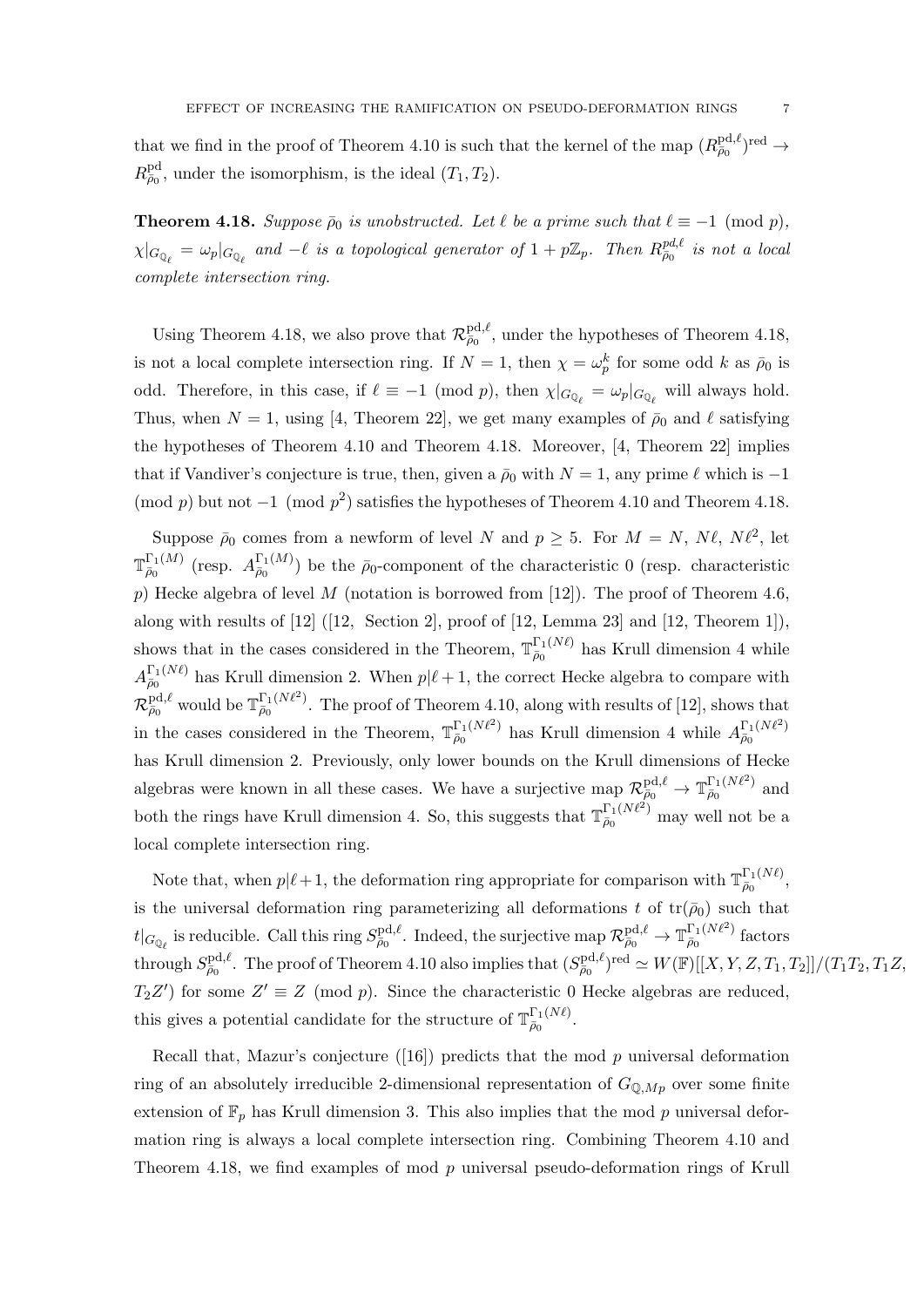#### 8 SHAUNAK V. DEO

dimension 3 which are not local complete intersection rings. On the other hand, in [6], Bleher and Chinburg found examples of absolutely irreducible representations of profinite groups such that the corresponding universal deformation rings (in the sense of Mazur) are not locally complete intersection rings.

1.4. Organization of the paper and overview of the proofs. Let us now give an overview of the proofs of the results above and the organization of the paper. In Section 2.1, we do some Galois cohomology calculations and find some conditions on  $H^1(G_{\mathbb{Q},N_p}, \chi)$ and  $H^1(G_{\mathbb{Q},N_p},\chi^{-1})$  for  $t^{\text{univ}}$  to arise from an actual representation.. In Section 2.2, we recall some standard definitions and results about Generalized Matrix algebras (GMA) which will be used throughout the paper.

To prove the first part of Theorem 2.17, we first use the results of [19] which give, under the hypotheses of the proposition, a presentation of  $R_{\bar{\rho}_0}^{\text{pd}}$  as a quotient of a power series ring similar to the one given in [8, Theorem 2.4]. After this, we use the properties of reducibility ideal of  $t^{\text{univ}}$  along with the generalization of Krull's principal ideal theorem to prove that  $t^{\text{univ}} \pmod{P}$  is not reducible for any minimal prime ideal P of  $R_{\bar{\rho}_0}^{\text{pd}}$ . Then, we use the arguments of the proof of [3, Proposition 1.7.4] to get the first part of Theorem 2.17. Using  $[15, Corollary 1.4.4(2)],$  we get the second part of Theorem 2.17.

To prove Theorem 2.19, we first use results of [3] (presented in [2] in an alternate form) to get a Generalized Matrix Algebra (GMA) over  $R^{\text{pd}}_{\bar{\rho}_0}$  which is a quotient of  $R^{\text{pd}}_{\bar{\rho}_0} [G_{\mathbb{Q},Np}]$ and whose trace restricted to the image of  $G_{\mathbb{Q},Np}$  is  $t^{\text{univ}}$ . Then, we do a case by case analysis which uses the presentation of  $R_{\bar{\rho}_0}^{\text{pd}}$  mentioned above and some basic commutative algebra, to prove that this GMA is isomorphic to a  $R^{\text{pd}}_{\bar{\rho}_0}$ -sub-GMA of  $M_2(R^{\text{pd}}_{\bar{\rho}_0})$  from which the theorem follows.

In Section 3, we analyze when the analogues of Theorem 2.17 and Theorem 2.19 can hold for characteristic 0 deformation rings and prove them under certain conditions. In Section 4.1, we do some Galois cohomology computations to see how the dimensions of certain Galois cohomology groups change after enlarging the set of primes that can ramify. Note that, Theorem 4.4 immediately follows from the Galois cohomology computations of Section 4.1, Theorem 2.17 and [7, Theorem 4.7]. To prove Theorem 4.6, we first use the results of Section 3, Galois cohomology computations of Section 4.1 and Theorem 2.19 to prove  $\mathcal{R}^{\text{pd},\ell}_{\bar{\rho}_0} \simeq \mathcal{R}^{\text{def},\ell}_{\bar{\rho}_x}$  for a suitable  $\bar{\rho}_x$  when  $\bar{\rho}_0$  is unobstructed. Then, we use the hypotheses to find a set of generators of the co-tangent space of  $\mathcal{R}_{\bar{\rho}_0}^{\text{pd},\ell}$ . Finally, we use the relations coming from  $G_{\mathbb{Q}_\ell}$  between these generators, [8, Theorem 2.4], and  $\mathcal{R}^{\text{pd},\ell}_{\bar{\rho}_0} \simeq \mathcal{R}^{\text{def},\ell}_{\bar{\rho}_x}$ to prove the Theorem.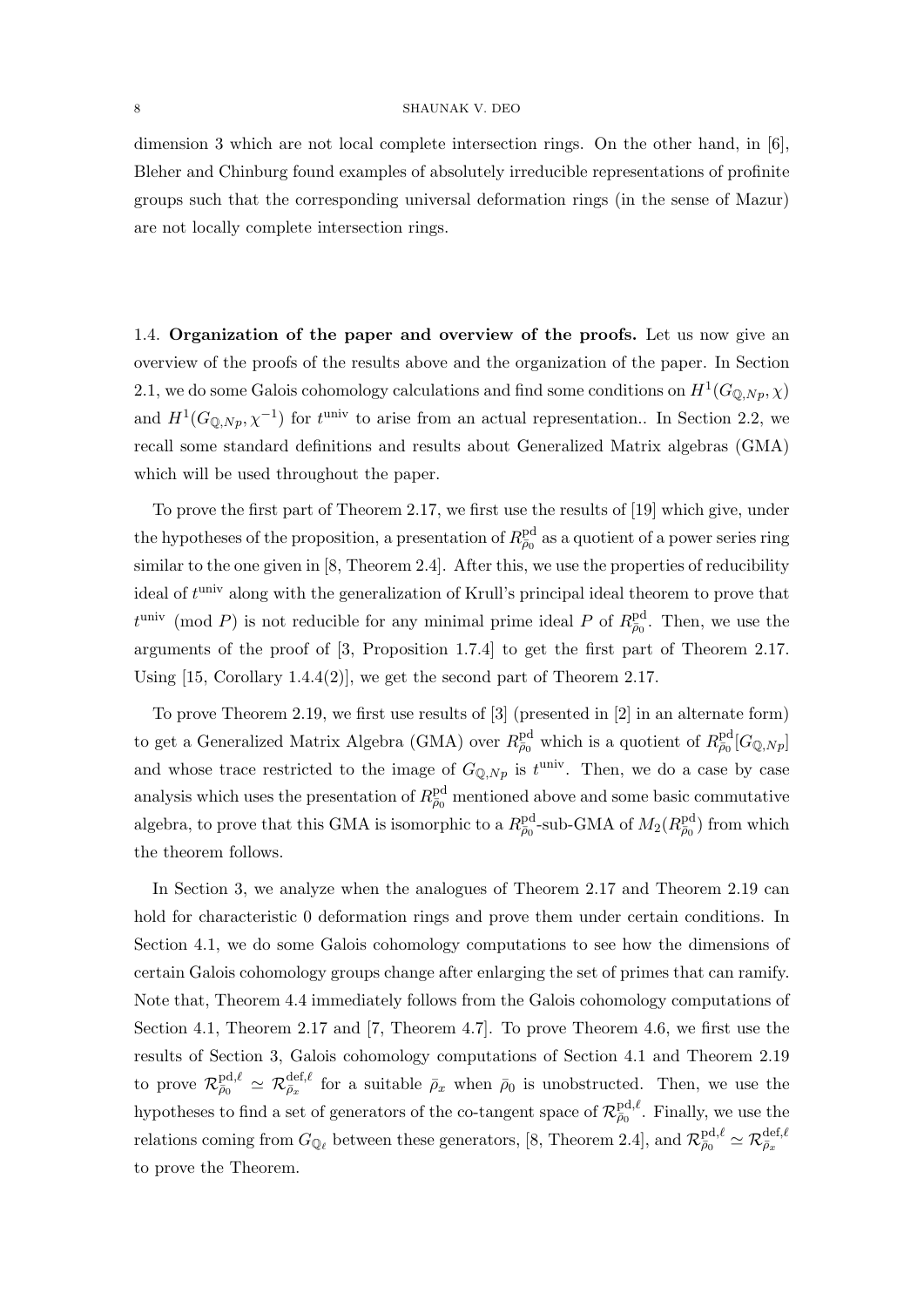The proof of Theorem 4.10 is split up in many steps. Keeping the hypothesis of Theorem 4.10, we first use the results of [7] to find the explicit structure of  $R_{\bar{\rho}_x}^{\text{def},\ell}$  for a non-zero  $x \in H^1(G_{\mathbb{Q},Np}\chi^i)$  with  $i \in \{1,-1\}$ . Using the explicit structure of  $R_{\bar{\rho}_x}^{\text{def},\ell}$  and the hypothesis that  $\bar{\rho}_0$  is unobstructed, we find 3 distinct prime ideals of  $R_{\bar{\rho}_0}^{\text{pd},\ell}$  such that the quotient of  $R_{\bar{\rho}_0}^{\text{pd},\ell}$  by each of them is isomorphic to  $\mathbb{F}[[Z_1, Z_2, Z_3]]$ . We find a set of generators of the co-tangent space of  $(R_{\bar{\rho}_0}^{\text{pd},\ell})^{\text{red}}$  and find relations between them using GMA and [3, Theorem 1.4.4]. Combining all this with some basic commutative algebra, we prove the theorem.

Finally to prove Theorem 4.18, we find a set of generators of the cotangent space of  $R^{\text{pd},\ell}_{\bar{\rho}_0}$  and use the GMA approach to get relations between them coming from  $G_{\mathbb{Q}_\ell}$ . We then use the hypotheses, Theorem 4.10 and some basic commutative algebra to conclude that if  $R_{\bar{\rho}_0}^{\text{pd},\ell}$  is a local complete intersection ring, then a specific subset of these relations should generate all the relations in  $R_{\bar{\rho}_0}^{\text{pd},\ell}$ . But the description of this specific subset implies that the Krull dimension of  $R_{\bar{\rho}_0}^{\text{pd},\ell}$  is at least 4 giving us the contradiction to prove the theorem.

The method of Boston and Böckle crucially depends on working with actual representations. To be precise, they first find a minimal set of generators and relations of certain appropriate pro-p groups. Then they send the generators to appropriate general matrices. Using the relations between them, we get relations between the general variables appearing in the entries of the matrices where the generators are getting mapped. This gives the relations in the deformation ring. Thus, it does not work when the universal pseudo-representation does not arise from an actual representation. However, we still know the existence of a GMA and a representation from  $G_{\mathbb{Q},N\ell p}$  to that GMA whose trace is the universal pseudo-character. So, if one knows the exact structure of this GMA, it might be possible to modify their method to get results in those cases. Note that, we get most of the results by determining the cases where an actual representation gives rise to the universal pseudo-representation and then using the results of [7]. So, our methods do not apply to a general case. However, it might be possible to modify the proof of Theorem 4.10 to get results in some cases which are not dealt in this paper.

Acknowledgments: I would like to thank Carl Wang-Erickson for helpful correspondence regarding [19] and the Introduction section of this article. I would also like to thank Gabor Wiese, Anna Medvedovsky and John Bergdall for many helpful conversations.

# 2. COMPARISON BETWEEN  $R^{pd}_{\bar{\rho}_0}$  and  $R^{def}_{\bar{\rho}_x}$

We are interested in determining when does the universal pseudo-character  $T^{\text{univ}}$  comes from a representation defined over  $\mathcal{R}^{\text{pd}}_{\bar{\rho}_0}$ . In this section, we will study when the universal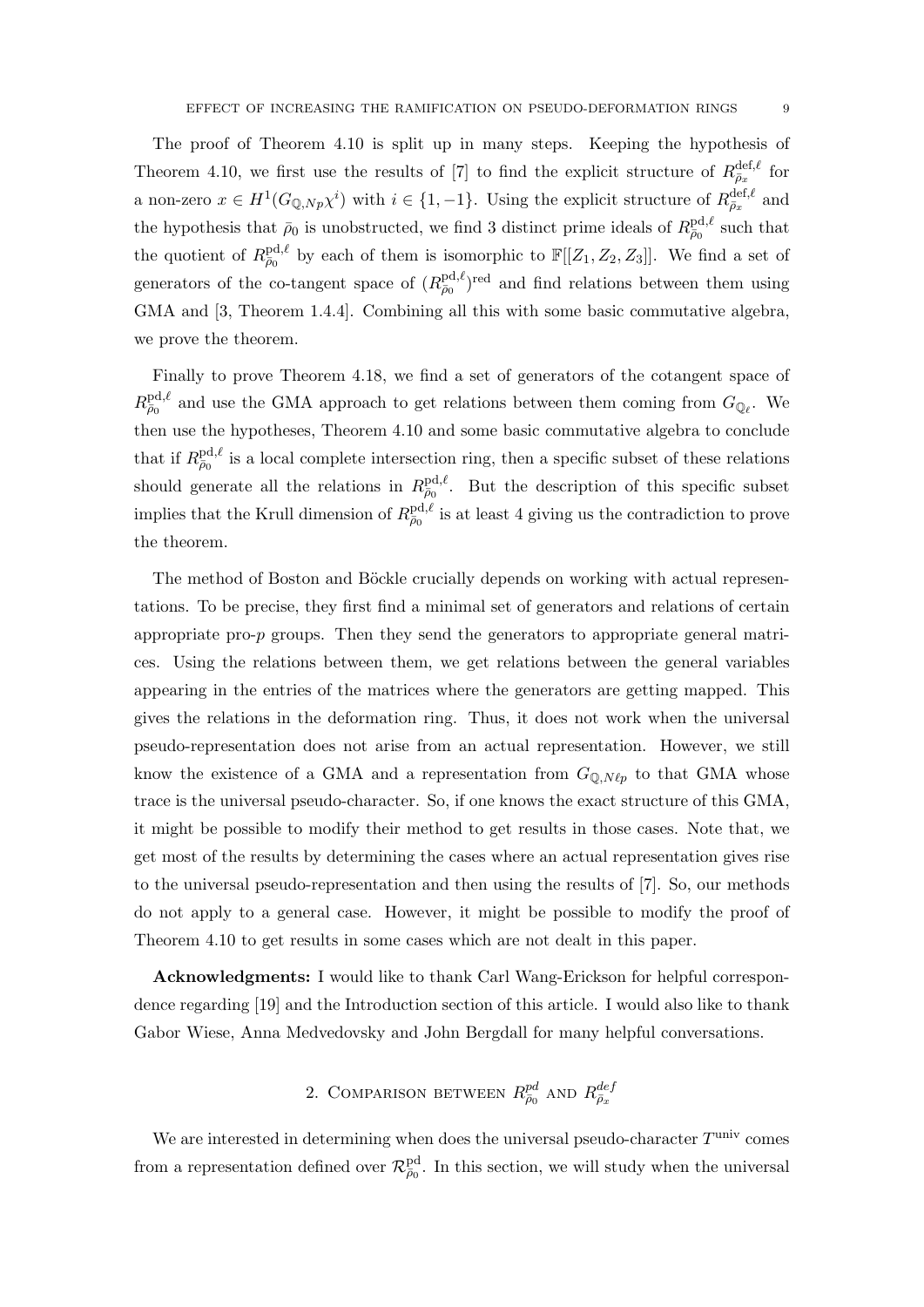mod p pseudo-character  $t^{\text{univ}}$  arises from a representation defined over  $R_{\bar{\rho}_0}^{\text{pd}}$ . We do this by first assuming the existence of such a representation to study its implications. Then, we will explore if the necessary conditions found this way are sufficient for the existence of such a representation and its consequences on the relationship between  $R_{\bar{\rho}_0}^{\text{pd}}$  and  $R_{\bar{\rho}_x}^{\text{def}}$ .

In this and the next section, we are going to take a slightly more general approach. To be precise, instead of  $G_{\mathbb{Q},Np}$ , we are going to consider a profinite group G which satisfies the finiteness condition  $\Phi_p$  given by Mazur in [16, Section 1.1] and a continuous representation  $\bar{\rho}_0$ :  $G \to GL_2(\mathbb{F})$  such that  $\bar{\rho}_0 = \chi_1 \oplus \chi_2$  with  $\chi_1 \neq \chi_2$  and  $\chi = \chi_1/\chi_2$ . Moreover, we are going to assume, throughout this section and the next, that  $H^1(G,1) \neq 0$ ,  $H^1(G,\chi) \neq 0$ 0 and  $H^1(G, \chi^{-1}) \neq 0$ . Note that, the pair  $(G_{\mathbb{Q},Np}, \bar{\rho}_0)$  which was established in the introduction, satisfies these hypotheses. Indeed,  $H^1(G_{\mathbb{Q},N_p},1) \neq 0$  is clear and as  $\bar{\rho}_0$  is assumed to be odd, by global Euler characteristic formula, we get that  $H^1(G_{\mathbb{Q},Np},\chi^i) \neq 0$ for  $i \in \{1, -1\}.$ 

However, for this general set-up introduced above, we are going to retain the same notation for all the deformation rings and universal deformations that was established in the introduction. The reason for introducing the general set-up is to have clarity about the proofs and the exact properties of various cohomology groups that we need for our results. All the cohomology groups that we consider in this section and the next are also assumed to be continuous without its mention.

2.1. Necessary condition for the existence of a representation with trace  $t^{\text{univ}}$ . In this section, we will assume the existence of a representation over  $R_{\bar{\rho}_0}^{\text{pd}}$  with trace  $t^{\text{univ}}$  to relate the rings  $R_{\bar{\rho}_0}^{\text{pd}}$  and  $R_{\bar{\rho}_x}^{\text{def}}$ . Specifically, we will compare the dimensions of their tangent spaces to get the necessary conditions for the existence of the required representation. We begin by doing a tangent space computation:

**Lemma 2.1.** Let  $x \in H^1(G, \chi^i)$ , with  $i \in \{1, -1\}$ , be a non-zero element. Let  $\dim(H^1(G, \chi^i))$  $m, \dim(H^1(G, \chi^{-i})) = n \text{ and } \dim(H^1(G, 1)) = k.$  Then  $\dim(\text{tan}(R_{\bar{\rho}_x}^{\text{def}})) \leq m + n + 2k - 1$ 

*Proof.* Recall that,  $\dim(\tan(R_{\bar{\rho}_x}^{\text{def}})) = \dim H^1(G, \text{ad}(\bar{\rho}_x))$  ([16]). As p is odd,  $\text{ad}(\bar{\rho}_x) =$  $1 \oplus \mathrm{ad}^0(\bar{\rho}_x)$ . We have the following two exact sequences of G-modules:

(1) 
$$
0 \to \chi^i \to \mathrm{ad}^0(\bar{\rho}_x) \to V \to 0
$$
,

 $(2)$  0  $\rightarrow$  1  $\rightarrow$   $V \rightarrow \chi^{-i} \rightarrow 0$ .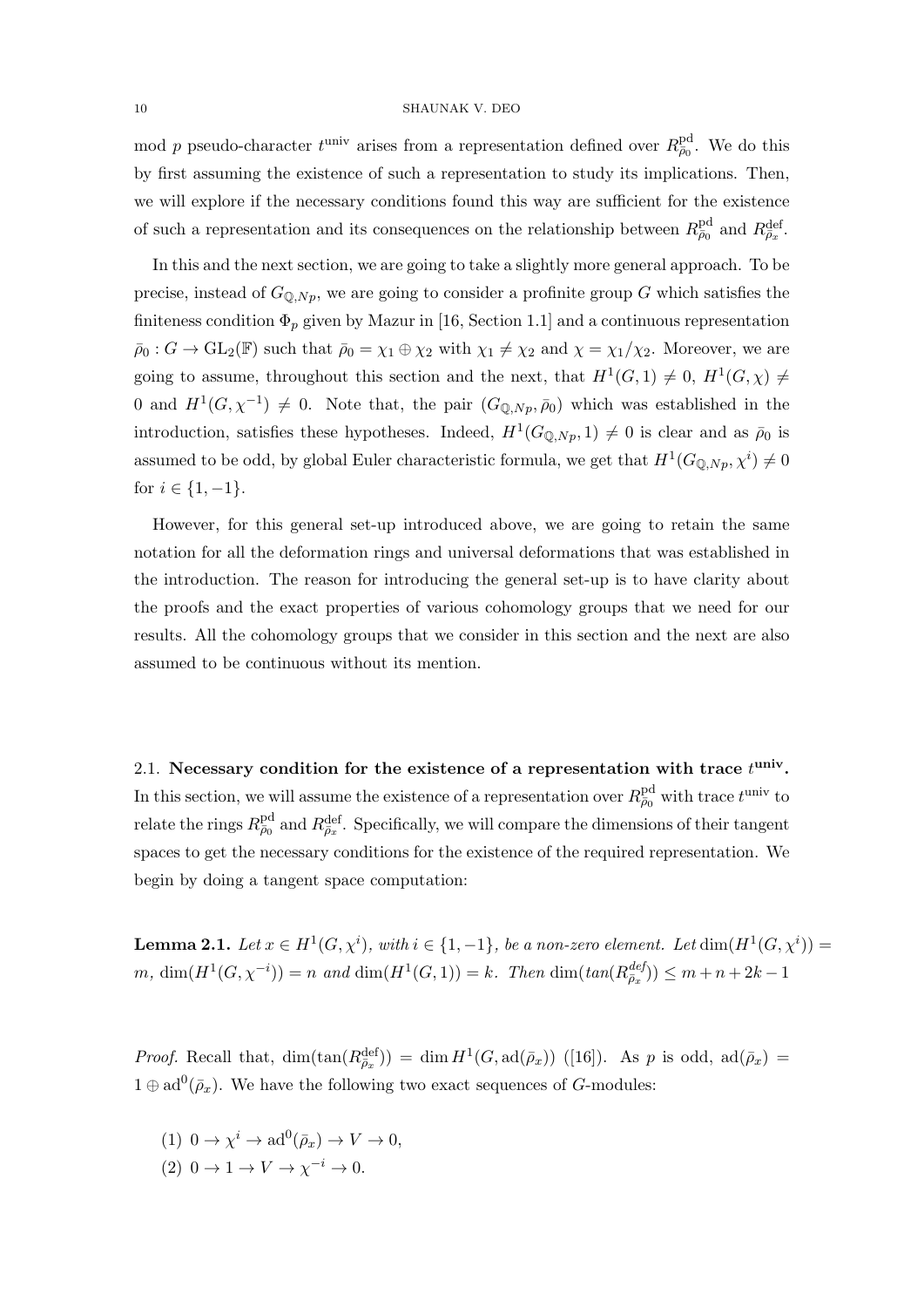So, from the second short exact sequence, we get the following exact sequence of cohomology groups:

$$
0 \to H^0(G, 1) \to H^0(G, V) \to H^0(G, \chi^{-i}) \to
$$
  

$$
\to H^1(G, 1) \to H^1(G, V) \to H^1(G, \chi^{-i}) \to H^2(G, 1)
$$

We have  $H^0(G, \chi^{-i}) = 0$ . Hence, we get  $\dim(H^1(G, V)) \leq \dim(H^1(G, 1)) + \dim(H^1(G, \chi^{-i})) =$  $k+n$ . From the first short exact sequence, we get the following exact sequence of cohmology groups:

$$
0 \to H^0(G, \chi^i) \to H^0(G, \text{ad}^0(\bar{\rho}_x)) \to H^0(G, V) \to
$$
  

$$
\to H^1(G, \chi^i) \to H^1(G, \text{ad}^0(\bar{\rho}_x)) \to H^1(G, V) \to H^2(G, \chi^i)
$$

We have  $H^0(G, \chi^i) = 0, H^0(G, \text{ad}^0(\bar{\rho}_x)) = 0$  and  $\dim(H^0(G, V)) = 1$ . Hence, we get  $\dim(H^1(G, \mathrm{ad}^0(\bar{\rho}_x))) \leq \dim(H^1(G, V)) + \dim(H^1(G, \chi^i)) - 1$ . Combining this with the inequality  $\dim(H^1(G, V)) \leq k+n$ , we get that  $\dim(H^1(G, \text{ad}^0(\bar{\rho}_x))) \leq k+m+n-1$  and hence,  $\dim(H^1(G, \text{ad}(\bar{\rho}_x))) = \dim(H^1(G, \text{ad}^0(\bar{\rho}_x))) + \dim(H^1(G, 1)) = \dim(H^1(G, \text{ad}^0(\bar{\rho}_x))) +$  $k < 2k + m + n - 1.$ 

We now prove a refinement of Lemma 2.1 for  $G_{\mathbb{Q},Np}$  as it will be useful later.

**Lemma 2.2.** Let  $x \in H^1(G_{\mathbb{Q},N_p}, \chi^i)$ , with  $i \in \{1,-1\}$ , be a non-zero element. Let  $\dim(H^1(G_{\mathbb{Q},Np},\chi^i)) = m, \dim(H^1(G_{\mathbb{Q},Np},\chi^{-i})) = n \text{ and } \dim(H^1(G_{\mathbb{Q},Np},1)) = k.$  Then  $max\{m-1+k, 2k, n+k+1\} \leq \dim(tan(R_{\bar{\rho}_x}^{def})) \leq m+n+2k-1$ . So, in particular, if  $p \nmid \phi(N)$  and  $m = 1$ , then  $\dim(tan(R_{\bar{\rho}_x}^{def})) = 2 + n$ .

*Proof.* The inequality  $\dim(\tan(R_{\bar{\rho}_x}^{\text{def}})) \leq m + n + 2k - 1$  follows from Lemma 2.1. Now, we have the following:

- (1)  $\dim(H^0(G_{\mathbb{Q},Np},1)) = \dim(H^0(G_{\mathbb{Q},Np},V)) = 1$  and  $H^0(G_{\mathbb{Q},Np},\chi^{-i}) = 0$ ,
- (2) It follows, from the global Euler characteristic formula, that  $\dim(H^2(G_{\mathbb{Q},N_P},1)) =$  $k-1$ .

Thus, from the long exact sequence coming from the short exact sequence  $0 \to 1 \to V \to$  $\chi^{-i} \to 0$ , we see that  $\max\{k, n+1\} \leq \dim(H^1(G_{\mathbb{Q},Np}, V))$ . We have the following:

- (1)  $H^0(G_{\mathbb{Q},Np},\chi^i) = H^0(G_{\mathbb{Q},Np},\mathrm{ad}^0(\bar{\rho}_x)) = 0$  and  $\dim(H^0(G_{\mathbb{Q},Np},V)) = 1$ ,
- (2) It follows, from the global Euler characteristic formula, that  $\dim(H^2(G_{\mathbb{Q},Np},\chi^i))$  $m-1$ .

Therefore, from the long exact sequence coming from the short exact sequence  $0 \to \chi^i \to$  $\text{ad}^0(\bar{\rho}_x) \to V \to 0$ , we get  $\max\{m-1, \dim(H^1(G_{\mathbb{Q},Np}, V))\} \leq \dim(H^1(G_{\mathbb{Q},Np}, \text{ad}^0(\bar{\rho}_x))) \leq$  $m-1+\dim(H^1(G_{\mathbb{Q},Np},V)).$  This, combined with the inequality for  $\dim(H^1(G_{\mathbb{Q},Np},V)),$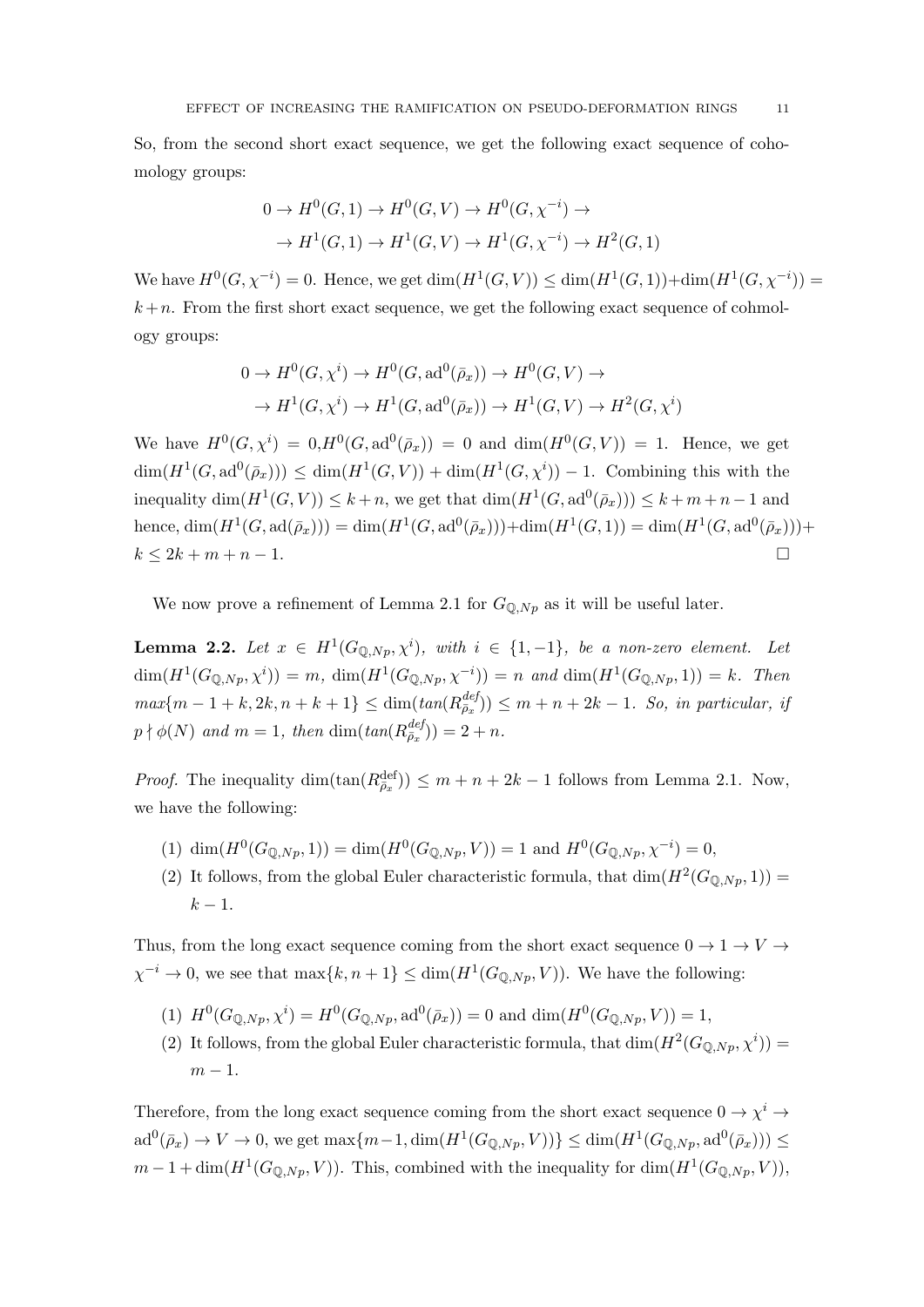#### 12 SHAUNAK V. DEO

implies  $\max\{m-1, k, n+1\} \leq \dim(H^1(G_{\mathbb{Q},Np}, \mathrm{ad}^0(\bar{\rho}_x)))$ . Finally,  $\dim(H^1(G_{\mathbb{Q},Np}, \mathrm{ad}(\bar{\rho}_x)) =$  $\dim(H^1(G_{\mathbb{Q},Np},1)) + \dim(H^1(G_{\mathbb{Q},Np},\mathrm{ad}^0(\bar{\rho}_x))) = k + \dim(H^1(G_{\mathbb{Q},Np},\mathrm{ad}^0(\bar{\rho}_x))).$  Therefore, we get  $\max\{m+k-1, 2k, n+k+1\} \leq \dim(H^1(G_{\mathbb{Q},N_p}, \mathrm{ad}(\bar{\rho}_x)))$ . This proves the first assertion of the lemma.

For the second assertion, note that  $\dim(H^1(G_{\mathbb{Q},Np},1)) = 1+k'$ , where k' is the number of prime divisors q of N such that  $p|q-1$ . Therefore, if  $p \nmid \phi(N)$ , then  $k' = 0$  and hence, k = 1. Moreover, if  $m = 1$ , then  $\max\{m + k - 1, 2k, n + k + 1\} = \max\{1, 2, n + 2\} = n + 2$ and  $m + n + 2k - 1 = n + 2$ . This, along with the inequality for  $\dim(H^1(G_{\mathbb{Q},Np}, \text{ad}(\bar{\rho}_x)))$ , implies that  $\dim(H^1(G_{\mathbb{Q},Np}, \mathrm{ad}(\bar{\rho}_x))) = n+2.$ 

Before proceeding further, we first analyze some reducibility properties of  $t^{\text{univ}}$ . Let R an object of C. Note that, a continuous pseudo-character  $t: G \to R$  of dimension n gives rise to a continuous pseudo-character  $R[G] \to R$  of the group algebra  $R[G_{\mathbb{Q},Np}]$  of dimension n and vice versa (see  $[2, \text{Lemma } 2.1.1]$  and  $[3, \text{Section } 1.2.1]$  for the definition of the pseudo-character of an algebra). We will denote by  $\tilde{t}$  the pseudo-character of R[G] induced by t. So, for  $i = 1, 2, \chi_i$  induces a pseudo-character  $\tilde{\chi}_i : \mathbb{F}[G] \to \mathbb{F}$  of  $\mathbb{F}[G]$  of dimension 1.

Now suppose that t is a pseudo-character deforming  $tr(\bar{\rho}_0)$ . Let I be the total reducibility ideal of  $\tilde{t}$  (see [3, Definition 1.5.2] and [3, Proposition 1.5.1] for the definition and existence). This means that for an ideal J of R, the pseudo-character  $\tilde{t} \otimes_R R/J$  of the algebra  $R/J[G]$  is a sum of two one-dimensional pseudo-characters  $\tilde{t}_1, \tilde{t}_2 : R/J[G] \rightarrow R/J$ such that  $\tilde{t}_i \otimes_{R/J} \mathbb{F} = \tilde{\chi}_i$  for  $i = 1, 2$  if and only if  $I \subset J$ .

Let R be an object of C and  $t : G \to R$  be a pseudo-character deforming  $tr(\bar{\rho}_0)$ . We will say that t is reducible if there exists characters  $\eta_1, \eta_2 : G \to \mathbb{R}^*$  such that  $t = \eta_1 + \eta_2$ and  $\eta_i$  is a deformation of  $\chi_i$  for  $i = 1, 2$ .

Now, the pseudo-character  $t^{\text{univ}}$  gives rise to a pseudo-character  $\tilde{t}^{\text{univ}}: R^{\text{pd}}_{\bar{\rho}_0}[G] \to R^{\text{pd}}_{\bar{\rho}_0}$  of the group algebra  $R_{\bar{\rho}_0}^{\text{pd}}[G]$ . Let  $I_{\bar{\rho}_0}$  be the total reducibility ideal of  $\tilde{t}^{\text{univ}}$ . Observe that, for an ideal J of  $R^{\text{pd}}_{\bar{\rho}_0}$ ,  $t^{\text{univ}} \pmod{J}$  is a sum of two characters of G taking values in  $R^{\text{pd}}_{\bar{\rho}_0}/J$  and deforming  $\chi_1$  and  $\chi_2$  if and only if the pseudo-character  $\tilde{t}^{\text{univ}} \otimes_{R_{\bar{\rho}_0}^{\text{pd}}} R_{\bar{\rho}_0}^{\text{pd}}/J : R_{\bar{\rho}_0}^{\text{pd}}/J[G] \rightarrow$  $R_{\bar{\rho}_0}^{\text{pd}}/J$  is a sum of two one dimensional pseudo-characters  $\tilde{t}_1$ ,  $\tilde{t}_2$  :  $R_{\bar{\rho}_0}^{\text{pd}}/J[G] \to R_{\bar{\rho}_0}^{\text{pd}}/J$  of the algebra  $R_{\bar{\rho}_0}^{\text{pd}}/J[G]$  such that  $\tilde{t}_i \otimes_{R_{\bar{\rho}_0}^{\text{pd}}/J} \mathbb{F} = \tilde{\chi}_i$  for  $i = 1, 2$ . Therefore, by [3, Proposition 1.5.1], we conclude that, for an ideal J of  $R_{\bar{\rho}_0}^{\text{pd}}, t^{\text{univ}} \pmod{J}$  is reducible if and only if  $I_{\bar{\rho}_0} \subset J$ .

Before proceeding further, let  $G^{ab}$  denote the continuous abelianization of G. Recall that  $H^2(G, 1) = 0$  means that the abelianized p-completion of G i.e.  $\varprojlim_i G^{ab}/(G^{ab})^{p^i}$  is a torsion-free pro-p abelian group which is a finitely generated  $\mathbb{Z}_p$ -module.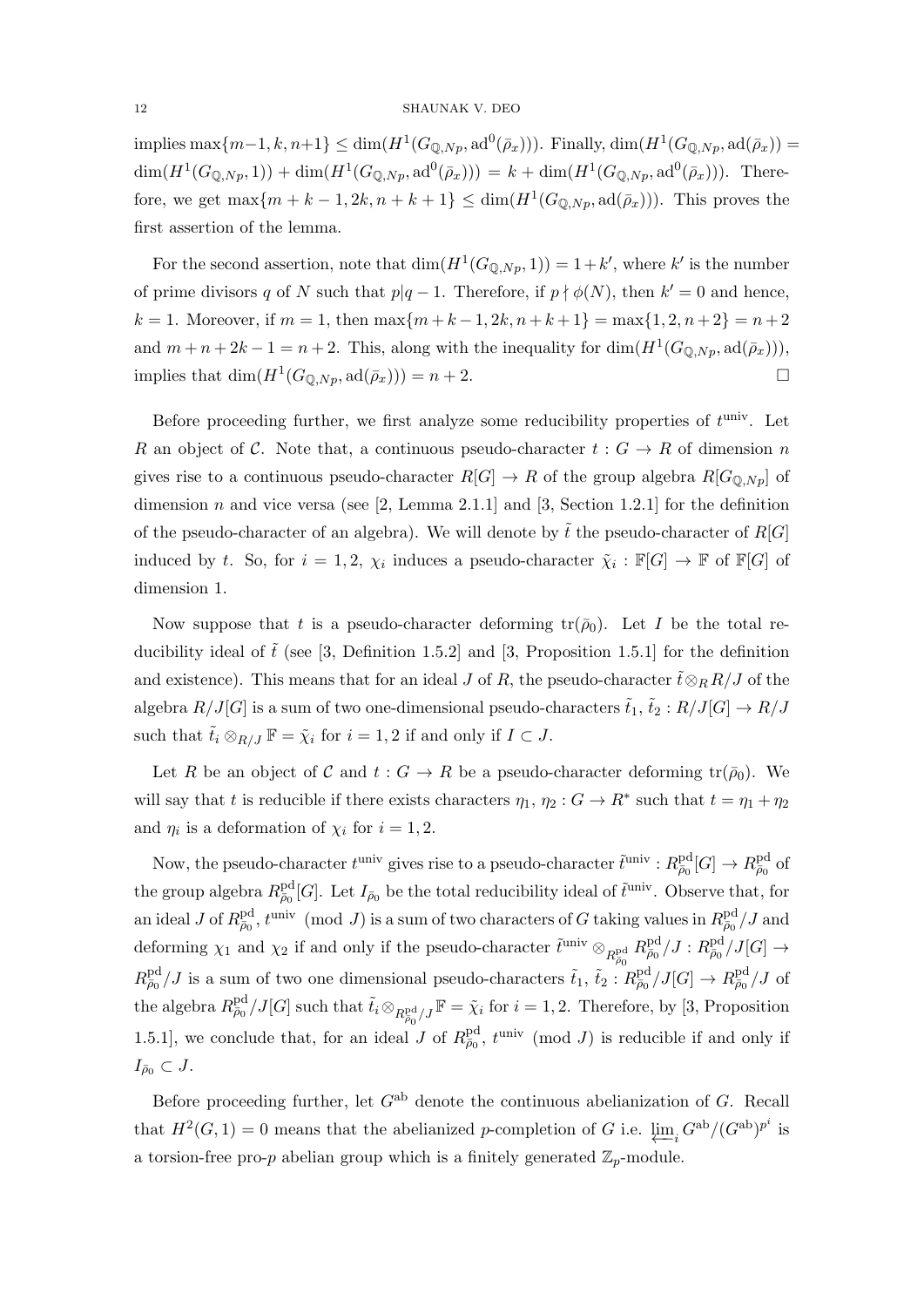**Lemma 2.3.** If  $H^2(G, 1) = 0$  and  $dim(H^1(G, 1)) = k$ , then  $R_{\bar{\rho}_0}^{pd}/I_{\bar{\rho}_0} \simeq \mathbb{F}[[X_1, \cdots, X_{2k}]]$ .

*Proof.* As  $I_{\bar{\rho}_0}$  is the total reducibility ideal of  $\tilde{t}^{\text{univ}}$ , it follows, from [3, Proposition 1.5.1], that there exists two characters  $\hat{\chi}_1, \hat{\chi}_2 : G \to (R_{\bar{\rho}_0}^{\text{pd}}/I_{\bar{\rho}_0})^*$  such that

- (1) The characters  $\hat{\chi}_1$  and  $\hat{\chi}_2$  are deformations of  $\chi_1$  and  $\chi_2$ , respectively,
- (2)  $t^{\text{univ}}(g) = \hat{\chi}_1(g) + \hat{\chi}_2(g)$  for all  $g \in G$ .

It follows that the maximal ideal  $\mathfrak{m}/I_{\bar{\rho}_0}$  of  $R_{\bar{\rho}_0}^{\text{pd}}/I_{\bar{\rho}_0}$  is generated by the set  $\{\hat{\chi}_1(g)$  –  $\chi_1(g)|g \in G$   $\cup$   $\{\hat{\chi}_2(g) - \chi_2(g)|g \in G\}$  ([11, Remark 3.5]). As  $H^2(G, 1) = 0$  and  $\dim(H^1(G,1)) = k$ , we have  $\varprojlim_i G^{ab}/(G^{ab})^{p^i} \simeq \prod_{i=1}^k \mathbb{Z}_p$ . It follows, from [16, Section 1.4], that  $\mathfrak{m}/I_{\bar{\rho}_0}$  is generated by at most 2k elements. Thus, we have a surjective map  $f: \mathbb{F}[[X_1, \cdots, X_{2k}]] \to R^{\text{pd}}_{\bar{\rho}_0}/I_{\bar{\rho}_0}.$ 

On the other hand, by [16, Section 1.4], we know that the mod  $p$  universal deformation ring of  $\chi_1$  and  $\chi_2$  for G is  $\mathbb{F}[[T_1, \cdots, T_k]]$ . Let  $\chi_1^{\text{univ}}, \chi_2^{\text{univ}} : G \to (\mathbb{F}[[T_1, \cdots, T_k]])^*$  be the universal deformations of  $\chi_1$  and  $\chi_2$ , respectively. Let  $\tilde{\chi}_1^{\text{univ}} : G \to (\mathbb{F}[[X_1, \cdots, X_{2k}]])^*$ be the character obtained by composing  $\chi_1^{\text{univ}}$  with the continuous F-algebra homomorphism  $\mathbb{F}[[T_1,\dots,T_k]] \to \mathbb{F}[[X_1,\dots,X_{2k}]]$  sending  $T_i$  to  $X_i$ . Similarly, let  $\tilde{\chi}_2^{\text{univ}}$  :  $G \to$  $(\mathbb{F}[[X_1,\dots,X_{2k}]])^*$  be the character obtained by composing  $\chi_2^{\text{univ}}$  with the continuous **F**-algebra homomorphism  $\mathbb{F}[[T_1, \cdots, T_k]] \to \mathbb{F}[[X_1, \cdots, X_{2k}]]$  sending  $T_i$  to  $X_{k+i}$ . Thus, the pseudo-character  $\tilde{\chi}_1^{\text{univ}} + \tilde{\chi}_2^{\text{univ}}$  of G is a deformation of  $\text{tr}(\bar{\rho}_0)$  to  $\mathbb{F}[[X_1, \cdots, X_{2k}]]$ .

So, this induces a map  $R_{\bar{\rho}_0}^{\text{pd}} \to \mathbb{F}[[X_1, \cdots, X_{2k}]]$  which factors through  $R_{\bar{\rho}_0}^{\text{pd}}/I_{\bar{\rho}_0}$  by [3, Proposition 1.5.1]. Let  $f': R^{\text{pd}}_{\bar{\rho}_0}/I_{\bar{\rho}_0} \to \mathbb{F}[[X_1, \cdots, X_{2k}]]$  be this map. From the description of  $\chi_1^{\text{univ}}$  and  $\chi_2^{\text{univ}}$  ([16, Section 1.4]), it follows that  $(1+X_i) + (1+X_{k+i})$  is in the image of f' for every  $1 \leq i \leq k$ . As  $\chi_1 \neq \chi_2$ , there exists a  $g_0 \in G$  such that  $\chi_1(g_0) \neq \chi_2(g_0)$ . So,  $\chi_1(g_0)(1+X_i)+\chi_2(g_0)(1+X_{k+i})$  is also in the image of  $f'$  for every  $1 \leq i \leq k$ . Therefore, both  $1 + X_i$  and  $1 + X_{k+i}$  are in the image of  $f'$  for every  $1 \le i \le k$  and hence,  $f'$  is surjective. Thus, the homomorphism  $f' \circ f : \mathbb{F}[[X_1, \cdots, X_{2k}]] \to \mathbb{F}[[X_1, \cdots, X_{2k}]]$  is surjective and hence, injective as well. As  $f$  is surjective, this implies that  $f'$  injective and hence, an isomorphism. So, we get that  $R_{\bar{\rho}_0}^{\text{pd}}/I_{\bar{\rho}_0} \simeq \mathbb{F}[[X_1, \cdots, X_{2k}]]$ 

Note that, one can also prove an analogue of Lemma 2.3 in the case when  $H^2(G, 1) \neq 0$ but we don't prove it here as we will mostly restrict ourselves to the case  $H^2(G, 1) = 0$ in what follows.

We are now ready to analyze when  $t^{\text{univ}}$  is the trace of a representation defined over  $R^{\rm pd}_{\bar\rho_0}.$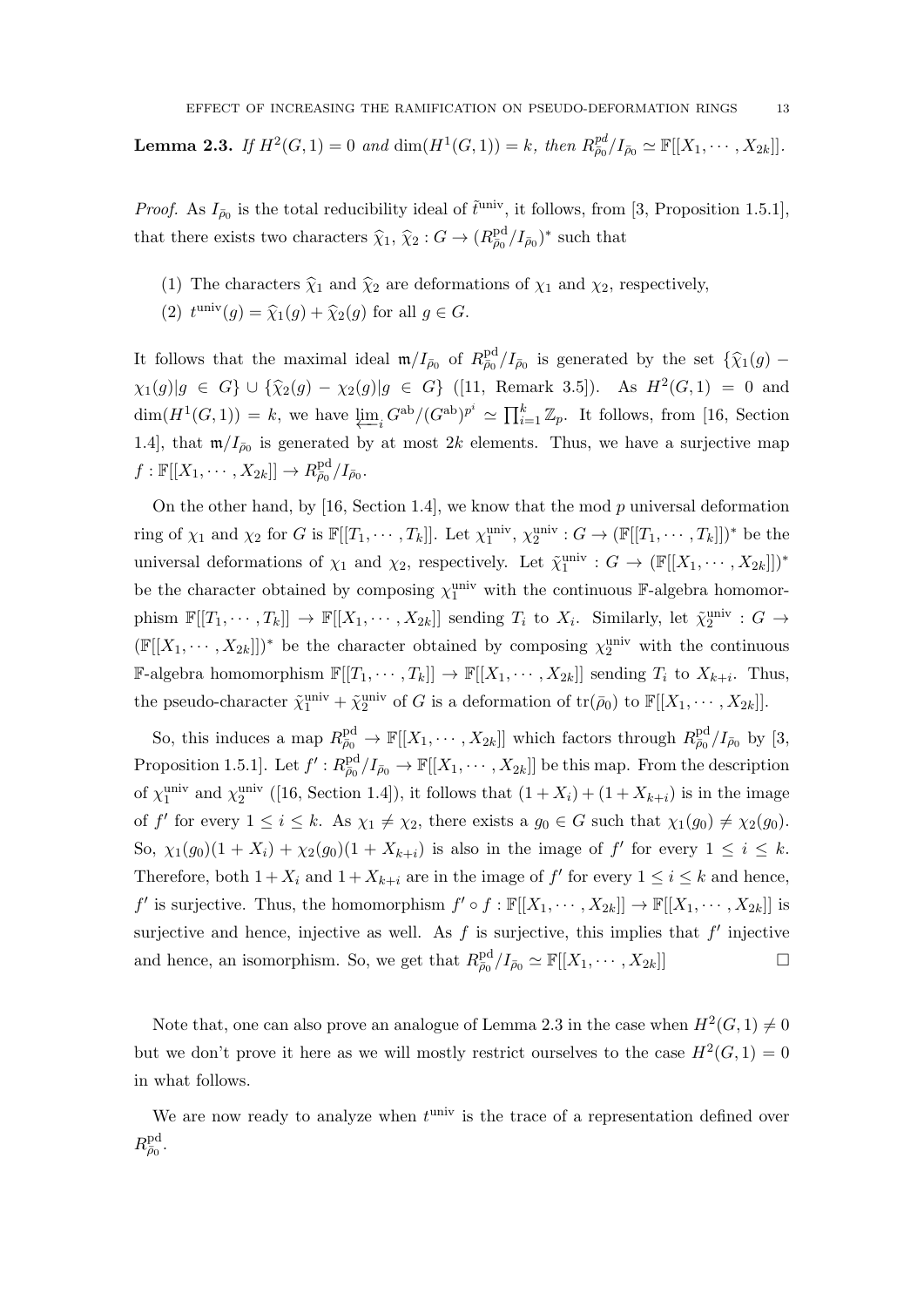#### 14 SHAUNAK V. DEO

- Proposition 2.4. (1) Suppose  $H^2(G, 1) = 0$ . If there exists a continuous representation  $\rho: G \to \mathrm{GL}_2(R_{\bar{\rho}_0}^{\text{pd}})$  such that  $\operatorname{tr} \rho = t^{\text{univ}}$ , then either  $\dim(H^1(G,\chi)) = 1$  or  $\dim(H^1(G,\chi^{-1})) = 1.$ 
	- (2) Suppose  $H^2(G,1) \neq 0$ . If there exists a continuous representation  $\rho : G \rightarrow$  $\mathrm{GL}_2(R_{\bar{\rho}_0}^{pd})$  such that  $\operatorname{tr} \rho = t^{univ}$ , then:  $\dim(tan(R_{\bar{p}_0}^{\bar{p}_0})) \leq 2 \dim(H^1(G,1)) + max\{\dim(H^1(G,\chi)), \dim(H^1(G,\chi^{-1}))\}.$
- *Proof.* (1) Let  $k = \dim(H^1(G, 1)), m = \dim(H^1(G, \chi))$  and  $n = \dim(H^1(G, \chi^{-1})).$ Recall that,  $Ext_G^1(\eta, \delta) \simeq H^1(G, \delta/\eta)$  and  $Ext_G^2(\eta, \eta) \simeq H^2(G, 1)$  for any continuous characters  $\eta$ ,  $\delta: G \to \mathbb{F}^*$ . Hence, from [1, Theorem 2], it follows that  $\dim(\tan(R_{\bar{p}_0}^{\text{pd}})) = 2k + mn$  (see also [4, Proposition 20]). As  $m \neq 0$  and  $n \neq 0$ ,  $\dim(\tan(R_{\bar{\rho}_0}^{\text{pd}})) > 2k.$

Suppose there exists a continuous representation  $\rho: G \to \text{GL}_2(R_{\bar{\rho}_0}^{\text{pd}})$  such that tr  $\rho = t^{\text{univ}}$ . Let  $\bar{\rho}$  be its reduction modulo m. As tr  $\bar{\rho} = \text{tr } \bar{\rho}_0$ , it follows, from the Brauer-Nesbitt theorem, that  $\bar{\rho}$  is isomorphic over  $\mathbb F$  to either  $\bar{\rho}_0$  or  $\bar{\rho}_x$  for some  $x \in H^1(G, \chi)$  or  $H^1(G, \chi^{-1})$  with  $x \neq 0$ .

Suppose  $\bar{\rho} \simeq \bar{\rho}_0$ . So, by changing the basis if necessary, we can assume that  $\bar{\rho} = \bar{\rho}_0$ . For  $g \in G$ , let  $\rho(g) = \begin{pmatrix} a_g & b_g \ g & d \end{pmatrix}$  $c_g$   $d_g$ ). Therefore, we see that  $b_g, c_g \in \mathfrak{m}$ . Moreover, we can change the basis such that  $a_g \equiv \chi_1(g) \pmod{m}$  and  $d_g \equiv \chi_2(g)$ (mod m). Thus, we get two characters  $\tilde{\chi}_1$ ,  $\tilde{\chi}_2$  :  $G \to (R_{\bar{\rho}_0}^{\text{pd}}/\mathfrak{m}^2)^*$  sending g to  $a_g$ (mod  $\mathfrak{m}^2$ ) and  $d_g$  (mod  $\mathfrak{m}^2$ ), respectively. Moreover, the pseudo-character  $t^{\text{univ}}$ (mod  $\mathfrak{m}^2$ ) = tr( $\rho$ ) (mod  $\mathfrak{m}^2$ ) is the sum of characters  $\tilde{\chi}_1$  and  $\tilde{\chi}_2$ .

Thus, we see, from [3, Proposition 1.5.1], that the quotient map  $R_{\bar{\rho}_0}^{\text{pd}} \to R_{\bar{\rho}_0}^{\text{pd}}/\mathfrak{m}^2$ factors through  $R_{\bar{\rho}_0}^{\text{pd}}/I_{\bar{\rho}_0}$ . By Lemma 2.3, it follows that  $\dim(\tan(R_{\bar{\rho}_0}^{\text{pd}}/\mathfrak{m}^2)) \leq 2k$ . But this contradicts the fact that  $\dim(\tan(R_{\bar{\rho}_0}^{\text{pd}})) > 2k$ . So, we conclude that  $\bar{\rho}\not\simeq \bar{\rho}_0.$ 

Thus,  $\bar{\rho} \simeq \bar{\rho}_x$  for some  $x \in H^1(G, \chi^i)$  with  $i \in \{1, -1\}$  and  $x \neq 0$ . So, by changing the basis if necessary, we can assume that  $\bar{\rho} = \bar{\rho}_x$ . This means that  $\rho$  is a deformation of  $\bar{\rho}_x$  and hence, there exists a continuous morphism  $\phi_x: R^{\text{def}}_{\bar{\rho}_x} \to R^{\text{pd}}_{\bar{\rho}_0}$ . Moreover,  $\phi_x$  is surjective as the elements  $t^{\text{univ}}(g) = \text{tr}(\rho(g))$ with  $g \in G$  are topological generators of  $R_{\bar{\rho}_0}^{\text{pd}}$  as a local complete F-algebra ([11, Remark 3.5]). So, in particular,  $\dim(\tan(R_{\bar{\rho}_x}^{\text{def}})) \ge \dim(\tan(R_{\bar{\rho}_0}^{\text{pd}})).$ 

From Lemma 2.1, we know that  $\dim(\tan(R_{\bar{\rho}_x}^{\text{def}})) \leq 2k + m + n - 1$ . So, we get that  $2k + m + n - 1 \geq 2k + mn$  which implies that  $0 \geq (m - 1)(n - 1)$ . Therefore, we conclude that either  $m = 1$  or  $n = 1$ .

(2) Let  $k = \dim(H^1(G, 1)), m = \dim(H^1(G, \chi))$  and  $n = \dim(H^1(G, \chi^{-1})).$  By [1, Theorem 2], we have the following exact sequence: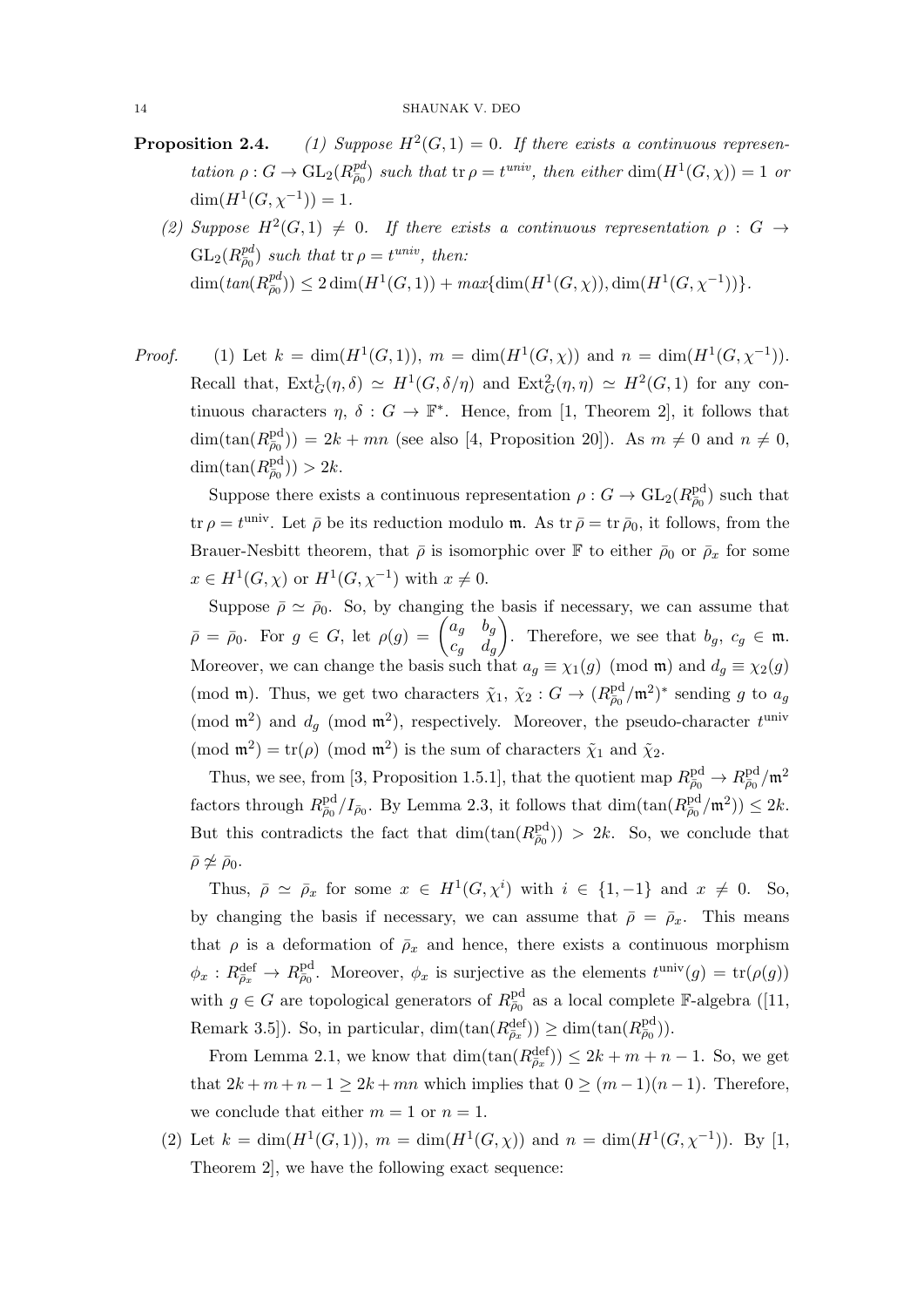$$
0 \to \text{Ext}^1_G(\chi_1, \chi_1) \oplus \text{Ext}^1_G(\chi_2, \chi_2) \to \tan(R_{\bar{\rho}_0}^{\text{pd}}) \xrightarrow{i} \text{Ext}^1_G(\chi_1, \chi_2) \otimes \text{Ext}^1_G(\chi_2, \chi_1) \to
$$
  

$$
\text{Ext}^2_G(\chi_1, \chi_1) \oplus \text{Ext}^2_G(\chi_2, \chi_2).
$$

If there exists a continuous representation  $\rho: G \to \text{GL}_2(R_{\bar{\rho}_0}^{\text{pd}})$  such that tr $\rho =$  $t^{\text{univ}}$ , then every pseudo-character of G to  $\mathbb{F}[\epsilon]/(\epsilon^2)$  deforming tr  $\bar{\rho}_0$  is the trace of a representation defined over  $\mathbb{F}[\epsilon]/(\epsilon^2)$ . So, from [1, Theorem 4], it follows that Image $(i)$  consists only of pure tensors. Hence, Image $(i)$  is a subspace of either  $\text{Ext}_G^1(\chi_1, \chi_2) \otimes V_0$  with  $V_0$  a subspace of  $\text{Ext}_G^1(\chi_2, \chi_1)$  of dimension at most 1 or  $W_0 \otimes \text{Ext}^1_G(\chi_2, \chi_1)$  with  $W_0$  a subspace of  $\text{Ext}^1_G(\chi_1, \chi_2)$  of dimension at most 1. So, it follows that  $\dim(\text{Image}(i)) \leq \max\{m, n\}$ . Therefore, it follows that dim(tan( $R_{\bar{p}_0}^{\text{pd}}$ )) = 2k + dim(Image(i))  $\leq 2k + \max\{m, n\}.$ 

**Remark 2.5.** Suppose  $G = G_{\mathbb{Q},Np}$  and  $\bar{\rho}_0$  is an odd representation of  $G_{\mathbb{Q},Np}$ . So both  $\chi$ and  $\chi^{-1}$  will be odd characters of  $G_{\mathbb{Q},Np}$ . Thus, it follows from the global Euler characteristic formula, that  $m \neq 0$  and  $n \neq 0$ . If  $p \nmid \phi(N)$ , we have  $\dim(H^1(G_{\mathbb{Q},Np},1)) = 1$ . Therefore, by Tate's global Euler characteristic formula,  $H^2(G_{\mathbb{Q},Np},1) = 0$ . If  $p | \phi(N)$ , we have  $\dim(H^1(G_{\mathbb{Q},Np},1)) > 1$ . Thus, by Tate's global Euler characteristic formula,  $\dim(H^2(G_{\mathbb{Q},Np},1)) = \dim(H^1(G_{\mathbb{Q},Np},1)) - 1 > 0$  and hence,  $H^2(G_{\mathbb{Q},Np},1) \neq 0$ . Therefore, when  $\bar{\rho}_0$  is odd,  $G_{\mathbb{Q},Np}$  satisfies hypotheses of the first part of Proposition 2.4 if  $p \nmid \phi(N)$  and  $G_{\mathbb{Q},Np}$  satisfies hypotheses of the second part of Proposition 2.4 if  $p | \phi(N)$ .

Remark 2.6. The first part of the proposition also follows from [1, Theorem 4].

**Remark 2.7.** Let us assume  $p | \phi(N)$ . Let  $k = \dim H^1(G_{\mathbb{Q},Np}, 1), m = \dim(H^1(G_{\mathbb{Q},Np}, \chi))$ and  $n = \dim(H^1(G_{\mathbb{Q},Np},\chi^{-1}))$ . It follows, from Lemma 2.2, that  $\dim(tan(R_{\bar{\rho}_x}^{def})) \leq m +$  $n + 2k - 1$ . On the other hand, from [1, Theorem 2] and the global Euler characteristic formula, it follows that  $\dim(tan(R_{\bar{p}_0}^{pd})) \geq 2 + mn$ . Therefore, from the arguments used in the proof of the part 1 of the proposition above, we can conclude that there does not exist a continuous  $\rho: G_{\mathbb{Q},Np} \to GL_2(R_{\overline{\rho}_0}^{pd})$  such that  $\text{tr } \rho = t^{univ}$  if  $2 + mn > m + n + 2k - 1$  i.e. if  $(m-1)(n-1) > 2k - 2$ .

2.2. Reminder on Generalized Matrix Algebras (GMAs). In this subsection, we recall some standard definitions and results about Generalized Matrix Algebras which will be used frequently in the rest of the article. From now on, we will use the abbreviation GMA for Generalized Matrix Algebra.

We first recall the definition of a topological Generalized Matrix Algebra of type  $(1, 1)$ . Let R be a complete Noetherian local ring with maximal ideal  $m_R$  and residue field F. So, R is a topological ring under the  $m_R$ -adic topology which we fix from now on. Let  $A = \begin{pmatrix} R & B \\ C & R \end{pmatrix}$  be a topological GMA of type  $(1, 1)$  over R. This means the following:

 $\Box$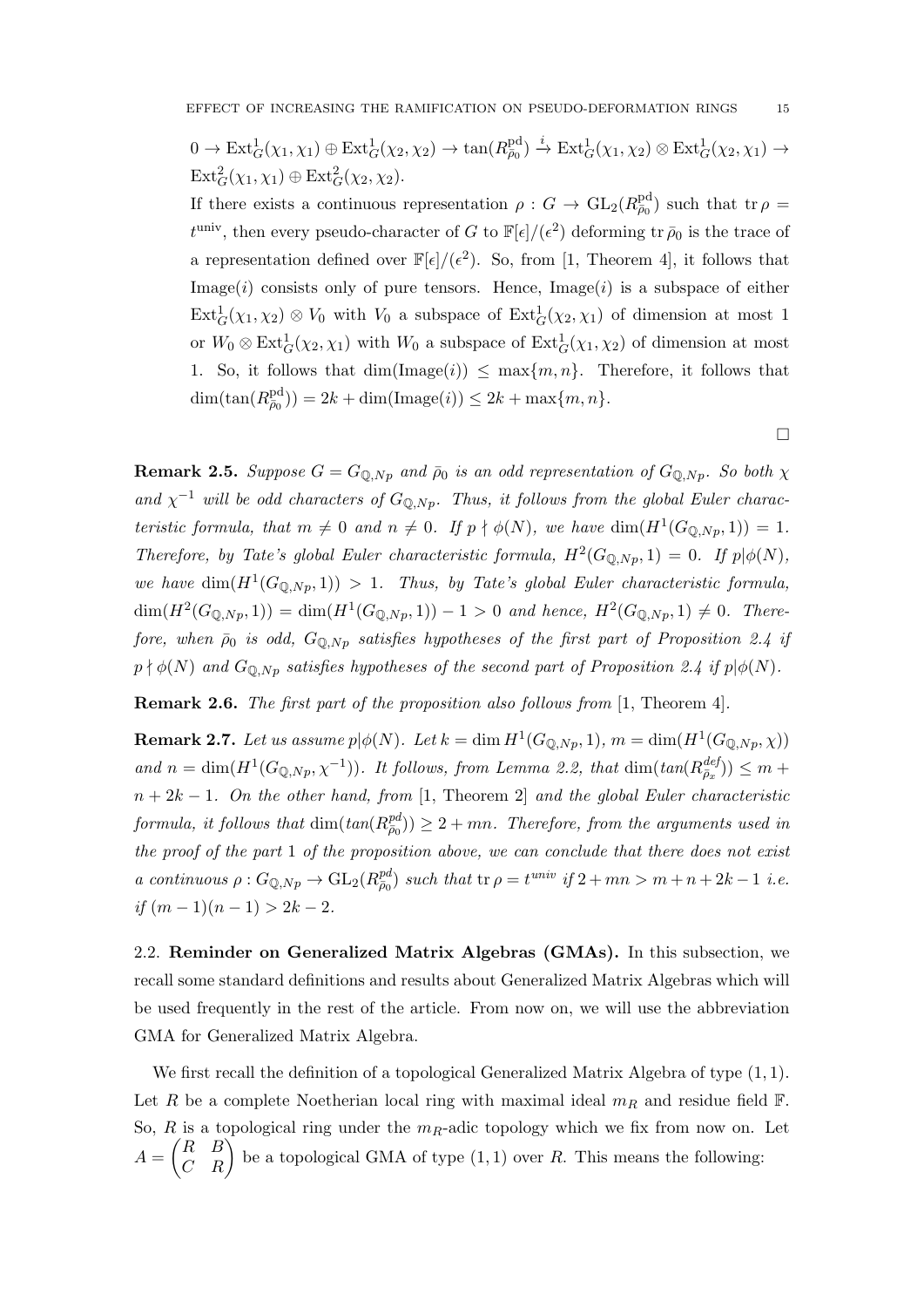- (1)  $B$  and  $C$  are topological  $R$ -modules,
- (2) An element of A is of the form  $\begin{pmatrix} a & b \\ c & d \end{pmatrix}$  with  $a, d \in R$ ,  $b \in B$  and  $c \in C$ ,
- (3) There exists a continuous morphism  $m': B \otimes_R C \to R$  of R-modules such that for all  $b_1, b_2 \in B$  and  $c_1, c_2 \in C$ ,  $m'(b_1 \otimes c_1)b_2 = m'(b_2 \otimes c_1)b_1$  and  $m'(b_1 \otimes c_1)c_2 =$  $m'(b_1\otimes c_2)c_1.$

So, A is a topological R-algebra with the addition given by  $\begin{pmatrix} a_1 & b_1 \\ a & d \end{pmatrix}$  $c_1$   $d_1$  $\bigg) + \begin{pmatrix} a_2 & b_2 \\ a & d \end{pmatrix}$  $c_2$   $d_2$  $=$  $\begin{pmatrix} a_1 + a_2 & b_1 + b_2 \end{pmatrix}$  $c_1 + c_2 \quad d_1 + d_2$ ), the multiplication given by  $\begin{pmatrix} a_1 & b_1 \\ a & d \end{pmatrix}$  $c_1$   $d_1$ ).  $\begin{pmatrix} a_2 & b_2 \\ a & d \end{pmatrix}$  $c_2$   $d_2$  $=$  $\begin{array}{ccc} a_1a_2 + m'(b_1 \otimes c_2) & & a_1b_2 + d_2b_1 \end{array}$  $d_1c_2 + a_2c_1$   $d_1d_2 + m'(b_2 \otimes c_1)$ ) and the topology given by the topology on  $R$ , For more information, we refer the reader to  $[2, Section 2.2]$  (for GMAs of type

 $(1, 1)$ ), [2, Section 2.3] (for topological GMAs) and [3, Chapter 1] (for the general theory of GMAs).

For the rest of this article, GMA means topological GMA unless mentioned otherwise. By abuse of notation, we will always denote by  $m'$  the multiplication map  $B \otimes_R C \to R$ for any GMA and any  $R$ . From now on, given a profinite group  $G$  and a GMA  $A$ , a representation  $\rho : G \to A^*$  means a continuous homomorphism from G to  $A^*$  unless mentioned otherwise. For a topological R-module B, we denote by  $\text{Hom}_{R}(B/m_{R}B, \mathbb{F})$ the set of all continuous R-module homomorphisms from  $B/m<sub>R</sub>B$  to F.

Let  $A = \begin{pmatrix} R & B \ C & R \end{pmatrix}$  be a GMA with the map  $m : B \otimes_R C \to R$  giving the multiplication in A. We say that  $\hat{A}$  is faithful if the following conditions hold:

- (1) If  $b \in B$  and  $m'(b \otimes c) = 0$  for all  $c \in C$ , then  $b = 0$ ,
- (2) If  $c \in C$  and  $m'(b \otimes c) = 0$  for all  $b \in B$ , then  $c = 0$ .

We say that  $A'$  is an R-sub-GMA of A if there exists an R-submodule  $B'$  of B and an R-submodule C' of C such that  $A' = \begin{pmatrix} R & B' \\ C' & D \end{pmatrix}$  $C'$  R i.e.  $A' = \{ \begin{pmatrix} a & b \\ c & d \end{pmatrix} \in A | b \in B', c \in C' \}$ (see  $[2, Section 2.1]$  for the definitions of sub-GMA and  $R$ -sub-GMA). Note that, is a sub-algebra of A and hence, a GMA over R.

**Lemma 2.8.** Let R be a complete Noetherian local ring with maximal ideal  $m_R$  and residue field  $\mathbb{F}$ . Let  $t : G \to R$  be a pseudo-character deforming  $tr(\bar{\rho}_0)$ . Then, there exists a faithful GMA  $A = \begin{pmatrix} R & B \\ C & R \end{pmatrix}$  and a representation  $\rho : G \to A^*$  such that

- (1)  $t = \text{tr}(\rho)$ ,
- (2) For  $g \in G$ , if  $\rho(g) = \begin{pmatrix} a_g & b_g \ & d \end{pmatrix}$  $c_g$   $d_g$ ), then  $a_g \equiv \chi_1(g) \pmod{m_R}$  and  $d_g \equiv \chi_2(g)$  $(mod m_B),$
- (3)  $m'(B \otimes_R C) \subset m_R$ , where m is the map giving the multiplication in A and the total reducibility ideal of  $\tilde{t}$  is  $m'(B \otimes_R C)$ ,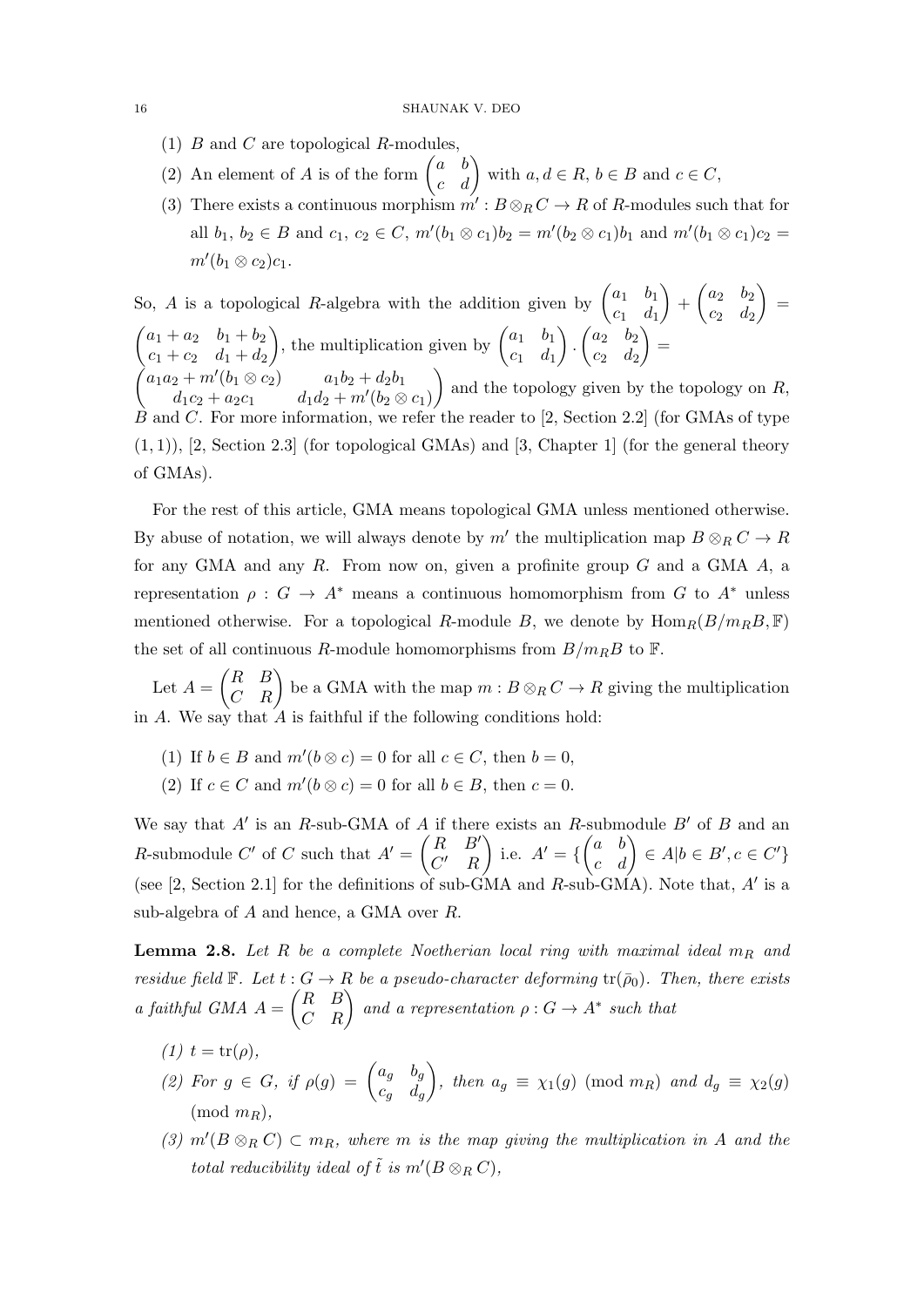- (4)  $R[\rho(G)] = A$ ,
- $(5)$  B and C are finitely generated R-modules,
- (6) Number of generators of B as an R-module  $\leq \dim(H^1(G,\chi))$  and number of generators of C as an R-module  $\leq \dim(H^1(G, \chi^{-1}))$

*Proof.* The existence A and  $\rho$  with most of the given properties follows from parts (i),  $(v)$ ,  $(vii)$  of [2, Proposition 2.4.2]. The only claims not implied by [2, Proposition 2.4.2] are the assertions about the reducibility ideal of  $\tilde{t}$  and the number of generators of B and C. Note that,  $R[G]/\text{ker}(\tilde{t})$  is a Cayley-Hamilton quotient of  $(R[G],\tilde{t})$ . Hence, from [3, Proposition 1.5.1], we get that the total reducibility ideal of  $\tilde{t}$  is  $m'(B \otimes_R C)$ .

The proof of the last assertion is same as that of [3, Theorem 1.5.5]. We only give a brief summary here. Note that,  $R[G] = A$ . Given  $f \in \text{Hom}_{R}(B/m_{R}B, \mathbb{F})$ , we get a morphism of R-algebras  $f^* : A \to M_2(\mathbb{F})$ , sending an element  $\begin{pmatrix} a & b \\ c & d \end{pmatrix}$  of A to  $\int a \pmod{m}$   $f(b)$ 0  $d \pmod{m}$ ). Thus restricting  $f^*$  to G gives us an extension of  $\chi_2$  by  $\chi_1$ and hence, an element  $\tilde{f}^*$  of  $H^1(G,\chi)$  (see proof of [3, Theorem 1.5.5] for more details). So, we get a linear map  $j: \text{Hom}_{R}(B/m_{R}B, \mathbb{F}) \to H^{1}(G, \chi)$  sending f to  $\tilde{f}^{*}$ . From the proof of  $[3,$  Theorem 1.5.5], we get that the map j is injective. Hence, Nakayama's lemma gives the assertion about the number of generators of  $B$ . The assertion about the number of generators of C follows similarly.

**Remark 2.9.** It follows, from Lemma 2.8, that if  $H^1(G, \chi^i) = 0$  for some  $i \in \{1, -1\}$ , then  $t^{univ}$  is reducible and hence, there exists a 2-dimensional G-representation over  $R_{\bar{\rho}_0}^{pa}$ whose trace is  $t^{univ}$ .

We now turn our attention to the case when  $G = G_{\mathbb{Q},Np}$  and state some results which will be used later.

**Lemma 2.10.** Let R be a complete Noetherian local ring with maximal ideal  $m_R$  and residue field  $\mathbb F$ . Let  $\ell$  be a prime such that  $\ell \nmid Np$  and  $\chi|_{G_{\mathbb{Q}_{\ell}}} \neq 1$ . Let  $t : G_{\mathbb{Q},N\ell p} \to R$  be a pseudo-character deforming  $tr(\bar{\rho}_0)$ . Let  $g_\ell$  be a lift of Frob<sub>l</sub> in  $G_{\mathbb{Q}_\ell}$ . Then, there exists a faithful GMA  $A = \begin{pmatrix} R & B \\ C & R \end{pmatrix}$  and a representation  $\rho : G_{\mathbb{Q},N\ell p} \to A^*$  such that

- $(1)$   $t = \text{tr}(\rho),$
- (2)  $m'(B \otimes_R C) \subset m_R$ , where m' is the map giving the multiplication in A,
- (3)  $R[\rho(G_{\mathbb{Q},N\ell p})] = A$ ,
- $(4)$  B and C are finitely generated R-modules,
- (5)  $\rho(g_{\ell}) = \begin{pmatrix} a & 0 \\ 0 & d \end{pmatrix}$  $0 \quad d$ ), where  $a \equiv \chi_1(Frob_\ell) \pmod{m_R}$  and  $d \equiv \chi_2(Frob_\ell) \pmod{m_R}$ .

Moreover,  $R[\rho(G_{\mathbb{Q}_\ell})]$  is a sub R-GMA of A.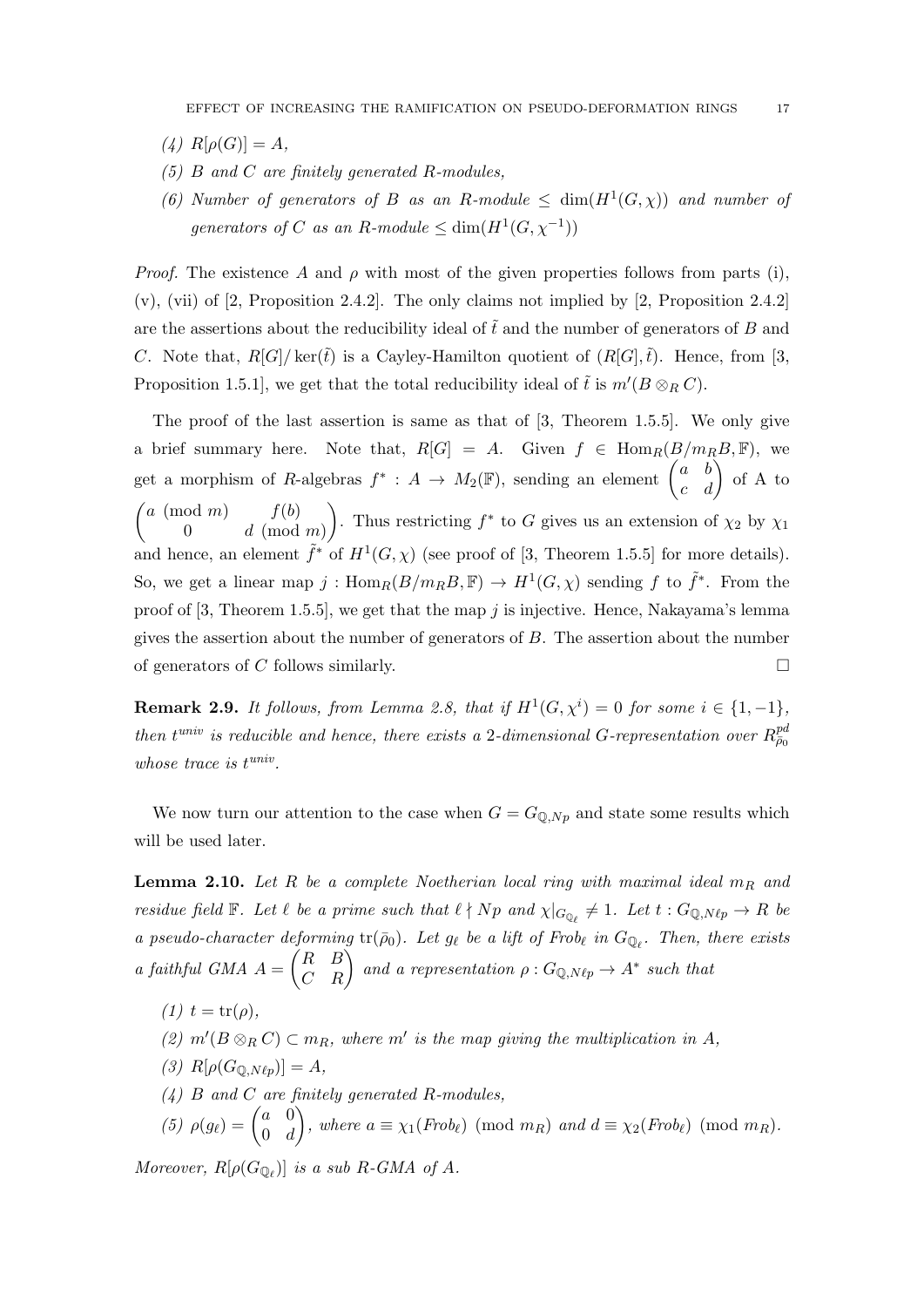*Proof.* The existence A and  $\rho$  with given properties follows from parts (i), (iii), (v), (vi) of [2, Proposition 2.4.2]. The rest of the lemma follows from [2, Lemma 2.4.5].

**Lemma 2.11.** Let R be a complete Noetherian local ring with maximal ideal  $m_R$  and residue field  $\mathbb F$ . Let  $\ell$  be a prime such that  $\ell \nmid Np$  and  $\chi|_{G_{\mathbb{Q}_{\ell}}} \neq 1$ . Let  $g_{\ell}$  be a lift of Frob<sub>l</sub> in  $G_{\mathbb{Q}_\ell}$ . Let  $t : G_{\mathbb{Q},N\ell p} \to R$  be a pseudo-character deforming  $tr(\bar{\rho}_0)$ . Let A be the GMA associated to the tuple  $(R, \ell, t, g_{\ell})$  in Lemma 2.10 and let  $\rho : G_{\mathbb{Q},N\ell p} \to A^*$  be the corresponding representation found in Lemma 2.10. Then,  $\rho|_{I_{\ell}}$  factors through the  $\mathbb{Z}_p$ -quotient of the tame inertia group at  $\ell$ .

*Proof.* Let  $K_0$  be the maximal extension of  $\mathbb Q$  unramified outside the set of primes dividing  $N \ell p$  and  $\infty$ . So,  $G_{\mathbb{Q},N\ell p} = \text{Gal}(K_0/\mathbb{Q})$ . Let K be the extension of  $\mathbb{Q}$  fixed by ker( $\bar{\rho}_0$ ). So, K is a sub-extension of  $K_0$  and K is unramified at  $\ell$ . By [11, Lemma 3.8], the pseudocharacter  $\tilde{t}$  factors through  $R[G_{\mathbb{Q},N_p}/H]$ , where  $H \in \text{Gal}(K_0/K)$  is the smallest closed normal subgroup such that  $Gal(K_0/K)/H$  is a pro-p quotient of  $Gal(K_0/K)$ .

Since A is faithful,  $\rho|_{Gal(K_0/K)}$  factors through  $Gal(K_0/K)/H$ . Indeed, let g be an element of H. As  $\tilde{t}$  factors through  $R[G_{\mathbb{Q},Np}/H]$ , we get  $\tilde{t}(xg) = \tilde{t}(x)$  for all  $x \in R[G_{\mathbb{Q},Nellp}]$ . So, in particular  $tr(\rho(g'g)) = tr(\rho(g'))$  for all  $g' \in G_{\mathbb{Q},N\ell p}$ . So,  $tr(\rho(g)) = 2$  and hence,  $\rho(g) = \begin{pmatrix} 1+a & b \\ d & 1 \end{pmatrix}$  $d \quad 1-a$ ). Now,  $tr(\rho(g_{\ell}g)) = tr(\rho(g_{\ell}))$  implies that  $a = 0$ . Let  $A = \begin{pmatrix} R & B \\ C & R \end{pmatrix}$ . As  $R[\rho(G_{\mathbb{Q},N\ell p})] = A$ , we get  $\text{tr}(\begin{pmatrix} 1 & b \\ c & 1 \end{pmatrix})$  $c<sub>-1</sub>$  $\bigg) \cdot \left( \begin{matrix} a' & b' \\ c' & d \end{matrix} \right)$  $c'$  d'  $\bigg) = \text{tr}(\begin{pmatrix} a' & b' \\ c' & d \end{pmatrix})$  $c'$  d'  $\big)$  for all  $\begin{pmatrix} a' & b' \\ c' & d' \end{pmatrix}$  $c'$  d'  $\Big\} \in A$ . Putting  $b' = a' = d' = 0$ , we get  $m'(b \otimes c') = 0$  for all  $c' \in C$ . So faithfulness of A implies  $b = 0$ . Similarly, putting  $c' = a' = d' = 0$  gives us  $c = 0$  which proves the claim.

As K is unramified at  $\ell$ , we see that  $\rho|_{I_{\ell}}$  factors through the  $\mathbb{Z}_p$ -quotient of the tame inertia group at  $\ell$ .

2.3. Existence of the representation over  $(R_{\bar{p}_0}^{\text{pd}})^{\text{red}}$ . It follows, from Proposition 2.4, that if  $H^2(G,1) = 0$ , then  $\dim(H^1(G,\chi^i)) = 1$  for some  $i \in \{1,-1\}$  is a necessary condition for  $t^{\text{univ}}$  to be the trace of a representation defined over  $R_{\bar{\rho}_0}^{\text{pd}}$ . Now, we explore if this condition is sufficient for  $t^{\text{univ}}$  to be the trace of a representation defined over  $R_{\bar{\rho}_0}^{\text{pd}}$ . Let  $t^{\text{univ,red}}$  be the pseudo-character obtained by composing  $t^{\text{univ}}$  with the surjective map  $R^{\text{pd}}_{\bar{\rho}_0} \to (R^{\text{pd}}_{\bar{\rho}_0})^{\text{red}}$ . We will now prove the existence of such a representation for  $t^{\text{univ,red}}$ .

We first prove a lemma about the structure of  $R^{\text{pd}}_{\bar{\rho}_0}$ 

**Lemma 2.12.** Suppose  $H^2(G, 1) = 0$ ,  $dim(H^1(G, 1)) = k$  and  $dim(H^1(G, \chi^i)) = 1$  for some  $i \in \{1, -1\}$ . For such an i, let  $\dim(H^1(G, \chi^{-i})) = m$ ,  $\dim(H^2(G, \chi^{-i})) = m'$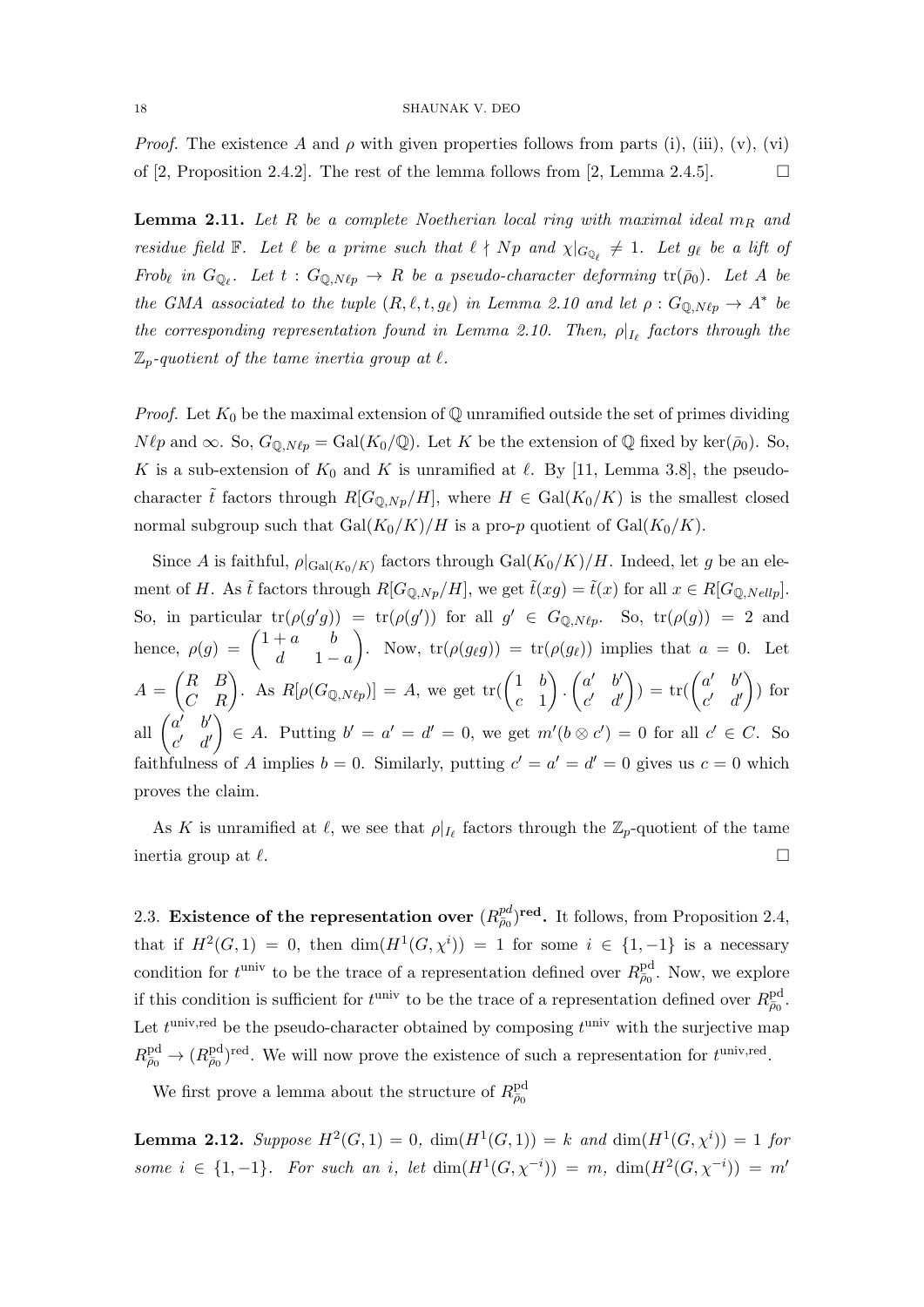and  $\dim(H^2(G,\chi^i)) = n'$ . Then,  $R_{\bar{\rho}_0}^{pd} \simeq \mathbb{F}[[X_1,\cdots,X_{m+2k}]]/I$  where I is an ideal of  $\mathbb{F}[[X_1,\dots,X_{m+2k}]]$  generated by at most  $m'+mn'$  elements.

*Proof.* Since we are assuming that  $\dim(H^1(G, \chi^i)) = 1$  for some  $i \in \{1, -1\}$ , it follows, from [19], that no relations in  $R_{\bar{\rho}_0}^{\text{pd}}$  arise from invariant theory and so, all of them come from  $H^2$  (see [19] for more details). As a consequence, we see that the map given in Theorem 2.3.1 of summary of [19] is injective. Now,  $\dim(\text{Ext}^1_G(\chi_1,\chi_1))$  =  $\dim(\text{Ext}_G^1(\chi_2, \chi_2)) = k$ . Hence, by [19, Theorem 2.3.2 of summary], it follows that  $R_{\bar{\rho}_0}^{\text{pd}} \simeq$  $\mathbb{F}[[X_1,\dots,X_{m+2k}]]/I$  where I is an ideal of  $\mathbb{F}[[X_1,\dots,X_{m+2}]]$  generated by at most  $k_0$ elements, where  $k_0 = \sum_{j=1}^2 \dim(\text{Ext}^2_G(\chi_j, \chi_j)) + \dim(\text{Ext}^2_G(\chi_1, \chi_2)) \cdot \dim(\text{Ext}^1_G(\chi_2, \chi_1)) +$  $\dim(\operatorname{Ext}^2_G(\chi_2,\chi_1))$ .  $\dim(\operatorname{Ext}^1_G(\chi_1,\chi_2))$ .

Recall that,  $\text{Ext}_G^2(\eta, \delta) \simeq H^2(G, \delta/\eta)$  for any characters  $\eta$ ,  $\delta: G \to \mathbb{F}^*$  and we have assumed  $H^2(G, 1) = 0$ . Therefore, we see that  $k = \sum_{j=1}^{2} 0 + (m') \cdot 1 + m \cdot n' = m' + mn'$ .  $\Box$ 

**Theorem 2.13.** Suppose  $H^2(G, 1) = 0$ . Suppose there exists an  $i \in \{1, -1\}$  such that  $\dim(H^1(G,\chi^i)) = 1$ ,  $H^2(G,\chi^i) = 0$  and  $\dim(H^2(G,\chi^{-i})) < \dim(H^1(G,\chi^{-i}))$ . Then there exists a representation  $\rho^{red}: G \to GL_2((R_{\bar{\rho}_0}^{pd})^{red})$  such that  $tr(\rho^{red}) = t^{univ, red}$ . As a consequence, for a non-zero  $x \in H^1(G, \chi^i)$ , the map  $\psi_x : R_{\bar{\rho}_0}^{pd} \to R_{\bar{\rho}_x}^{def}$  induces an isomorphism between  $(R^{pd}_{\bar{\rho}_0})^{red}$  and  $(R^{def}_{\bar{\rho}_x})^{red}$ .

Before proving the theorem, we prove a couple of lemmas which will be used in the proof of the Proposition. Let us set up the notation first. Let  $K_{\bar{\rho}_0}$  be the total fraction field of  $(R_{\bar{p}_0}^{\text{pd}})^{\text{red}}$ . So,  $K_{\bar{p}_0} = \prod_{P \in S} K_P$ , where S is the set of minimal primes of  $(R_{\bar{p}_0}^{\text{pd}})^{\text{red}}$ and  $K_P$  is the fraction field of  $(R_{\bar{p}_0}^{\text{pd}})^{\text{red}}/P$ . As  $(R_{\bar{p}_0}^{\text{pd}})^{\text{red}}$  is Noetherian, S is a finite set.

**Lemma 2.14.** Suppose  $H^2(G,1) = 0$ . Suppose there exists an  $i \in \{1,-1\}$  such that  $\dim(H^1(G, \chi^i)) = 1, H^2(G, \chi^i) = 0$  and  $\dim(H^2(G, \chi^{-i})) < \dim(H^1(G, \chi^{-i}))$ . If  $P \in S$ , then the pseudo-character  $t^{univ, red} \pmod{P}$  is not reducible.

*Proof.* Without loss of generality, assume  $\dim(H^1(G,\chi)) = 1$ . Let  $\dim(H^1(G,1)) = k$ ,  $\dim(H^1(G,\chi^{-1})) = m$  and  $\dim(H^2(G,\chi^{-1})) = m'$ . As we are assuming that  $H^2(G,1) =$  $H^2(G,\chi)=0$ , we get, by Lemma 2.12, that  $R_{\overline{\rho}_0}^{\text{pd}} \simeq \mathbb{F}[[X_1,\cdots,X_{m+2k}]]/I$  where I is an ideal generated by at most m' elements. Let Q be a prime ideal of  $\mathbb{F}[[X_1, \cdots, X_{m+2k}]]$ which is minimal over I. As I is an ideal of  $\mathbb{F}[[X_1, \cdots, X_{m+2k}]]$  generated by at most  $m'$  elements, it follows, from the generalization of Krull's principal ideal theorem ([14, Theorem 10.2]), that the height of Q is at most  $m'$ . Since  $\mathbb{F}[[X_1, \cdots, X_{m+2k}]]$  is universally catenary, we have that the Krull dimension of  $\mathbb{F}[[X_1, \cdots, X_{m+2k}]]/Q$  is at least  $2k+m-m'.$ Since we are assuming  $m > m'$ , we see that the Krull dimension of  $\mathbb{F}[[X_1, \dots, X_{m+2k}]]/Q$ is greater than 2k.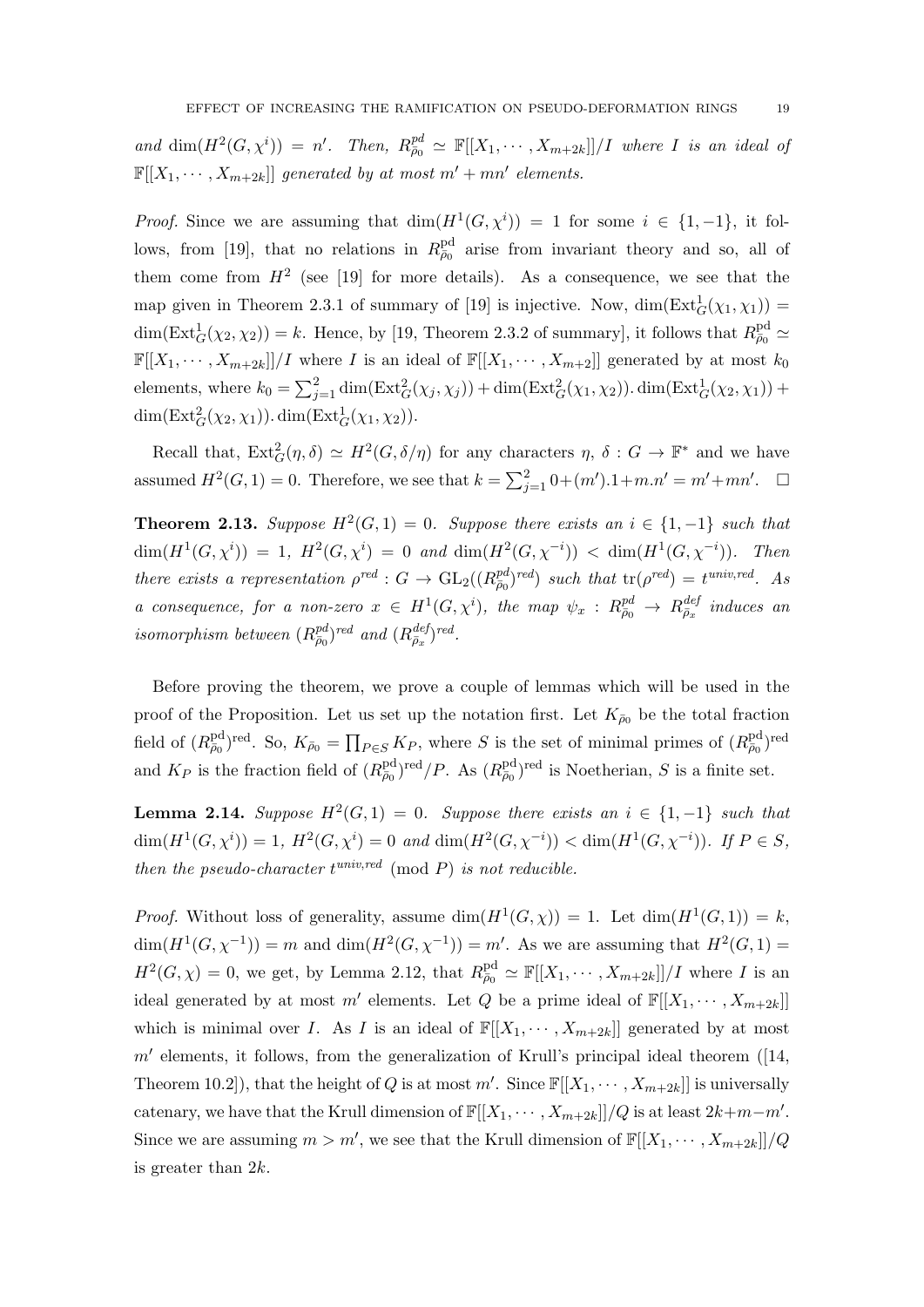Let  $Q'$  be the image of  $Q$  in  $R_{\bar{\rho}_0}^{\text{pd}}$  under the surjective map  $\mathbb{F}[[X_1, \cdots, X_{m+2k}]] \to R_{\bar{\rho}_0}^{\text{pd}}$ . So, Q' is a minimal prime of  $R_{\bar{\rho}_0}^{\text{pd}}$  and  $R_{\bar{\rho}_0}^{\text{pd}}/Q' \simeq \mathbb{F}[[X_1, \cdots, X_{m+2k}]]/Q$ . If  $I_{\bar{\rho}_0} \subset Q'$ , then Lemma 2.3 implies that  $\dim(R_{\bar{p}_0}^{\text{pd}}/Q') \leq 2k$ . But, from the previous paragraph, we know that  $\dim(R_{\bar{\rho}_0}^{\text{pd}}/Q') > 2k$ . Hence, we get that  $I_{\bar{\rho}_0} \not\subset Q'$ .

Therefore, we get, from [3, Proposition 1.5.1], that the pseudo-character  $\tilde{t}^{\text{univ}} \otimes_{R_{\tilde{a}0}^{\text{pd}}}$  $\bar{\rho}_0$  $R_{\bar{\rho}_0}^{\text{pd}}/Q'$  is not a sum of two one dimensional pseudo-characters  $\tilde{\eta}_1$  and  $\tilde{\eta}_2$  of  $R_{\bar{\rho}_0}^{\text{pd}}/Q'[G]$ taking values in  $R^{\text{pd}}_{\bar{\rho}_0}/Q'$  such that  $\tilde{\eta}_i \otimes_{R^{\text{pd}}_{\bar{\rho}_0}/Q'} \mathbb{F} = \tilde{\chi}_i$  for  $i = 1, 2$ . Hence, it follows that  $t^{\text{univ}} \pmod{Q'}$  is not reducible which proves the lemma.

Note that, given any non-zero element  $x \in H^1(G, \chi^i)$  with  $i \in \{1, -1\}$ , one has a map  $\psi_x: R^{\text{pd}}_{\bar{\rho}_0} \to R^{\text{def}}_{\bar{\rho}_x}$  induced by the trace of  $\rho_x^{\text{univ}}$ . We now recall a result due to Kisin ([15, Corollary 1.4.4(2)]) on the nature of the map  $\psi_x$ :

**Lemma 2.15.** If  $\dim(H^1(G, \chi^i)) = 1$  for some  $i \in \{1, -1\}$  and  $x \in H^1(G, \chi^i)$  is a non-zero element, then the map  $\psi_x : R_{\bar{\rho}_0}^{pd} \to R_{\bar{\rho}_x}^{def}$  is surjective.

Proof of Theorem 2.13. Without loss of generality, assume  $\dim(H^1(G,\chi)) = 1$ . Let  $A^{\text{red}} =$  $\left( (R^{\text{pd}}_{\bar{\rho}_0})^{\text{red}} \qquad B^{\text{red}} \right)$  $\begin{pmatrix} P_{\bar{\rho}_0}^{\text{pd}} & B^{\text{red}} \ (R^{\text{pd}}_{\bar{\rho}_0})^{\text{red}} \end{pmatrix}$  be the GMA obtained for the pseudo-character  $t^{\text{univ,red}}$ :  $G \to (R_{\bar{\rho}_0}^{\text{pd}})^{\text{red}}$  in Lemma 2.8 and  $\rho$  be the corresponding representation. By [3, Theorem 1.4.4, Part(ii)], we can assume that  $B^{\text{red}}$  and  $C^{\text{red}}$  are fractional ideals of  $K_{\bar{\rho}_0}$  and the multiplication map  $m'(B^{\text{red}} \otimes_{(R_{\bar{\rho}_0}^{\text{pd}})^{\text{red}}}} C^{\text{red}})$  is given by the multiplication in  $K_{\bar{\rho}_0}$ . We keep this assumption for rest of the proof.

By Lemma 2.8, we see that  $B^{\text{red}}$  is generated by at most 1 element. If  $B^{\text{red}} = 0$ , then we get that  $t^{\text{univ,red}}$  is a sum of two characters of  $G_{\mathbb{Q},Np}$  taking values in  $((R_{\bar{p}_0}^{\text{pd}})^{\text{red}})^*$  and deforming  $\chi_1$  and  $\chi_2$ . By Lemma 2.14, this is not possible. Hence, we get  $B^{\text{red}} \neq 0$  and it is generated by 1 element.

Let b be a generator of  $B^{\text{red}}$ . Viewing  $B^{\text{red}}$  as a submodule of  $K_{\bar{\rho}_0} = \prod_{P \in S} K_P$ , we can write  $b = (b_P)_{P \in S}$  with  $b_P \in K_P$  for all  $P \in S$ . Suppose  $b_{P_0} = 0$  for some  $P_0 \in S$ . In this case,  $b.C^{\text{red}} \subset P_0$  as  $b.C^{\text{red}} \subset (R_{\overline{\rho}_0}^{\text{pd}})^{\text{red}}$ . Therefore, we have  $B^{\text{red}}.C^{\text{red}} \subset P_0$ . For  $g \in G$ , suppose  $\rho(g) = \begin{pmatrix} a_g & b_g \end{pmatrix}$  $c_g$   $d_g$ . Then,  $B^{\text{red}}$ . C<sup>red</sup>  $\subset P_0$  and Lemma 2.8 together imply that the maps  $G \to ((R_{\bar{p}_0}^{\text{pd}})^{\text{red}}/P_0)^*$  sending g to  $a_g \pmod{P_0}$  and  $d_g \pmod{P_0}$  are characters of G deforming  $\chi_1$  and  $\chi_2$ , respectively. But we know that this is not possible by Lemma 2.14. Hence, we get that  $b_P \neq 0$  for all  $P \in S$ .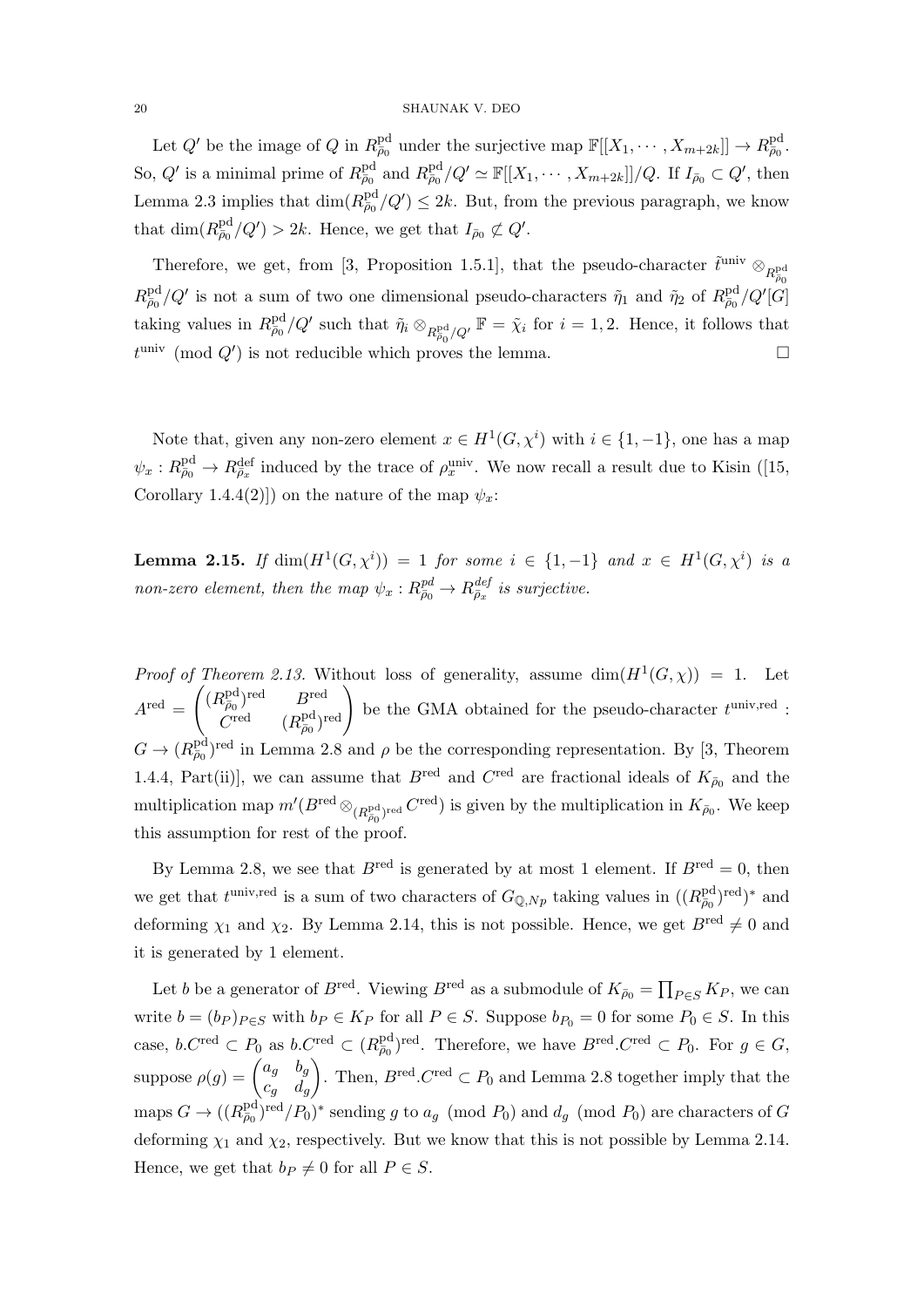Thus, we see that b is a unit in  $K_{\bar{\rho}_0}$ . If  $Q = \begin{pmatrix} b^{-1} & 0 \\ 0 & 1 \end{pmatrix} \in GL_2(K_{\bar{\rho}_0})$ , then  $QA^{\text{red}}Q^{-1} =$  $\left( (R^{\text{pd}}_{\bar{\rho}_0})^{\text{red}} \quad (R^{\text{pd}}_{\bar{\rho}_0})^{\text{red}} \right)$  $\begin{pmatrix} R^{\text{pd}}_{\bar{\rho}_0} & R^{\text{pd}}_{\bar{\rho}_0} \end{pmatrix}$  and  $\begin{pmatrix} R^{\text{pd}}_{\bar{\rho}_0} & R^{\text{pd}}_{\bar{\rho}_0} \end{pmatrix}$ . As  $b.C^{\text{red}} \subset (R^{\text{pd}}_{\bar{\rho}_0})^{\text{red}}$ , we see that  $QA^{\text{red}}Q^{-1}$  is a  $(R^{\text{pd}}_{\bar{\rho}_0})^{\text{red}}$ -sub-GMA of  $M_2((R_{\bar{p}_0}^{\text{pd}})^{\text{red}})$ . Hence, we see that  $Q\rho Q^{-1}$  is the required representation. This finishes the proof of the first part of the theorem.

We will now prove the second part of the Theorem. Note that, if  $\dim(H^1(G, \chi^i)) = 1$ for some  $i \in \{1, -1\}$ , then  $\bar{\rho}_x \simeq \bar{\rho}_{x'}$  for all non-zero  $x, x' \in H^1(G, \chi^i)$ . Indeed, if x,  $x' \in H^1(G, \chi^i)$  are both non-zero, then  $x' = ax$  for some non-zero  $a \in \mathbb{F}$ . Therefore, by conjugating  $\bar{\rho}_x$  by the matrix  $\begin{pmatrix} a & 0 \\ 0 & 1 \end{pmatrix}$ , we get  $\bar{\rho}_{x'}$ . Therefore, we see that  $R_{\bar{\rho}_x}^{\text{def}} \simeq R_{\bar{\rho}_{x'}}^{\text{def}}$  for any two non-zero  $x, x' \in H^1(G, \chi^i)$  with  $\dim(H^1(G, \chi^i)) = 1$ .

Without loss of generality, assume  $\dim(H^1(G,\chi)) = 1$ . Now, we have found a representation  $\rho^{\text{red}} : G \to \text{GL}_2((R_{\bar{\rho}_0}^{\text{pd}})^{\text{red}})$  such that  $\text{tr}(\rho^{\text{red}}) = t^{\text{univ,red}}$ . Moreover, we have also shown that the reduction of  $\rho^{\text{red}}$  modulo  $\mathfrak{m}'$  is a non-split extension of  $\chi_2$  by  $\chi_1$ . Let  $x_0$ be the non-zero element of  $H^1(G,\chi)$  such that  $\rho^{\text{red}}$  (mod  $\mathfrak{m}'=\bar{\rho}_{x_0}$ . Thus,  $\rho^{\text{red}}$  induces a map  $R_{\bar{\rho}_{x_0}}^{\text{def}} \to (R_{\bar{\rho}_0}^{\text{pd}})^{\text{red}}$  which is surjective as  $\{\text{tr}(\rho^{\text{red}}(g))|g \in G\}$  is a set of topological generators of  $(R^{\text{pd}}_{\bar{\rho}_0})^{\text{red}}$  over  $\mathbb F$  as a local complete F-algebra. So, this induces a surjective map  $(\psi')_{x_0}^{\text{red}} : (R_{\bar{\rho}_{x_0}}^{\text{def}})^{\text{red}} \to (R_{\bar{\rho}_0}^{\text{pd}})^{\text{red}}.$ 

On the other hand, we have the surjective map  $\psi_{x_0}^{\text{red}} : (R_{\bar{\rho}_0}^{\text{pd}})^{\text{red}} \to (R_{\bar{\rho}_{x_0}}^{\text{def}})^{\text{red}}$  induced by  $\psi_{x_0}$ . So, the composition  $(\psi')_{x_0}^{\text{red}} \circ \psi_{x_0}^{\text{red}}$  gives us a surjective map from  $(R_{\bar{\rho}_0}^{\text{pd}})^{\text{red}}$  to itself. Now if  $g \in G$ , then  $(\psi')_{x_0}^{\text{red}} \circ \psi_{x_0}^{\text{red}}(t^{\text{univ,red}}(g)) = (\psi')_{x_0}^{\text{red}}(\text{tr}(\rho_{x_0}^{\text{univ}}(g))) = \text{tr}(\rho^{\text{red}}(g)) =$  $t^{\text{univ,red}}(g)$ . Hence,  $(\psi')_{x_0}^{\text{red}} \circ \psi_{x_0}^{\text{red}}$  is identity and as a consequence,  $\psi_{x_0}^{\text{red}} : R_{\bar{\rho}_0}^{\text{pd}} \to R_{\bar{\rho}_{x_0}}^{\text{def}}$  is an isomorphism.

Remark 2.16. The first part of Theorem 2.17 can also be proved using [3, Proposition 1.7.4]. Indeed our argument is based on the proof of [3, Proposition 1.7.4].

As a consequence, we get the following theorem for  $G = G_{\mathbb{Q},Np}$ :

**Theorem 2.17.** Suppose  $p \nmid \phi(N)$  and  $\dim(H^1(G_{\mathbb{Q},Np},\chi^i)) = 1$  for some  $i \in \{1,-1\}$ . Then there exists a representation  $\rho^{red}$  :  $G_{\mathbb{Q},Np} \to GL_2((R_{\overline{\rho}_0}^{pd})^{red})$  such that  $tr(\rho^{red}) =$  $t^{univ,red}$ . As a consequence, for a non-zero  $x \in H^1(G_{\mathbb{Q},Np},\chi^i)$ , the map  $\psi_x: R^{pd}_{\bar{\rho}_0} \to R^{dej}_{\bar{\rho}_x}$ induces an isomorphism between  $(R_{\bar{\rho}_0}^{pd})^{red}$  and  $(R_{\bar{\rho}_x}^{def})^{red}$ .

Proof. It suffices to check that the hypotheses of Theorem 2.13 hold in the case considered here. Without loss of assume  $\dim(H^1(G_{\mathbb{Q},Np},\chi)) = 1$ . So, we have  $\dim(H^1(G_{\mathbb{Q},Np},\chi^{-1})) =$ m. As we have assumed that  $p \nmid \phi(N)$  and  $\bar{\rho}_0$  is odd, it follows, from the global Euler characteristic formula, that: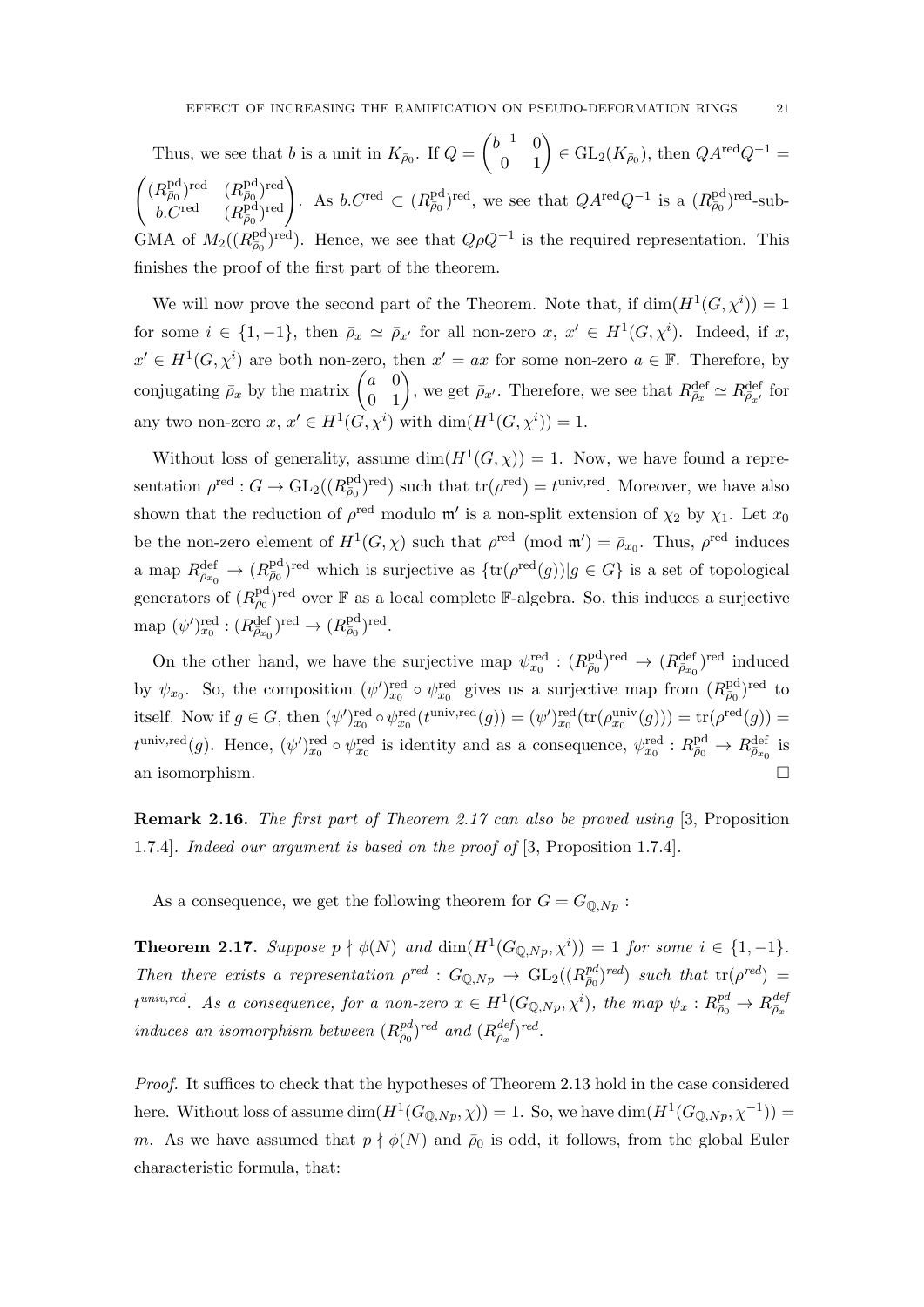- $(1)$   $m \neq 0$ ,
- (2)  $H^2(G_{\mathbb{Q},Np},1)=0,$
- (3)  $H^2(G_{\mathbb{Q},Np}, \chi) = 0$  and  $\dim(H^2(G_{\mathbb{Q},Np}, \chi^{-1})) = m 1$ .

Therefore, we see that the hypotheses of Theorem 2.13 are satisfied. Hence, the theorem follows.  $\Box$ 

2.4. Existence of the representation over  $R_{\bar{\rho}_0}^{pd}$ . We will now present an improvement of Theorem 2.17 in certain cases. We do so by improving Theorem 2.13.

**Theorem 2.18.** Suppose  $H^2(G,1) = 0$ . Suppose there exists an  $i \in \{1,-1\}$  such that  $\dim(H^1(G, \chi^i)) = 1, H^2(G, \chi^i) = 0, \, \dim(H^1(G, \chi^{-i})) \in \{1, 2, 3\} \text{ and } \dim(H^2(G, \chi^{-i})) <$  $\dim(H^1(G,\chi^{-i}))$ . Then, there exists a representation  $\rho: G \to \text{GL}_2(R_{\overline{\rho}_0}^{pd})$  such that  $\text{tr}(\rho)$  =  $t^{univ}$ . As a consequence, for a non-zero  $x \in H^1(G, \chi^i)$ ,  $R^{pd}_{\bar{\rho}_0} \simeq R^{def}_{\bar{\rho}_x}$ .

*Proof.* Without loss of generality, assume  $\dim(H^1(G,\chi)) = 1$ . So, we have  $\dim(H^1(G,\chi^{-1})) \in$  ${1, 2, 3}.$  Let  $A =$  $\left(R_{\bar{\rho}_0}^{\rm pd} \quad B\right)$  $\stackrel{\cdot \cdot }{C}$   $\stackrel{\cdot \cdot }{R}^{\mathrm{pd}}_{\bar{\rho}_0}$  $\setminus$ be the GMA attached to the pseudo-character  $t^{\text{univ}}$ :  $G_{\mathbb{Q},Np} \to R^{\text{pd}}_{\bar{\rho}_0}$  in Lemma 2.8 and let  $\rho$  be the corresponding representation. Note that, A is a faithful GMA. This means that if  $y \in R^{\text{pd}}_{\overline{\rho}_0}$  annihilates B i.e.  $yB = 0$  then  $y.m'(B\otimes_{R_{\bar{\rho}_0}^{\text{pd}}} C) = 0$ . From Lemma 2.8, we get that  $I_{\bar{\rho}_0} = m'(B\otimes_{R_{\bar{\rho}_0}^{\text{pd}}} C)$ . So, we have for  $y \in R^{\text{pd}}_{\bar{\rho}_0}$ , if  $y.B = 0$  then  $y.I_{\bar{\rho}_0} = 0$ .

By Lemma 2.12,  $R_{\bar{\rho}_0}^{\text{pd}} \simeq \mathbb{F}[[X_1, X_2, \cdots, X_{m+2k}]]/I$ , where  $k = \dim(H^1(G, 1)), m =$  $\dim(H^1(G,\chi^{-1}))$  and I is an ideal of  $\mathbb{F}[[X_1,X_2,\cdots,X_{m+2k}]]$  generated by at most  $\dim(H^2(G,\chi^{-1}))$  – 1 elements. By Lemma 2.3, it follows that  $X_1, X_2, \cdots, X_{m+2k}$  can be chosen such that the ideal  $I_{\bar{\rho}_0}$  of  $R^{\text{pd}}_{\bar{\rho}_0}$  is generated by the images of the elements  $X_{2k+1}, \cdots, X_{m+2k}$  in  $R^{\text{pd}}_{\bar{\rho}_0}$ . Hence, we see that  $I \subset (X_{2k+1}, \cdots, X_{m+2k})$  in  $\mathbb{F}[[X_1, X_2, \cdots, X_{m+2k}]]$ . As  $I_{\bar{\rho}_0} \neq 0$ , we see that  $m'(B \otimes_{R_{\bar{\rho}_0}^{\text{pd}}} C)$  is not zero and hence, B and C are non-zero.

Let  $y \in R^{\text{pd}}_{\bar{\rho}_0}$  be such that  $y.B = 0$ . So, we have  $y.I_{\bar{\rho}_0} = 0$  in  $R^{\text{pd}}_{\bar{\rho}_0}$ . Let  $\tilde{y}$  be a lift of y in  $\mathbb{F}[X_1, X_2, \cdots, X_{m+2k}].$  So we have  $\tilde{y}.X_i \in I$  for all  $2k+1 \leq i \leq m+2k$ . Now, we will do a case by case analysis.

Suppose  $\dim(H^1(G,\chi^{-1})) = 1$ . In this case,  $R_{\overline{\rho}_0}^{\text{pd}} \simeq \mathbb{F}[[X_1,\cdots,X_{2k+1}]]$ . In this case, we have  $\tilde{y}.X_{2k+1} = 0$ . This implies  $\tilde{y} = 0$  and hence,  $y = 0$ .

Suppose  $\dim(H^1(G,\chi^{-1})) = 2$ . In this case,  $R_{\bar{\rho}_0}^{\text{pd}} \simeq \mathbb{F}[[X_1,\cdots,X_{2k+2}]]/I$ , where I is either (0) or ( $\alpha$ ) for some non-zero  $\alpha \in \mathbb{F}[[X_1, \cdots, X_{2k+2}]]$ . We have  $\tilde{y}.X_{2k+1}, \tilde{y}.X_{2k+2} \in I$ . If  $I = (0)$ , then this implies  $\tilde{y} = 0$  and hence,  $y = 0$ .

Suppose  $I = (\alpha)$  for some non-zero  $\alpha \in \mathbb{F}[[X_1, \cdots, X_{2k+2}]]$ . So we have  $\alpha | \tilde{y}.X_{2k+1}$  and  $\alpha|\tilde{y}.X_{2k+2}$ . As  $\mathbb{F}[[X_1,\cdots,X_{2k+2}]]$  is a regular local ring, it is also a UFD ([14, Theorem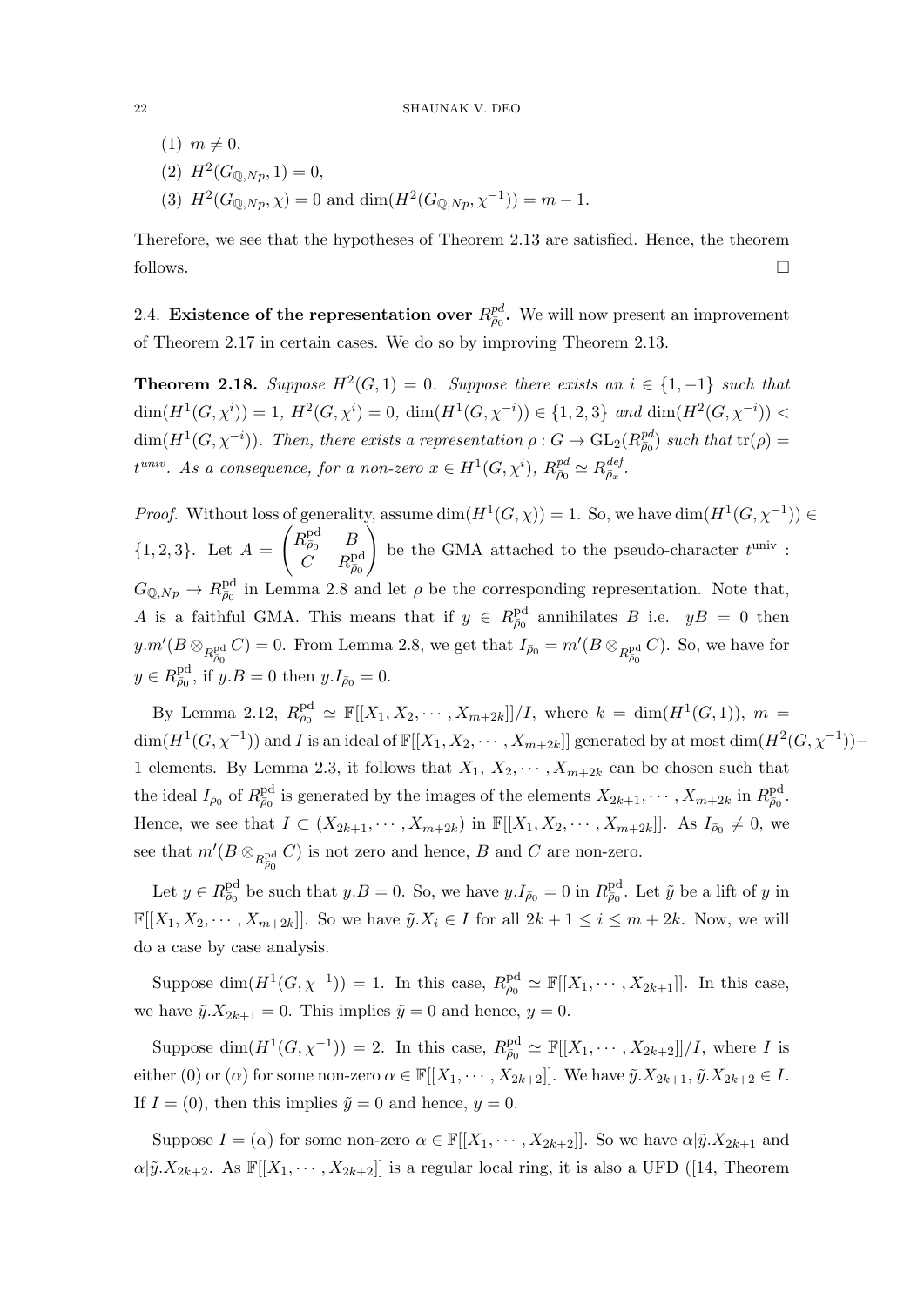19.19]). Note that,  $X_{2k+1}$  and  $X_{2k+2}$  are irreducible elements in it. So,  $\alpha|\tilde{y}.X_{2k+1}$  implies that if f is an irreducible element of  $\mathbb{F}[[X_1, \cdots, X_{2k+2}]]$  such that  $f \neq X_{2k+1}$ , then the highest power of f dividing  $\alpha \leq$  the highest power of f dividing  $\tilde{y}$ . Similarly,  $\alpha|\tilde{y}.X_{2k+2}$ implies that if f is an irreducible element of  $\mathbb{F}[X_1, \dots, X_{2k+2}]$  such that  $f \neq X_{2k+2}$ , then the highest power of f dividing  $\alpha \leq$  the highest power of f dividing  $\tilde{y}$ . So, we conclude that for any irreducible  $f \in \mathbb{F}[[X_1, \cdots, X_{2k+2}]]$ , the highest power of f dividing  $\alpha \leq$  the highest power of f dividing  $\tilde{y}$  and hence,  $\alpha|\tilde{y}$ . So, we get  $y = 0$ .

Suppose  $\dim(H^1(G_{\mathbb{Q},Np},\chi^{-1})) = 3$ . In this case,  $R^{\text{pd}}_{\bar{\rho}_0} \simeq \mathbb{F}[[X_1,\cdots,X_{2k+3}]]/I$ , where I is generated by at most 2 elements and we have  $\tilde{y}.X_{2k+1}, \tilde{y}.X_{2k+2}, \tilde{y}.X_{2k+3} \in I$ . If  $I = (0)$ , then this implies  $\tilde{y} = 0$  and hence,  $y = 0$ . If  $I = (\alpha)$  for some non-zero  $\alpha$ , then the argument given in the previous case implies that  $\tilde{y} \in (\alpha)$  and hence,  $y = 0$ . Let us denote  $\mathbb{F}[X_1, \cdots, X_{2k+2}]$  by R for the rest of the proof.

Suppose  $I = (\alpha, \beta)$  with  $\alpha \nmid \beta$  and  $\beta \nmid \alpha$ . Note that, as  $I \subset (X_{2k+1}, X_{2k+2}, X_{2k+3})$ , the image of the prime ideal  $(X_{2k+1}, X_{2k+2}, X_{2k+3})$  in  $R/I$  is also a prime ideal. Now, R is regular local ring and hence, a UFD. So, we can find f,  $\alpha'$  and  $\beta' \in R$  such that  $f \cdot \alpha' = \alpha$ ,  $f \cdot \beta' = \beta$  and  $\alpha'$  and  $\beta'$  are co-prime. By the argument given in the previous case, we get  $f|\tilde{y}$ . Let  $\tilde{y}' = \tilde{y}/f$ . So,  $\tilde{y}' \in R$  and  $\tilde{y}'.X_{2k+1}$ ,  $\tilde{y}'.X_{2k+2}$ ,  $\tilde{y}'.X_{2k+3} \in (\alpha', \beta')$ .

Suppose  $\tilde{y}' \notin (\alpha', \beta')$ . Then, it follows that the ideal  $(X_{2k+1}, X_{2k+2}, X_{2k+3})$  of R consists of zero-divisors for  $R/(\alpha', \beta')$ . Hence, it is contained in the union of primes associated to the ideal  $(\alpha', \beta')$ . As  $(X_{2k+1}, X_{2k+2}, X_{2k+3})$  is a prime ideal, it follows, from the prime avoidance lemma ([14, Lemma 3.3]), that  $(X_{2k+1}, X_{2k+2}, X_{2k+3})$  is contained in some prime associated to  $(\alpha', \beta')$ .

Note that,  $R$  is a regular local ring and hence, a Cohen-Macaulay ring ([14, Corollary 18.17). As  $\alpha'$  and  $\beta'$  are co-prime, it follows that  $\alpha'$ ,  $\beta'$  is a regular sequence in R. Therefore, every prime associated to  $(\alpha', \beta')$  is minimal over it and hence, has height 2 ([14, Corollary 18.14]). As the height of  $(X_{2k+1}, X_{2k+2}, X_{2k+3})$  is 3, it can not be contained in any prime associated to  $(\alpha', \beta')$ . Therefore, we get a contradiction to our assumption that  $\tilde{y}' \notin (\alpha', \beta')$ . Hence, we have  $\tilde{y}' \in (\alpha', \beta')$  and  $\tilde{y} \in (f\alpha', f\beta') = (\alpha, \beta) = I$ . So, we get  $y=0$ .

So, in both cases, we have  $y = 0$  which means the annihilator ideal of B is (0).

As we are assuming  $\dim(H^1(G,\chi)) = 1$ , it follows, from Lemma 2.8, that  $\dim_{\mathbb{F}}(\text{Hom}_{R^{\text{pd}}_{\overline{a}\alpha}}(B/\mathfrak{m}B,\mathbb{F}))$  $\leq 1$ . On the other hand, we know B is non-zero which means  $\dim_{\mathbb{F}}(\text{Hom}_{R_{\overline{\rho}_0}^{\text{pd}}}(B/\mathfrak{m}B, \mathbb{F})) \geq$ 1. Therefore, we get that  $\dim_{\mathbb{F}}(\text{Hom}_{R_{\rho_0}^{\text{pd}}}(B/\mathfrak{m}B,\mathbb{F}))=1$  which means B is generated by one element over  $R_{\bar{\rho}_0}^{\text{pd}}$ . This, combined with the fact that annihilator of B is (0), implies that B is a free  $R_{\bar{\rho}_0}^{\text{pd}}$ -module of rank 1.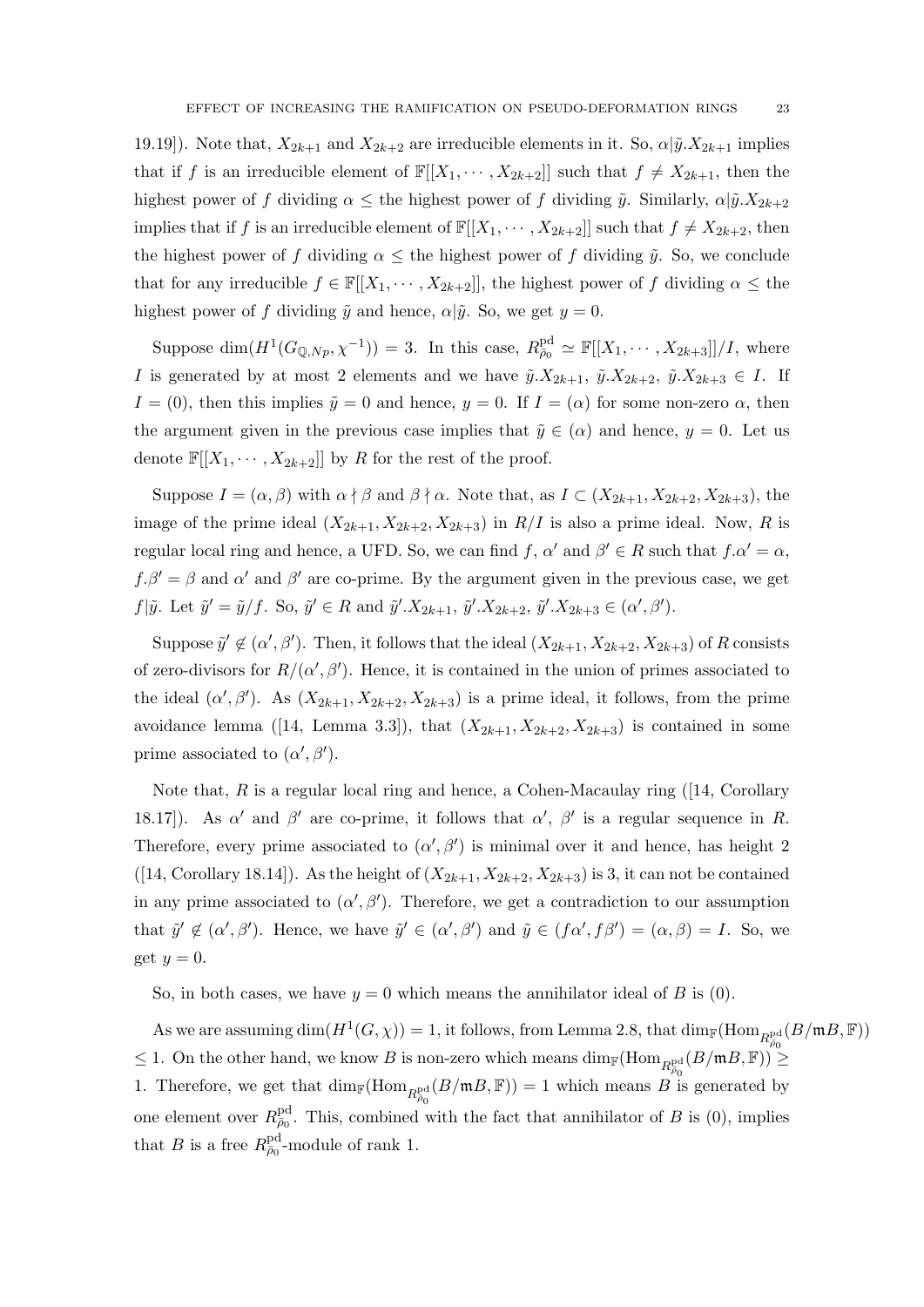Let A' be the  $R^{\text{pd}}_{\bar{\rho}_0}$ -sub-GMA of  $M_2(R^{\text{pd}}_{\bar{\rho}_0})$  given by  $\begin{pmatrix} R^{\text{pd}}_{\bar{\rho}_0} & R^{\text{pd}}_{\bar{\rho}_0} \\ I & P^{\text{pd}}_{\bar{\rho}_0} \end{pmatrix}$  $I_{\bar\rho_0}$   $R^{\rm pd}_{\bar\rho_0}$  $\setminus$ . Let  $\gamma$  be a generator of B. Consider the map  $\tilde{f}: A \to A'$  which sends  $\begin{pmatrix} a & b \\ c & d \end{pmatrix} \in A$  to  $\begin{pmatrix} a & b' \\ m'(\gamma \otimes c) & d \end{pmatrix}$  $m'(\gamma \otimes c)$  d ), where  $b' \in R^{\text{pd}}_{\bar{\rho}_0}$  is such that  $b = b'.\gamma$ . It is easy to check, using the fact that the multiplication  $\text{map } m' : B \otimes_{R^{\text{pd}}_{\rho_0}} C \to R^{\text{pd}}_{\bar{\rho}_0}$  is  $R^{\text{pd}}_{\bar{\rho}_0}$ -linear, that  $\tilde{f}$  is a continuous homomorphism of  $R^{\text{pd}}_{\bar{\rho}_0}$ -algebras. Now, as  $B = R^{\text{pd}}_{\bar{\rho}_0} \gamma$ ,  $m'(\gamma \otimes c) = 0$  implies that  $m'(b \otimes c) = 0$  for all  $b \in B$  and hence,  $c = 0$ . Therefore, it follows that the map  $\tilde{f}$  is injective. Moreover, as  $I_{\bar{\rho}_0} = m'(B \otimes_{R^{\text{pd}}_{\bar{\rho}_0}} C), B = R^{\text{pd}}_{\bar{\rho}_0} \gamma$  and  $m'$  is  $R^{\text{pd}}_{\bar{\rho}_0}$ -linear, we get that  $I_{\bar{\rho}_0} = m'(\gamma \otimes C)$ . Hence,  $\tilde{f}$  is also surjective which means that  $\tilde{f}$  is an isomorphism of  $R_{\bar{p}_0}^{\text{pd}}$ -algebras. Note that, if  $a \in A$ , then  $\text{tr}(a) = \text{tr}(\tilde{f}(a)).$ 

Composing the representation  $\rho: G \to A^*$  with the map  $\tilde{f}$ , we get a representation  $\rho': G \to GL_2(R_{\bar{\rho}_0}^{\text{pd}})$ . As  $\text{tr}(a) = \text{tr}(\tilde{f}(a))$ , we see that  $\text{tr}(\rho'(g)) = t^{\text{univ}}(g)$ . Therefore,  $\rho'$  is the required representation.

Moreover, from the description of A', we see that  $\rho'$  (mod m) =  $\bar{\rho}_x$  for some nonzero  $x \in H^1(G, \chi)$ . Therefore,  $\rho'$  is a deformation of  $\overline{\rho}_x$  and hence, it induces a map  $\psi'_x: R^{\text{def}}_{\bar{\rho}_x} \to R^{\text{pd}}_{\bar{\rho}_0}$ . This map is surjective as the set  $\{\text{tr}(\rho'(g)) | g \in G\}$  is a set of topological generators of  $R^{\text{pd}}_{\bar{\rho}_0}$  over F. So, we get a surjective map  $\psi'_x \circ \psi_x : R^{\text{pd}}_{\bar{\rho}_0} \to R^{\text{pd}}_{\bar{\rho}_0}$ . Now for all  $g \in G$ ,  $\psi'_x \circ \psi_x(t^{\text{univ}}(g)) = \psi'_x(\text{tr}(\rho_x^{\text{univ}}(g))) = \text{tr}(\rho'(g)) = t^{\text{univ}}(g)$ . Therefore, we see that  $\psi'_x \circ \psi_x$  is just the identity map and hence,  $\psi_x$  is injective which means  $\psi_x$  is an isomorphism. From the proof of Theorem 2.17, it follows that  $R_{\bar{\rho}_0}^{\text{pd}} \simeq R_{\bar{\rho}_x}^{\text{def}}$  for any non-zero  $x \in H^1(G, \chi)$  which completes the proof.

**Theorem 2.19.** Suppose  $p \nmid \phi(N)$  and  $\dim(H^1(G_{\mathbb{Q},Np},\chi^i)) = 1$  for some  $i \in \{1,-1\}$ . Moreover, for such an i, assume that  $\dim(H^1(G_{\mathbb{Q},Np}, \chi^{-i})) \in \{1,2,3\}$ . Then, there exists a representation  $\rho: G_{\mathbb{Q},Np} \to GL_2(R_{\bar{\rho}_0}^{pd})$  such that  $tr(\rho) = t^{univ}$ . As a consequence, for a non-zero  $x \in H^1(G_{\mathbb{Q},Np}, \chi^i)$ ,  $R_{\bar{\rho}_0}^{pd} \simeq R_{\bar{\rho}_x}^{def}$ .

Proof. It suffices to check that the hypotheses of Theorem 2.18 hold in the case considered here. Without loss of assume  $\dim(H^1(G_{\mathbb{Q},Np},\chi)) = 1$ . So, we have  $1 \leq \dim(H^1(G_{\mathbb{Q},Np},\chi^{-1})) \leq$ 3. As we have assumed that  $p \nmid \phi(N)$  and  $\bar{\rho}_0$  is odd, it follows, from the global Euler characteristic formula, that:

(1) 
$$
H^2(G_{\mathbb{Q},Np}, 1) = 0
$$
,  
(2)  $H^2(G_{\mathbb{Q},Np}, \chi) = 0$  and  $\dim(H^2(G_{\mathbb{Q},Np}, \chi^{-1})) = \dim(H^1(G_{\mathbb{Q},Np}, \chi^{-1})) - 1$ .

Therefore, we see that the hypotheses of Theorem 2.18 are satisfied. Hence, the theorem follows.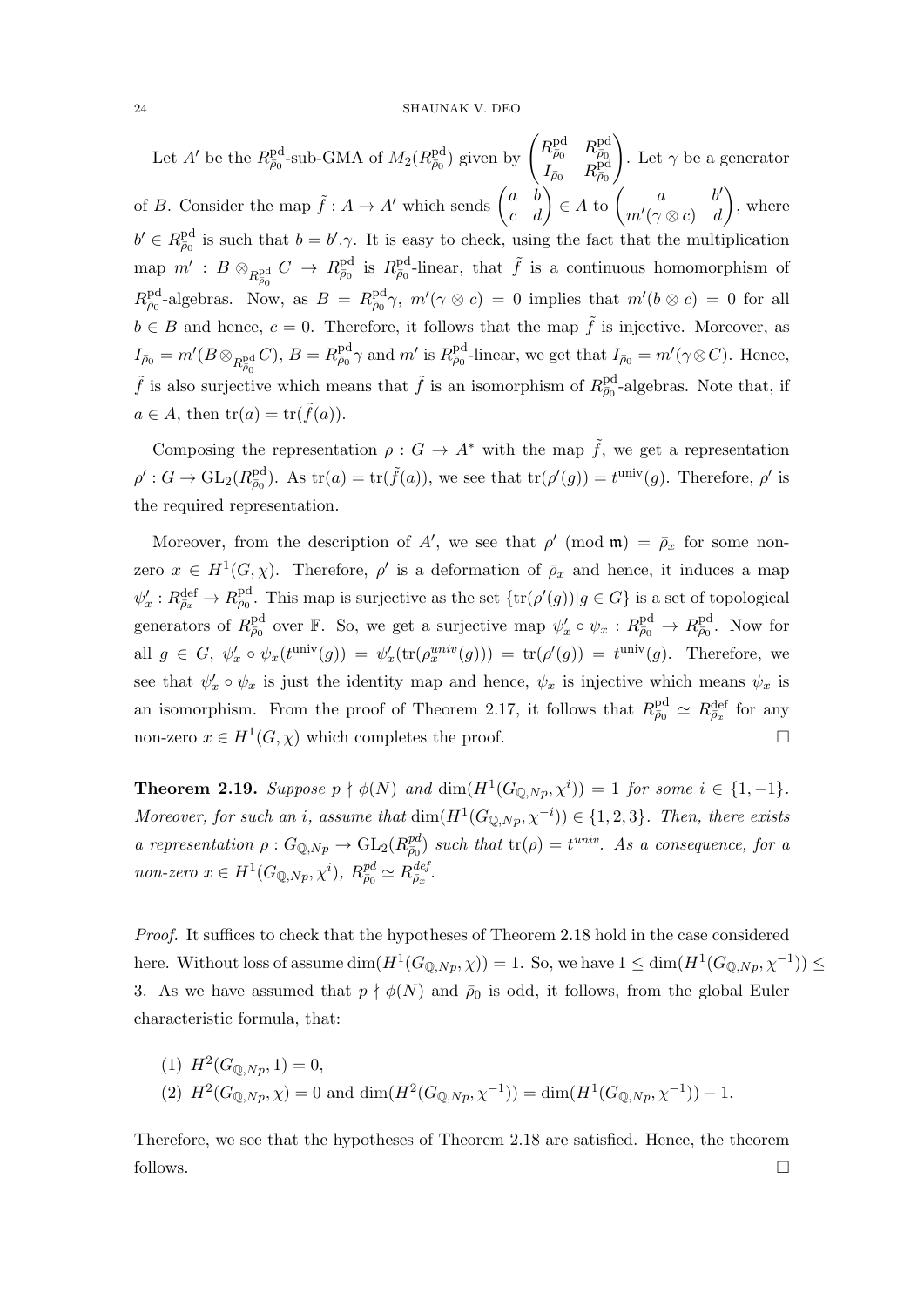**Remark 2.20.** It follows, from the work done so far, that if  $p \nmid \phi(N)$  then the following are equivalent:

- (1) There exists a representation  $\rho: G_{\mathbb{Q},Np} \to GL_2(R_{\overline{\rho}_0}^{pd})$  such that  $tr(\rho) = t^{univ}$ ,
- (2)  $\dim(H^1(G_{\mathbb{Q},Np},\chi^i)) = 1$  for some  $i \in \{1,-1\}$  and for such an i, the map  $\psi_x$ :  $R_{\bar{\rho}_0}^{pd} \to R_{\bar{\rho}_x}^{def}$  is an isomorphism for any non-zero  $x \in H^1(G_{\mathbb{Q},Np},\chi^i)$ .

**Remark 2.21.** More generally, if we remove the assumption  $\dim(H^1(G_{\mathbb{Q},Np},\chi^{-i})) \in$  $\{1,2,3\}$ , the proof of Theorem 2.19 still works if we know that  $R_{\bar{\rho}_0}^{pd}$  is isomorphic to a quotient of  $\mathbb{F}[X_1, \dots, X_m]$  by an ideal I such that the prime  $(X_3, \dots, X_m)$  is not a prime associated to I. In particular, the proof works if I is generated by at most 2 elements. Note that, if  $m \geq 6$  and I is generated by at most 2 elements, then the Krull dimension of  $R_{\bar{\rho}_0}^{pd}$  is  $\geq 4$ . In [9, Section 4], there are examples of  $R_{\bar{\rho}_x}^{def}$  having arbitrary large Kruli dimension. So, it is indeed possible to have  $I$  to be generated by 2 elements even when  $m \geq 6$ .

**Remark 2.22.** Without the assumption  $\dim(H^1(G_{\mathbb{Q},Np}, \chi^{-i})) \in \{1,2,3\}$ , we know that  $R_{\bar{\rho}_0}^{pd}\simeq \mathbb{F}[[X_1,\cdots,X_{m+2}]]/I$ , where  $m=\dim(H^1(G_{\mathbb{Q},Np},\chi^{-i}))$  and I is an ideal generated by at most  $m - 1$  elements. If I is generated by at least 3 elements and we do not know that  $(X_3, \dots, X_{m+2})$  is not a prime ideal associated to I, then we can not use the method of the proof of Theorem 2.19. To be precise, the analysis of the annihilator of B breaks down. The main reason of this breakdown is the following: If the minimal number of generators of an ideal I of the ring  $\mathbb{F}[[X_1, \cdots, X_m]]$  with  $m \geq 6$  is  $m-3$ , then for  $y \in \mathbb{F}[[X_1, \cdots, X_m]], y.X_i \in I$  for all  $3 \leq i \leq m$  does not necessarily imply that  $y \in I$ . For example, consider the ideal  $I = (xu^2, yv^2, x^2u - y^2v)$  in  $\mathbb{F}[[x, y, u, v, z, w]]$ . Now, xyuv  $\notin I$  but  $\{xyuv.x, xyuv.y, xyuv.u, xyuv.v\} \subset I$ . However, if we can prove that the annihilator of B is  $(0)$ , then the proof of Theorem 2.19 would imply the existence of such a representation.

# 3. COMPARISON BETWEEN  $\mathcal{R}^{pd}_{\bar{\rho}_0}$  and  $\mathcal{R}^{def}_{\bar{\rho}_x}$

In this section, we will turn our attention to characteristic 0 deformation rings  $\mathcal{R}^{\text{pd}}_{\bar{\rho}_0}$ and  $\mathcal{R}_{\bar{\rho}_x}^{\text{def}}$ . Let  $T^{\text{univ}}: G_{\mathbb{Q},Np} \to \mathcal{R}_{\bar{\rho}_0}^{\text{pd}}$  be the universal pseudo-character deforming  $\text{tr}(\bar{\rho}_0)$ . We would like to explore what information the techniques and results of the previous section can give about the relationship between  $\mathcal{R}^{\text{pd}}_{\bar{\rho}_0}$  and  $\mathcal{R}^{\text{def}}_{\bar{\rho}_x}$  and the existence of a representation  $\tau: G_{\mathbb{Q},Np} \to \mathrm{GL}_2(\mathcal{R}^{\text{pd}}_{\overline{\rho}_0})$  with  $\mathrm{tr}(\tau) = T^{\text{univ}}$ .

As in the previous section, instead of  $G_{\mathbb{Q},Np}$ , we are going to consider a profinite group G which satisfies the finiteness condition  $\Phi_p$  given by Mazur in [16, Section 1.1] and a representation  $\bar{\rho}_0$  :  $G \to GL_2(\mathbb{F})$  such that  $\bar{\rho}_0 = \chi_1 \oplus \chi_2$  with  $\chi_1 \neq \chi_2$  and  $\chi = \chi_1/\chi_2$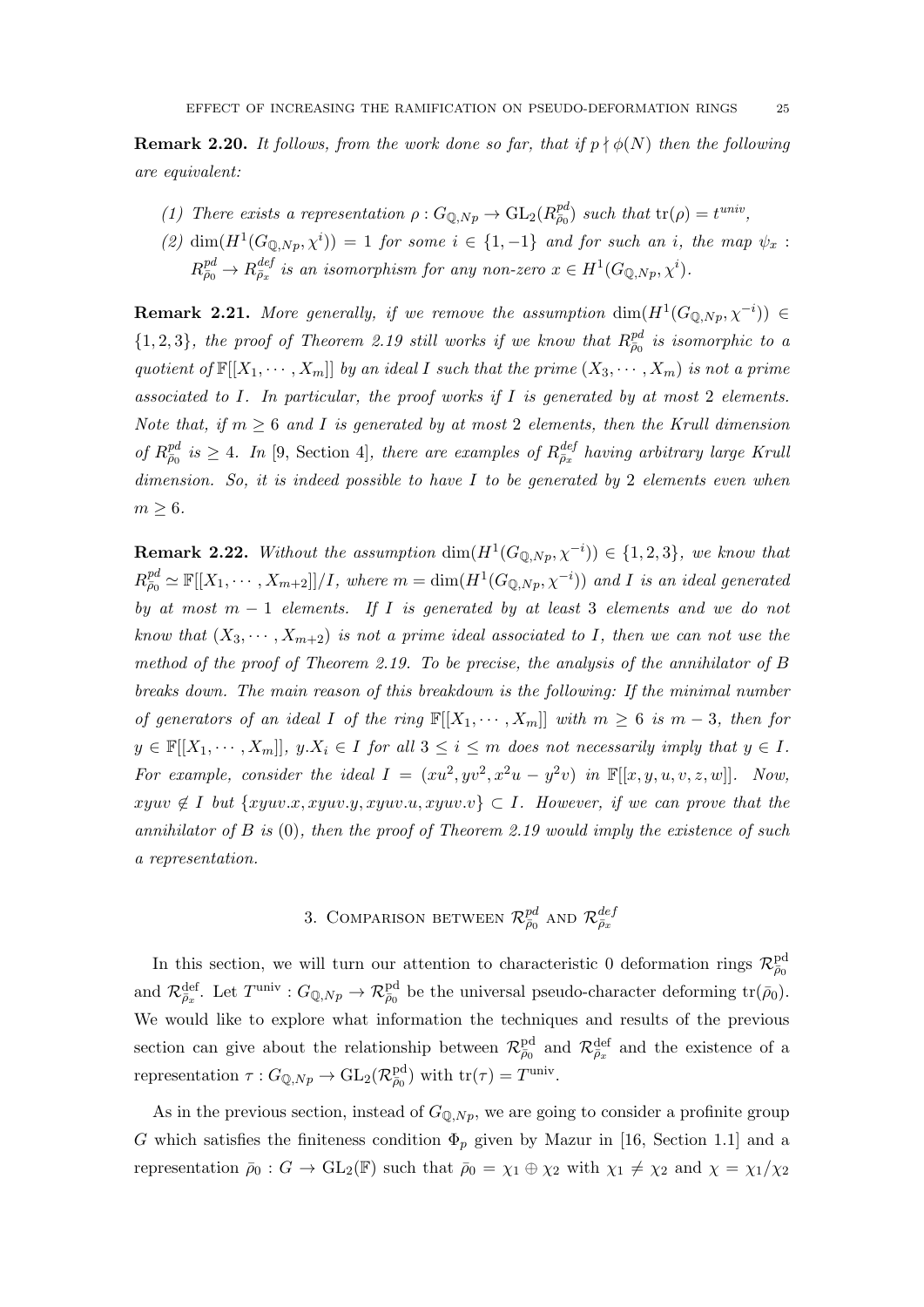#### 26 SHAUNAK V. DEO

with the hypotheses, that  $H^1(G,1) \neq 0$ ,  $H^1(G,\chi) \neq 0$  and  $H^1(G,\chi^{-1}) \neq 0$ . As in the previous section, we are going to retain the notation for the deformation rings and universal deformations from the introduction.

Note that,  $\mathcal{R}_{\bar{\rho}_0}^{\text{pd}}(p) \simeq R_{\bar{\rho}_0}^{\text{pd}}$  and  $\mathcal{R}_{\bar{\rho}_x}^{\text{def}}(p) \simeq R_{\bar{\rho}_x}^{\text{def}}$ . Thus, if  $d = \dim(\tan(R_{\bar{\rho}_0}^{\text{pd}}))$ , then  $\mathcal{R}^{\text{pd}}_{\bar{\rho}_0} \simeq W(\mathbb{F})[[X_1,\cdots,X_d]]/I$ , where I is an ideal contained in  $(p,(X_1,\cdots,X_d)^2)$ . Similarly, if  $d' = \dim(H^1(G, ad(\bar{\rho}_x)))$ , then  $\mathcal{R}_{\bar{\rho}_x}^{\text{def}} \simeq W(\mathbb{F})[[X_1, \cdots, X_{d'}]]/J$ , where J is an ideal contained in  $(p, (X_1, \dots, X_d)^2)$  and it is generated by at most  $\dim(H^2(G, ad(\bar{\rho}_x)))$ elements ([8, Theorem 2.4]). Most of the initial results of the previous section carry over to the characteristic 0 deformation rings. We briefly give a list of such results first.

Given any non-zero element  $x \in H^1(G, \chi^i)$  with  $i \in \{1, -1\}$ , one has a map  $\Psi_x : \mathcal{R}^{\text{pd}}_{\bar{p}_0} \to$  $\mathcal{R}^{\text{def}}_{\bar{\rho}_x}$  induced by the trace of the universal deformation of  $\bar{\rho}_x$ . We have an analogue of Lemma 2.15 for  $\Psi_x$  ([15, Corollary 1.4.4(2)]):

**Lemma 3.1.** If  $\dim(H^1(G,\chi^i)) = 1$  for some  $i \in \{1,-1\}$  and  $x \in H^1(G,\chi^i)$  is a non-zero element, then the map  $\Psi_x : \mathcal{R}^{pd}_{\bar{\rho}_0} \to \mathcal{R}^{def}_{\bar{\rho}_x}$  is surjective.

Thus, it follows, from the previous section, that if  $H^2(G,1) = 0$  and there exists a representation  $\tau: G \to \text{GL}_2(\mathcal{R}^{\text{pd}}_{\bar{\rho}_0})$  such that  $\text{tr}(\tau) = T^{\text{univ}}$ , then the following holds:

- (1)  $\dim(H^1(G, \chi^i)) = 1$  for some  $i \in \{1, -1\},$
- (2)  $\tau \pmod{\mathcal{M}} \simeq \bar{\rho}_x$  for some non-zero  $x \in H^1(G, \chi^i)$ , where  $i \in \{1, -1\}$  is such that  $\dim(H^1(G, \chi^i)) = 1.$

Moreover, using the arguments of the previous section, we see that the existence of such a representation implies that the morphism  $\Psi_x$ :  $\mathcal{R}^{\text{pd}}_{\bar{\rho}_0} \to \mathcal{R}^{\text{def}}_{\bar{\rho}_x}$  is an isomorphism for all non-zero  $x \in H^1(G, \chi^i)$  where  $i \in \{1, -1\}$  is such that  $\dim(H^1(G, \chi^i)) = 1$ .

Now, the pseudo-character  $T^{\rm univ}$  gives rise to a pseudo-character  $T^{\rm univ} : \mathcal{R}^{\rm pd}_{\bar\rho_0}[G] \to \mathcal{R}^{\rm pd}_{\bar\rho_0}$ of the group algebra  $\mathcal{R}^{\text{pd}}_{\bar{p}_0}[G]$ . Let  $\mathcal{I}_{\bar{p}_0}$  be the total reducibility ideal of  $\tilde{T}^{\text{univ}}$ . From the arguments used in the case of  $t^{\text{univ}}$ , we get the following: For an ideal J of  $\mathcal{R}^{\text{pd}}_{\bar{\rho}_0}$ ,  $T^{\text{univ}}$ (mod J) is a sum of two characters of G taking values in  $\mathcal{R}^{pd}_{\bar{\rho}_0}/J$  and deforming  $\chi_1$  and  $\chi_2$  if and only if  $\mathcal{I}_{\bar{\rho}_0} \subset J$ . As  $I_{\bar{\rho}_0} \neq (0)$ ,  $\mathcal{I}_{\bar{\rho}_0} \neq (0)$ .

**Lemma 3.2.** If  $H^2(G, 1) = 0$  and  $\dim(H^1(G, 1)) = k$ , then  $\mathcal{R}^{pd}_{\bar{\rho}_0}/\mathcal{I}_{\bar{\rho}_0} \simeq W(\mathbb{F})[[X_1, \cdots, X_{2k}]]$ .

Proof. Same as that of Lemma 2.3 after making appropriate changes to account for the fact that we are working with  $W(\mathbb{F})$ -algebras instead of  $\mathbb{F}$ -algebras.

On the other hand, the techniques of the proof of Lemma 2.12 can not be used to prove a similar statement for  $\mathcal{R}^{pd}_{\bar{\rho}_0}$ . This is because the results of [19] play a key role in the proof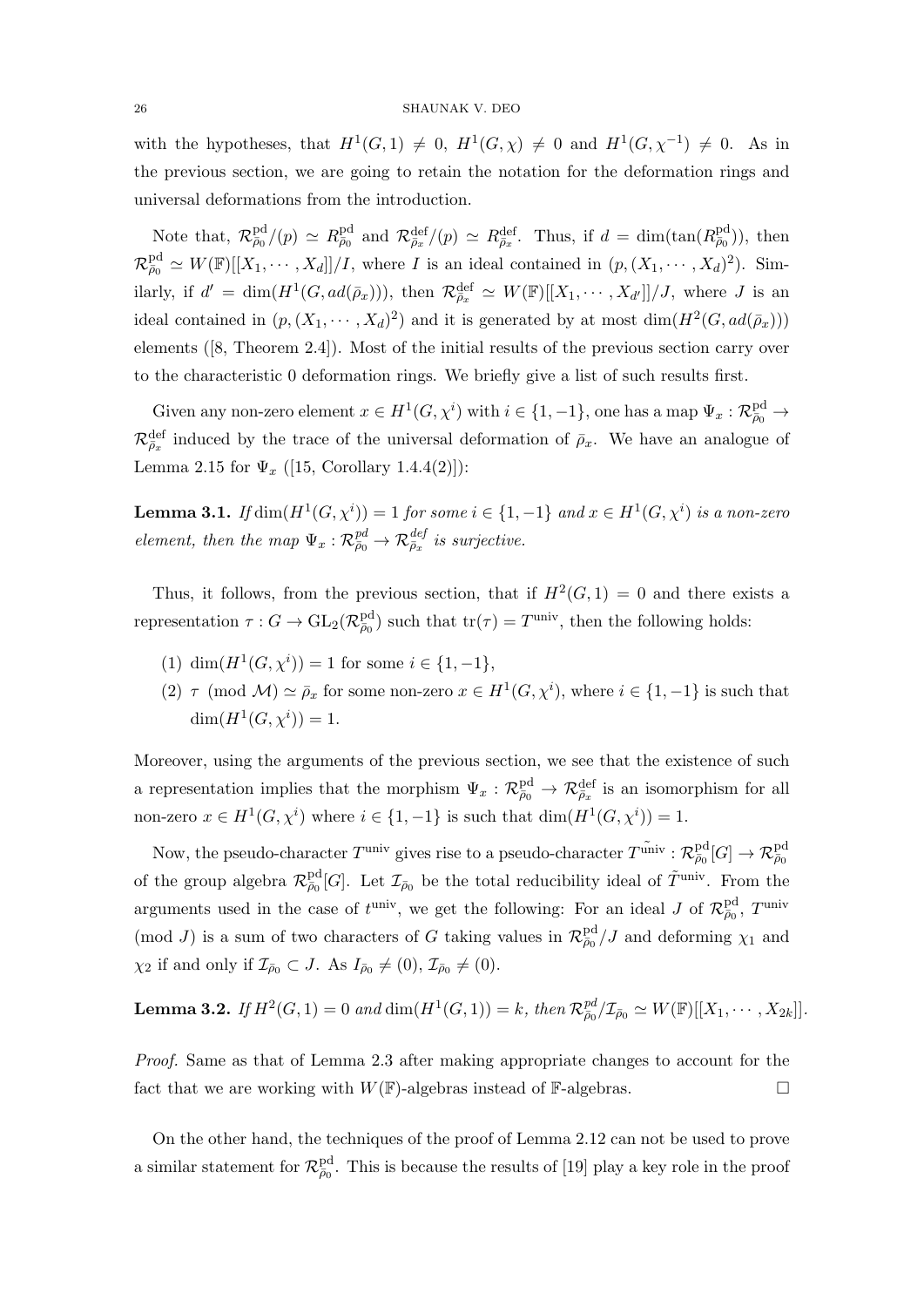of Lemma 2.12 and they are only known for the equi-characteristic pseudo-deformation rings. But we can prove the analogue of Lemma 2.12 under an additional hypothesis.

**Lemma 3.3.** Suppose  $H^2(G, 1) = 0$ ,  $dim(H^1(G, 1)) = k$  and  $dim(H^1(G, \chi^i)) = 1$  for some  $i \in \{1, -1\}$ . For such an i, let  $\dim(H^1(G, \chi^{-i})) = m$ ,  $\dim(H^2(G, \chi^{-i})) = m'$  and  $\dim(H^2(G,\chi^i))=n'.$  If  $p$  is not a zero-divisor in  $\mathcal{R}^{pd}_{\bar{\rho}_0},$  then  $\mathcal{R}^{pd}_{\bar{\rho}_0}\simeq W(\mathbb{F})[[X_1,\cdots,X_{m+2k}]]/\mathcal{I}$ where *I* is an ideal of  $W(\mathbb{F})[[X_1, \cdots, X_{m+2k}]]$  generated by at most  $mn' + m'$  elements.

*Proof.* In this case,  $\dim(\tan(R_{\bar{\rho}_0}^{\text{pd}})) = m + 2k$ . So  $\mathcal{R}_{\bar{\rho}_0}^{\text{pd}} \simeq W(\mathbb{F})[[X_1, \cdots, X_{m+2k}]]/\mathcal{I}$ . Suppose the minimal number of generators of  $\mathcal I$  is greater than  $mn' + m'$ . Let j be the minimal number of generators of *I*. So  $j \ge mn' + m' + 1$ . Let  $\{f_1, \dots, f_j\}$  be a minimal set of generators of Z. Let  $\bar{f}_i$  be the image of  $f_i$  in  $\mathbb{F}[[X_1, \cdots, X_{m+2k}]]$ .

Now,  $\mathcal{R}^{\text{pd}}_{\bar{\rho}_0}/(p) \simeq R^{\text{pd}}_{\bar{\rho}_0}$ . By Lemma 2.12,  $R^{\text{pd}}_{\bar{\rho}_0} \simeq \mathbb{F}[[X_1, \cdots, X_{m+2k}]]/I$  with minimal number of generators of the ideal I at most  $mn' + m'$ . Therefore, we see that the minimal number of generators of the ideal  $\bar{\mathcal{I}}$  of  $\mathbb{F}[[X_1,\cdots,X_{m+2k}]]$  generated by the set  $\{\bar{f}_1,\cdots,\bar{f}_j\}$ is less than  $mn' + m' + 1$ . Let  $k_0$  be the minimal number of generators of  $\overline{\mathcal{I}}$ . So,  $k_0$  <  $mn' + m' + 1 \leq j$ . Let  $\{\bar{g}_1, \dots, \bar{g}_{k_0}\}\$ be a minimal set of generators of  $\bar{\mathcal{I}}$ . So, for every  $1 \leq i \leq j$ , we have  $\bar{f}_i = \sum_{l=1}^{k_0} \bar{h}_{i,l} \bar{g}_l$  with  $\bar{h}_{i,l} \in \mathbb{F}[[X_1, \cdots, X_{m+2k}]]$  for all  $1 \leq i \leq j$  and  $1 \leq l \leq k_0$ .

For  $1 \leq i \leq k_0$ , let  $g_i$  be a lift of  $\bar{g}_i$  in  $W(\mathbb{F})[[X_1, \cdots, X_{m+2k}]]$  belonging to  $\mathcal{I}$ . As  $\overline{\mathcal{I}}$  is the image of  $\mathcal{I}$  in  $\mathbb{F}[X_1, \dots, X_{m+2k}]$  we can choose such lifts. For  $1 \leq i \leq j$  and  $1 \leq l \leq k_0$ , choose a lift  $h_{i,l}$  of  $\bar{h}_{i,l}$  in  $W(\mathbb{F})[[X_1, \cdots, X_{m+2k}]]$ . So, for every  $1 \leq i \leq j$ , there exists a  $f'_i \in W(\mathbb{F})[[X_1, \cdots, X_{m+2k}]]$  such that  $f_i = \sum_{l=1}^{k_0} h_{i,l}g_l + pf'_i$ . This implies that  $pf'_i \in \mathcal{I}$  for all  $1 \leq i \leq j$ . As p is not a zero-divisor in  $\mathcal{R}^{\text{pd}}_{\bar{\rho}_0}$ , it follows that  $f'_i \in \mathcal{I}$  for  $1 \leq i \leq j$ .

Now,  $S_0 = \{g_1, \dots, g_{k_0}, pf'_1, \dots, pf'_j\}$  is a set of generators of  $\mathcal{I}$ . Let  $S' \subset S_0$  be a minimal set of generators of  $\mathcal I$  i.e. the set  $S'$  generates  $\mathcal I$  but no proper subset of it generates *I*. As *j* is the minimal number of generators of *I* and  $k_0 < j$ , it follows that there exists some  $i_0$  such that  $pf'_{i_0} \in S'$ . This means that  $pf'_{i_0} \neq 0$  and hence,  $f'_{i_0} \neq 0$ . As  $f'_{i_0} \in S'$ . I, we have  $f'_{i_0} = a(pf'_{i_0}) + \sum_{\alpha \in S' \setminus \{pf'_{i_0}\}} a_{\alpha}.\alpha$ , where a and  $a_{\alpha} \in W(\mathbb{F})[[X_1, \cdots, X_{m+2k}]]$ .

Since S' is a minimal set of generators of  $\mathcal{I}$ , we see that  $a \neq 0$  as otherwise we would get that  $S' \setminus \{pf'_{i_0}\}\$  generates  $\mathcal{I}$ . However, this means  $(1 - ap)f'_{i_0} = \sum_{\alpha \in S' \setminus \{pf'_{i_0}\}} a_{\alpha}.\alpha$ . But  $(1 - ap)$  is a unit in  $W(\mathbb{F})[[X_1, \cdots, X_{m+2k}]]$ . Therefore, we see that  $f'_{i_0}$  is in the ideal generated by  $S' \setminus \{pf'_{i_0}\}.$  But this implies that the set  $S' \setminus \{pf'_{i_0}\}\$  generates  $\mathcal{I}$ contradicting the minimality of  $S'$ . Hence, it follows that  $\mathcal I$  is generated by at most  $mn' + m'$  elements. elements.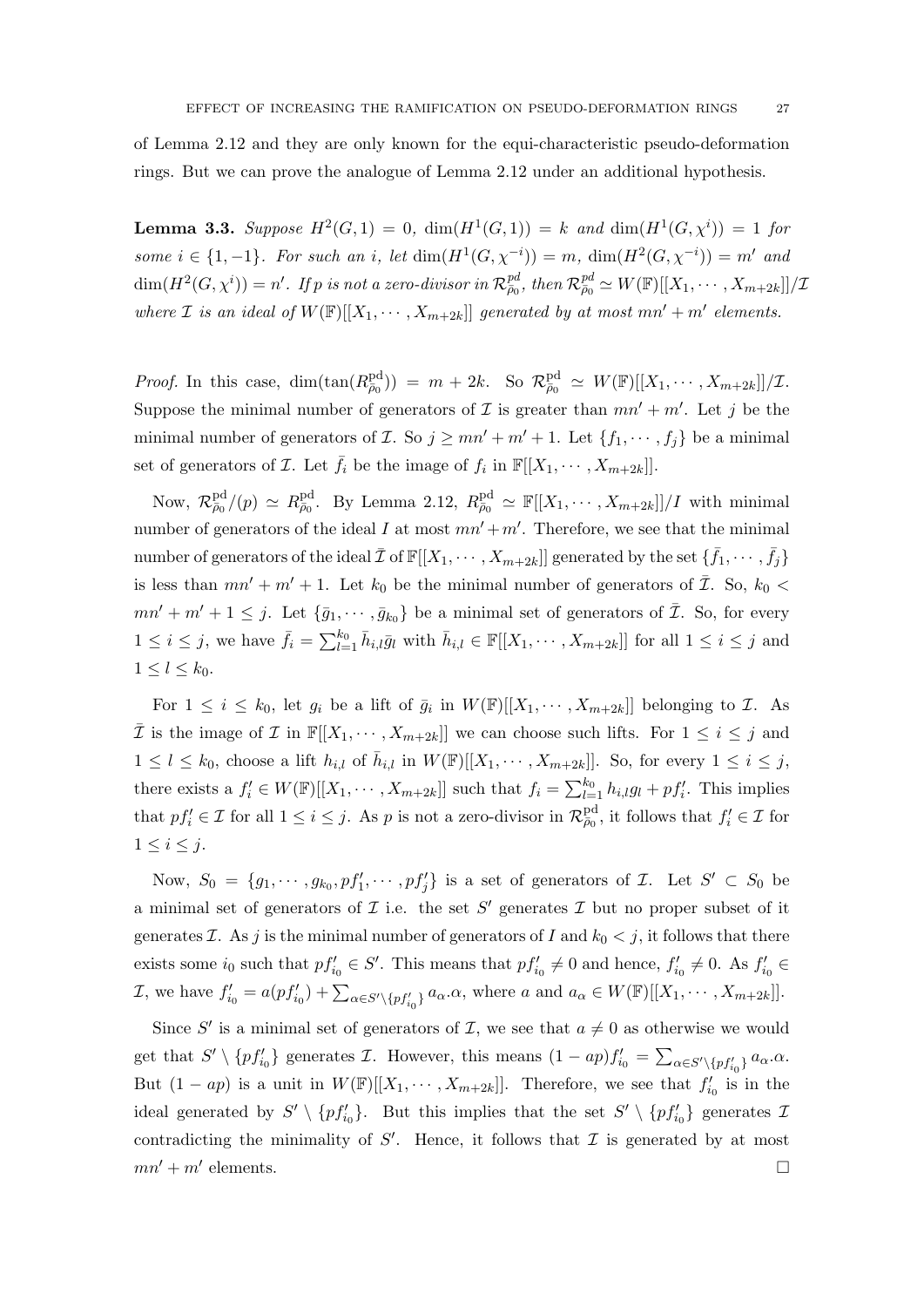#### 28 SHAUNAK V. DEO

Let  $T^{\text{univ,red}}$  be the pseudo-character of G obtained by composing  $T^{\text{univ}}$  with the surjective map  $\mathcal{R}^{\text{pd}}_{\bar{\rho}_0} \to (\mathcal{R}^{\text{pd}}_{\bar{\rho}_0})^{\text{red}}$ . Let  $\mathcal{K}_{\bar{\rho}_0}$  be the total fraction field of  $(\mathcal{R}^{\text{pd}}_{\bar{\rho}_0})^{\text{red}}$ . So,  $\mathcal{K}_{\bar{\rho}_0} = \prod_{P \in \mathcal{S}} \mathcal{K}_P$ , where  $\mathcal{S}$  is the set of minimal primes of  $(\mathcal{R}_{\bar{\rho}_0}^{\text{pd}})^{\text{red}}$  and  $\mathcal{K}_P$  is the fraction field of  $(\mathcal{R}_{\bar{\rho}_0}^{\text{pd}})^{\text{red}}/P$ . As  $(\mathcal{R}_{\bar{\rho}_0}^{\text{pd}})^{\text{red}}$  is Noetherian, S is a finite set.

**Lemma 3.4.** Suppose  $H^2(G,1) = 0$ . Suppose there exists an  $i \in \{1,-1\}$  such that  $\dim(H^1(G, \chi^i)) = 1$ ,  $H^2(G, \chi^i) = 0$  and  $\dim(H^2(G, \chi^{-i})) < \dim(H^1(G, \chi^{-i}))$ , and p is not a zero-divisor in  $\mathcal{R}^{pd}_{\bar{\rho}_0}$ . Then, the pseudo-character  $T^{univ,red}$  (mod P) is not reducible for all  $P \in \mathcal{S}$ .

Proof. The proof is exactly same as that of Lemma 2.14. We only give a summary of key points here. It follows, from Lemma 3.3, generalization of Krull's principal ideal theorem ([14, Theorem 10.2]) and the proof of Lemma 2.14, that the Krull dimension of  $(\mathcal{R}^{\text{pd}}_{\bar{\rho}_0})^{\text{red}}/P$  is at least  $2k+2$  for all  $P \in \mathcal{S}$ . Now, Lemma 3.2 implies that if  $\mathcal{J}_{\bar{\rho}_0}$  is the image of  $\mathcal{I}_{\bar{\rho}_0}$  in  $(\mathcal{R}_{\bar{\rho}_0}^{\text{pd}})$ <sup>red</sup>, then  $\mathcal{J}_{\bar{\rho}_0} \not\subset P$  for all  $P \in \mathcal{S}$ . This proves the lemma.

**Proposition 3.5.** Suppose  $H^2(G, 1) = 0$ . Suppose there exists an  $i \in \{1, -1\}$  such that  $\dim(H^1(G, \chi^i)) = 1, H^2(G, \chi^i) = 0$  and  $\dim(H^2(G, \chi^{-i})) < \dim(H^1(G, \chi^{-i}))$ . For such an i, let  $x \in H^1(G, \chi^i)$  be a non-zero element. Suppose p is not a zero-divisor in  $\mathcal{R}^{pd}_{\bar{p}_0}$ . Then:

- (1) There exists a representation  $\tau^{red}$  :  $G \to GL_2((\mathcal{R}_{\bar{\rho}_0}^{pd})^{red})$  such that  $tr(\tau^{red})$  =  $T^{univ,red}.$  As a consequence,  $\Psi_x: \mathcal{R}_{\bar{\rho}_0}^{pd} \to \mathcal{R}_{\bar{\rho}_x}^{def}$  induces an isomorphism between  $(\mathcal{R}_{\bar{\rho}_0}^{pd})^{red}$  and  $(\mathcal{R}_{\bar{\rho}_x}^{def})^{red}$ .
- (2) Moreover, for such an i, if  $\dim(H^1(G, \chi^{-i})) \in \{1, 2, 3\}$ , then there exists a representation  $\tau: G \to \text{GL}_2(\mathcal{R}_{\bar{\rho}_0}^{pd})$  such that  $\text{tr}(\tau) = T^{univ}$ . As a consequence, the map  $\Psi_x: \mathcal{R}_{\bar{\rho}_0}^{pd} \rightarrow \mathcal{R}_{\bar{\rho}_x}^{def}$  is an isomorphism.
- Proof. (1) The proof is exactly same as that of Theorem 2.17. We only give a summary of key points here. As p is not a zero-divisor in  $\mathcal{R}^{\text{pd}}_{\bar{\rho}_0}$ , we know, by Lemma 3.4, that the pseudo-character  $T^{\text{univ,red}}$  (mod P) is not reducible for all  $P \in \mathcal{S}$ . Following the proof of Theorem 2.17 for the GMA attached to  $T^{\text{univ,red}}: G \to (\mathcal{R}^{\text{pd}}_{\bar{\rho}_0})^{\text{red}}$  gives the existence of  $\tau^{\text{red}}$ . Following the proof of Theorem 2.17 gives us the rest of the assertion.
	- (2) The proof is exactly same as that of Theorem 2.19. We only give a summary of key points here. Without loss of generality, assume  $\dim(H^1(G,\chi)) = 1$ . Let  $A =$  $\begin{pmatrix} \mathcal{R}^{\text{pd}}_{\bar\rho_0} & \mathcal{B} \end{pmatrix}$  $\overset{\cdot }{\mathcal{C}}\quad\mathcal{R}_{\bar{\rho}_0}^{\mathrm{pd}}% (\varepsilon)$  $\setminus$ be the GMA attached to the pseudo-character  $T^{\text{univ}}: G \to \mathcal{R}^{\text{pd}}_{\bar{\rho}_0}$ in Lemma 2.8.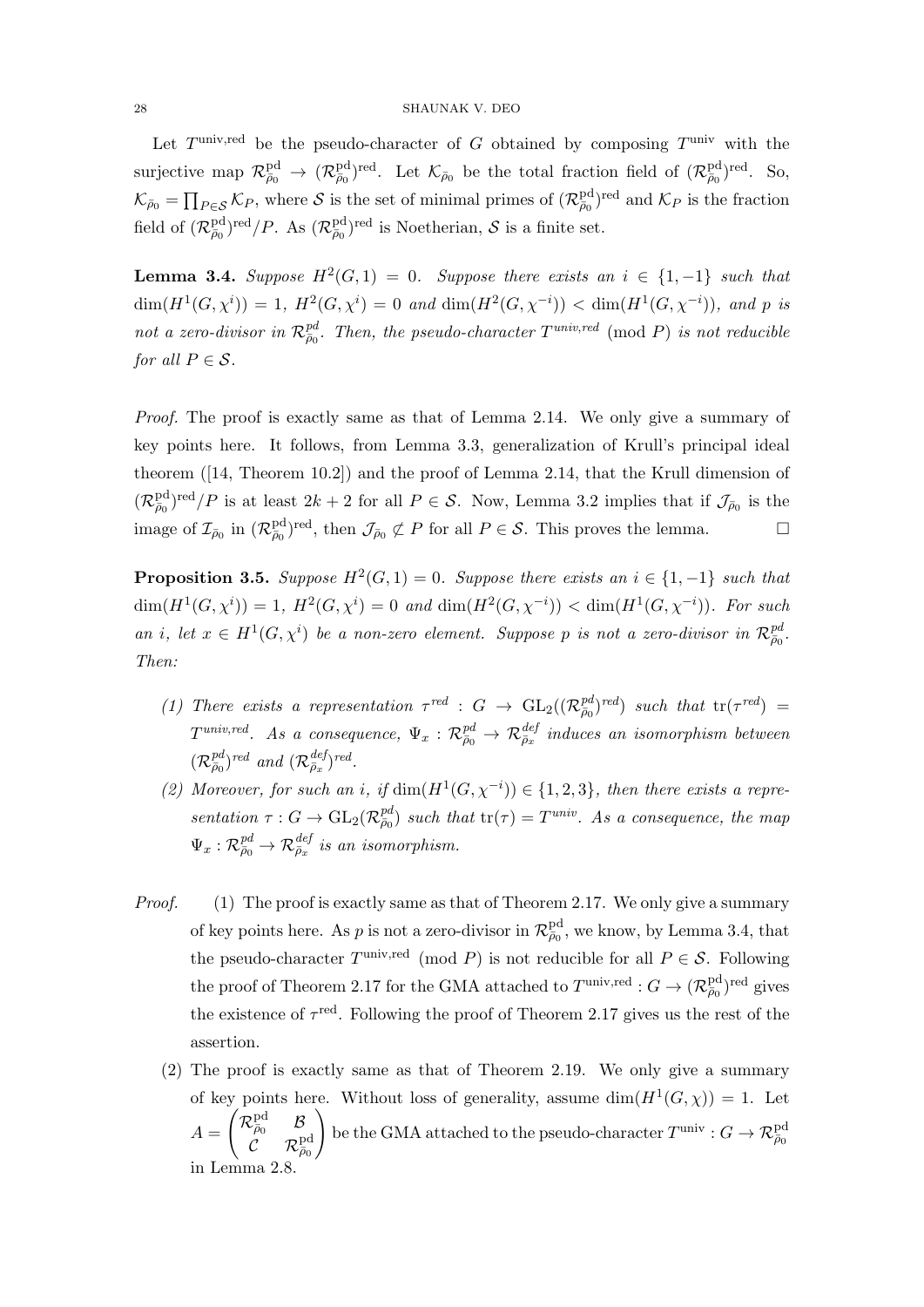By [3, Proposition 1.5.1], we have  $m(\mathcal{B} \otimes_{\mathcal{R}^{\text{pd}}_{\bar{\rho}_0}} \mathcal{C}) = \mathcal{I}_{\bar{\rho}_0}$ . By Lemma 3.2,  $\mathcal{R}^{\text{pd}}_{\bar{\rho}_0}/\mathcal{I}_{\bar{\rho}_0} \simeq$  $W(\mathbb{F})[[X_1, \cdots, X_{2k}]]$  where  $k = \dim(H^1(G, 1))$ . As  $W(\mathbb{F})[[X_1, \cdots, X_d]]$  is a regular local ring, it is a UFD and a Cohen-Macaulay ring ([14, Theorem 19.19] and [14, Corollary 18.17]). Therefore, we can imitate the case by case analysis done in the proof of Theorem 2.19 to conclude that the annihilator of  $\beta$  is (0). This, along with the facts  $\mathcal{I}_{\bar{\rho}_{0}} \neq (0)$  and  $\dim(H^{1}(G, \chi)) = 1$ , implies that  $\mathcal{B}$  is free  $R_{\bar{\rho}_0}^{\text{pd}}$ -module of rank 1. Following the proof of Theorem 2.19 from here, we get the representation with trace  $T^{\text{univ}}$  and see that  $\Psi_x$  is an isomorphism for all non-zero  $x \in H^1(G, \chi)$ .

 $\Box$ 

**Proposition 3.6.** Suppose  $p \nmid \phi(N)$  and  $\dim(H^1(G_{\mathbb{Q},Np}, \chi^i)) = 1$  for some  $i \in \{1, -1\}$ . For such an i, let  $x \in H^1(G_{\mathbb{Q},Np},\chi^i)$  be a non-zero element. Suppose p is not a zero-divisor in  $\mathcal{R}^{pd}_{\bar{\rho}_0}$ . Then:

- (1) There exists a representation  $\tau^{red}$ :  $G_{\mathbb{Q},Np} \to GL_2((\mathcal{R}_{\bar{\rho}_0}^{pd})^{red})$  such that  $tr(\tau^{red})$  =  $T^{univ,red}.$  As a consequence,  $\Psi_x: \mathcal{R}_{\bar{\rho}_0}^{pd} \to \mathcal{R}_{\bar{\rho}_x}^{def}$  induces an isomorphism between  $(\mathcal{R}_{\bar{\rho}_0}^{pd})^{red}$  and  $(\mathcal{R}_{\bar{\rho}_x}^{def})^{red}$ .
- (2) Moreover, for such an i, if  $\dim(H^1(G_{\mathbb{Q},Np},\chi^{-i})) \in \{1,2,3\}$ , then there exists a representation  $\tau: G_{\mathbb{Q},Np} \to GL_2(\mathcal{R}_{\bar{p}_0}^{pd})$  such that  $\text{tr}(\tau) = T^{univ}$ . As a consequence, the map  $\Psi_x : \mathcal{R}_{\bar{\rho}_0}^{pd} \to \mathcal{R}_{\bar{\rho}_x}^{def}$  is an isomorphism.

Note that, if we can prove Lemma 3.3 without the assumption that  $p$  is not a zero divisor in  $\mathcal{R}^{\text{pd}}_{\bar{\rho}_0}$ , then we can prove the analogues of Theorem 2.17 and Theorem 2.19 for  $\mathcal{R}^{\text{pd}}_{\bar{\rho}_0}$  without the assumption that p is not a zero divisor in  $\mathcal{R}^{\text{pd}}_{\bar{\rho}_0}$ . Finally, we now give a result which will be used in the next section.

**Proposition 3.7.** Suppose  $H^2(G, 1) = 0$ . Suppose there exists an  $i \in \{1, -1\}$  such that  $\dim(H^1(G, \chi^i)) = 1, H^2(G, \chi^i) = 0, \, \dim(H^1(G, \chi^{-i})) \in \{1, 2, 3\} \text{ and } \dim(H^2(G, \chi^{-i})) <$  $\dim(H^1(G,\chi^{-i}))$ . Let  $x \in H^1(G,\chi^i)$  be a non-zero element. If p is not a zero-divisor in  $\mathcal{R}^{def}_{\bar{\rho}_x},$  then the map  $\Psi_x: \mathcal{R}^{pd}_{\bar{\rho}_0} \to \mathcal{R}^{def}_{\bar{\rho}_x}$  is an isomorphism.

Proof. We have the following commutative diagram:

$$
\mathcal{R}^{\text{pd}}_{\bar{\rho}_0} \xrightarrow{\Psi_x} \mathcal{R}^{\text{def}}_{\bar{\rho}_x}
$$
\n
$$
f_1 \downarrow \qquad \qquad f_2
$$
\n
$$
R^{\text{pd}}_{\bar{\rho}_0} \xrightarrow{\psi_x} R^{\text{def}}_{\bar{\rho}_x}
$$

Here the vertical maps  $f_1$  and  $f_2$  are the morphisms induced by  $t^{\text{univ}}$  and  $\rho_x^{\text{univ}}$ , respectively. Now,  $\ker(f_1)$  is the ideal generated by p in  $\mathcal{R}^{\text{pd}}_{\bar{\rho}_0}$ , while  $\ker(f_2)$  is the ideal generated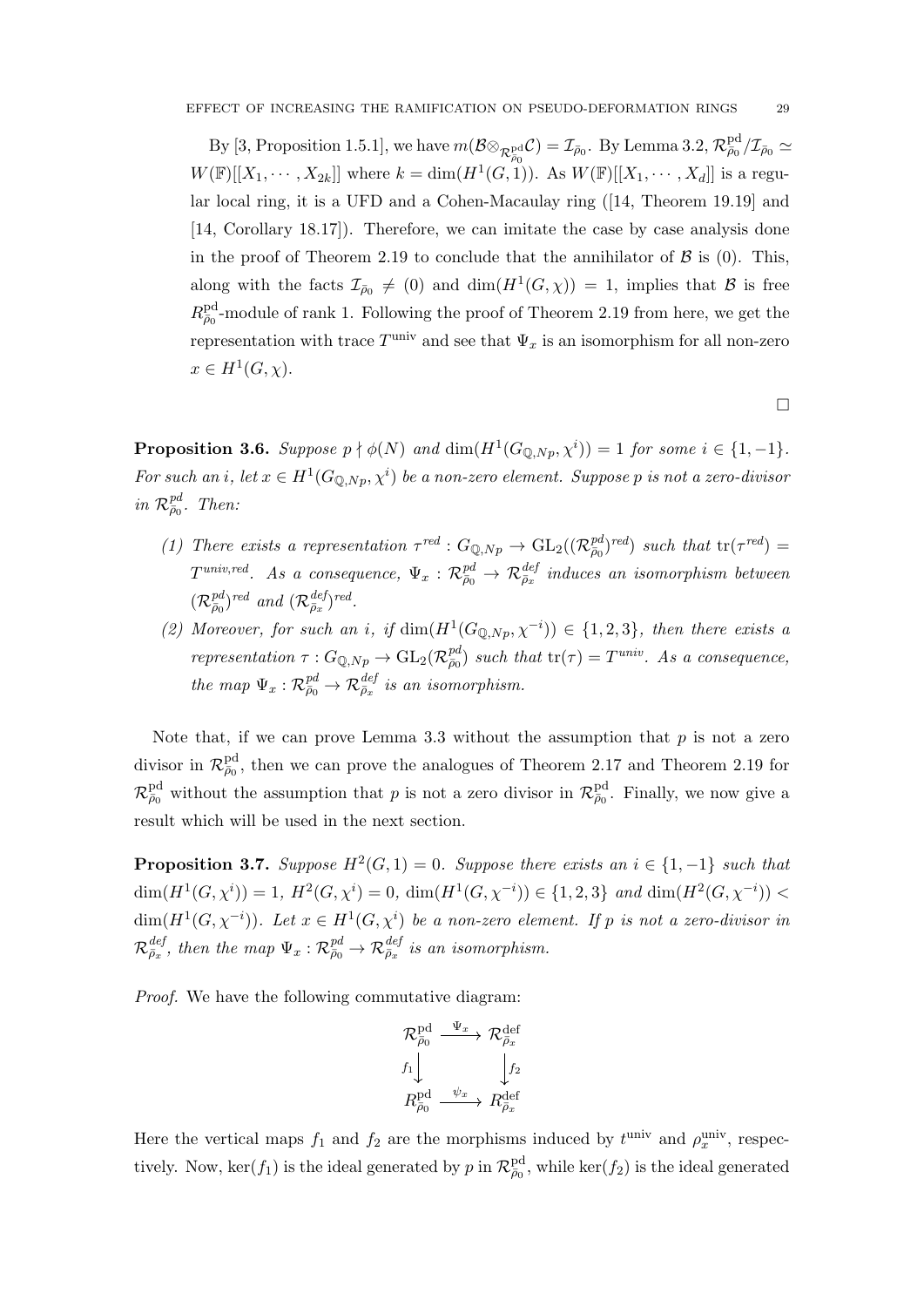by p in  $\mathcal{R}_{\bar{\rho}_x}^{\text{def}}$ . By Theorem 2.19,  $\psi_x$  is an isomorphism. So,  $\ker(\psi_x \circ f_1) = \ker(f_1) = (p)$ . As  $\psi_x \circ f_1 = f_2 \circ \Psi_x$ , it follows that  $\ker(f_2 \circ \Psi_x) = (p)$ . Thus  $\ker(\Psi_x) \subset (p)$ .

Let  $h \in \text{ker}(\Psi_x)$ . So,  $h \in (p)$ . Suppose  $h \neq 0$ . As  $\mathcal{R}^{\text{pd}}_{\bar{\rho}_0}$  is a complete local ring,  $\cap_{n\geq 1}(p^n) = (0)$ . Therefore, we have  $h = p^{n_0}h'$  where  $n_0 \geq 1$  is an integer,  $h' \in \mathcal{R}^{pd}_{\bar{\rho}_0}$ and  $h' \notin (p)$ . Thus,  $h' \notin \text{ker}(\Psi_x)$  and hence,  $\Psi_x(h') \neq 0$ . But  $\Psi_x(h) = 0$ . So, we get  $\Psi_x(h) = \Psi_x(p^{n_0} \cdot h') = p^{n_0} \cdot \Psi_x(h') = 0$ . Thus, we get that p is a zero-divisor in  $\mathcal{R}^{\text{def}}_{\bar{\rho}_x}$  which contradicts our assumption. Therefore, it follows that ker( $\Psi_x$ ) = (0). From Lemma 3.1, we know that  $\Psi_x$  is surjective. Hence, it follows that  $\Psi_x$  is an isomorphism.

After putting  $G = G_{\mathbb{Q},Np}$  in the proposition above, we get the following result:

**Proposition 3.8.** Suppose  $p \nmid \phi(N)$  and  $\dim(H^1(G_{\mathbb{Q},Np}, \chi^i)) = 1$  for some  $i \in \{1, -1\}$ . For such an i, assume that  $\dim(H^1(G_{\mathbb{Q},Np},\chi^{-i})) \in \{1,2,3\}$ . Let  $x \in H^1(G_{\mathbb{Q},Np},\chi^i)$  be a non-zero element. If p is not a zero-divisor in  $\mathcal{R}^{def}_{\bar{\rho}_x}$ , then the map  $\Psi_x$  :  $\mathcal{R}^{pd}_{\bar{\rho}_0} \to \mathcal{R}^{def}_{\bar{\rho}_x}$  is an isomorphism.

### 4. Increasing the ramification

Let us summarize what we have done so far. We fixed an odd prime  $p$ , a natural number N such that  $p \nmid N$  and an odd, semi-simple reducible representation  $\bar{\rho}_0 : G_{\mathbb{Q},Np} \to GL_2(\mathbb{F})$ . After fixing such a data, we studied the relationship between universal deformation rings of the pseudo-representation  $(tr(\bar{\rho}_0), det(\bar{\rho}_0)) : G_{\mathbb{Q},N_p} \to \mathbb{F}$  and the universal deformation rings of the representations  $\bar{\rho}_x : G_{\mathbb{Q},N_p} \to GL_2(\mathbb{F})$  such that the semi-simplification of  $\bar{\rho}_x$  is  $\bar{\rho}_0$ . In this section, we will study, for a prime  $\ell \nmid Np$ , the relationship between the universal deformation rings of the pseudo-representation  $(tr(\bar{\rho}_0), det(\bar{\rho}_0))$  for the groups  $G_{\mathbb{Q},Np}$  and  $G_{\mathbb{Q},N\ell p}$ , respectively.

We keep the notation from the introduction in this section. So, we are interested in studying the relationship between  $\mathcal{R}^{\text{pd},\ell}_{\bar{\rho}_0}$  (resp.  $R^{\text{pd},\ell}_{\bar{\rho}_0}$ ) and  $\mathcal{R}^{\text{pd}}_{\bar{\rho}_0}$  (resp.  $R^{\text{pd}}_{\bar{\rho}_0}$ ). In particular, we want to know what information one can deduce about the structure of  $\mathcal{R}_{\bar{p}_0}^{\text{pd},\ell}$  (resp.  $R^{\text{pd},\ell}_{\bar{\rho}_0}$  from the structure of  $\mathcal{R}^{\text{pd}}_{\bar{\rho}_0}$  (resp.  $R^{\text{pd}}_{\bar{\rho}_0}$ ). Let  $t^{\text{univ},\ell}$  be the universal pseudo-character from  $G_{\mathbb{Q},N\ell p}$  to  $R^{\text{pd},\ell}_{\bar{\rho}_0}$  deforming  $\text{tr}(\bar{\rho}_0)$  and  $T^{\text{univ},\ell}$  be the universal pseudo-character from  $G_{\mathbb{Q},N\ell p}$  to  $\mathcal{R}^{\text{pd},\ell}_{\bar{\rho}_0}$  deforming tr( $\bar{\rho}_0$ ). Denote the pseudo-character obtained by composing  $t^{\text{univ},\ell}$  with the surjective map  $R_{\bar{\rho}_0}^{\text{pd},\ell} \to (R_{\bar{\rho}_0}^{\text{pd},\ell})^{\text{red}}$  by  $(t^{\text{univ},\ell})^{\text{red}}$ . Denote the pseudocharacter obtained by composing  $T^{\text{univ},\ell}$  with the surjective map  $\mathcal{R}^{\text{pd},\ell}_{\bar{\rho}_0} \to (\mathcal{R}^{\text{pd},\ell}_{\bar{\rho}_0})^{\text{red}}$  by  $(T^{\text{univ}, \ell})^{\text{red}}$ .

Let  $\bar{\rho}$  :  $G_{\mathbb{Q},Np} \to GL_2(\mathbb{F})$  be a representation which is either irreducible or Borel (i.e. reducible but not semi-simple). In this case, the relationship between the universal deformation rings  $\mathcal{R}_{\bar{\rho}}^{\text{def},\ell}$  and  $\mathcal{R}_{\bar{\rho}}^{\text{def},\ell}$  was studied in [7]. So, from [7], we know how to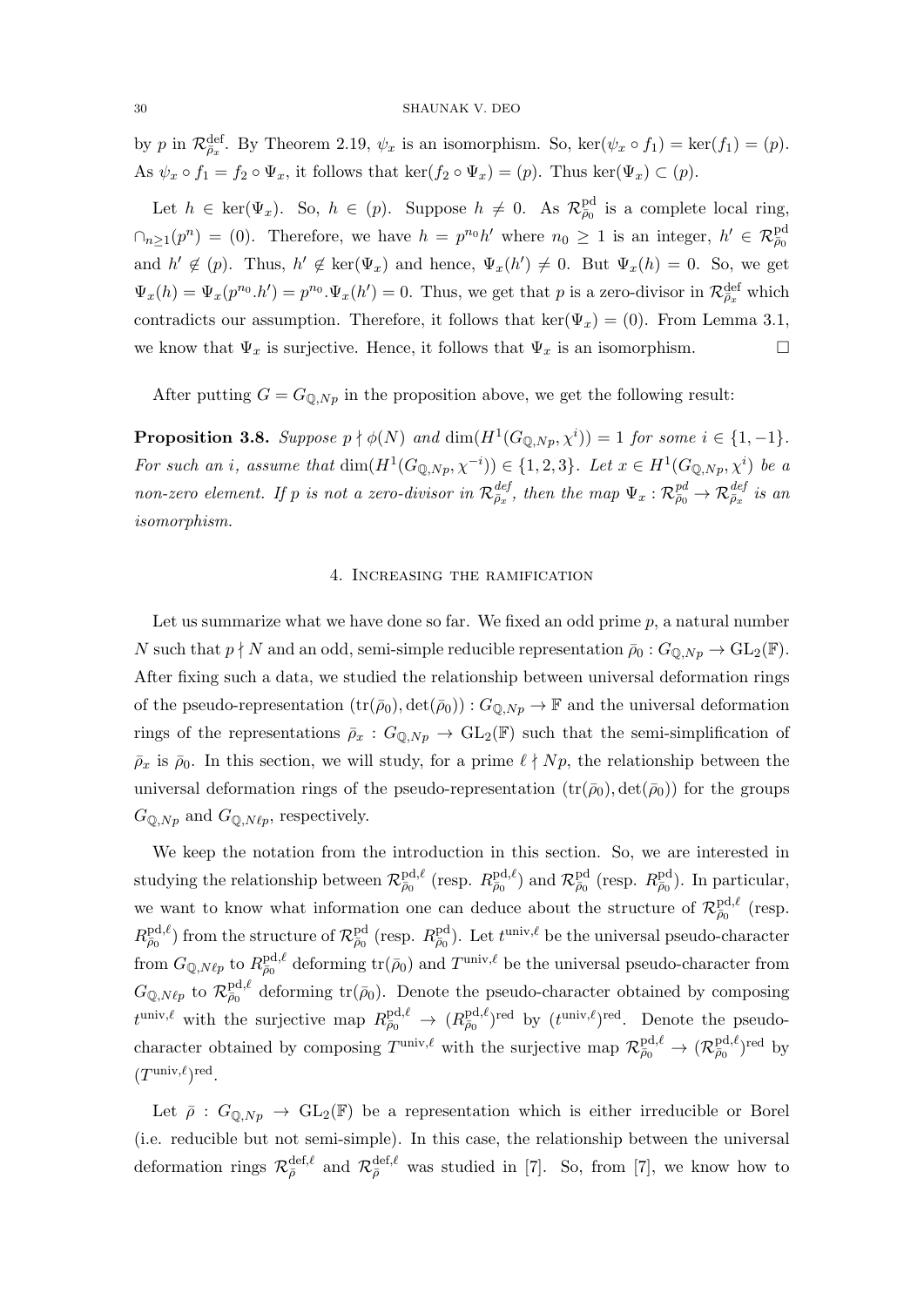determine the structure of  $\mathcal{R}_{\bar{\rho}}^{\text{def},\ell}$  from the structure of  $\mathcal{R}_{\bar{\rho}}^{\text{def}}$ . We will use the results from [7] for the Borel case, along with the results obtained in the previous sections to compare  $\mathcal{R}^{\text{pd},\ell}_{\bar{\rho}_0}$  (resp.  $R^{\text{pd}}_{\bar{\rho}_0}$  (resp.  $R^{\text{pd}}_{\bar{\rho}_0}$ ). Throughout this section, we will assume that  $p \nmid \phi(N)$  unless otherwise mentioned.

4.1. Effect of increasing the ramification on the tangent spaces. We first turn our attention to tangent spaces. As  $p \nmid \phi(N)$ , it follows from [1, Theorem 2] that  $\dim(\tan(R_{\bar{\rho}_0}^{\text{pd}})) = 2 + mn$ , where  $m = \dim(H^1(G_{\mathbb{Q},Np}, \chi))$  and  $n = \dim(H^1(G_{\mathbb{Q},Np}, \chi^{-1}))$ . Let  $m_1 = \dim(H^1(G_{\mathbb{Q},N\ell p}, \chi))$  and  $n_1 = \dim(H^1(G_{\mathbb{Q},N\ell p}, \chi^{-1}))$ . Now, from[1, Theorem 2], it follows that if  $p \nmid \ell - 1$ , then  $\dim(\tan(R_{\bar{\rho}_0}^{\text{pd}, \ell})) = 2 + m_1 n_1$ , while if  $p | \ell - 1$ , then  $3 + m_1 n_1 \leq \dim(\tan(R_{\bar{\rho}_0}^{\text{pd}, \ell})) \leq 4 + m_1 n_1.$ 

So, we now analyze how addition of the prime  $\ell$  changes the cohomology groups of  $\chi$  and  $\chi^{-1}$ . Let  $\omega_p$  be the mod p cyclotomic character. If  $\chi = \omega_p$ , then by Kummer theory,  $\dim(H^1(G_{\mathbb{Q},Np},\omega_p)) = 1$  number of distinct primes dividing N (see the proof of [12, Proposition 24] and the remark after it). Thus,  $\dim(H^1(G_{\mathbb{Q},N\ell_p},\omega_p))$  =  $1 + \dim(H^1(G_{\mathbb{Q},Np}, \omega_p)).$  If  $\chi \neq 1, \omega_p$  and  $\chi$  is odd, then, by the Greenberg-Wiles version of the Poitou-Tate duality ([20, Theorem 2]), we see that  $\dim(H^1(G_{\mathbb{Q},Np},\chi))$  =  $\dim(H_0^1(G_{\mathbb{Q},Np},\chi^{-1}\omega_p))+1+\sum_{q|Np}\dim(H^0(G_{\mathbb{Q}_q},\chi^{-1}\omega_p|_{G_{\mathbb{Q}_q}})),$  where  $H_0^1(G_{\mathbb{Q},Np},\chi^{-1}\omega_p)=$ 

 $\ker(H^1(G_{\mathbb{Q},Np},\chi^{-1}\omega_p)\to \prod_{q|Np} H^1(G_{\mathbb{Q}_q},\chi^{-1}\omega_p|_{G_{\mathbb{Q}_q}}))$ . Thus, if  $\chi\neq 1, \omega_p$ , then  $\dim(H^1(G_{\mathbb{Q},Np},\chi))\leq$  $\dim(H^1(G_{\mathbb{Q},N\ell p}, \chi)) \leq 1 + \dim(H^1(G_{\mathbb{Q},Np}, \chi)).$ 

So, if  $\dim(H^1(G_{\mathbb{Q},N\ell p},\chi)) = 1 + \dim(H^1(G_{\mathbb{Q},Np},\chi))$ , then  $\chi|_{G_{\mathbb{Q}_\ell}} = \omega_p|_{G_{\mathbb{Q}_\ell}}$ . On the other hand, if  $\chi|_{G_{\mathbb{Q}_\ell}} = \omega_p|_{G_{\mathbb{Q}_\ell}}$  and  $H_0^1(G_{\mathbb{Q},Np}, \chi^{-1}\omega_p) = 0$ , then  $\dim(H^1(G_{\mathbb{Q},N\ell p}, \chi)) =$  $1 + \dim(H^1(G_{\mathbb{Q},Np}, \chi))$ . However, it is not clear if  $\chi|_{G_{\mathbb{Q}_\ell}} = \omega_p|_{G_{\mathbb{Q}_\ell}}$  is sufficient for  $\dim(H^1(G_{\mathbb{Q},N\ell p},\chi)) = 1 + \dim(H^1(G_{\mathbb{Q},Np},\chi))$  as the group  $H_0^1(G_{\mathbb{Q},N\ell p},\chi^{-1}\omega_p)$  might be strictly smaller than  $H_0^1(G_{\mathbb{Q},N_p}, \chi^{-1}\omega_p)$ . If it is indeed smaller, then the difference between their dimension would be 1 and hence, we would get  $\dim(H^1(G_{\mathbb{Q},N\ell p}, \chi))$  $\dim(H^1(G_{\mathbb{Q},Np},\chi)).$ 

To summarize, if  $\dim(H^1(G_{\mathbb{Q},Np},\chi)) = m$ ,  $\dim(H^1(G_{\mathbb{Q},Np},\chi^{-1})) = n$  and  $\ell$  is a prime such that  $\ell \nmid Np$  and  $p \nmid \ell - 1$ , then we have:

- (1) If  $\chi|_{G_{\mathbb{Q}_\ell}} \neq \omega_p|_{G_{\mathbb{Q}_\ell}}, \omega_p^{-1}|_{G_{\mathbb{Q}_\ell}}$ , then  $\dim(H^1(G_{\mathbb{Q},N\ell p}, \chi)) = m$ ,  $\dim(H^1(G_{\mathbb{Q},N\ell p}, \chi^{-1})) =$  $\overline{n}$ ,
- (2) If  $p \nmid \ell + 1$  and  $\chi|_{G_{\mathbb{Q}_{\ell}}} = \omega_p|_{G_{\mathbb{Q}_{\ell}}}$ , then  $m \leq \dim(H^1(G_{\mathbb{Q},N\ell p}, \chi)) \leq m + 1$ , and  $\dim(H^1(G_{\mathbb{Q},N\ell p},\chi^{-1})) = n$ . Moreover,  $\dim(H^1(G_{\mathbb{Q},N\ell p},\chi)) = m + 1$  if  $H_0^1(G_{\mathbb{Q},Np}, \chi^{-1}\omega_p) = 0,$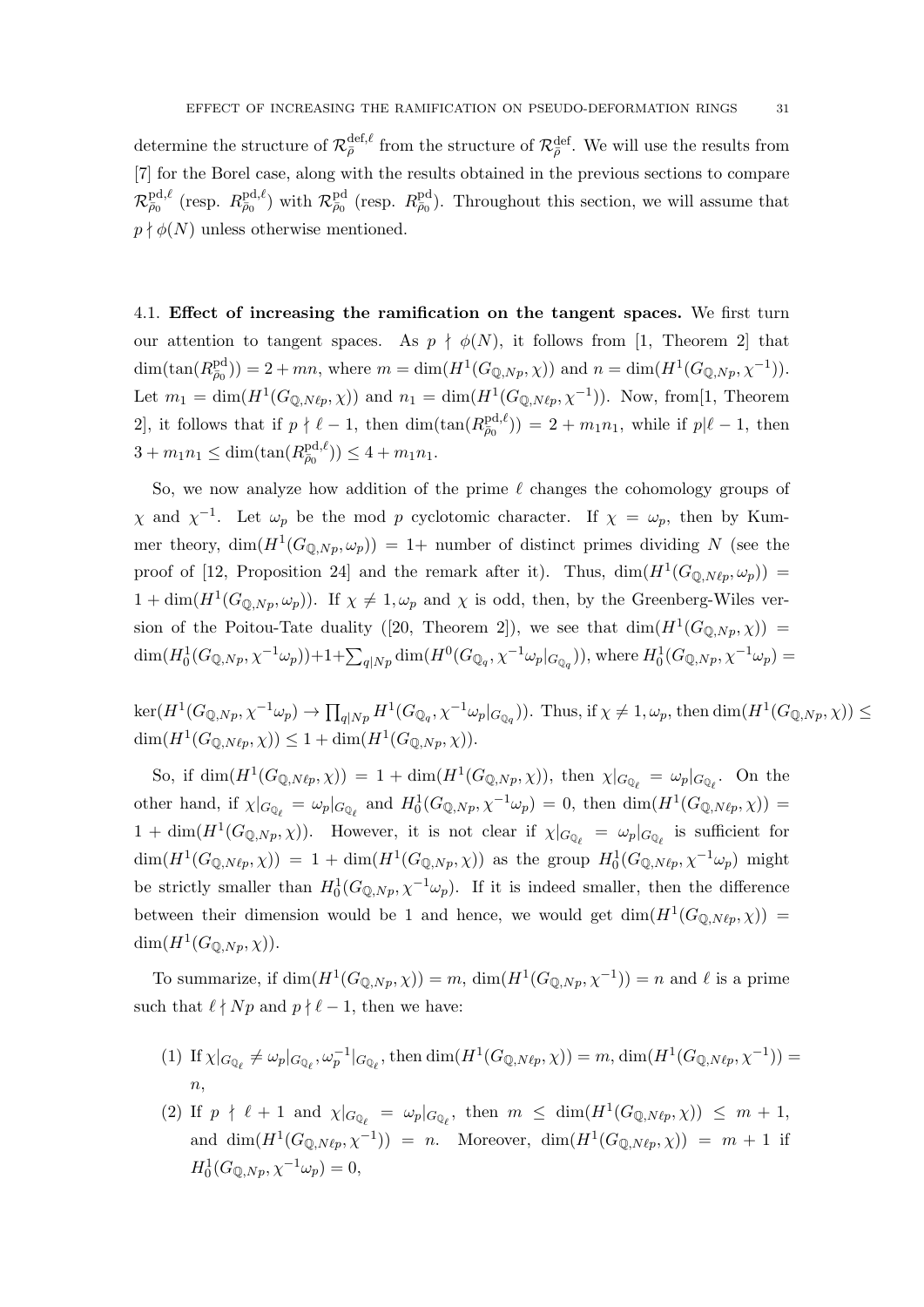#### 32 SHAUNAK V. DEO

- (3) If  $p \nmid \ell + 1$  and  $\chi|_{G_{\mathbb{Q}_{\ell}}} = \omega_p^{-1}|_{G_{\mathbb{Q}_{\ell}}}$ , then  $m = \dim(H^1(G_{\mathbb{Q},N\ell p}, \chi))$ , and  $n \leq$  $\dim(H^1(G_{\mathbb{Q},N\ell p},\chi^{-1})) \leq n+1$ . Moreover,  $\dim(H^1(G_{\mathbb{Q},N\ell p},\chi^{-1})) = n+1$  if  $H_0^1(G_{\mathbb{Q},Np}, \chi \omega_p) = 0,$
- (4) If  $p\nmid \ell + 1$  and  $\chi|_{G_{\mathbb{Q}_\ell}} = \omega_p|_{G_{\mathbb{Q}_\ell}}$ , then  $m \leq \dim(H^1(G_{\mathbb{Q},N\ell p}, \chi)) \leq m + 1$ , and  $n \leq \dim(H^1(G_{\mathbb{Q},N\ell p},\chi^{-1})) \leq n+1$ . Moreover,  $\dim(H^1(G_{\mathbb{Q},N\ell p},\chi)) = m+1$  if  $H_0^1(G_{\mathbb{Q},Np}, \chi^{-1}\omega_p) = 0$  and  $\dim(H^1(G_{\mathbb{Q},N\ell p}, \chi^{-1})) = n+1$  if  $H_0^1(G_{\mathbb{Q},Np}, \chi\omega_p) = 0$ .

Suppose  $\bar{\rho}_0$  is unobstructed i.e.  $p \nmid \phi(N)$  and  $\dim(H^1(G_{\mathbb{Q},Np},\chi)) = \dim(H^1(G_{\mathbb{Q},Np},\chi^{-1})) =$ 1. Note that, Vandiver's conjecture implies that  $\bar{\rho}_0$  is unobstructed if  $N = 1$  (see [4]). In this case, by Lemma 2.2, we know that  $\dim(H^1(G_{\mathbb{Q},N_p},\mathrm{ad}^0(\bar{\rho}_x))) = 2$  for any non-zero  $x \in H^1(G_{\mathbb{Q},N_p}, \chi^i)$  with  $i \in \{1, -1\}$ . In this case, we know the following result:

**Lemma 4.1.** Suppose  $p \nmid \phi(N)$  and  $\bar{\rho}_0$  is unobstructed. Then, for a non-zero  $x \in$  $H^1(G_{\mathbb{Q},Np},\chi^i)$  with  $i\in\{1,-1\}$ , the map  $\Psi_x:\mathcal{R}_{\bar{\rho}_0}^{pd}\to\mathcal{R}_{\bar{\rho}_x}^{def}$  is an isomorphism and both are isomorphic to  $W(\mathbb{F})[[X, Y, Z]].$ 

*Proof.* Since  $\bar{\rho}_0$  is odd and  $p \nmid \phi(N)$ , we get, by the global Euler characteristic formula, that  $H^2(G_{\mathbb{Q},Np}, 1) = H^2(G_{\mathbb{Q},Np}, \chi) = H^2(G_{\mathbb{Q},Np}, \chi^{-1}) = H^2(G_{\mathbb{Q},Np}, \text{ad}(\bar{\rho}_x)) = 0$ . Therefore, we get, from [8, Theorem 2.4], that  $\mathcal{R}_{\bar{\rho}_x}^{\text{def}} \simeq W(\mathbb{F})[[X, Y, Z]]$ . The result now follows from Proposition 3.8.

Let us now analyze dimensions of some Galois cohomology groups.

For  $i \in \{1, -1\}$ , we have:

- (1) As  $\chi^i$  is odd,  $H^0(G_{\mathbb{Q}}, \chi^i) = H^0(G_{\infty}, \chi^i) = 0$ , where  $G_{\infty}$  is the subgroup of order 2 generated by a complex conjugation c. As  $|G_{\infty}| = 2$  and  $p > 2$ , we have  $H^1(G_{\infty}, \chi^i) = 0,$
- (2) For all primes  $q|N$ , by the local Euler characteristic formula,  $\dim(H^1(G_{\mathbb{Q}_q}, \chi^i|_{G_{\mathbb{Q}_q}}))$   $\dim(H^0(G_{\mathbb{Q}_q}, \chi^i|_{G_{\mathbb{Q}_q}})) = \dim(H^0(G_{\mathbb{Q}_q}, \chi^{-i}\omega_p|_{G_{\mathbb{Q}_q}})) \geq 0,$
- (3) Suppose  $\dim(H^0(G_{\mathbb{Q}}, \chi^{-i}\omega_p)) = k$ . By the local Euler characteristic formula,  $\dim(H^1(G_{\mathbb{Q}_p}, \chi^i|_{G_{\mathbb{Q}_p}})) - \dim(H^0(G_{\mathbb{Q}_p}, \chi^i|_{G_{\mathbb{Q}_p}})) = 1 + \dim(H^0(G_{\mathbb{Q}_p}, \chi^{-i}\omega_p|_{G_{\mathbb{Q}_p}}))$  $\geq 1 + k$ .

Now, by the Greenberg-Wiles version of the Poitou-Tate duality ([20, Theorem 2]), we get  $\text{that } \dim(H^1(G_{\mathbb{Q},Np},\chi^i)) \geq \dim(H_0^1(G_{\mathbb{Q},Np},\chi^i)) + \dim(H^1(G_{\mathbb{Q}_p},\chi^i|_{G_{\mathbb{Q}_p}})) - \dim(H^0(G_{\mathbb{Q}_p},\chi^i|_{G_{\mathbb{Q}_p}})) +$  $\dim(H^0(G_{\mathbb{Q}}, \chi^i)) - \dim(H^0(G_{\mathbb{Q}}, \chi^{-i}\omega_p)) \geq 1 + \dim(H^1_0(G_{\mathbb{Q},Np}, \chi^i)).$  As  $\dim(H^1(G_{\mathbb{Q},Np}, \chi^i)) =$ 1, we get that  $H_0^1(G_{\mathbb{Q},N_p}, \chi^i) = 0$  for  $i \in \{1, -1\}$ .

For  $i \in \{1, -1\}$  and non-zero  $x \in H^1(G_{\mathbb{Q},Np}, \chi^i)$ , we have: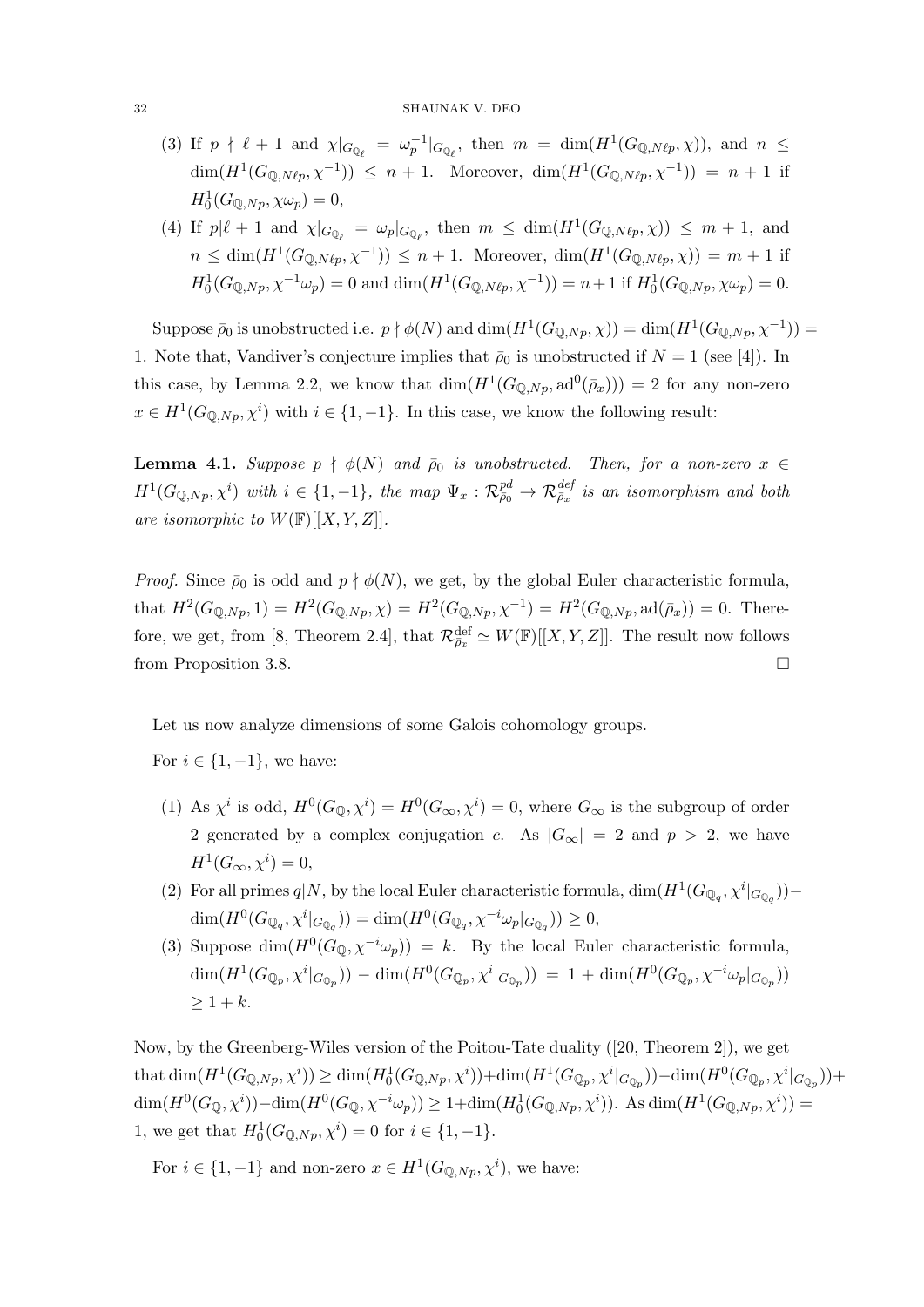- (1) Note that,  $H^0(G_{\mathbb{Q}}, \text{ad}^0(\bar{\rho}_x)) = 0$ . As  $\bar{\rho}_x$  is odd,  $\dim(H^0(G_{\infty}, \text{ad}^0(\bar{\rho}_x))) = 1$ . As  $|G_{\infty}| = 2$  and  $p > 2$ , we have  $H^1(G_{\infty}, \text{ad}^0(\bar{\rho}_x)) = 0$ ,
- (2) For all primes  $q|N$ , by the local Euler characteristic formula,  $\dim(H^1(G_{\mathbb{Q}_q}, \mathrm{ad}^0(\bar{\rho}_x)|_{G_{\mathbb{Q}_q}}))$  $\dim(H^0(G_{\mathbb{Q}_q}, \mathrm{ad}^0(\bar{\rho}_x)|_{G_{\mathbb{Q}_q}})) = \dim(H^0(G_{\mathbb{Q}_q}, (\mathrm{ad}^0(\bar{\rho}_x))^* \otimes \omega_p|_{G_{\mathbb{Q}_q}})) \geq 0,$
- (3) Suppose  $\dim(H^0(G_{\mathbb{Q}}, \{ad^0(\bar{\rho}_x)\})^* \otimes \omega_p)) = k'$ . By the local Euler characteristic formula,  $\dim(H^1(G_{\mathbb{Q}_p}, \text{ad}^0(\bar{\rho}_x)|_{G_{\mathbb{Q}_p}})) - \dim(H^0(G_{\mathbb{Q}_p}, \text{ad}^0(\bar{\rho}_x)|_{G_{\mathbb{Q}_p}})) = 3 + \dim(H^0(G_{\mathbb{Q}_p}, \text{ad}^0(\bar{\rho}_x))^* \otimes$  $\omega_p|_{G_{\mathbb{Q}_p}})\rangle \geq 3+k'.$

Now, by the Greenberg-Wiles version of the Poitou-Tate duality ([20, Theorem 2]), we get that  $\dim(H^1(G_{\mathbb{Q},Np},\mathrm{ad}^0(\bar{\rho}_x))) \geq \dim(H_0^1(G_{\mathbb{Q},Np},\mathrm{ad}^0(\bar{\rho}_x))) + \dim(H^1(G_{\mathbb{Q}_p},\mathrm{ad}^0(\bar{\rho}_x)|_{G_{\mathbb{Q}_p}})) \dim(H^0(G_{\mathbb{Q}_p},\mathrm{ad}^0(\bar{\rho}_x)|_{G_{\mathbb{Q}_p}})) + \dim(H^0(G_{\mathbb{Q}},\mathrm{ad}^0(\bar{\rho}_x))) - \dim(H^0(G_{\mathbb{Q}},(\mathrm{ad}^0(\bar{\rho}_x))^* \otimes \omega_p))$  $+\dim(H^1(G_\infty, \text{ad}^0(\bar{\rho}_x)))-\dim(H^0(G_\infty, \text{ad}^0(\bar{\rho}_x))) \geq 3+k'-1-k'+\dim(H_0^1(G_{\mathbb{Q},Np}, \text{ad}^0(\bar{\rho}_x))) =$  $2+\dim(H_0^1(G_{\mathbb{Q},Np},\mathrm{ad}^0(\bar{\rho}_x)))$ . As  $\dim(H^1(G_{\mathbb{Q},Np},\mathrm{ad}^0(\bar{\rho}_x)))=2$ , we get that  $H_0^1(G_{\mathbb{Q},Np},\mathrm{ad}^0(\bar{\rho}_x))=$ 0 for  $i \in \{1, -1\}$  and non-zero  $x \in H^1(G_{\mathbb{Q},Np}, \chi^i)$ .

Now let  $\ell$  be a prime such that  $p \nmid \ell^2 - 1$  and  $\chi|_{G_{\mathbb{Q}_{\ell}}}$  is  $\omega_p^i|_{G_{\mathbb{Q}_{\ell}}}$  with  $i \in \{1, -1\}$ . In this case,  $\omega_p|_{G_{\mathbb{Q}_\ell}} \neq \omega_p^{-1}|_{G_{\mathbb{Q}_\ell}}$ . So, from the discussion so far, we get  $\dim(H^1(G_{\mathbb{Q},N\ell p}, \chi)) = 2$ and  $\dim(H^1(G_{\mathbb{Q},N\ell p},\chi^{-1})) = 1$  if  $\chi|_{G_{\mathbb{Q}_\ell}} = \omega_p|_{G_{\mathbb{Q}_\ell}}$ , while  $\dim(H^1(G_{\mathbb{Q},N\ell p},\chi)) = 1$  and  $\dim(H^1(G_{\mathbb{Q},N\ell p},\chi^{-1})) = 2$  if  $\chi|_{G_{\mathbb{Q}_\ell}} = \omega_p^{-1}|_{G_{\mathbb{Q}_\ell}}$ . Let  $x \in H^1(G_{\mathbb{Q},Np},\chi^i)$  be non-zero with  $i \in \{1,-1\}$ . From the discussion above,  $H_0^1(G_{\mathbb{Q},N_p},\mathrm{ad}^0(\bar{\rho}_x)) = 0$ . Therefore, we have  $H_0^1(G_{\mathbb{Q},N\ell_p},\mathrm{ad}^0(\bar{\rho}_x)) = 0$ . By the Greenberg-Wiles version of the Poitou-Tate duality ([20, Theorem 2]), we get that  $\dim(H^1(G_{\mathbb{Q},N\ell p},\mathrm{ad}^0(\bar{\rho}_x)))$ 

 $= \dim(H^1(G_{\mathbb{Q},Np}, \mathrm{ad}^0(\bar{\rho}_x))) + \dim(H^1(G_{\mathbb{Q}_\ell}, \mathrm{ad}^0(\bar{\rho}_x)|_{G_{\mathbb{Q}_\ell}})) - \dim(H^0(G_{\mathbb{Q}_\ell}, \mathrm{ad}^0(\bar{\rho}_x)|_{G_{\mathbb{Q}_\ell}})).$ By the local Euler characteristic formula,  $\dim(H^1(G_{\mathbb{Q}_\ell}, \text{ad}^0(\bar{\rho}_x)|_{G_{\mathbb{Q}_\ell}})) - \dim(H^0(G_{\mathbb{Q}_\ell}, \text{ad}^0(\bar{\rho}_x)|_{G_{\mathbb{Q}_\ell}}))$  $= \dim(H^0(G_{\mathbb{Q}_\ell},(\text{ad}^0(\bar{\rho}_x))^* \otimes \omega_p|_{G_{\mathbb{Q}_\ell}})).$ 

Now,  $\text{ad}^0(\bar{\rho}_x)|_{G_{\mathbb{Q}_\ell}} \simeq 1 \oplus \chi|_{G_{\mathbb{Q}_\ell}} \oplus \chi^{-1}|_{G_{\mathbb{Q}_\ell}}$ . As  $p \nmid \ell^2 - 1$  and  $\chi^i|_{G_{\mathbb{Q}_\ell}} = \omega_p|_{G_{\mathbb{Q}_\ell}}$  for some  $i \in \{1, -1\}$ , it follows that  $\dim(H^0(G_{\mathbb{Q}_\ell}, (ad^0(\bar{\rho}_x))^* \otimes \omega_p|_{G_{\mathbb{Q}_\ell}})) = 1$ . Thus, we get  $\dim(H^1(G_{\mathbb{Q},N\ell p},\mathrm{ad}^0(\bar{\rho}_x))) = \dim(H^1(G_{\mathbb{Q},Np},\mathrm{ad}^0(\bar{\rho}_x))) + 1 = 2 + 1 = 3.$  As  $p \nmid \phi(N\ell),$  $\dim(H^1(G_{\mathbb{Q},N\ell p}, \mathrm{ad}(\bar{\rho}_x))) = 3 + 1 = 4.$ 

Now let  $\ell$  be a prime such that  $\ell \equiv -1 \pmod{p}$  and  $\chi|_{G_{\mathbb{Q}_\ell}}$  is  $\omega_p|_{G_{\mathbb{Q}_\ell}}$ . In this case  $\omega_p|_{G_{\mathbb{Q}_\ell}} = \omega_p^{-1}|_{G_{\mathbb{Q}_\ell}}$  and hence,  $\chi^{-1}|_{G_{\mathbb{Q}_\ell}} = \omega_p|_{G_{\mathbb{Q}_\ell}}$ . From the discussion so far, we get  $\dim(H^1(G_{\mathbb{Q},N\ell p},\chi)) = \dim(H^1(G_{\mathbb{Q},N\ell p},\chi^{-1})) = 2.$  On the other hand, for  $i \in \{1,-1\},$ let  $x \in H^1(G_{\mathbb{Q},Np}, \chi^i)$  be a non-zero element. Then, we get that  $\dim(H^1(G_{\mathbb{Q},N\ell p}, \mathrm{ad}^0(\bar{\rho}_x)))$ = dim $(H^1(G_{\mathbb{Q},Np},\mathrm{ad}^0(\bar{\rho}_x)))$  + dim $(H^0(G_{\mathbb{Q}_\ell},(\mathrm{ad}^0(\bar{\rho}_x))^* \otimes \omega_p|_{G_{\mathbb{Q}_\ell}})$ . As  $\mathrm{ad}^0(\bar{\rho}_x)|_{G_{\mathbb{Q}_\ell}} \simeq 1 \oplus$  $\omega_p|_{G_{\mathbb{Q}_\ell}} \oplus \omega_p|_{G_{\mathbb{Q}_\ell}}$ , we get that  $\dim(H^1(G_{\mathbb{Q},N\ell p},\mathrm{ad}^0(\bar{\rho}_x))) = \dim(H^1(G_{\mathbb{Q},Np},\mathrm{ad}^0(\bar{\rho}_x))) + 2$  $= 2 + 2 = 4$ . Hence, we have  $\dim(H^1(G_{\mathbb{Q},N\ell p}, \mathrm{ad}(\bar{\rho}_x))) = 5$ .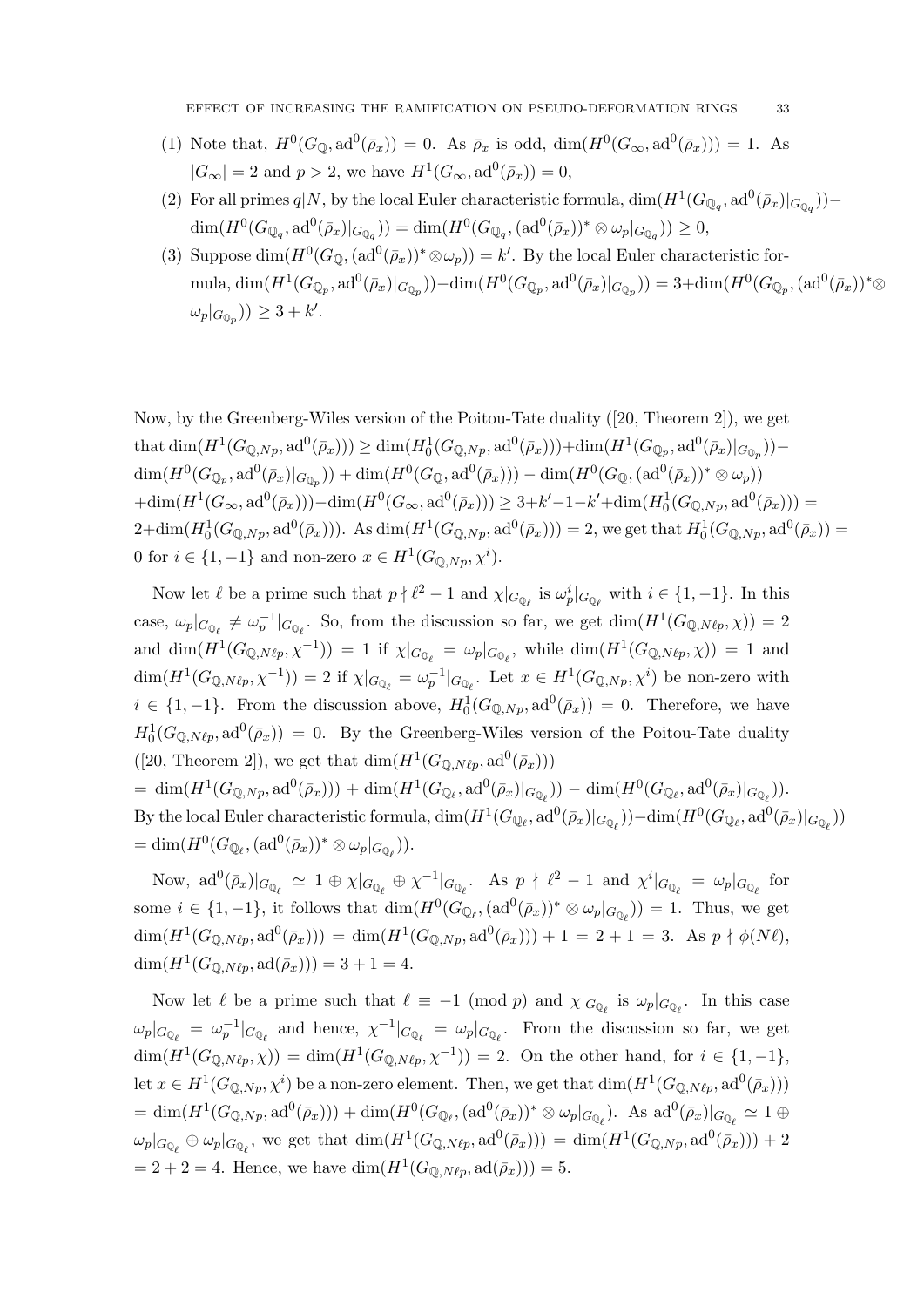4.2. Comparison between  $\mathcal{R}^{\textbf{pd},\ell}_{\bar{\rho}_0}$  and  $\mathcal{R}^{\textbf{def},\ell}_{\bar{\rho}_x}$ . For a prime  $\ell$ , denote by  $\tilde{\ell}$  be the Teichmuller lift of  $\ell \pmod{p}$  in  $\mathbb{Z}_p$ . So,  $\ell/\tilde{\ell} \in 1 + p\mathbb{Z}_p$ . For  $\alpha \in \mathbb{F}$ , denote by  $\hat{\alpha}$  its Teichmuller lift in  $W(\mathbb{F})$ . Let  $\ell$  be a prime such that  $\ell \nmid Np$  and  $\chi|_{G_{\mathbb{Q}_{\ell}}} \neq 1$ . Fix a lift  $g_{\ell}$  of Frob<sub> $\ell$ </sub> in  $G_{\mathbb{Q}_\ell}$ . Let  $A^{pd,\ell}$  be the GMA found in Lemma 2.10 for the tuple  $(\mathcal{R}_{\overline{\rho}_0}^{\text{pd},\ell}, \ell, T^{\text{univ},\ell}, g_\ell)$ and  $\rho^{pd,\ell}$  be the corresponding representation. So we have  $\rho^{pd,\ell}(g_{\ell}) = \begin{pmatrix} a & 0 \\ 0 & d \end{pmatrix}$  $0 \quad d$ ) with  $a = \widehat{\chi_1(\text{Frob}_\ell)}(1 + a_\ell)$  and  $d = \widehat{\chi_2(\text{Frob}_\ell)}(1 + d_\ell)$  for some  $a_\ell, d_\ell \in \mathcal{M}^\ell$ . Let  $\mathcal{I}_{\bar{\rho}_0}^\ell$  be the total reducibility ideal of  $T^{\text{univ},\ell}$ . We first give a set of generators of the maximal ideal of  $\mathcal{R}^{\text{pd},\ell}_{\bar{\rho}_0}$  which will be used later.

**Lemma 4.2.** Let  $\ell$  be a prime such that  $\ell \nmid Np$ ,  $p \nmid \ell - 1$  and  $\chi^i|_{G_{\mathbb{Q}_{\ell}}} = \omega_p|_{G_{\mathbb{Q}_{\ell}}}$  for some  $i \in \{1, -1\}$ . Moreover, assume that  $\ell/\ell$  is a topological generator of  $1 + p\mathbb{Z}_p$ . Then, in the notation as above, the ideal of  $\mathcal{R}_{\bar{\rho}_0}^{pd,\ell}$  generated by p,  $a_\ell$ ,  $d_\ell$  and  $\mathcal{I}_{\bar{\rho}_0}^\ell$  is  $\mathcal{M}^\ell$ .

*Proof.* Let I be the ideal of  $\mathcal{R}^{pd,\ell}_{\bar{\rho}_0}$  generated by p,  $a_\ell$ ,  $d_\ell$  and  $\mathcal{I}^{\ell}_{\bar{\rho}_0}$ . Therefore, from [3, Proposition 1.5.1], we see that  $T^{\text{univ},\ell} \pmod{I}$  is sum of two characters  $\psi_1$  and  $\psi_2$  of  $G_{\mathbb{Q},N\ell p}$ such that  $\psi_i$  is a deformation of  $\chi_i$  for  $i = 1, 2$ . As  $p \nmid \ell - 1$ , we get  $G_{\mathbb{Q},N\ell p}^{ab}/(G_{\mathbb{Q},N\ell p}^{ab})^p \simeq$  $G^{\text{ab}}_{\mathbb{Q},Np}/(G^{\text{ab}}_{\mathbb{Q},Np})^p$ . Therefore, it follows, from [16, Section 1.4], that both  $\psi_1$  and  $\psi_2$  factor through  $G_{\mathbb{Q},Np}$  and hence, are unramified at  $\ell$ .

Since  $a_\ell, d_\ell \in I$ , we have  $\psi_1(\text{Frob}_\ell)+\psi_2(\text{Frob}_\ell) = \chi_1(\text{Frob}_\ell)+\chi_2(\text{Frob}_\ell)$  and  $\psi_1(\text{Frob}_\ell)\psi_2(\text{Frob}_\ell) =$  $\chi_1(\text{Frob}_\ell)\chi_2(\text{Frob}_\ell)$ . Suppose  $\psi_i(\text{Frob}_\ell) = \chi_i(\text{Frob}_\ell)(1 + a_i)$  with  $a_i \in \mathcal{M}^\ell/I$  for  $i = 1, 2$ . So, the equalities above imply that  $\sum_{i=1}^{2} \chi_i(\text{Frob}_{\ell})a_i = 0$  and  $(1 + a_1)(1 + a_2) = 1$ . This implies that  $\ell a_1 = -a_2$  and  $a_1(1 - \ell - \ell a_1) = 0$ . As  $p \nmid \ell - 1$  and  $a_1 \in \mathcal{M}^{\ell}/I$ ,  $(1 - \ell - \ell a_1)$ is a unit in  $\mathcal{R}^{pd,\ell}/I$ . Hence, it follows that  $a_1 = 0$  and  $a_2 = 0$ .

Thus, for  $i = 1, 2, \psi_i$  is a deformation of  $\chi_i$  with  $\psi_i(\text{Frob}_\ell) = \chi_i(\text{Frob}_\ell)$ . As  $p \nmid \phi(N)$ ,  $G_{\mathbb{Q},Np}^{\text{ab}}/(G_{\mathbb{Q},Np}^{\text{ab}})^p \simeq \mathbb{Z}_p$ . Moreover, as  $\ell/\tilde{\ell}$  is a topological generator of  $1+p\mathbb{Z}_p$ , it follows that the image of Frob<sub>l</sub> in  $G_{\mathbb{Q},Np}^{ab}/(G_{\mathbb{Q},Np}^{ab})^p$  is a topological generator of  $G_{\mathbb{Q},Np}^{ab}/(G_{\mathbb{Q},Np}^{ab})^p$ . Therefore, it follows, from [16, Section 1.4], that  $\psi_1 = \chi_1$  and  $\psi_2 = \chi_2$ . Therefore, we have  $T^{\text{univ},\ell} \pmod{I} = \text{tr}(\bar{\rho}_0)$ , and hence, from ([11, Remark 3.5]), we get that  $I = \mathcal{M}^{\ell}$  $\Box$ 

Lemma 4.3. If  $p \nmid \ell - 1$  and  $\chi|_{G_{\mathbb{Q}_{\ell}}} \neq \omega_p|_{G_{\mathbb{Q}_{\ell}}}, \omega_p^{-1}|_{G_{\mathbb{Q}_{\ell}}}, 1$ , then  $\mathcal{R}_{\bar{\rho}_0}^{pd, \ell} \simeq \mathcal{R}_{\bar{\rho}_0}^{pd}.$ 

*Proof.* From Lemma 2.10, there exists a faithful GMA  $A^{\text{univ}}$  over  $\mathcal{R}^{\text{pd},\ell}_{\bar{\rho}_0}$  and a representation  $\rho: G_{\mathbb{Q},N\ell p} \to A^{\text{univ}}$  such that  $\text{tr}(\rho) = T^{\text{univ},\ell}, \mathcal{R}^{\text{pd},\ell}_{\bar{\rho}_0}[\rho(G_{\mathbb{Q},N\ell p})] = A^{\text{univ}}$  and  $\mathcal{R}^{\text{pd},\ell}_{\bar{\rho}_0}[\rho(G_{\mathbb{Q}_\ell})]$  is a sub  $\mathcal{R}^{\text{pd},\ell}_{\bar{\rho}_0}$ -GMA of  $A^{\text{univ}}$ . So,  $\mathcal{R}^{\text{pd},\ell}_{\bar{\rho}_0}[\rho(G_{\mathbb{Q}_\ell})] = \begin{pmatrix} \mathcal{R}^{\text{pd},\ell}_{\bar{\rho}_0} & B_\ell \ B_\ell & D_\ell \end{pmatrix}$  $\widetilde{C_\ell}={\mathcal{R}}_{\bar\rho_0}^{{\rm pd},\ell}$  $\setminus$ , where  $B_\ell$  and  $C_\ell$  are  $\mathcal{R}^{\text{pd},\ell}_{\bar{\rho}_0}$ -submodules of B and C, respectively and hence, both of them are finitely generated  $\mathcal{R}^{\text{pd},\ell}_{\bar{\rho}_0}$ -modules.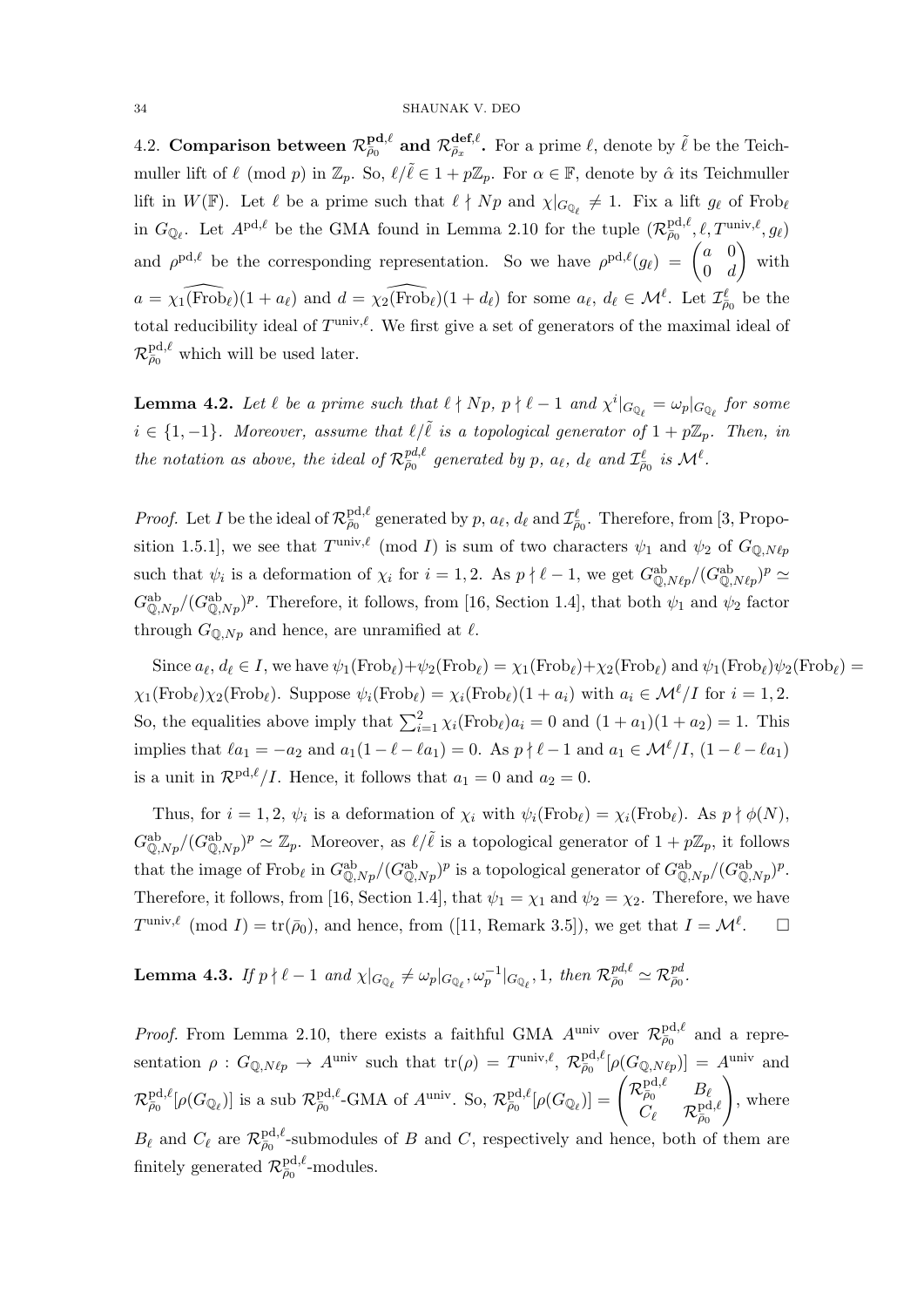As  $A^{\text{univ}}$  is a faithful quotient of  $(\mathcal{R}_{\bar{\rho}_0}^{\text{pd},\ell}[G_{\mathbb{Q},N\ell p}], \widetilde{T}^{\text{univ},\ell}),$  it follows that  $\mathcal{R}_{\bar{\rho}_0}^{\text{pd},\ell}[\rho(G_{\mathbb{Q}_\ell})]$ is a Cayley-Hamilton quotient of  $(\mathcal{R}_{\bar{\rho}_0}^{\text{pd},\ell}[G_{\mathbb{Q}_\ell}], \widetilde{T}^{\text{univ},\ell}|_{\mathcal{R}_{\bar{\rho}_0}^{\text{pd},\ell}[G_{\mathbb{Q}_\ell}]}).$ 

Therefore, by repeating the proof of Lemma 2.10 for  $\mathcal{R}_{\bar{\rho}_0}^{\text{pd},\ell}[\rho(G_{\mathbb{Q}_\ell})]$ , we get injective homomorphisms

 $\text{Hom}_{\mathcal{R}^{\text{pd},\ell}_{\bar{\rho}_0}}(B_\ell/\mathcal{M}^\ell B_\ell,\mathbb{F})\to H^1(G_{\mathbb{Q}_\ell},\chi|_{G_{\mathbb{Q}_\ell}}) \text{ and } \text{Hom}_{\mathcal{R}^{\text{pd},\ell}_{\bar{\rho}_0}}(C_\ell/\mathcal{M}^\ell C_\ell,\mathbb{F})\to H^1(G_{\mathbb{Q}_\ell},\chi^{-1}|_{G_{\mathbb{Q}_\ell}})$ (see proof of [3, Theorem 1.5.5] as well). But as  $\chi|_{G_{\mathbb{Q}_\ell}} \neq \omega_p|_{G_{\mathbb{Q}_\ell}}, \omega_p^{-1}|_{G_{\mathbb{Q}_\ell}}, 1$ , by local Euler characteristic formula, we get that  $H^1(G_{\mathbb{Q}_\ell}, \chi|_{G_{\mathbb{Q}_\ell}}) = H^1(G_{\mathbb{Q}_\ell}, \chi^{-1}|_{G_{\mathbb{Q}_\ell}}) = 0$ . Therefore, we get, by Nakayama's lemma, that  $B_\ell = C_\ell = 0$ .

Thus, we get characters  $\tilde{\chi}_1, \tilde{\chi}_2 : G_{\mathbb{Q}_\ell} \to (\mathcal{R}_{\bar{\rho}_0}^{\mathrm{pd}, \ell})^*$  sending  $g \in G_{\mathbb{Q}_\ell}$  to the upper and lower diagonal entries of  $\rho(g)$ , respectively. As  $p \nmid \ell - 1$ ,  $\mathbb{Z}_{\ell}^*$  does not admit any nontrivial pro-p quotient. Hence,  $\tilde{\chi}_1(I_\ell) = \tilde{\chi}_2(I_\ell) = 1$ . So, the pseudo-character  $t^{\text{univ},\ell}$  factors through  $G_{\mathbb{Q},Np}$ . Hence, this induces a surjective map  $f: \mathcal{R}^{\text{pd}}_{\bar{\rho}_0} \to \mathcal{R}^{\text{pd},\ell}_{\bar{\rho}_0}$ . Viewing  $T^{\text{univ}}$ as a pseudo-character of  $G_{\mathbb{Q},N\ell p}$  gives us a surjective map  $f': \mathcal{R}^{\text{pd},\ell}_{\bar{\rho}_0} \to \mathcal{R}^{\text{pd}}_{\bar{\rho}_0}$ . Now, for  $g \in G_{\mathbb{Q},Np}$ ,  $f(T^{\text{univ}}(g)) = T^{\text{univ},\ell}(g')$  for any lift g' of g in  $G_{\mathbb{Q},N\ell p}$ . Thus,  $f' \circ f(T^{\text{univ}}(g)) =$  $f'(T^{\text{univ},\ell}(g')) = T^{\text{univ}}(g)$  for all  $g \in G_{\mathbb{Q},Np}$ . Therefore,  $f' \circ f$  is the identity map and hence, f is an isomorphism. Thus, we get  $\mathcal{R}^{\text{pd}}_{\bar{\rho}_0} \simeq \mathcal{R}^{\text{pd},\ell}_{\bar{\rho}_0}$ .

**Theorem 4.4.** Suppose  $p \nmid \phi(N)$ ,  $\dim(H^1(G_{\mathbb{Q},Np}, \chi^i)) = 1$  and  $\dim(H^1(G_{\mathbb{Q},Np}, \chi^{-i})) =$ m for some  $i \in \{1, -1\}$ . Let  $\ell$  be a prime such that  $p \nmid \ell^2 - 1$  and  $\chi^{-i}|_{G_{\mathbb{Q}_\ell}} = \omega_p|_{G_{\mathbb{Q}_\ell}}$ . Then:

- (1) For any non-zero  $x \in H^1(G_{\mathbb{Q},Np},\chi^i)$ ,  $(R_{\bar{\rho}_0}^{pd,\ell})^{red} \simeq (R_{\bar{\rho}_x}^{def,\ell})^{red}$ . As a consequence, there exists  $r_1, \dots, r_{n'}$ ,  $\Phi \in \mathbb{F}[[X_1, \dots, X_n, X]]$  such that  $(R_{\overline{\rho}_0}^{pd,\ell})^{red} \simeq (\mathbb{F}[[X_1,\cdots,X_n,X]]/(r_1,\cdots,r_{n'},X(\Phi-\ell)))^{red}$  and  $(R_{\bar{\rho}_0}^{pd})^{red} \simeq (\mathbb{F}[[X_1, \cdots, X_n]]/(\bar{r}_1, \cdots, \bar{r}_{n'}))^{red}$ , where  $r_i \pmod{X} = \bar{r}_i$ .
- (2) Suppose  $m = 1, 2$ . For any non-zero  $x \in H^1(G_{\mathbb{Q},Np}, \chi^i)$ ,  $R_{\bar{\rho}_0}^{pd,\ell} \simeq R_{\bar{\rho}_x}^{def,\ell}$ . As a consequence, there exists  $r_1, \dots, r_{n'} \Phi \in \mathbb{F}[[X_1, \dots, X_n, X]]$  such that  $R_{\bar{p}_0}^{pd, \ell} \simeq$  $\mathbb{F}[[X_1, \cdots, X_n, X]]/(r_1, \cdots, r_{n'}, X(\Phi-\ell))$  and  $R_{\bar{\rho}_0}^{pd} \simeq \mathbb{F}[[X_1, \cdots, X_n]]/(\bar{r}_1, \cdots, \bar{r}_{n'}),$ where  $r_i \pmod{X} = \overline{r_i}$ .

Proof. Under the hypotheses of the lemma, we see, from the calculations done in the previous sub-section, that  $\dim(H^1(G_{\mathbb{Q},N\ell p}, \chi^i)) = 1$  and  $m \leq \dim(H^1(G_{\mathbb{Q},N\ell p}, \chi^{-i})) \leq m + 1$ . So,  $\dim(H^1(G_{\mathbb{Q},N\ell p},\chi^i)) = \dim(H^1(G_{\mathbb{Q},Np},\chi^i)) = 1$ . Therefore, by Theorem 2.17, we have for any non-zero  $x \in H^1(G_{\mathbb{Q},N_p},\chi^i)$ ,  $(R^{pd}_{\bar{\rho}_0})^{\text{red}} \simeq (R^{def}_{\bar{\rho}_x})^{\text{red}}$  and  $(R^{pd,\ell}_{\bar{\rho}_0})^{\text{red}} \simeq (R^{def,\ell}_{\bar{\rho}_x})^{\text{red}}$ . Moreover, if  $m = 1, 2$ , then by Theorem 2.19, for any non-zero  $x \in H^1(G_{\mathbb{Q},N_p}, \chi^i)$ ,  $R_{\bar{\rho}_0}^{\text{pd}} \simeq$  $R^{\text{def}}_{\bar{\rho}_x}$  and  $R^{\text{pd},\ell}_{\bar{\rho}_0} \simeq R^{\text{def},\ell}_{\bar{\rho}_x}$ . It follows, from [7, Theorem 4.7], that if  $x \in H^1(G_{\mathbb{Q},Np},\chi^i)$  is nonzero, then, under the hypotheses of the lemma, there exists  $r_i, \dots, r_n, \Phi \in \mathbb{F}[[X_1, \dots, X_n, X]]$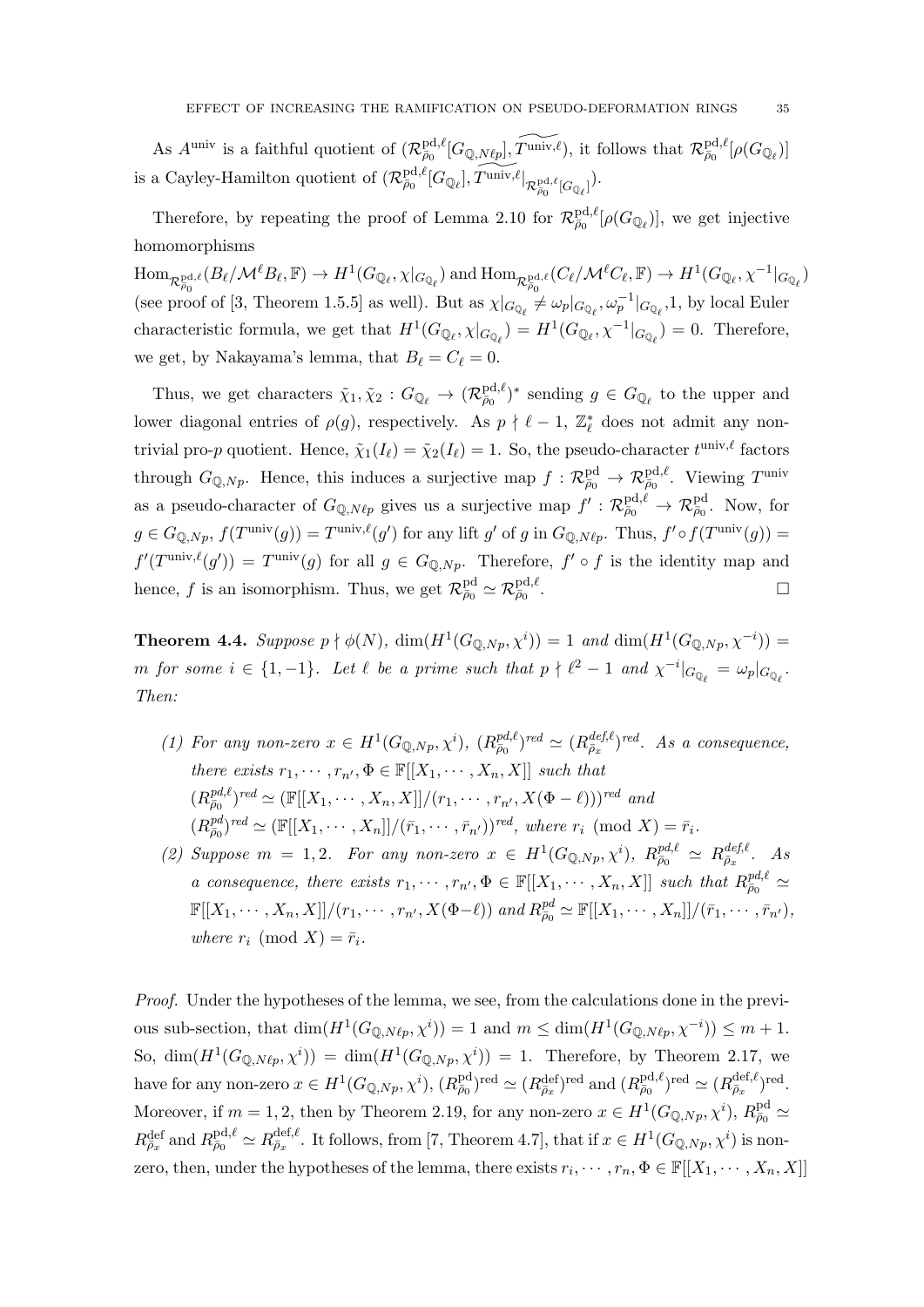such that  $R_{\bar{\rho}_x}^{\text{def},\ell} \simeq \mathbb{F}[[X_1,\cdots,X_n,X]]/(r_1,\cdots,r_{n'},X(\Phi-\ell))$  and  $R_{\bar{\rho}_x}^{\text{def}} \simeq \mathbb{F}[[X_1,\cdots,X_n]]/(\bar{r}_1,\cdots,\bar{r}_{n'}),$ where  $r_i \pmod{X} = \bar{r}_i$ . Combining all these observations, we get the lemma.

4.3. Structure of  $\mathcal{R}^{\textbf{pd},\ell}_{\bar{\rho}_0}$  with unobstructed  $\bar{\rho}_0$  and  $p \nmid \ell^2 - 1$ . We now turn our attention to unobstructed  $\bar{\rho}_0$ . Recall that, we say  $\bar{\rho}_0$  is unobstructed if  $p \nmid \phi(N)$  and  $\dim(H^1(G_{\mathbb{Q},Np},\chi)) = \dim(H^1(G_{\mathbb{Q},Np},\chi^{-1})) = 1$ . In this sub-section, we are going to work with unobstructed  $\bar{\rho}_0$  and a prime  $\ell$  such that  $\ell \nmid Np$  and  $p \nmid \ell^2 - 1$ . For a non-zero  $x \in H^1(G_{\mathbb{Q},Np},\chi^i)$  with  $i \in \{1,-1\}$ , let  $\rho_x^{\text{univ},\ell}: G_{\mathbb{Q},N\ell p} \to \text{GL}_2(R_{\bar{\rho}_x}^{\text{def},\ell})$  be the universal deformation of  $\bar{\rho}_x$  over  $R_{\bar{\rho}_x}^{\text{def},\ell}$ .

**Proposition 4.5.** Suppose  $\bar{\rho}_0$  is unobstructed. Let  $\ell$  be a prime such that  $p \nmid \ell^2 - 1$ ,  $\chi^{i}|_{G_{\mathbb{Q}_{\ell}}} = \omega_p|_{G_{\mathbb{Q}_{\ell}}}$  for some  $i \in \{1, -1\}$ . Then, for any non-zero  $x \in H^1(G_{\mathbb{Q},Np}, \chi^{-i}),$  $\mathcal{R}_{\bar{\rho}_0}^{pd, \ell} \simeq \mathcal{R}_{\bar{\rho}_x}^{def, \ell}.$ 

*Proof.* Without loss of generality, suppose  $\chi|_{G_{\mathbb{Q}_\ell}} = \omega_p|_{G_{\mathbb{Q}_\ell}}$ . We have already seen that, in this case,  $\dim(H^1(G_{\mathbb{Q},N\ell p},\mathrm{ad}(\bar{\rho}_x))) = 4$  for any non-zero  $x \in H^1(G_{\mathbb{Q},Np},\chi^{-1})$ . By the global Euler characteristic formula, this means that  $\dim(H^2(G_{\mathbb{Q},N\ell p},\mathrm{ad}(\bar{\rho}_x))) = 1$ . Therefore, by [8, Theorem 2.4],  $\mathcal{R}_{\bar{\rho}_x}^{\text{def},\ell} \simeq W(\mathbb{F})[[X,Y,Z,W]]/I$  where I is either (0) or a principal ideal of  $W(\mathbb{F})[[X, Y, Z, W]].$ 

Suppose p is a zero divisor in  $\mathcal{R}_{\bar{\rho}_x}^{\text{def},\ell}$ . As  $W(\mathbb{F})[[X, Y, Z, W]]$  is a UFD, this means that  $I = (pf)$  for some  $f \in W(\mathbb{F})[[X, Y, Z, W]].$  Thus, we get  $R_{\bar{\rho}_x}^{\text{def}, \ell} \simeq \mathbb{F}[[X, Y, Z, W]].$ 

From [7, Lemma 4.8] and [7, Lemma 4.9], it follows that  $\rho_x^{\text{univ},\ell}|_{I_{\ell}}$  factors through the  $\mathbb{Z}_p$ -quotient of the tame inertia group at  $\ell$  and if  $i_\ell$  is a generator of this  $\mathbb{Z}_p$ -quotient, then  $\rho_x^{\text{univ},\ell}(i_\ell) = \begin{pmatrix} 1 & w \\ 0 & 1 \end{pmatrix}$  for some  $w \in R_{\bar{\rho}_x}^{\text{def},\ell}$ . Moreover, there exists a lift z of Frob<sub> $\ell$ </sub> in  $G_{\mathbb{Q}_\ell}$ such that  $\rho_x^{\text{univ},\ell}(z) = \begin{pmatrix} \phi_1 & 0 \\ 0 & \phi_2 \end{pmatrix}$  $0 \phi_2$ ). From the action of  $Frob_{\ell}$  on the tame inertia group at  $\ell$ , we see that  $(\phi_1/\phi_2 - \ell)w = 0$ .

If  $w = 0$ , then the universal deformation  $\rho_x^{\text{univ},\ell}$  factors through  $G_{\mathbb{Q},Np}$ . So, all the infinitesimal deformations of  $\bar{\rho}_x$  for  $G_{\mathbb{Q},N\ell p}$  factor through  $G_{\mathbb{Q},N p}$ . But this would imply that  $\dim(\tan(R_{\bar{\rho}_x}^{\text{def},\ell})) \leq \dim(H^1(G_{\mathbb{Q},Np},\text{ad}(\bar{\rho}_x))) = 3$  which is not true as we know  $\dim(\tan(R_{\bar{\rho}_x}^{\text{def},\ell})) = 4.$  Therefore, we see that  $w \neq 0$ . As  $R_{\bar{\rho}_x}^{\text{def},\ell}$  is an integral domain, we get that  $\phi_1/\phi_2 = \ell$ .

Let  $f_1: R^{\text{def},\ell}_{\bar{\rho}_x} \to R^{\text{def}}_{\bar{\rho}_x}$  obtained by considering  $\rho_x^{\text{univ},\ell}$  as a representation of  $G_{\mathbb{Q},N\ell p}$ . As  $f_1 \circ \rho_x^{\text{univ},\ell} = \rho_x^{\text{univ}}$ , we see that  $\rho_x^{\text{univ}}(\text{Frob}_{\ell}) = \begin{pmatrix} \phi_1' & 0 \\ 0 & \phi_1' \end{pmatrix}$  $0 \phi'_2$ with  $\phi'_1/\phi'_2 = \ell$ . This means  $\ell\left(\frac{\text{tr}(\rho_x^{\text{univ}}(\text{Frob}_{\ell}))}{(\ell+1)}\right)^2 = \det(\rho_x^{\text{univ}}(\text{Frob}_{\ell}))$ . Now  $\psi_x : R^{\text{pd}}_{\bar{\rho}_0} \to R^{\text{def}}_{\bar{\rho}_x}$  is an isomorphism. Therefore, we see that  $\ell(\frac{t^{\text{univ}}(\text{Frob}_{\ell})}{(\ell+1)})^2 = d^{\text{univ}}(\text{Frob}_{\ell}).$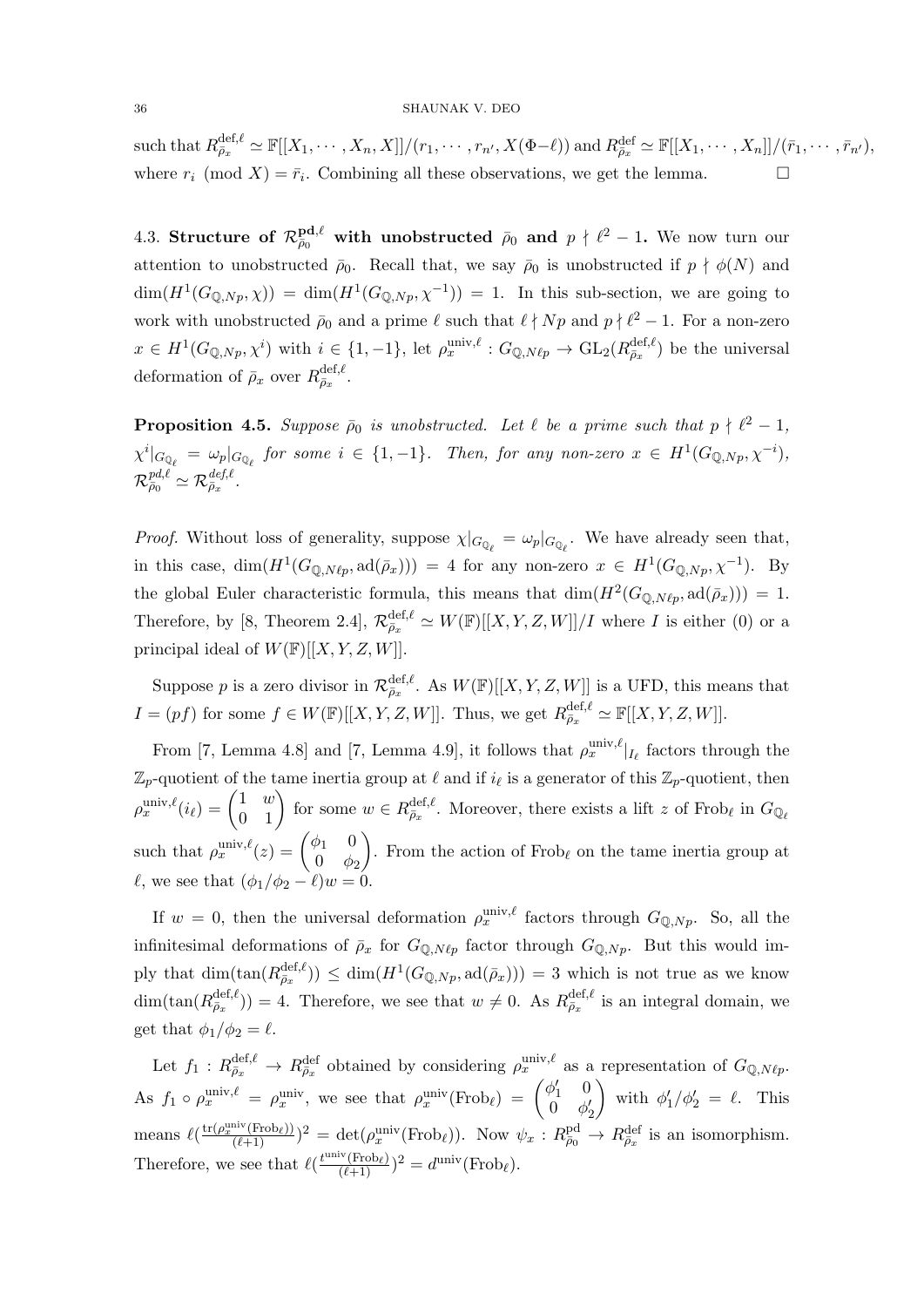Consider the pseudo-character  $\tilde{\chi}_1^{\text{univ}} + \tilde{\chi}_2^{\text{univ}} : G_{\mathbb{Q},Np} \to \mathbb{F}[[X_1,X_2]]$  constructed in the proof of Lemma 2.3. It is a deformation of  $tr(\bar{\rho}_0)$ . Therefore, we should have  $\ell(\frac{\tilde{\chi}_1^{\text{univ}}(\text{Frob}_{\ell})+\tilde{\chi}_2^{\text{univ}}(\text{Frob}_{\ell})}{\ell+1})^2 = \tilde{\chi}_1^{\text{univ}}(\text{Frob}_{\ell}).\tilde{\chi}_2^{\text{univ}}(\text{Frob}_{\ell}).$  This equality simplifies to give  $(\ell \tilde{\chi}_1^{\text{univ}}(\text{Frob}_{\ell}) - \tilde{\chi}_2^{\text{univ}}(\text{Frob}_{\ell}))(\tilde{\chi}_1^{\text{univ}}(\text{Frob}_{\ell}) - \ell \tilde{\chi}_2^{\text{univ}}(\text{Frob}_{\ell})) = 0.$  But  $\tilde{\chi}_1^{\text{univ}}(\text{Frob}_{\ell})$  and  $\tilde{\chi}_2^{\text{univ}}(\text{Frob}_\ell)$  are in the subrings  $\mathbb{F}[[X_1]]$  and  $\mathbb{F}[[X_2]]$  of  $\mathbb{F}[[X_1, X_2]]$ , respectively. Therefore,  $(\ell \tilde{\chi}_1^{\text{univ}}(\text{Frob}_{\ell}) - \tilde{\chi}_2^{\text{univ}}(\text{Frob}_{\ell})) \neq 0$ ,  $(\tilde{\chi}_1^{\text{univ}}(\text{Frob}_{\ell}) - \ell \tilde{\chi}_2^{\text{univ}}(\text{Frob}_{\ell})) \neq 0$  and hence,  $(\ell \tilde{\chi}_1^{\text{univ}}(\text{Frob}_{\ell}) - \tilde{\chi}_2^{\text{univ}}(\text{Frob}_{\ell}))(\tilde{\chi}_1^{\text{univ}}(\text{Frob}_{\ell}) - \ell \tilde{\chi}_2^{\text{univ}}(\text{Frob}_{\ell})) \neq 0$ , giving us a contradiction.

Hence,  $R_{\bar{\rho}_x}^{\text{def},\ell} \not\simeq \mathbb{F}[[X,Y,Z,W]]$  and  $p$  is not a zero-divisor in  $\mathcal{R}_{\bar{\rho}_x}^{\text{def},\ell}$ . From the discussion before, we know that  $\dim(H^1(G_{\mathbb{Q},N\ell p}, \chi)) = 2$  and  $\dim(H^1(G_{\mathbb{Q},N\ell p}, \chi^{-1})) = 1$ . Therefore, by Proposition 3.8 and Theorem 2.19, we conclude that  $\mathcal{R}^{\text{pd},\ell}_{\bar{\rho}_0} \simeq \mathcal{R}^{\text{def},\ell}_{\bar{\rho}_x}$  for any non-zero  $x \in H^1(G_{\mathbb{Q},Np}, \chi^{-1})$ ).

**Theorem 4.6.** Suppose  $\bar{\rho}_0$  is unobstructed. Let  $\ell$  be a prime such that  $p \nmid \ell^2 - 1$ ,  $\chi^i|_{G_{\mathbb{Q}_{\ell}}} =$  $\omega_p|_{G_{\mathbb{Q}_{\ell}}}$  for some  $i \in \{1, -1\}.$  Then,  $\mathcal{R}_{\bar{\rho}_0}^{pd, \ell} \simeq \, W(\mathbb{F})[[X_1, X_2, X_3, X_4]]/(X_4 f)$  for some  $f \in W(\mathbb{F})[[X_1, X_2, X_3, X_4]]$ . Moreover, if  $\ell/\tilde{\ell}$  is a topological generator of  $1 + p\mathbb{Z}_p$ , then  $\mathcal{R}_{\bar{\rho}_0}^{\mathit{pd},\ell} \simeq W(\mathbb{F})[[X_1,X_2,X_3,X_4]]/(X_4(p+X_2)).$ 

*Proof.* Without loss of generality assume  $\chi|_{G_{\mathbb{Q}_\ell}} = \omega_p|_{G_{\mathbb{Q}_\ell}}$ . By Proposition 4.5, we have  $\mathcal{R}^{\text{pd},\ell}_{\bar{\rho}_0} \simeq \mathcal{R}^{\text{def},\ell}_{\bar{\rho}_x}$  for any non-zero  $x \in H^1(G_{\mathbb{Q},N\ell p},\chi^{-1})$ . Therefore, there exists a representation  $\rho: G_{\mathbb{Q},Np} \to GL_2(\mathcal{R}_{\overline{\rho}_0}^{\text{pd},\ell})$  such that  $\text{tr}(\rho) = T^{\text{univ},\ell}$ . Moreover, from [7, Lemma 4.8] and [7, Lemma 4.9], we see that  $\rho(G_{\mathbb{Q}_\ell})$  is generated by two elements and we can choose them to be  $\begin{pmatrix} \phi_1 & 0 \\ 0 & \phi_2 \end{pmatrix}$  $0 \phi_2$ ) and  $\begin{pmatrix} 1 & w \\ 0 & 1 \end{pmatrix}$ . Note that, the generators are chosen such that  $\rho(I_{\ell})$ is the group generated by  $\begin{pmatrix} 1 & w \\ 0 & 1 \end{pmatrix}$  and  $\rho(g_{\ell}) = \begin{pmatrix} \phi_1 & 0 \\ 0 & \phi_2 \end{pmatrix}$  $0 \phi_2$ for some lift  $g_{\ell}$  of Frob<sub> $\ell$ </sub>. From the proof of Proposition 4.5, we also get that  $w \neq 0$  and  $w(\phi_2/\phi_1 - \ell) = 0$ .

Note that, the kernel of the map  $f_1: \mathcal{R}^{\text{pd},\ell}_{\bar{\rho}_0} \to \mathcal{R}^{\text{pd}}_{\bar{\rho}_0}$  is just  $(w)$ , the ideal generated by w in  $\mathcal{R}_{\bar{\rho}_0}^{\text{pd},\ell}$ . Indeed, we have  $f_1(w(\phi_1/\phi_2-\ell))=0$  but, from the proof of Proposition 4.5,  $f_1(\phi_1/\phi_2 - \ell) \neq 0$ . As  $\mathcal{R}^{\text{pd}}_{\bar{\rho}_0}$  is an integral domain, this means that  $f_1(w) = 0$ . On the other hand,  $T^{\text{univ},\ell}$  (mod  $(w)$ ) factors through  $G_{\mathbb{Q},Np}$  and hence, the natural surjective map  $\mathcal{R}^{\text{pd},\ell}_{\bar{\rho}_0} \to \mathcal{R}^{\text{pd},\ell}_{\bar{\rho}_0}/(w)$  factors through  $\mathcal{R}^{\text{pd}}_{\bar{\rho}_0}$ . This implies that ker $(f_1) \subset (w)$ . From Proposition 4.5 and [8, Theorem 2.4], we know that  $\mathcal{R}_{\bar{\rho}_0}^{\text{pd},\ell} \simeq W(\mathbb{F})[[X,Y,Z,W]]/I$ , where I is a non-zero principal ideal of  $W(\mathbb{F})[[X, Y, Z, W]]$ . As ker $(f_1)$  is a principal ideal and  $\mathcal{R}^{\text{pd}}_{\bar{\rho}_0} \simeq W(\mathbb{F})[[X_1, X_2, X_3]],$  we get that  $\mathcal{R}^{\text{pd}, \ell}_{\bar{\rho}_0} \simeq W(\mathbb{F})[[X_1, X_2, X_3, X_4]]/(X_4 f)$  for some  $f \in W(\mathbb{F})[[X_1, X_2, X_3, X_4]].$ 

Now assume  $\ell/\tilde{\ell}$  is a topological generator of  $1+p\mathbb{Z}_p$ . Recall that,  $\mathcal{R}^{\text{pd}}_{\bar{\rho}_0}\simeq W(\mathbb{F})[[X_1,X_2,X_3]]$ and  $\mathcal{R}^{\text{pd}}_{\bar{\rho}_0}/\mathcal{I}_{\bar{\rho}_0} \simeq W(\mathbb{F})[[X_1, X_2]]$ . Thus,  $\mathcal{I}_{\bar{\rho}_0}$  is generated by one element. Let  $\tilde{x}$  be a lift of a generator of  $\mathcal{I}_{\bar{\rho}_0}$  in  $\mathcal{R}^{\text{pd},\ell}_{\bar{\rho}_0}$ .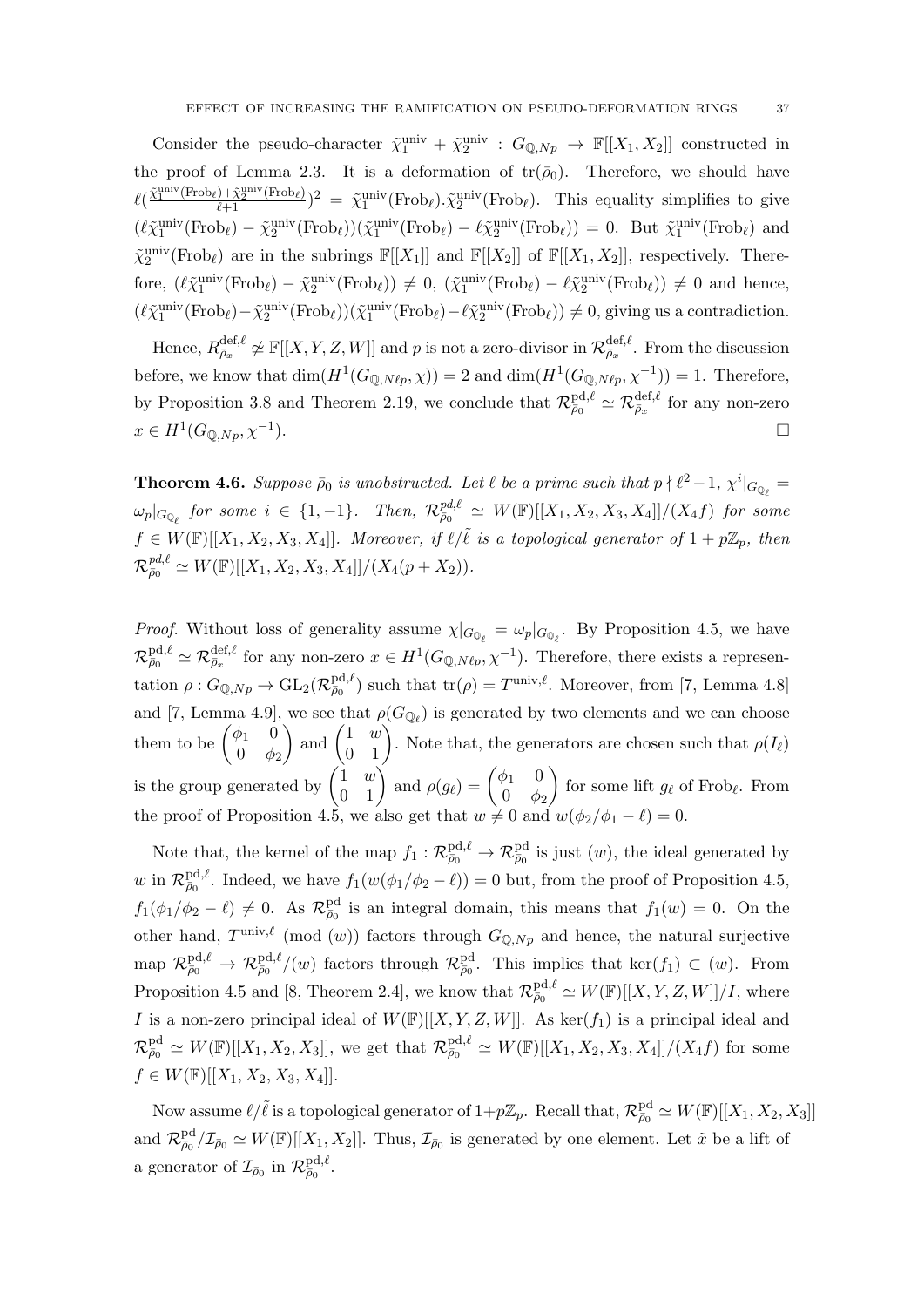Therefore,  $\phi_1 = \chi_1(\widehat{\text{Frob}}_\ell)(1 + y)$  and  $\phi_2 = \chi_2(\widehat{\text{Frob}}_\ell)(1 + z)$  for some  $y, z \in \mathcal{M}^\ell$ . Let I be the ideal of  $\mathcal{R}^{\text{pd},\ell}_{\bar{\rho}_0}$  generated by the set  $\{p,\tilde{x},y,z,w\}$ . Therefore, from [3, Proposition 1.5.1], we see that  $T^{\text{univ},\ell}$  (mod I) is a sum of two characters deforming  $\chi_1$  and  $\chi_2$ . Thus, I contains  $\mathcal{I}_{\bar{\rho}_0}^{\ell}$ . Hence, it follows, from Lemma 4.2, that  $I = \mathcal{M}^{\ell}$ .

Hence, we have a surjective local homomorphism  $f: W(\mathbb{F})[[X, Y, Z, W]] \to \mathcal{R}_{\bar{\rho}_0}^{\text{pd}, \ell}$  of  $W(\mathbb{F})$ -algebras sending X, Y, Z, W to  $\tilde{x}$ ,  $y$ , z, w, respectively. Now, from Proposition 4.5, we know that  $\mathcal{R}^{\text{pd},\ell}_{\bar{\rho}_0} \simeq W(\mathbb{F})[[X_1,X_2,X_3,X_4]]/J$  where J is a non-zero principal ideal. Therefore, ker(f) is a non-zero principal ideal. As  $w(\phi_1/\phi_2 - \ell) = 0$ , we see that ker(f) contains  $W(\hat{\chi}_1(\text{Frob}_\ell)(1 + X) - \ell \hat{\chi}_2(\text{Frob}_\ell)(1 + Y))$ . Note that,  $\hat{\chi}_1(\text{Frob}_\ell) = \tilde{\ell} \hat{\chi}_2(\text{Frob}_\ell)$ . Therefore, ker(f) contains  $W(\tilde{\ell} - \ell + \tilde{\ell}X - \ell Y)$ . As  $\ell/\tilde{\ell}$  is a topological generator of  $1 + p\mathbb{Z}_p$ , we get that  $\tilde{\ell} - \ell = p.u$  for some  $u \in \mathbb{Z}_p^*$ . Therefore, by the Eisenstein criteria,  $\tilde{\ell} - \ell + \tilde{\ell}X - \ell Y$  is an irreducible element of the UFD  $W(\mathbb{F})[[X, Y, Z, W]].$ 

Since ker(f) is principal ideal, we see that it is either  $(W)$ ,  $(\tilde{\ell} - \ell + \tilde{\ell}X - \ell Y)$  or  $(W(\tilde{\ell} - \ell + \tilde{\ell}X - \ell Y)).$  But we know  $w \neq 0$ . If  $\tilde{\ell} - \ell + \tilde{\ell}\tilde{x} - \ell y = 0$ , then it would imply that  $\phi_1/\phi_2 - \ell = 0$  which is not true. Therefore, we see that ker(f) is not  $(W)$ and  $(\tilde{\ell} - \ell + \tilde{\ell}X - \ell Y)$ . Hence, ker $(f) = (W(\tilde{\ell} - \ell + \tilde{\ell}X - \ell Y))$ . Taking  $X_1 = X$ ,  $X_2 = u^{-1}(\tilde{\ell}X - \ell Y), X_3 = Z, X_4 = W$  gives us the proposition.

 ${\bf Remark~4.7.}$  The structure of  $R_{\bar{\rho}_x}^{def,\ell}$  under the hypotheses of Theorem 4.6 was also found in [7, Theorem 4.7]. But it is not clear how to get the explicit structure of  $R_{\bar{\rho}_x}^{def,\ell}$  as given in Theorem 4.6 directly from [7, Theorem 4.7] or its proof.

4.4. Structure of  $R_{\bar{\rho}_0}^{\mathrm{pd}, \ell}$  with unobstructed  $\bar{\rho}_0$  and  $p|\ell + 1$ . We now turn to the case where  $\bar{\rho}_0$  is unobstructed and  $\ell$  is a prime such that  $\ell \nmid Np$  and  $p|\ell + 1$ . As we will see, this case is a bit more complicated than the previous case. Even in the cases considered in [10] and [7], the structure of the deformation ring obtained after allowing ramification at a prime  $\ell$  which is  $-1 \pmod{\ell}$  was different and more complicated than the structure of the deformation ring obtained after allowing ramification at a prime  $\ell$ which is not 1 or  $-1 \pmod{p}$ . We begin by determining the explicit structure of  $R_{\bar{\rho}_x}^{\text{def},\ell}$ under certain hypotheses. Before proceeding further, we need a piece of notation. Let  ${h_i | i \in \mathbb{Z}, i \geq 0}$  be the set of polynomials in  $\mathbb{F}[\sqrt{\}}]$  $(1+UV)$  satisfying the recurrence relation  $b_{i+1} - 2(\sqrt{1+UV})b_i + b_{i-1} = 0$  with  $h_0 = 0$  and  $h_1 = 1$  (see [10] for more details). So,  $\{h_i | i \in \mathbb{Z}, i \geq 0\} \subset W(\mathbb{F})[[U, V]].$  Note that,  $h_\ell \equiv \ell \pmod{(UV)}$ . For a non-zero  $x \in H^1(G_{\mathbb{Q},N_p},\chi^i)$  with  $i \in \{1,-1\}$ , let  $\tau_x^{\text{univ},\ell}: G_{\mathbb{Q},N\ell_p} \to \text{GL}_2(\mathcal{R}_{\bar{\rho}_x}^{\text{def},\ell})$  be the universal deformation of  $\bar{\rho}_x$ .

**Lemma 4.8.** Suppose  $\bar{\rho}_0$  is unobstructed. Let  $\ell$  be a prime such that  $\ell \equiv -1 \pmod{p}$ ,  $\chi|_{G_{\mathbb{Q}_\ell}} = \omega_p|_{G_{\mathbb{Q}_\ell}}$  and  $-\ell$  is a topological generator of  $1 + p\mathbb{Z}_p$ . Let  $x \in H^1(G_{\mathbb{Q},Np},\chi^i)$  be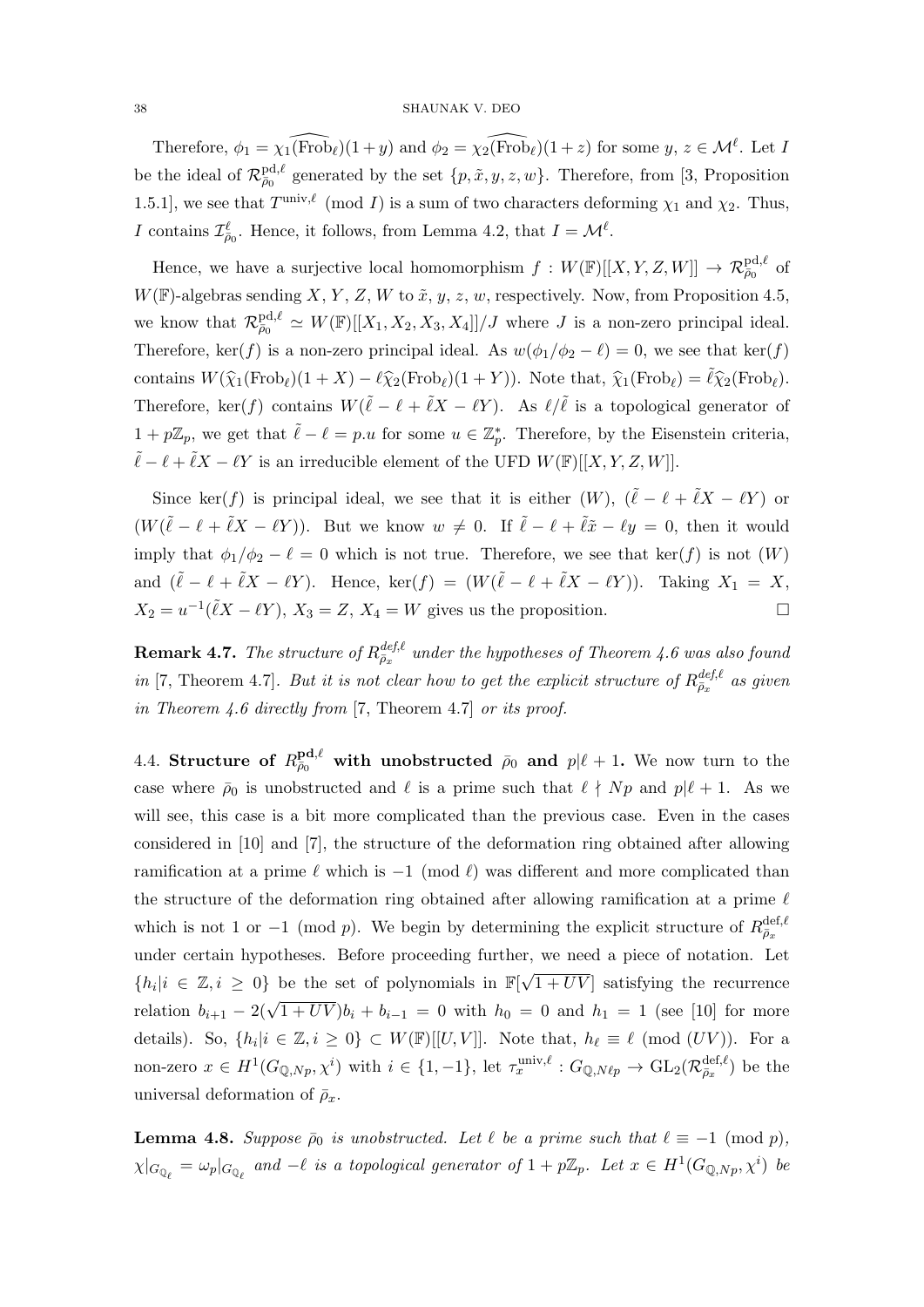a non-zero element for  $i \in \{1, -1\}$ . Then,  $\mathcal{R}_{\bar{\rho}_x}^{\text{def},\ell} \simeq W(\mathbb{F})[[X, Y, Z, U, V]]/(U((1+X))$  $h_{\ell}(1 + Y), V ((1 + Y) + h_{\ell}(1 + X))).$ 

*Proof.* From [7, Lemma 4.8] and [7, Lemma 4.9], it follows that  $\tau_x^{\text{univ},\ell}|_{I_{\ell}}$  factors through the  $\mathbb{Z}_p$ -quotient of the tame inertia group at  $\ell$  and if  $i_\ell$  is a generator of this  $\mathbb{Z}_p$ -quotient, then  $\tau_x^{\text{univ},\ell}(i_\ell) = \begin{pmatrix} \sqrt{1+uv} & u \\ u & \sqrt{1+uv} \end{pmatrix}$  $\overline{v}$  $\left(\frac{u}{\sqrt{1+uv}}\right)$  for some  $u, v \in \mathcal{R}_{\bar{\rho}_x}^{\text{def}, \ell}$ . Moreover, there exists a lift w of Frob<sub>l</sub> in  $G_{\mathbb{Q}_\ell}$  such that  $\tau_x^{\text{univ},\ell}(w) = \begin{pmatrix} \phi_1 & 0 \\ 0 & \phi_2 \end{pmatrix}$  $0 \phi_2$ .

From Lemma 4.1, we know that  $\mathcal{R}^{\text{pd}}_{\bar{\rho}_0} \simeq \mathcal{R}^{\text{def}}_{\bar{\rho}_x}$ . Hence, we have a representation  $\rho$ :  $G_{\mathbb{Q},Np} \to GL_2(\mathcal{R}_{\bar{\rho}_0}^{\text{pd}})$  such that  $\text{tr}(\rho) = T^{\text{univ}}$  and  $\rho \pmod{\mathcal{M}} = \bar{\rho}_x$ . Considering  $\rho$  as a representation of  $G_{\mathbb{Q},N\ell_p}$ , we get a map  $f_1 : \mathcal{R}^{\text{def},\ell}_{\bar{\rho}_x} \to \mathcal{R}^{\text{pd}}_{\bar{\rho}_0}$ . As  $\mathcal{R}^{\text{pd}}_{\bar{\rho}_0}$  is topologically generated over  $W(\mathbb{F})$  by  $T^{\text{univ}}(g)$  with  $g \in G_{\mathbb{Q},Np}$ , we see that  $f_1$  is surjective. Note that,  $\ker(f_1) = (u, v).$ 

We know that  $\mathcal{I}_{\bar{\rho}_0}$  is generated by one element. Let z be a lift of a generator of  $\mathcal{I}_{\bar{\rho}_0}$  in  $\mathcal{R}_{\bar{\rho}_0}^{\text{def},\ell}$ . Let N be the maximal ideal of  $\mathcal{R}_{\bar{\rho}_x}^{\text{def},\ell}$ . Now,  $\phi_1 = \widehat{\chi_1(\text{Frob}_\ell)}(1 + \tilde{x})$  and  $\phi_2 = \widehat{\chi_2(\text{Frob}_{\ell})}(1 + y)$ , with  $\tilde{x}, y \in \mathcal{N}$ . Let I be the ideal of  $\mathcal{R}_{\bar{\rho}_x}^{\text{def}, \ell}$  generated by the set  $\{p, \tilde{x}, y, z, u, v\}$ . So, there exists two characters  $\eta_1, \eta_2 : G_{\mathbb{Q},Np} \to (\mathcal{R}_{\bar{\rho}_x}^{\text{univ}, \ell}/I)^*$  such that  $\text{tr}(\rho_x^{\text{univ},\ell}) \pmod{I} = \eta_1 + \eta_2, \eta_i$  is unramified at  $\ell$  for  $i = 1, 2, \eta_i$  is a deformation of  $\chi_i$  for  $i = 1, 2, \prod_{i=1}^{2} \eta_i(\text{Frob}_{\ell}) = \prod_{i=1}^{2} \chi_i(\text{Frob}_{\ell})$  and  $\sum_{i=1}^{2} \eta_i(\text{Frob}_{\ell}) = \sum_{i=1}^{2} \chi_i(\text{Frob}_{\ell})$ . Thus, from the proof of Lemma 4.2, we get that  $\eta_i = \chi_i$  for  $i = 1, 2$ . Therefore, we have  $I = \mathcal{N}$ .

Thus, we have a surjective map  $h_0: W(\mathbb{F})[[X, Y, Z, U, V]] \to \mathcal{R}_{\bar{\rho}_x}^{\text{def}, \ell}$  of  $W(\mathbb{F})$ -algebras sending X to  $\tilde{x}$ , Y to y, Z to z, U to u and V to v. Let  $J_0 = \text{ker}(h_0)$ . As  $\mathcal{R}_{\bar{\rho}_x}^{\text{def},\ell}(u,v) \simeq$  $\mathcal{R}^{\text{pd}}_{\bar{\rho}_0} \simeq W(\mathbb{F})[[X_1, X_2, X_3]],$  we get that  $J_0 \subset (U, V)$ . From the action of Frob<sub>l</sub> on the tame inertia group at  $\ell$ , we see that  $(\phi_1/\phi_2 - h_\ell)u = 0$  and  $(\phi_2/\phi_1 - h_\ell)v = 0$ . Note that, as  $p|\ell + 1$  and  $\chi|_{G_{\mathbb{Q}_\ell}} = \omega_p|_{G_{\mathbb{Q}_\ell}}$ , we have  $\widehat{\chi_1(\text{Frob}_\ell)} = -\widehat{\chi_2(\text{Frob}_\ell)}$ . Therefore, we have  $((1 + \tilde{x}) + h_{\ell}(1 + y))u = 0$  and  $((1 + y) + h_{\ell}(1 + \tilde{x}))v = 0$ . So,  $((1 + X) + h_{\ell}(1 + Y))U$ ,  $((1 + Y) + h_{\ell}(1 + X))V \in J_0$ . In this case, we know that  $\dim(H^1(G_{\mathbb{Q},N\ell_p},\mathrm{ad}(\bar{\rho}_x))) = 5$ . By [8, Theorem 2.4],  $\mathcal{R}_{\bar{\rho}_x}^{\text{def},\ell} \simeq W(\mathbb{F})[[X_1, X_2, X_3, X_4, X_5]]/J$ , where J is generated by at most 2 elements. Therefore,  $J_0$  is generated by at most 2 elements.

Denote  $W(\mathbb{F})[[X, Y, Z, U, V]]$  by R and its maximal ideal  $(p, X, Y, Z, U, V)$  by  $m_0$ . Note that,  $h_\ell \equiv \ell \pmod{(UV)}$ . Thus,  $((1 + X) + h_\ell(1 + Y)) \equiv (\ell + 1 + X + \ell Y) \pmod{(UV)}$ and  $((1 + Y) + h_{\ell}(1 + X)) \equiv (\ell + 1 + Y + \ell X) \pmod{(UV)}$ . So,  $(1 + X) + h_{\ell}(1 + Y)$ ,  $(1 + Y) + h_{\ell}(1 + X) \in m_0 \setminus m_0^2$ . So, both of them are irreducible elements of the UFD R. If  $J_0$  is generated by one element, say  $\alpha$ , then  $\alpha$ |((1+X) +  $h_{\ell}(1 + Y)$ )U and  $\alpha$ |((1+Y) +  $h_{\ell}(1+X)V$ . This means that either  $\alpha|((1+X)+h_{\ell}(1+Y))$  or  $\alpha|((1+Y)+h_{\ell}(1+X))$ . As both  $((1+X)+h_{\ell}(1+Y))$  and  $((1+Y)+h_{\ell}(1+X))$  are irreducible, we see that  $(\alpha)$  is either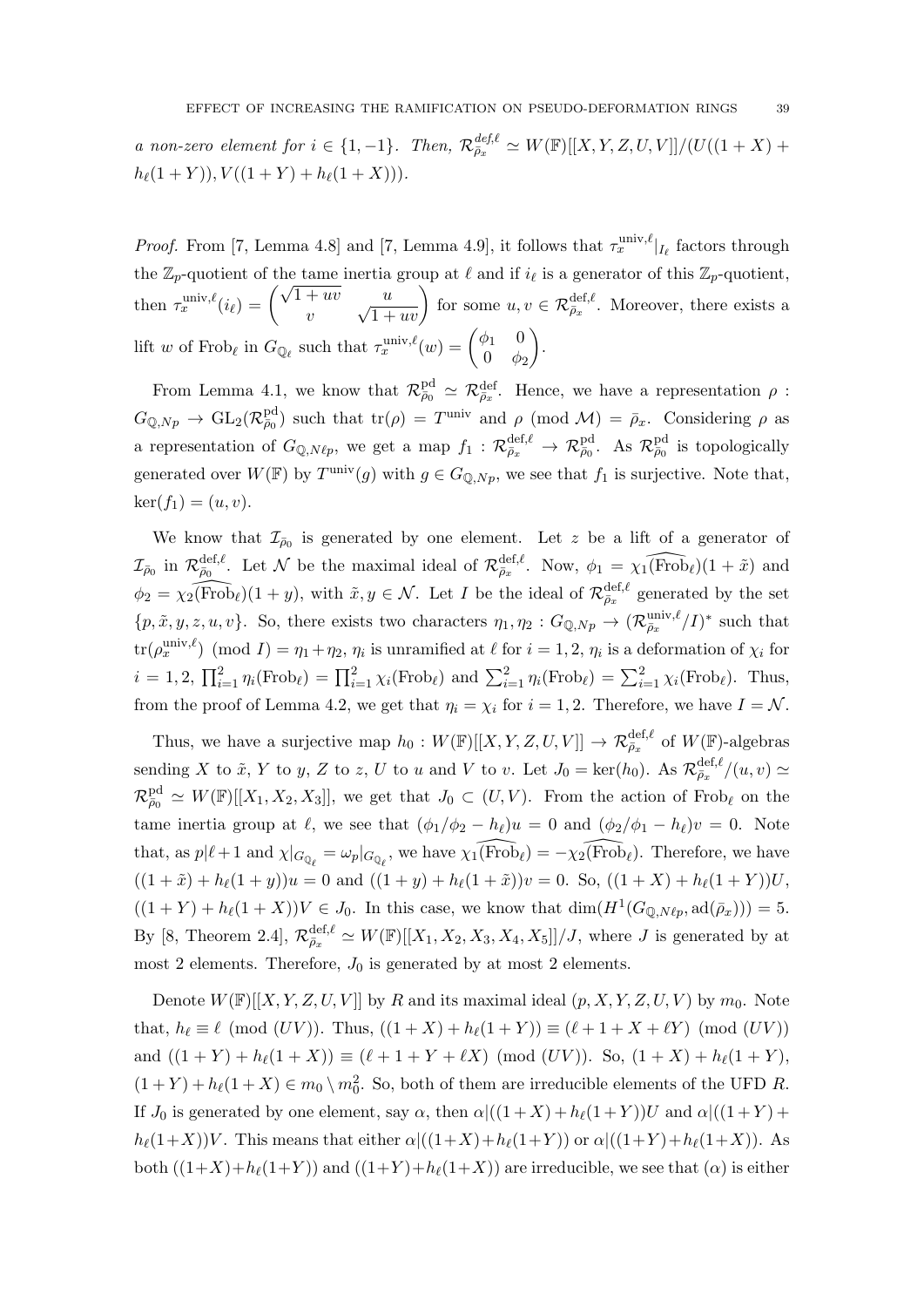#### 40 SHAUNAK V. DEO

 $((1 + X) + h_{\ell}(1 + Y))$  or  $((1 + Y) + h_{\ell}(1 + X))$ . Hence, either  $J_0 = ((1 + X) + h_{\ell}(1 + Y))$ or  $J_0 = ((1 + Y) + h_\ell(1 + X))$ . But this is not true as  $J_0 \subset (U, V)$ . So,  $J_0$  is generated by two elements.

Suppose  $J_0 = (h_1, h_2)$ . Recall that,  $\mathcal{R}_{\bar{\rho}_x}^{\text{def}, \ell} / (p) \simeq R_{\bar{\rho}_x}^{\text{def}, \ell}$  and  $\dim(\tan(R_{\bar{\rho}_x}^{\text{def}, \ell})) =$  $\dim(H^1(G_{\mathbb{Q},N\ell_p},\mathrm{ad}(\bar{\rho}_x)))=5.$  As  $J_0\subset (U,V)$ , it follows that  $h_1, h_2\in U.m_0+V.m_0\subset m_0^2$ . It follows from Nakayama's lemma that  $J_0/m_0J_0$  is a vector space over  $\mathbb F$  of dimension 2. As  $h_{\ell} \equiv \ell \pmod{(UV)}$  and  $m_0J_0 \subset m_0^3$ , we see that the images of the elements  $((1+Y)+h_{\ell}(1+X))V$  and  $((1+X)+h_{\ell}(1+Y))U$  in  $J_0/m_0J_0$  are linearly independent over **F.** Hence, they form an **F** basis of the vector space  $J_0/m_0J_0$ . Therefore, by Nakayama's lemma we get that  $J_0 = (((1 + Y) + h_\ell(1 + X))V,((1 + X) + h_\ell(1 + Y))U).$ 

**Remark 4.9.** The structure of  $R_{\bar{\rho}_x}^{def,\ell}$  under the hypotheses of Lemma 4.8 was also found in [7, Theorem 4.7]. But it is not clear how to get the explicit structure of  $R_{\bar{\rho}_x}^{def,\ell}$  as given in Lemma 4.8 directly from [7, Theorem 4.7] or its proof.

We now turn our attention to the problem of finding the structure of  $R_{\bar{p}_0}^{\text{pd},\ell}$  when  $\bar{\rho}_0$ is unobstructed and  $p|\ell + 1$ . Note that, in this case, we have  $\dim(H^1(G_{\mathbb{Q},N\ell p}, \chi)) =$  $\dim(H^1(G_{\mathbb{Q},N\ell p},\chi^{-1})) = 2.$  So this case is different from the cases we have dealt with so far. So, we can not use the results obtained so far. However, we can still use the technique of comparing  $R_{\bar{p}_0}^{\text{pd},\ell}$  with the universal deformation rings of residually Borel representations. However, we need to make a small change in our approach. So far, we were comparing  $R_{\bar{\rho}_0}^{\text{pd},\ell}$  with the universal deformation ring of a specific Borel representation coming from the situation. But in this case, we have to compare  $R_{\bar{\rho}_0}^{\text{pd},\ell}$  with the universal deformation rings of multiple Borel representations. It turns out that using this approach, we can find the structure of  $(R_{\bar{p}_0}^{\text{pd}, \ell})^{\text{red}}$ 

**Theorem 4.10.** Suppose  $\bar{\rho}_0$  is unobstructed. Let  $\ell$  be a prime such that  $\ell \equiv -1 \pmod{p}$ ,  $\chi|_{G_{\mathbb{Q}_\ell}} = \omega_p|_{G_{\mathbb{Q}_\ell}}$  and  $-\ell$  is a topological generator of  $1 + p\mathbb{Z}_p$ . Then,  $(R_{\bar{\rho}_0}^{pd,\ell})^{red} \simeq$  $\mathbb{F}[[X, Y, Z, T_1, T_2]]/(T_1T_2, T_1Z, T_2Z).$ 

We will first prove a series of lemmas which will be used to prove Theorem 4.10.

**Lemma 4.11.** Suppose  $\bar{\rho}_0$  is unobstructed. Let  $\ell$  be a prime such that  $\ell \equiv -1 \pmod{p}$ and  $\chi|_{G_{\mathbb{Q}_{\ell}}} = \omega_p|_{G_{\mathbb{Q}_{\ell}}}$ . Let R be a complete Noetherian local ring with maximal ideal  $m_R$  and residue field  $\mathbb F$ . Fix a lift  $g_\ell$  of Frob<sub>l</sub> in  $G_{\mathbb Q_\ell}$ . Let  $t : G_{\mathbb Q, N\ell p} \to R$  be a pseudo-character  $deforming\ \mathrm{tr}(\bar{\rho}_0). \ \ \mathit{Let}\ \ A\ =\ \begin{pmatrix} R & B \ C & R \end{pmatrix} \ \ be \ \ the \ \ GMA \ \ associated \ \ to \ \ the \ \ tuple \ \ (R,\ell,t,g_\ell)$ in Lemma 2.10. Let  $\rho$  :  $G_{\mathbb{Q},N\ell p} \to A^*$  be the corresponding representation found in Lemma 2.10 and  $i_{\ell}$  be a generator of the  $\mathbb{Z}_p$ -quotient of the tame inertia group at  $\ell$ . Suppose  $\rho(i_{\ell}) = \begin{pmatrix} a & b \ c & d \end{pmatrix}$ .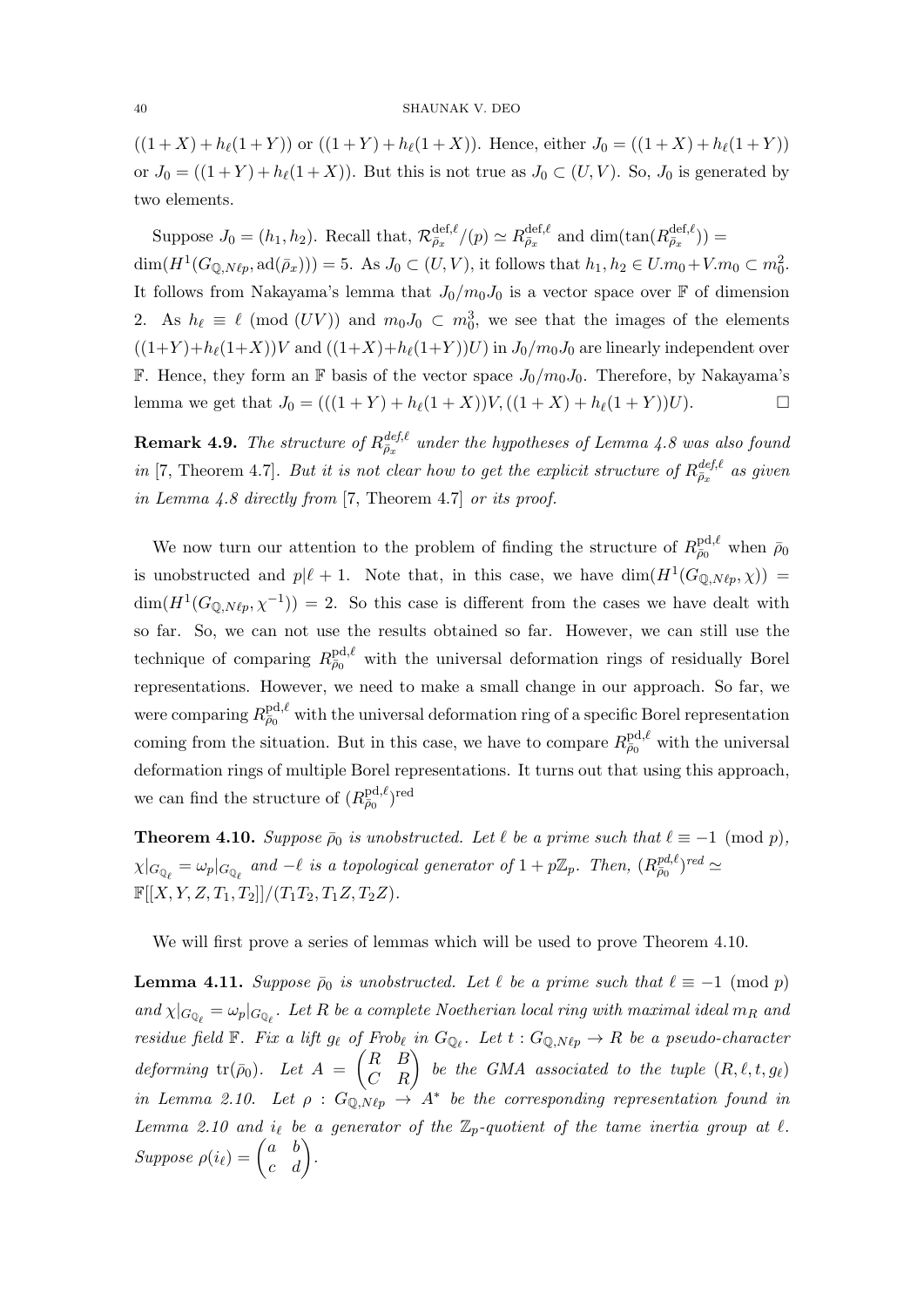- (1) Then, both B and C are generated by at most 2 elements.
- (2) There exist  $b', c' \in R$  such that B and C are generated by  $\{b, b'\}$  and  $\{c, c'\}$ , respectively.
- Proof. (1) Imitating the proof of the last part of Lemma 2.8, which uses the proof of [3, Theorem 1.5.5], we get the following injective maps of  $\mathbb{F}\text{-vector spaces: } j_1$ :  $\text{Hom}_R(B/m_R B, \mathbb{F}) \to H^1(G_{\mathbb{Q},N\ell p}, \chi)$  and  $j_2 : \text{Hom}_R(C/m_R C, \mathbb{F}) \to H^1(G_{\mathbb{Q},N\ell p}, \chi^{-1}).$ We have already seen that under the conditions on  $\ell$  and  $\bar{\rho}_0$ ,  $\dim(H^1(G_{\mathbb{Q},N\ell p}, \chi)) =$  $\dim(H^1(G_{\mathbb{Q},N\ell p},\chi^{-1})) = 2$ . So, by Nakayama's lemma, we see that both B and C are generated by at most 2 elements.
	- (2) By Lemma 2.11,  $\rho(i_\ell)$  is well defined and  $\rho(I_\ell)$  is generated by  $\rho(i_\ell)$ . Let x be an element of the subspace  $\text{Hom}_R(B/R.b+m_BB,\mathbb{F})$  of  $\text{Hom}_R(B/m_BB,\mathbb{F})$ . So,  $j_1(x)$ is an element of  $H^1(G_{\mathbb{Q},N\ell p}, \chi)$  such that  $j_1(x)(I_\ell) = 0$  i.e.  $j_1(x)$  is unramified at  $\ell$ . Thus,  $j_1(x)$  lies in the image of the injective map  $j'_1 : H^1(G_{\mathbb{Q},N_p}, \chi) \to$  $H^1(G_{\mathbb{Q},N\ell p}, \chi)$ . So,  $j_1(\text{Hom}_R(B/R.b + m_R B, \mathbb{F})) \subset j'_1(H^1(G_{\mathbb{Q},Np}, \chi))$ . Hence,  $\dim(\text{Hom}_R(B/R.b+m_BB,\mathbb{F})) \leq \dim(H^1(G_{\mathbb{Q},Np},\chi)) = 1$ , Therefore, by Nakayama's lemma,  $B/R.b$  is generated by at most 1 element. By the same logic, we also get that  $C/R.c$  is generated by at most 1 element. So, if  $B = R.b$ , then we can take  $b' = 0$ . Otherwise,  $B/R.b$  is generated by one element and let b' be a lift of the generator in B. Thus,  $\{b, b'\}$  generates B in both the cases. The lemma for C and c follows similarly.

$$
\Box
$$

Let P be a prime  $R_{\bar{\rho}_0}^{\text{pd},\ell}$ . Fix a lift  $g_\ell$  of Frob<sub> $\ell$ </sub> in  $G_{\mathbb{Q}_\ell}$ . Let  $A_P$  be the GMA obtained in Lemma 2.10 for the tuple  $(R_{\bar{p}_0}^{\text{pd}, \ell}/P, \ell, t^{\text{univ}, \ell} \pmod{P}, g_\ell$ . Let  $A_P =$  $\left(R_{\bar{\rho}_0}^{\text{pd},\ell}/P \right)$   $B_F$  $\left( \begin{matrix} C_P & B_P \ C_P & R_{\bar\rho_0}^{\mathrm{pd},\ell}/P \end{matrix} \right)$ and  $\rho_P$ :  $G_{\mathbb{Q},N\ell_p} \to A_P^*$  be the corresponding representation. By Lemma 2.11, we see that  $\rho_P |_{I_\ell}$  factors through the  $\mathbb{Z}_p$ -quotient of the tame inertia group at  $\ell$ . Fix a generator  $i_\ell$ of this  $\mathbb{Z}_p$ -quotient. We will now use this notation throughout the paper.

**Lemma 4.12.** Suppose  $\ell$  is a prime such that  $\ell \nmid Np$ ,  $p \nmid \ell - 1$  and  $\chi|_{G_{\mathbb{Q}_{\ell}}} \neq 1$ . If P is a prime of  $R_{\bar{\rho}_0}^{pd,\ell}$ , then  $t^{univ,\ell} \pmod{P}|_{G_{\mathbb{Q}_{\ell}}}$  is reducible.

*Proof.* By [2, Lemma 2.2.2], we can choose  $B_P$  and  $C_P$  to be fractional ideals of  $K_P$  =  $\text{Frac}(R_{\bar{\rho}_0}^{\text{pd},\ell}/P)$  such that the multiplication map  $m':B_P \otimes_{R_{\bar{\rho}_0}^{\text{pd},\ell}/P} C_P \to R_{\bar{\rho}_0}^{\text{pd},\ell}/P$  coincides with the multiplication map in  $K_P$ .

From Lemma 2.11, we see that  $\rho_P |_{I_\ell}$  factors through the  $\mathbb{Z}_p$ -quotient of the tame inertia group at  $\ell$ . By the action of Frob<sub>l</sub> on the tame inertia group by conjugation, we see that  $\rho_P(i_\ell)$  is conjugate to  $\rho_P(i_\ell)^{\ell}$ . So, if  $a \in \bar{K}_P$  is an eigenvalue of  $\rho_P(i_\ell)$ , then  $a^{\ell}$  is also an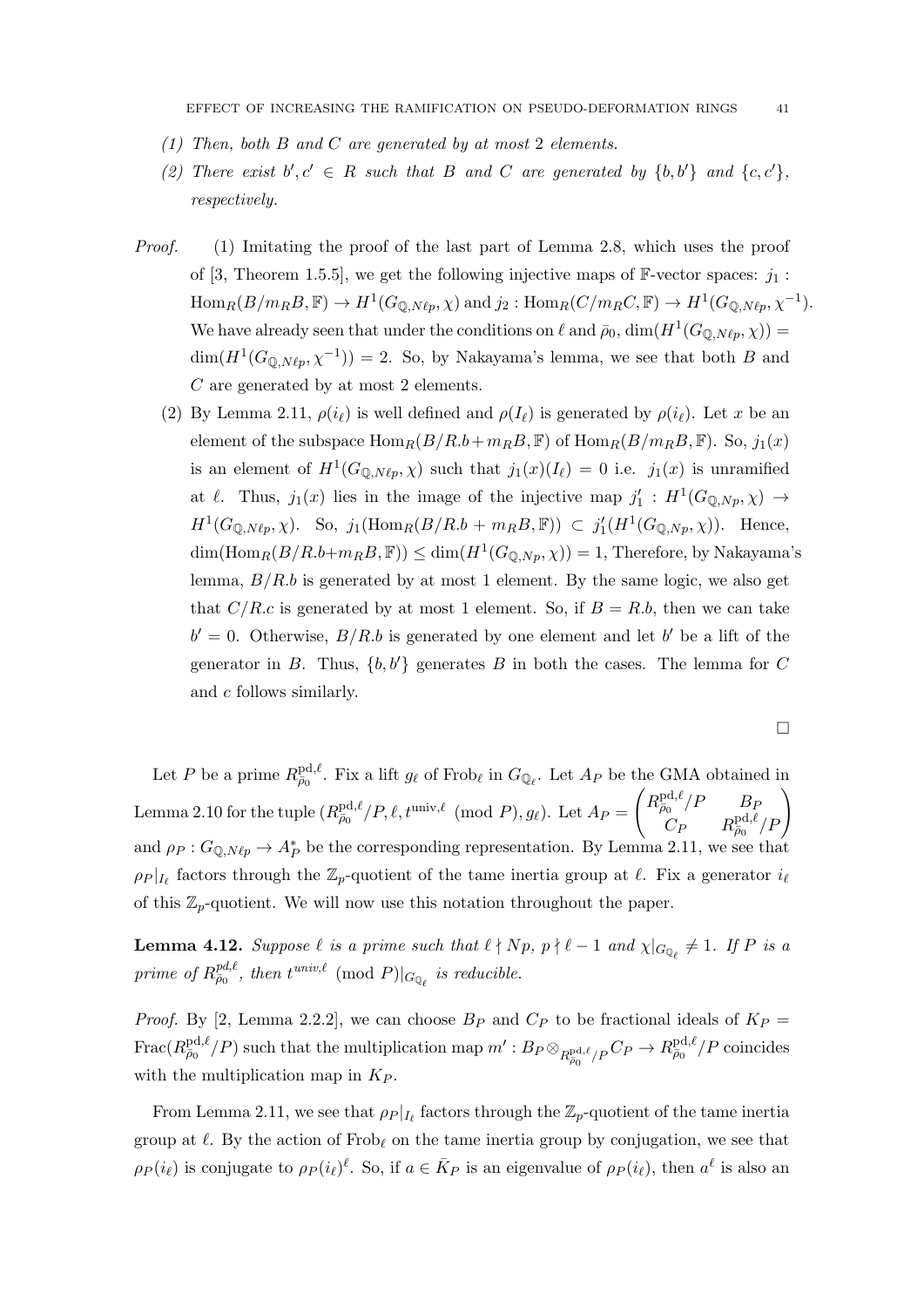eigenvalue of  $\rho_P(i_\ell)$ . As  $p \nmid \ell - 1$ ,  $\det(\rho_P(I_\ell)) = 1$ . Hence, we get that either  $a^\ell = a$  or  $a^{\ell} = a^{-1}$ . In particular, a is an n-th root of unity for some  $n \in \mathbb{N}$ . As  $K_P$  has characteristic p, it follows that  $\rho_P(i_\ell)$  has finite order. As  $i_\ell$  is a generator of the  $\mathbb{Z}_p$ -quotient of  $I_\ell$ , we see that  $\rho_P(i_\ell)$  has order  $p^n$  for some  $n \in \mathbb{N}$ . Since  $K_P$  has characteristic p, it follows that 1 is the only eigenvalue of  $\rho_P(i_\ell)$ .

So, there exists some  $Q \in \mathrm{GL}_2(K_P)$  such that  $Q \rho_P(i_\ell) Q^{-1} = \begin{pmatrix} 1 & w \ 0 & 1 \end{pmatrix}$  for some  $w \in K_P$ . Thus,  $Q\rho_P(I_\ell)Q^{-1} = \left\{ \begin{pmatrix} 1 & n.w \\ 0 & 1 \end{pmatrix} | 0 \le n \le p-1 \right\}$ . As  $I_\ell$  is normal in  $G_{\mathbb{Q}_\ell}$ , we see that  $Q\rho_P(G_{\mathbb{Q}_\ell})Q^{-1}$  is a subgroup of the group of upper triangular matrices in  $GL_2(K_P)$ . By Lemma 2.10, we know that  $\rho_P(g_\ell) = \begin{pmatrix} a_P & 0 \\ 0 & d_S \end{pmatrix}$  $0 \t d_F$  $\Big) \in GL_2(R_{\bar{p}_0}^{\text{pd}, \ell}/P)$  such that  $a_P$  and  $d_P$ are congruent modulo  $\mathfrak{m}^{\ell}/P$  to  $\chi_1(\text{Frob}_{\ell})$  and  $\chi_2(\text{Frob}_{\ell})$ , respectively. So there exists  $w' \in K_P$  such that  $Q \rho_P(g_\ell) Q^{-1}$  is either  $\begin{pmatrix} a_P & w' \\ 0 & A_P \end{pmatrix}$  $0 \t d_F$  $\int$  or  $\begin{pmatrix} d_P & w' \\ 0 & z \end{pmatrix}$  $0 \quad a_P$ .

Note that,  $\rho_P(G_{\mathbb{Q}_\ell})$  is generated by  $\rho_P(g_\ell)$  and  $\rho_P(i_\ell)$ . So, from the description of  $Q\rho_P(I_\ell)Q^{-1}$  and  $Q\rho_P(g_\ell)Q^{-1}$ , it follows that  $t^{\text{univ},\ell} \pmod{P}|_{G_{\mathbb{Q}_\ell}} = \text{tr}(\rho_P)|_{G_{\mathbb{Q}_\ell}} = \theta_1 + \theta_2$ , where  $\theta_1, \ \theta_2 : G_{\mathbb{Q}_\ell} \to (R_{\bar{\rho}_0}^{\text{pd}, \ell}/P)^*$  are unramified characters such that  $\theta_1(\text{Frob}_\ell) = a_P$ and  $\theta_2(\text{Frob}_\ell) = d_P$ . As  $a_p \pmod{\mathfrak{m}^\ell/P} = \chi_1(\text{Frob}_\ell)$  and  $d_p \pmod{\mathfrak{m}^\ell/P} = \chi_2(\text{Frob}_\ell)$ , it follows that  $\theta_1$  and  $\theta_2$  are deformations of  $\chi_1$  and  $\chi_2$ , respectively. So, in particular,  $t^{\text{univ},\ell} \pmod{P}|_{G_{\mathbb{Q}_{\ell}}}$  is reducible.

For a non-zero  $x \in H^1(G_{\mathbb{Q},Np}, \chi)$ ,  $\text{tr}(\rho_x^{\text{univ}, \ell})$  induces a map  $f_{1,x}: R_{\overline{\rho}_0}^{\text{pd}, \ell} \to R_{\overline{\rho}_x}^{\text{def}, \ell}$ . For a non-zero  $y \in H^1(G_{\mathbb{Q},N_p},\chi^{-1}), \text{ tr}(\rho_y^{\text{univ},\ell})$  induces a map  $f_{2,y} : R^{\text{pd},\ell}_{\bar{\rho}_0} \to R^{\text{def},\ell}_{\bar{\rho}_y}$ . Note that, these maps are not surjective. Composing  $f_{2,y}$  with the surjective map  $R_{\bar{\rho}_y}^{\text{def},\ell} \to$  $R_{\bar{\rho}_y}^{\text{def},\ell}/(V,X-Y)$ , we get a map  $f'_{2,y}: R_{\bar{\rho}_0}^{\text{pd},\ell} \to R_{\bar{\rho}_y}^{\text{def},\ell}/(V,X-Y)$  and composing  $f_{1,x}$  with the surjective map  $R_{\bar{\rho}_x}^{\text{def},\ell} \to R_{\bar{\rho}_x}^{\text{def},\ell}/(U,X-Y)$ , we get a map  $f'_{1,x}: R_{\bar{\rho}_0}^{\text{pd},\ell} \to R_{\bar{\rho}_y}^{\text{def},\ell}/(U,X-Y)$  $Y$ ).

**Lemma 4.13.** Suppose  $\bar{\rho}_0$  is unobstructed. Let  $\ell$  be a prime such that  $\ell \equiv -1 \pmod{p}$ ,  $\chi|_{G_{\mathbb{Q}_\ell}} = \omega_p|_{G_{\mathbb{Q}_\ell}}$  and  $-\ell$  is a topological generator of  $1 + p\mathbb{Z}_p$ . Then, the maps  $f'_{1,x}$  and  $f'_{2,y}$ are surjective and both  $\ker(f'_{1,x})$  and  $\ker(f'_{2,y})$  are prime ideals of  $R_{\bar{\rho}_0}^{pd,\ell}$ .

*Proof.* Let  $y \in H^1(G_{\mathbb{Q},N_p},\chi^{-1})$  be a non-zero element. By Lemma 4.8, we know that  $R_{\bar{\rho}_y}^{\text{def},\ell} \simeq \mathbb{F}[[X, Y, Z, U, V]]/(U(1 + X + h_{\ell}(1 + Y)), V(1 + Y + h_{\ell}(1 + X))).$  Note that,  $h_{\ell} \equiv \ell \equiv -1 \pmod{(UV)}$ . So, we have  $R_{\bar{\rho}_y}^{\text{def},\ell}/(V, X - Y) \simeq \mathbb{F}[[X', Z, U]].$ 

On the other hand, by composing  $f_{2,y}: R^{\text{pd},\ell}_{\bar{\rho}_0} \to R^{\text{def},\ell}_{\bar{\rho}_y}$  with the surjective map  $R^{\text{def},\ell}_{\bar{\rho}_y} \to$  $R^{\text{pd}}_{\bar{\rho}_0}$ , we get the surjective map  $f_0: R^{\text{pd},\ell}_{\bar{\rho}_0} \to R^{\text{pd}}_{\bar{\rho}_0}$ . Note that,  $\tilde{\rho}_y^{\text{univ},\ell} = \rho_y^{\text{univ},\ell} \pmod{(V)}$ :  $G_{\mathbb{Q},N\ell p} \to \mathrm{GL}_2(R_{\bar{\rho}_y}^{\mathrm{def},\ell}/(V))$  is a representation such that  $\tilde{\rho}_y^{\mathrm{univ},\ell}(i_\ell) = \begin{pmatrix} 1 & U \\ 0 & 1 \end{pmatrix}$ . Observe that,  $\text{tr}(\begin{pmatrix} a & b \\ c & d \end{pmatrix} \cdot \begin{pmatrix} 1 & U \\ 0 & 1 \end{pmatrix}) - \text{tr}(\begin{pmatrix} a & b \\ c & d \end{pmatrix}) = c.U.$  As  $\tilde{\rho}_y^{\text{univ},\ell}$  is a deformation of  $\bar{\rho}_y$ , there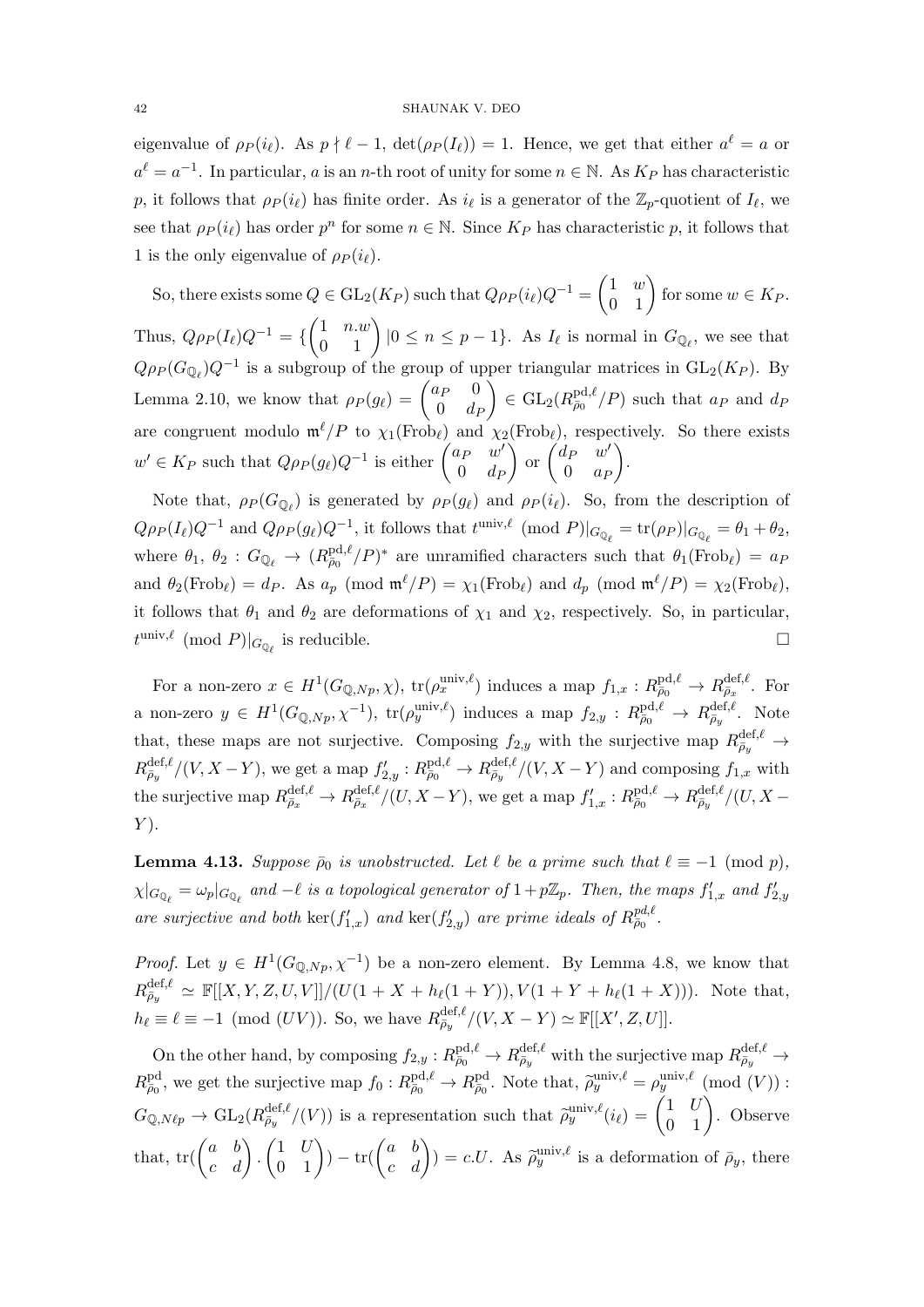exists some  $g \in G_{\mathbb{Q},N\ell p}$  such that  $\text{tr}(\tilde{\rho}_y^{\text{univ},\ell}(g.i_\ell)) - \text{tr}(\tilde{\rho}_y^{\text{univ},\ell}(g)) = s.U$  for some  $s \in$  $(R_{\bar{\rho}_y}^{\text{def},\ell}/(V))^*$ . Note that,  $(R_{\bar{\rho}_y}^{\text{def},\ell}/(V))/(U) \simeq R_{\bar{\rho}_0}^{\text{pd}}$ .

Combining all this, we see that composing  $f_{2,y}$  with the surjective map  $R_{\bar{\rho}_y}^{\text{def},\ell} \rightarrow$  $R_{\bar{\rho}_y}^{\text{def},\ell}/(V)$ , we get a map  $j_1: R_{\bar{\rho}_0}^{\text{pd},\ell} \to R_{\bar{\rho}_y}^{\text{def},\ell}/(V)$  which is surjective on the corresponding co-tangent spaces. Therefore, the map  $j_1$  is surjective. Hence, the map  $f'_{2,y}$  is surjective.

Now, as  $h_\ell \equiv \ell \equiv -1 \pmod{(UV)}$ , we have  $R_{\bar{\rho}_x}^{\text{def},\ell}/(U, X - Y) \simeq \mathbb{F}[[X', Z, V]]$ . By the logic used in the case of the map  $f'_{2,y}$ , we see that  $f'_{1,x}$  is surjective. As the images of both  $f'_{1,x}$  and  $f'_{2,y}$  are power series rings, both  $\ker(f'_{1,x})$  and  $\ker(f'_{2,y})$  are prime ideals of  $R^{\text{pd},\ell}_{\bar\rho_0}$ .

Under the hypotheses of Lemma 4.13, let  $P_1 = \text{ker}(f'_{1,x})$  and  $P_2 = \text{ker}(f'_{2,y})$ . From what we have already seen, we know that  $P_1$  and  $P_2$  do not depend on the choice of x and y, respectively.

**Lemma 4.14.** Suppose  $\bar{\rho}_0$  is unobstructed. Let  $\ell$  be a prime such that  $\ell \equiv -1 \pmod{p}$ ,  $\chi|_{G_{\mathbb{Q}_\ell}} = \omega_p|_{G_{\mathbb{Q}_\ell}}$  and  $-\ell$  is a topological generator of  $1 + p\mathbb{Z}_p$ . Then,  $P_0$ ,  $P_1$  and  $P_2$  are distinct prime ideals of  $R_{\bar{\rho}_0}^{pd,\ell}$ .

*Proof.* Now clearly,  $P_0 \neq P_1$  and  $P_0 \neq P_2$  as  $t^{\text{univ},\ell}$  (mod  $P_0$ ) factors through  $G_{\mathbb{Q},Np}$  but  $t^{\text{univ},\ell} \pmod{P_1}$  and  $t^{\text{univ},\ell} \pmod{P_2}$  do not. Suppose  $P_1 = P_2$ . So we have,  $R_{\bar{\rho}_0}^{\text{pd},\ell}/P_1 =$  $R_{\bar{\rho}_0}^{\text{pd},\ell}/P_2$ . Let us call this ring R, its maximal ideal by  $m_0$  and its fraction field by K. Note that  $R \simeq \mathbb{F}[[Z_1, Z_2, Z_3]]$ .

Let  $y \in H^1(G_{\mathbb{Q},N_p}, \chi^{-1})$  be a non-zero element and  $\rho'_{P_2}$  be the representation obtained by composing  $\rho_y^{\text{univ},\ell}$  (mod  $(V, X - Y)$ ) with the isomorphism  $R_{\bar{\rho}_y}^{\text{def},\ell}/(V, X - Y) \simeq R$ considered in the proof of Lemma 4.13. From the proof of Lemma 4.8, we know that there exists a lift  $g_\ell$  of Frob<sub> $\ell$ </sub> in  $G_{\mathbb{Q},N\ell p}$  such that  $\rho'_{P_2}(g_\ell)$  is diagonal with diagonal entries distinct modulo  $m_0$ . Hence, from [2, Lemma 2.4.5], it follows that  $R[\rho'_{P_2}(G_{\mathbb{Q},N\ell p})]$  is a sub-R-GMA of  $M_2(R)$ . As  $\rho'_{P_2}$  is a deformation of  $\bar{\rho}_y$ , it follows that  $R[\rho'_{P_2}(G_{\mathbb{Q},N\ell p})]$  is the GMA  $\begin{pmatrix} R & I \\ R & R \end{pmatrix}$  for some ideal I of R. Note that,  $\text{tr}(\rho'_{P_2}) = t^{\text{univ}, \ell} \pmod{P_2}$ .

Let  $x \in H^1(G_{\mathbb{Q},N_p}, \chi)$  be a non-zero element and  $\rho'_{P_1}$  be the representation obtained by composing  $\rho_x^{\text{univ},\ell}$  (mod  $(U, X - Y)$ ) with the isomorphism  $R_{\bar{\rho}_x}^{\text{def},\ell}/(U, X - Y) \simeq R$ considered in the proof of Lemma 4.13. Note that,  $\rho'_{P_1}$  is a deformation of  $\bar{\rho}_x$ . From the logic given in the previous paragraph, we get that  $tr(\rho'_{P_1}) = t^{\text{univ}, \ell} \pmod{P_1}$  and  $R[\rho'_{P_1}(G_{\mathbb{Q},N\ell p})]$  is the GMA  $\begin{pmatrix} R & R \ I' & R \end{pmatrix}$  $I'$  R for some ideal I' of R. As  $P_1 = P_2$ ,  $tr(\rho'_{P_1}) = tr(\rho'_{P_2})$ .

From the proof of Lemma 4.8, we know that the upper triangular entry of  $\rho'_{P_2}(i_\ell)$  and the lower triangular entry of  $\rho'_{P_1}(i_{\ell})$  are both not zero. Hence,  $I \neq 0$  and  $I' \neq 0$ . Thus,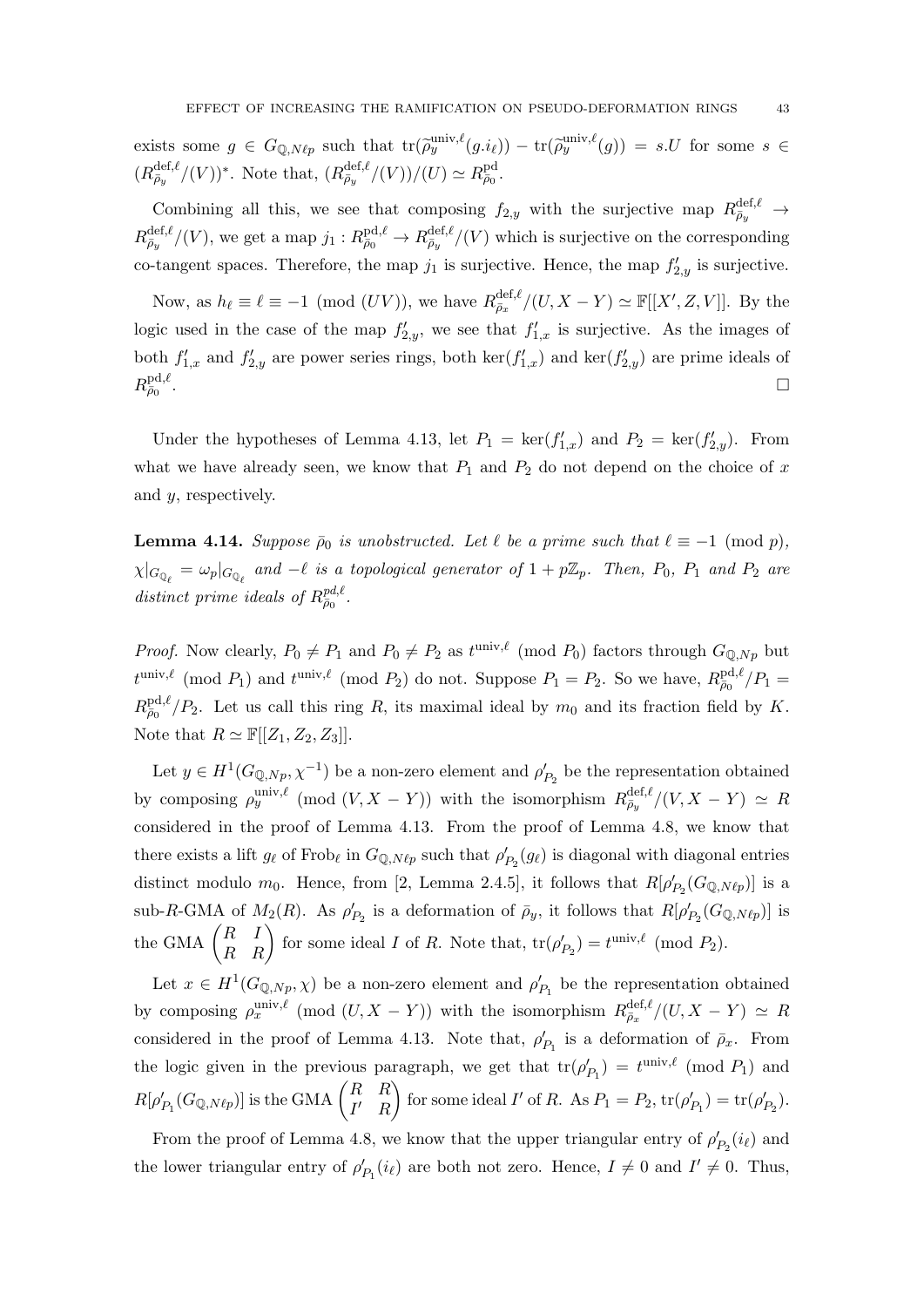#### 44 SHAUNAK V. DEO

we have  $K[\rho'_{P_1}(G_{\mathbb{Q},N\ell p})] = K[\rho'_{P_2}(G_{\mathbb{Q},N\ell p})] = M_2(K)$ . Thus,  $\rho'_{P_1}$  and  $\rho'_{P_2}$  are absolutely irreducible representations over  $K$  with the same trace. So, by Brauer-Nesbitt Theorem, there exists  $Q \in GL_2(\overline{K})$  such that  $Q\rho'_{P_1}(g)Q^{-1} = \rho'_{P_2}(g)$  for all  $g \in G_{\mathbb{Q},N\ell p}$ . Note that, for  $i = 1, 2, \ \rho'_{P_i}(g_\ell) = \begin{pmatrix} a_{P_i} & 0 \\ 0 & d_L \end{pmatrix}$  $0 \t d_{P_i}$ with  $a_{P_i} \equiv \chi_1(\text{Frob}_{\ell}) \pmod{m_0}$  and  $d_{P_i} \equiv \chi_2(\text{Frob}_{\ell})$ (mod  $m_0$ ). Recall that,  $\chi_1|_{G_{\mathbb{Q}_\ell}}$  and  $\chi_2|_{G_{\mathbb{Q}_\ell}}$  are distinct unramified characters of  $G_{\mathbb{Q}_\ell}$ . Therefore, we must have Q to be diagonal matrix,  $a_{P_1} = a_{P_2}$  and  $d_{P_1} = d_{P_2}$ .

Note that, conjugation by Q induces an isomorphism of R-algebras between  $R[\rho'_{P_1}(G_{\mathbb{Q},N\ell p})]$ and  $R[\rho'_{P_2}(G_{\mathbb{Q},N\ell p})]$ . As Q is diagonal, it follows that, under this isomorphism, the R sub- $\mod$ ule  $\begin{pmatrix} 0 & I \ 0 & 0 \end{pmatrix}$  of  $R[\rho'_{P_2}(G_{\mathbb{Q},N\ell p})]$  onto the  $R$  submodule  $\begin{pmatrix} 0 & R \ 0 & 0 \end{pmatrix}$  of  $R[\rho'_{P_1}(G_{\mathbb{Q},N\ell p})]$ . Thus, it follows that  $I \simeq R$  as R-module and in particular, I is generated by one element.

From the proof of Lemma 4.8 and Lemma 4.13, we know that  $a_{P_2} = \chi_1(\text{Frob}_\ell)(1 + a)$ and  $d_{P_2} = \chi_2(\text{Frob}_\ell)(1 + a)$  for some  $a \in m_0$ . Let J be the ideal of R generated by a and I. Thus,  $J$  is an ideal generated by two elements. Now, by [3, Proposition 1.5.1],  $I$  is the total reducibility ideal of  $t^{\text{univ},\ell} \pmod{P_2}$ . So, we get, by Lemma 4.2, that  $J = m_0$ . But the minimal number of generators of  $m_0$  is 3, while J is generated by two elements. Hence, we get a contradiction. So,  $P_1 \neq P_2$ .

We are now ready to prove Theorem 4.10.

*Proof of Theorem 4.10.* Our startegy to prove the theorem is the following: We first find a set of generators of the co-tangent space of  $(R_{\bar{\rho}_0}^{\text{pd}, \ell})^{\text{red}}$  and then find the relations between them using GMA. Using the series of lemmas that we proved above, we will show that the relations we find generate all the relations in  $(R_{\bar{\rho}_0}^{\text{pd}, \ell})^{\text{red}}$ .

Fix a lift  $g_{\ell}$  of Frob<sub> $\ell$ </sub> in  $G_{\mathbb{Q}_{\ell}}$ . Let  $A^{\text{red}} =$  $\left( (R^{\text{pd},\ell}_{\bar{\rho}_0})^{\text{red}} \qquad B^{\text{red}} \right)$  $\overline{C}^{\mathrm{red}, \ell}_{{\cal C}^\mathrm{red}} \left(R^{\mathrm{pd}, \ell}_{{\bar\rho}_0}\right) \mathrm{~be~the~GMA~for~the~d}$ tuple  $((R_{\bar{\rho}_0}^{\text{pd}, \ell})^{\text{red}}, \ell, (t^{\text{univ}, \ell})^{\text{red}}, g_\ell)$  and  $\rho^{\text{red}}$  be the corresponding representation. Let  $K_0$ be the field of total fractions of  $(R_{\bar{\rho}_0}^{\text{pd}, \ell})^{\text{red}}$ . By part (ii) of [3, Theorem 1.4.4], we can take  $B^{\text{red}}$  and  $C^{\text{red}}$  to be the fractional ideals of  $K_0$  such that the map  $m'(B^{\text{red}} \otimes_{(R_{\bar{\rho}_0}^{\text{pd}}, \ell)_{\text{red}}} C^{\text{red}})$ coincides with the multiplication in  $K_0$ . Now,  $A^{\text{red},\ell} = (R_{\bar{\rho}_0}^{\text{pd},\ell})^{\text{red}} [\rho^{\text{red}}(G_{\mathbb{Q}_\ell})]$  is a  $(R_{\bar{\rho}_0}^{\text{pd},\ell})^{\text{red}}$ sub-GMA of  $A^{\text{red}}$ . Let  $A^{\text{red}, \ell} =$  $\left\{ (R^{\text{pd},\ell}_{\bar{\rho}_0})^{\text{red}} \quad B^{\text{red},\ell} \right\}$  $R^{\text{pd},\ell}_{\bar\rho_0}$ red  $B^{\text{red},\ell}_{\bar\rho_0} \over (R^{\text{pd},\ell}_{\bar\rho_0})^{\text{red}}}\Bigg).$ 

Note that,  $A^{\text{red}, \ell}$  is a Cayley-Hamilton quotient of  $((R_{\bar{\rho}_0}^{\text{pd}, \ell})^{\text{red}}[G_{\mathbb{Q}_\ell}], (t^{\widetilde{\text{univ}, \ell}})^{\text{red}}]|_{(R_{\bar{\rho}_0}^{\text{pd}, \ell})^{\text{red}}[G_{\mathbb{Q}_\ell}]}$ .  $\bar{\rho}_0$ From Lemma 4.12, we get that  $(t^{\text{univ}, \ell})^{\text{red}}|_{G_{\mathbb{Q}_{\ell}}}$  is reducible modulo every prime ideal of  $(R_{\bar{\rho}_0}^{\text{pd},\ell})^{\text{red}}$ . Hence, by [3, Proposition 1.5.1], we see that  $B^{\text{red},\ell}$ . C<sup>red, $\ell$ </sup> is contained in every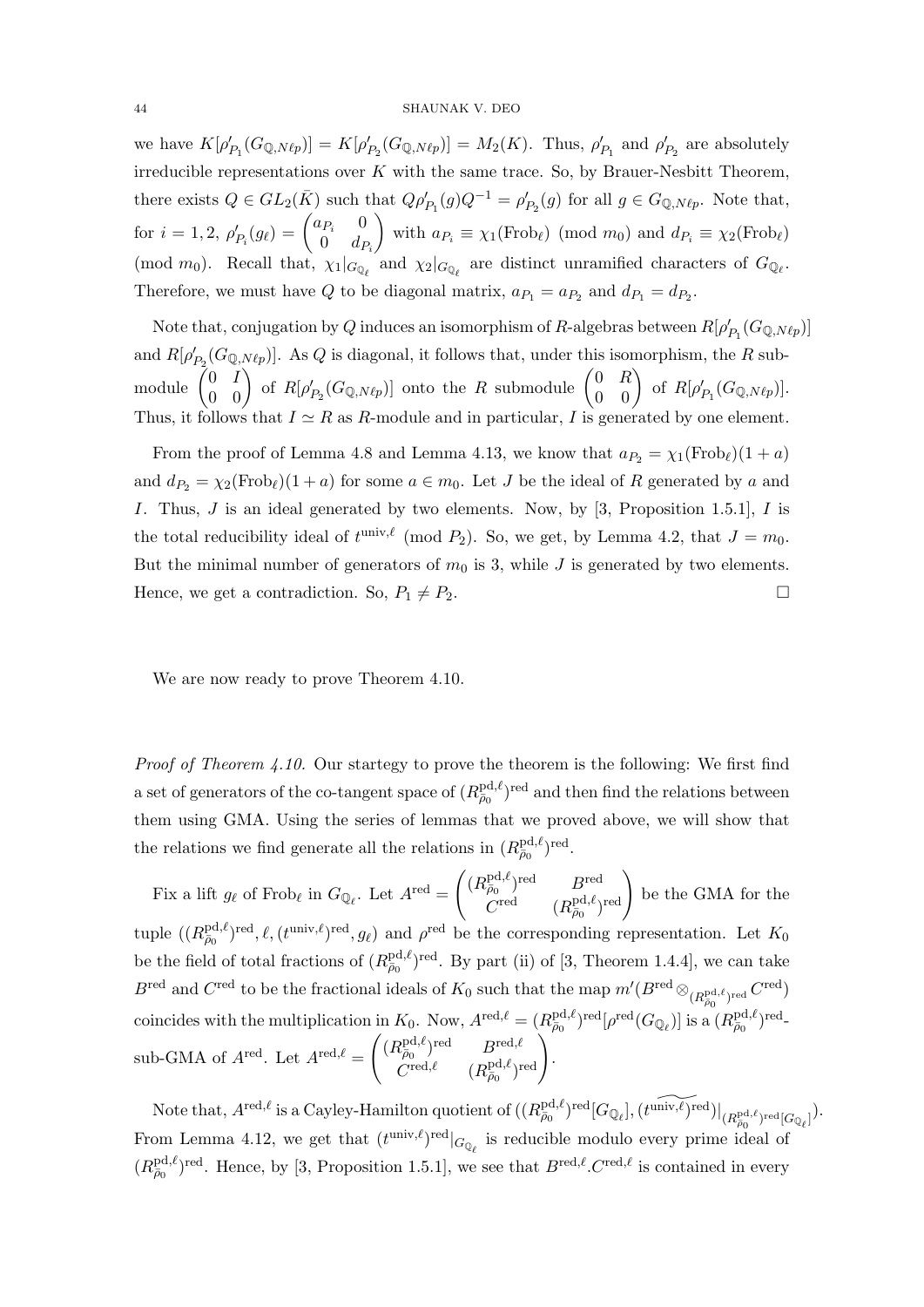prime ideal of  $(R_{\bar{\rho}_0}^{\text{pd},\ell})^{\text{red}}$ . As  $(R_{\bar{\rho}_0}^{\text{pd},\ell})^{\text{red}}$  is a reduced ring, we have  $B^{\text{red},\ell}$ .  $C^{\text{red},\ell} = 0$ . Therefore, for  $g \in G_{\mathbb{Q}_{\ell}}$ , if  $\rho^{\text{red}}(g) = \begin{pmatrix} a_g & b_g \\ c & d \end{pmatrix}$  $c_g$   $d_g$ ), then the maps  $G_{\mathbb{Q}_{\ell}} \to ((R_{\bar{\rho}_0}^{\text{pd}, \ell})^{\text{red}})^*$  sending g to  $a_g$  and  $d_g$  give two characters deforming  $\chi_1$  and  $\chi_2$ , respectively.

From Lemma 2.10, we know that  $\rho^{\text{red}}(g_{\ell}) = \begin{pmatrix} a^{\text{red}} & 0 \\ 0 & a^{\text{red}} \end{pmatrix}$  $\begin{pmatrix} 0 \ 0 & d^{\text{red}} \end{pmatrix}$ . From Lemma 2.11, it follows that  $\rho^{\text{red}}|_{I_\ell}$  factors through the  $\mathbb{Z}_p$ -quotient of the tame inertia group at  $\ell$ . As  $p \nmid \ell - 1$ and the diagonal entries of  $\rho^{\text{red}}(G_{\mathbb{Q}_\ell})$  give characters deforming  $\chi_1$  and  $\chi_2$ , we see that  $\rho^{\rm red}(i_\ell) = \begin{pmatrix} 1 & b \ c & 1 \end{pmatrix}$  $c<sub>-1</sub>$ ) and  $bc = 0$ . So,  $\rho^{\text{red}}(G_{\mathbb{Q}_\ell})$  is generated by  $\rho^{\text{red}}(g_\ell)$  and  $\rho^{\text{red}}(i_\ell)$ .

By Lemma 4.11, we see that  $C^{\text{red}}$  and  $B^{\text{red}}$  are generated by at most two elements and there exists  $b', c' \in (R^{\text{pd}, \ell}_{\overline{\rho}_0})^{\text{red}}$  such that  $\{b, b'\}$  is a set of generators of  $B^{\text{red}}$ , while  $\{c, c'\}$  is a set of generators of  $C^{\text{red}}$ . Let  $z = b'c'$ ,  $x_1 = bc'$  and  $x_2 = b'c$ . Now,  $a^{\text{red}} = \chi_1(\text{Frob}_\ell)(1+a_0)$ and  $d^{\text{red}} = \chi_2(\text{Frob}_\ell)(1 + d_0)$  for some  $a_0, d_0 \in \mathfrak{m'}^\ell$ .

Let J be the ideal generated by the set  $\{a_0, d_0, z, x_1, x_2\}$ . By [3, Proposition 1.5.1], we know that the ideal generated by  $\{z, x_1, x_2\}$  is the total reducibility ideal of  $(t^{\text{univ}, \ell})^{\text{red}}$ . Thus, by Lemma 4.2, we see that  $J = \mathfrak{m}^{\prime \ell}$ . Thus, we get a surjective local morphism of  $\mathbb{F}$ algebras  $g_0: \mathbb{F}[[X, Y, Z, X_1, X_2]] \to (R_{\bar{p}_0}^{\text{pd}, \ell})^{\text{red}}$  such that  $g_0(X) = a_0 + d_0$ ,  $g_0(Y) = a_0 - d_0$ ,  $g_0(Z) = z$ ,  $g_0(X_1) = x_1$  and  $g_0(X_2) = x_2$ .

Let  $I_0 = \text{ker}(g_0)$ . We will now analyze  $I_0$ . As  $bc = 0$ , we get  $x_1.x_2 = bc'.b'c = 0$ . So,  $X_1X_2 \in I_0$ . Note that, from the action of Frob<sub>l</sub> on the tame inertia group, we get  $\rho^{\rm red}(g_\ell i_\ell g_\ell^{-1}$  $\varrho_{\ell}^{-1}$ ) =  $\rho^{\text{red}}(i_{\ell})^{\ell}$ . Now,  $\rho^{\text{red}}(g_{\ell}i_{\ell}g_{\ell}^{-1})$  $\chi_{\ell}^{-1}) = \begin{pmatrix} 1 & (a^{\text{red}}/d^{\text{red}})b \ (d^{\text{red}}/d^{\text{red}})c & 1 \end{pmatrix}$  $(d^{\text{red}}/a^{\text{red}})c$  1 ). As  $bc = 0$ , we have  $\rho^{\text{red}}(i_{\ell}^{\ell}) = \begin{pmatrix} 1 & \ell.b \\ \ell.c & 1 \end{pmatrix}$  $\ell.c$  1 ). Thus, we have  $(a^{\text{red}}/d^{\text{red}} - \ell)b = 0$  i.e.  $(a^{\text{red}} - \ell.d^{\text{red}})b = 0$ and  $(d^{\text{red}}/a^{\text{red}} - \ell)c = 0$  i.e.  $(d^{\text{red}} - \ell.a^{\text{red}})c = 0$ . As  $\chi_1(\text{Frob}_{\ell})/\chi_2(\text{Frob}_{\ell}) = \omega_p(\text{Frob}_{\ell}) = \ell,$ we get  $(a_0 - d_0)b = 0$  and  $(d_0 - a_0)c = 0$ . Thus,  $(a_0 - d_0)x_1 = (a_0 - d_0)x_2 = 0$  and hence,  $Y X_1, Y X_2 \in I_0.$ 

Therefore, the surjective map  $g_0 : \mathbb{F}[[X, Y, Z, X_1, X_2]] \to (R_{\bar{\rho}_0}^{\text{pd}, \ell})^{\text{red}}$  factors through  $\mathbb{F}[[X,Y,Z,X_1,X_2]]/(X_1X_2, YX_1, YX_2)$ . For  $i = 0,1,2$ , let  $P'_i$  be the kernel of the map  $g_i : \mathbb{F}[[X, Y, Z, X_1, X_2]] \to R^{\text{pd}, \ell}_{\bar{\rho}_0}/P_i$  obtained by composing  $g_0$  with the surjective map  $(R_{\bar{\rho}_0}^{\text{pd},\ell})^{\text{red}} \to R_{\bar{\rho}_0}^{\text{pd},\ell}/P_i$ . Here, the primes  $P-i$  are the ones appearing in Lemma 4.14. As each  $g_i$  is surjective, each  $P'_i$  is a prime of  $\mathbb{F}[[X, Y, Z, X_1, X_2]]$  containing  $I_0$  and in particular,  $(X_1X_2, YX_1, YX_2) \subset P'_i$  for  $i = 0, 1, 2$ . So each  $P'_i$  contains one of the  $(Y, X_1)$ ,  $(Y, X_2)$  or  $(X_1, X_2)$ . Now,  $R_{\bar{\rho}_0}^{\text{pd}, \ell}/P_i$  and hence,  $\mathbb{F}[[X, Y, Z, X_1, X_2]]/P'_i$  is isomorphic to  $\mathbb{F}[[Z_1, Z_2, Z_3]]$  for  $i = 0, 1, 2$ . Therefore, every  $P'_i$  is either  $(Y, X_1)$ ,  $(Y, X_2)$  or  $(X_1, X_2)$ . Since  $P_0$ ,  $P_1$  and  $P_2$  are distinct prime ideals of  $R_{\bar{\rho}_0}^{\text{pd}, \ell}$  (by Lemma 4.14),  $P'_0$ ,  $P'_1$  and  $P'_2$  are distinct prime ideals of  $\mathbb{F}[[X, Y, Z, X_1, X_2]]$ . Hence, we have  $\{P'_0, P'_1, P'_2\}$  $\{(Y, X_1), (Y, X_2), (X_1, X_2)\}\.$  So,  $I_0 \subset P'_0 \cap P'_1 \cap P'_2 = (Y, X_1) \cap (Y, X_2) \cap (X_1, X_2).$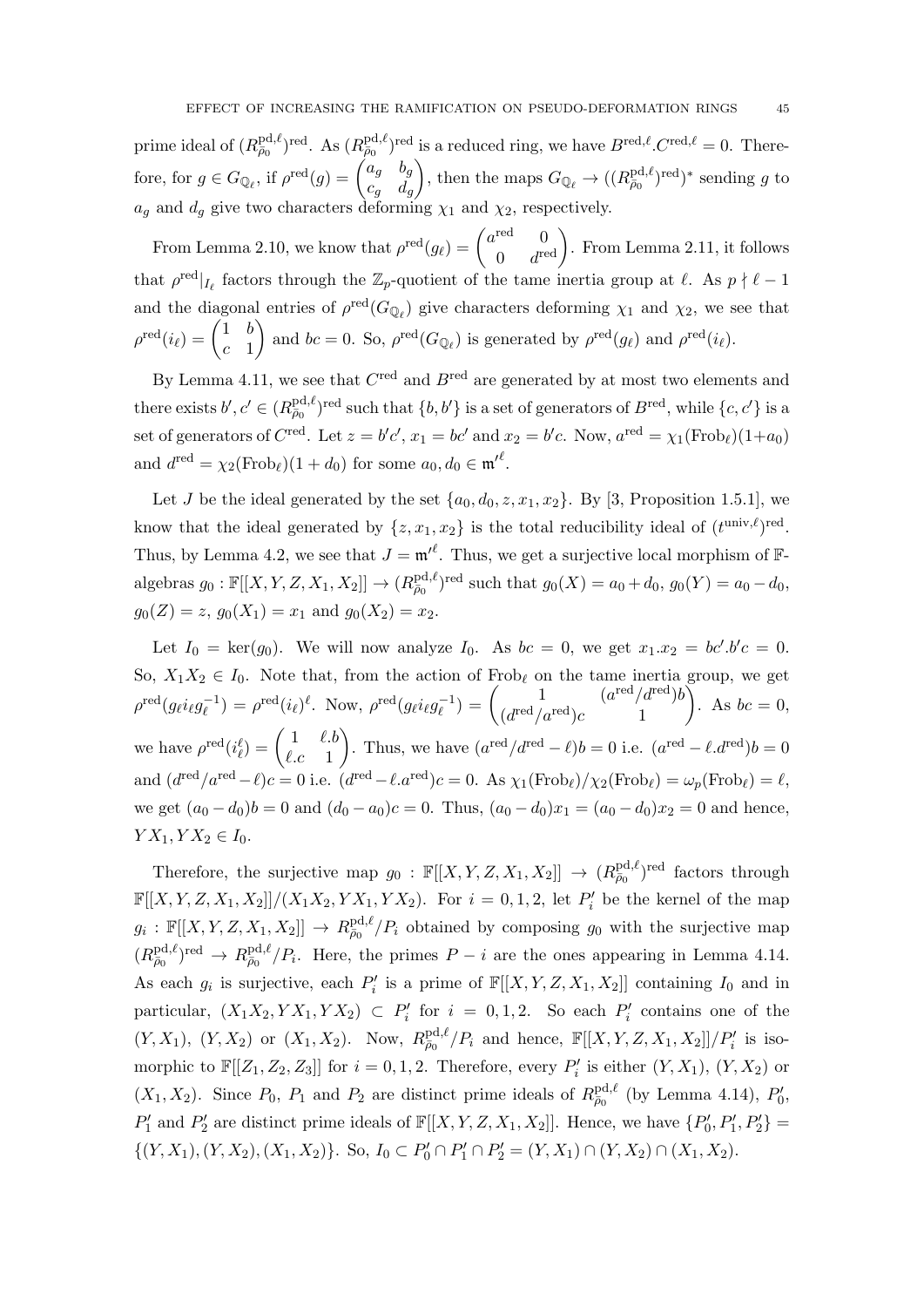Note that,  $(Y, X_2) \cap (Y, X_1) = (Y, X_1X_2)$ . If  $Yf \in (X_1, X_2)$ , then  $f \in (X_1, X_2)$ and hence,  $Y f \in (Y X_1, Y X_2)$ . Therefore,  $(Y, X_1 X_2) \cap (X_1, X_2) = (Y X_1, Y X_2, X_1 X_2)$ . Hence,  $I_0 \subset (YX_1, YX_2, X_1X_2)$ . This implies that  $I_0 = (YX_1, YX_2, X_1X_2)$  and hence,  $(R_{\bar{\rho}_0}^{\text{pd}, \ell})^{\text{red}} \simeq \mathbb{F}[[X, Y, Z, X_1, X_2]]/(Y X_1, Y X_2, X_1 X_2).$ 

**Remark 4.15.** The proof of Theorem 4.10, description of the GMA  $A^{red}$ , and [3, Proposition 1.7.4] together imply that there does not exists a representation  $\rho : G_{\mathbb{Q},N\ell p} \to$  $GL_2((R_{\bar{\rho}_0}^{pd,\ell})^{red})$  such that  $tr(\rho) = (t^{univ,\ell})^{red}$ .

**Remark 4.16.** As mentioned in the introduction, let  $S_{\bar{\rho}_0}^{pd,\ell}$  be the universal deformation ring parameterizing all pseudo-characters t of  $G_{\mathbb{Q},N\ell_p}$  deforming  $tr(\bar{\rho}_0)$  such that  $t|_{G_{\mathbb{Q}_{\ell}}}$  is reducible. The proof of Theorem 4.10 can be used to prove that  $(S_{\bar{\rho}_0}^{pd,\ell})^{red} \simeq$  $W(\mathbb{F})[[X, Y, Z, T_1, T_2]]/(T_1T_2, T_1Z, T_2Z')$  for some  $Z' \equiv Z \pmod{p}$ .

It is natural to ask if the same approach can give us the structure of  $(\mathcal{R}_{\bar{\rho}_0}^{\text{pd}, \ell})^{\text{red}}$  as well. But the method does not work. More specifically, Lemma 4.12 is not true for  $\mathcal{R}_{\bar{\rho}_0}^{\text{pd},\ell}$ . Indeed, let  $x \in H^1(G_{\mathbb{Q},Np}, \chi^i)$  be a non-zero element with  $i \in \{1, -1\}$  and  $\mathcal{O}$  be the ring of integers in the finite extension of  $\mathbb{Q}_p$  obtained by attaching all the p-th roots of unity to  $\mathbb{Q}_p$ . Let  $\zeta_p$  be a primitive p-th root of unity. It can be checked that there exists a  $W(\mathbb{F})$ -algebra morphism  $\mathcal{R}_{\bar{\rho}_x}^{\text{def},\ell} = W(\mathbb{F})[[X, Y, Z, U, V]]/(U((1+X)+h_{\ell}(1+Y)), V((1+Y)+h_{\ell}(1+X))) \rightarrow$  $\mathcal{O}[[Z]]$  sending both U and V to  $\frac{\zeta_p-\zeta_p^{-1}}{2}$ , X and Y to 0 and Z to Z. Composing this map with the map  $\mathcal{R}^{\text{pd},\ell}_{\bar{\rho}_0} \to \mathcal{R}^{\text{def},\ell}_{\bar{\rho}_x}$ , we get a map  $f: \mathcal{R}^{\text{pd},\ell}_{\bar{\rho}_0} \to \mathcal{O}[[Z]]$ . Observe that  $f \circ T^{\text{univ},\ell}|_{G_{\mathbb{Q}_\ell}}$  is not reducible and  $\ker(f)$  is a prime ideal. See [10, Section 3] for a similar analysis. Thus, the ring  $\mathcal{R}_{\bar{\rho}_0}^{\text{pd},\ell}$  has more than 3 minimal primes and probably has a more complicated structure.

**Corollary 4.17.** Suppose  $\bar{\rho}_0$  is unobstructed. Let  $\ell$  be a prime such that  $\ell \equiv -1 \pmod{p}$ ,  $\chi|_{G_{\mathbb{Q}_\ell}} = \omega_p|_{G_{\mathbb{Q}_\ell}}$  and  $-\ell$  is a topological generator of  $1 + p\mathbb{Z}_p$ . Then  $R_{\bar{\rho}_0}^{pd,\ell}$  is not reduced ring.

*Proof.* This follows directly from Theorem 4.10 and the fact that  $\dim(\tan(R_{\bar{\rho}_0}^{\text{pd}, \ell})) = 6.$ 

Though we do not determine the explicit structure of  $R_{\bar{\rho}_0}^{\text{pd},\ell}$  in this case, we can still prove the following theorem:

**Theorem 4.18.** Suppose  $\bar{\rho}_0$  is unobstructed. Let  $\ell$  be a prime such that  $\ell \equiv -1 \pmod{p}$ ,  $\chi|_{G_{\mathbb{Q}_\ell}} = \omega_p|_{G_{\mathbb{Q}_\ell}}$  and  $-\ell$  is a topological generator of  $1 + p\mathbb{Z}_p$ . Then  $R^{pd,\ell}_{\bar{\rho}_0}$  is not a local complete intersection ring.

Proof. We use a strategy similar to the one used in the proof of Theorem 4.10. Namely, we first find a set of generators of the co-tangent space of  $R_{\bar{\rho}_0}^{\text{pd},\ell}$  and then find the relations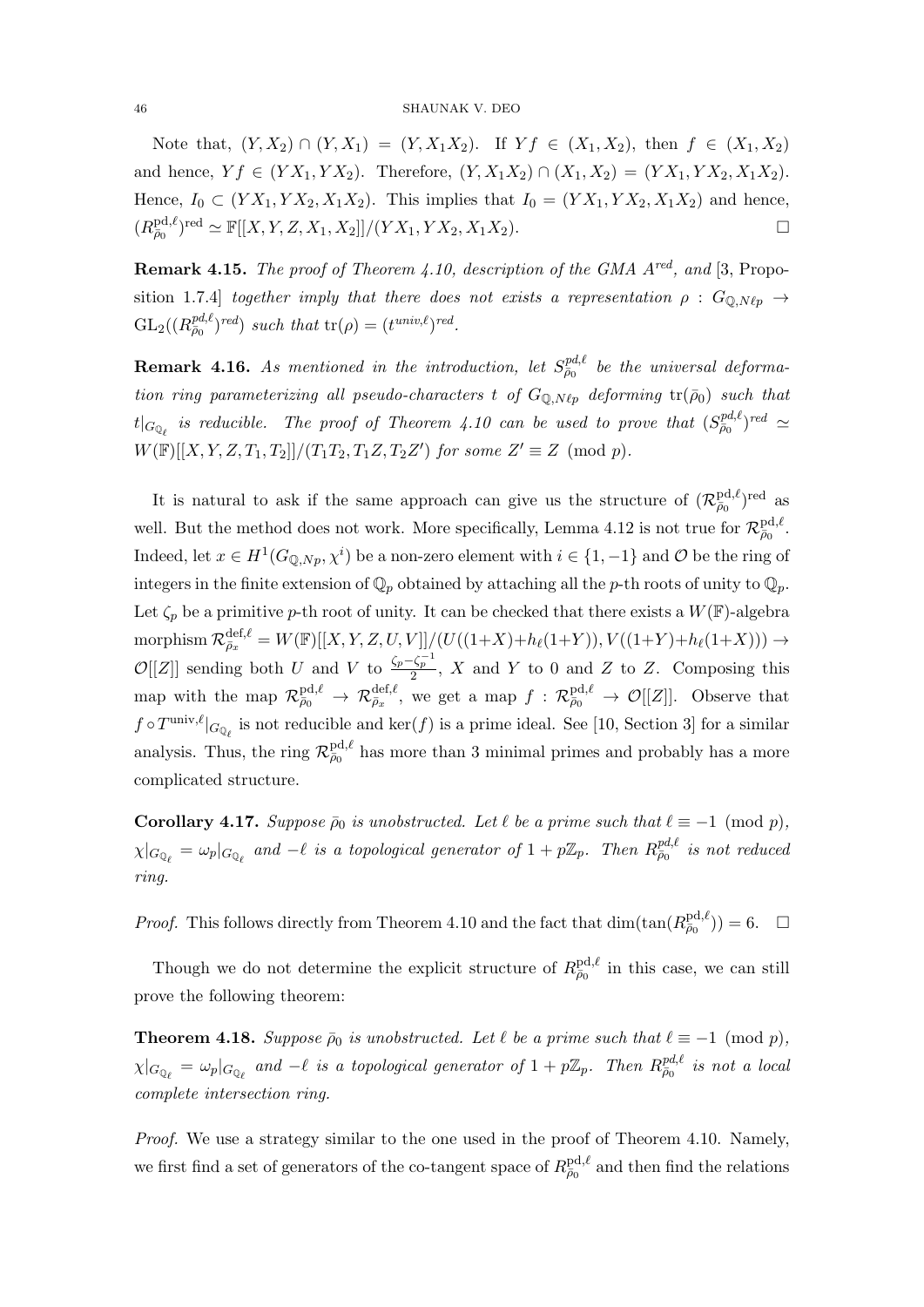between the using GMA. After assuming that  $R_{\bar{\rho}_0}^{\text{pd},\ell}$  is a local complete intersection ring, we will find a subset of these relations which will generate all the relations in  $R_{\bar{\rho}_0}^{\text{pd},\ell}$ . But the description of this subset will give a contradiction to Theorem 4.10 which will complete the proof.

Fix a lift  $g_{\ell}$  of Frob<sub> $\ell$ </sub> in  $G_{\mathbb{Q}_{\ell}}$ . Let  $A^{\text{pd}} =$  $\begin{pmatrix} R^{\text{pd},\ell}_{\bar\rho_0} & B^{\text{pd}} \end{pmatrix}$  $C^{\mathrm{pd} - } \mathcal{R}^{\mathrm{pd},\ell}_{\bar\rho_0}$  $\setminus$ be the GMA associated to the tuple  $(R_{\bar{\rho}_0}^{\text{pd},\ell}, \ell, t^{\text{univ},\ell}, g_\ell)$  in Lemma 2.10 and  $\rho: G_{\mathbb{Q},N\ell p} \to (A^{\text{pd}})^*$  be the corresponding representation. By Lemma 2.11,  $\rho|_{I_{\ell}}$  factors through the  $\mathbb{Z}_p$  quotient of the tame inertia group at  $\ell$ . Suppose  $\rho^{pd,\ell}(i_{\ell}) = \begin{pmatrix} a & b \\ c & d \end{pmatrix}$ . By Lemma 2.10, we know that  $\rho^{pd,\ell}(g_{\ell}) =$  $\int a_0$  0  $0 \quad d_0$ .

By [3, Proposition 1.5.1],  $I_{\bar{\rho}_0}^{\ell}$  is  $m(B^{\text{pd}} \otimes_{R_{\bar{\rho}_0}^{\text{pd}}, \ell} C^{\text{pd}})$ . From Lemma 4.11, it follows that there exists  $b', c' \in R^{\text{pd},\ell}_{\bar{\rho}_0}$  such that  $\{b, b'\}$  is a set of generators of  $B^{\text{pd}}$ , while  $\{c, c'\}$  is a set of generators of  $C^{pd}$ . Thus, the ideal  $I_{\bar{\rho}_0}^{\ell}$  is generated by the set  $\{m'(b\otimes c), m'(b'\otimes$ c),  $m'(b \otimes c')$ ,  $m'(b' \otimes c')$ . Let  $z = m'(b' \otimes c')$ ,  $x_1 = m'(b \otimes c')$ ,  $x_2 = m'(b' \otimes c)$  and  $x_3 = m'(b \otimes c).$ 

Now,  $a_0 = \chi_1(\text{Frob}_{\ell})(1 + a'_0)$  and  $d_0 = \chi_2(\text{Frob}_{\ell})(1 + d'_0)$  for some  $a'_0, d'_0 \in \mathfrak{m}^{\ell}$ . Let J be the ideal generated by the set  $\{a'_0, d'_0, z, x_1, x_2, x_3\}$ . Thus, from Lemma 4.2, we see that  $J = \mathfrak{m}^{\ell}$ . Thus, we get a surjective local morphism of F-algebras  $g_0$ :  $\mathbb{F}[[X,Y,Z,X_1,X_2,X_3]] \to R_{\bar{\rho}_0}^{\text{pd},\ell}$  such that  $g_0(X) = a'_0 + d'_0$ ,  $g_0(Y) = a'_0 - d'_0$ ,  $g_0(Z) = z$ ,  $g_0(X_1) = x_1, g_0(X_2) = x_2$  and  $g_0(X_3) = x_3$ . Let  $J_0 = \text{ker}(g_0)$ . Denote the maximal ideal  $(X, Y, Z, X_1, X_2, X_3)$  by  $m_0$  and  $\mathbb{F}[[X, Y, Z, X_1, X_2, X_3]]$  by  $R_0$ . We know that  $\dim(\tan(R_{\bar{\rho}_0}^{\text{pd},\ell})) = 6.$  Hence,  $J_0 \subset m_0^2$ . Suppose  $R_{\bar{\rho}_0}^{\text{pd},\ell}$  is a local complete intersection ring. The Krull dimension of  $R_{\bar{\rho}_0}^{\text{pd},\ell}$  is 3 by Theorem 4.10. This means that  $J_0$  is generated by 3 elements.

Note that,  $R^{\text{pd},\ell}_{\bar{\rho}_0}[\rho^{\text{pd},\ell}(G_{\mathbb{Q}_\ell})]$  is a Cayley-Hamilton quotient of  $(R^{\text{pd},\ell}_{\bar{\rho}_0}[G_{\mathbb{Q}_\ell}],\tilde{t}^{\text{univ},\ell}|_{G_{\mathbb{Q}_\ell}})$ . As  $\rho(G_{\mathbb{Q}_\ell})$  is generated by  $\rho(z)$  and  $\rho(i_\ell)$ , it follows, from [3, Proposition 1.5.1], that the ideal  $(x_3)$  is the reducibility ideal of  $\tilde{t}^{\text{univ},\ell}|_{R_{\rho_0}^{\text{pd},\ell}[G_{\mathbb{Q}_\ell}]}$ . Thus, if  $g \in G_{\mathbb{Q}_\ell}$  and  $\rho(g)$  =  $\begin{pmatrix} a_g & b_g \end{pmatrix}$  $c_g$   $d_g$ ), then we get two characters  $c_1, c_2 : G_{\mathbb{Q}_{\ell}} \to (R_{\overline{\rho}_0}^{\text{pd}, \ell}/(x_3))^*$  sending g to  $a_g$  $(\text{mod}~(x_3))$  and  $d_g$  (mod  $(x_3)$ ), respectively. Moreover,  $c_1$  and  $c_2$  are deformations of  $\chi_1|_{G_{\mathbb{Q}_\ell}}$  and  $\chi_2|_{G_{\mathbb{Q}_\ell}}$ , respectively. As  $p \nmid \ell - 1$ , this means that  $c_1(I_\ell) = c_2(I_\ell) = 1$ . So, we have  $a = 1 + x_3 a'$  and  $d = 1 + x_3 d'$ .

From the action of the Frobenius on the tame inertia, we get that  $\rho(zi_{\ell}z^{-1}) = \rho(i_{\ell})$  $^{\ell}$ . As  $x_3 = m'(b \otimes c)$ , we see, by induction, that for a positive integer  $n$ ,  $\rho(i_\ell)^n = \begin{pmatrix} 1 + x_3 a'_n & b(n + x_3 b'_n) \\ c(n + x_3 a'_n) & 1 + x_3 a'_n \end{pmatrix}$  $c(n + x_3c'_n)$   $1 + x_3d'_n$  $\setminus$  $\text{for some } a'_n, b'_n, c'_n, d'_n \in R^{\text{pd}, \ell}_{\bar{\rho}_0}$ . Therefore, we get that  $\begin{pmatrix} a & (a_0/d_0)b \\ (d_0/a_0)c & d \end{pmatrix} = \begin{pmatrix} 1 + x_3a'_\ell & b(\ell + x_3b'_\ell) \\ c(\ell + x_3c'_\ell) & 1 + x_3d'_\ell \end{pmatrix}$  $c(\ell + x_3c'_\ell)$   $1 + x_3d'_\ell$  $\setminus$ 

.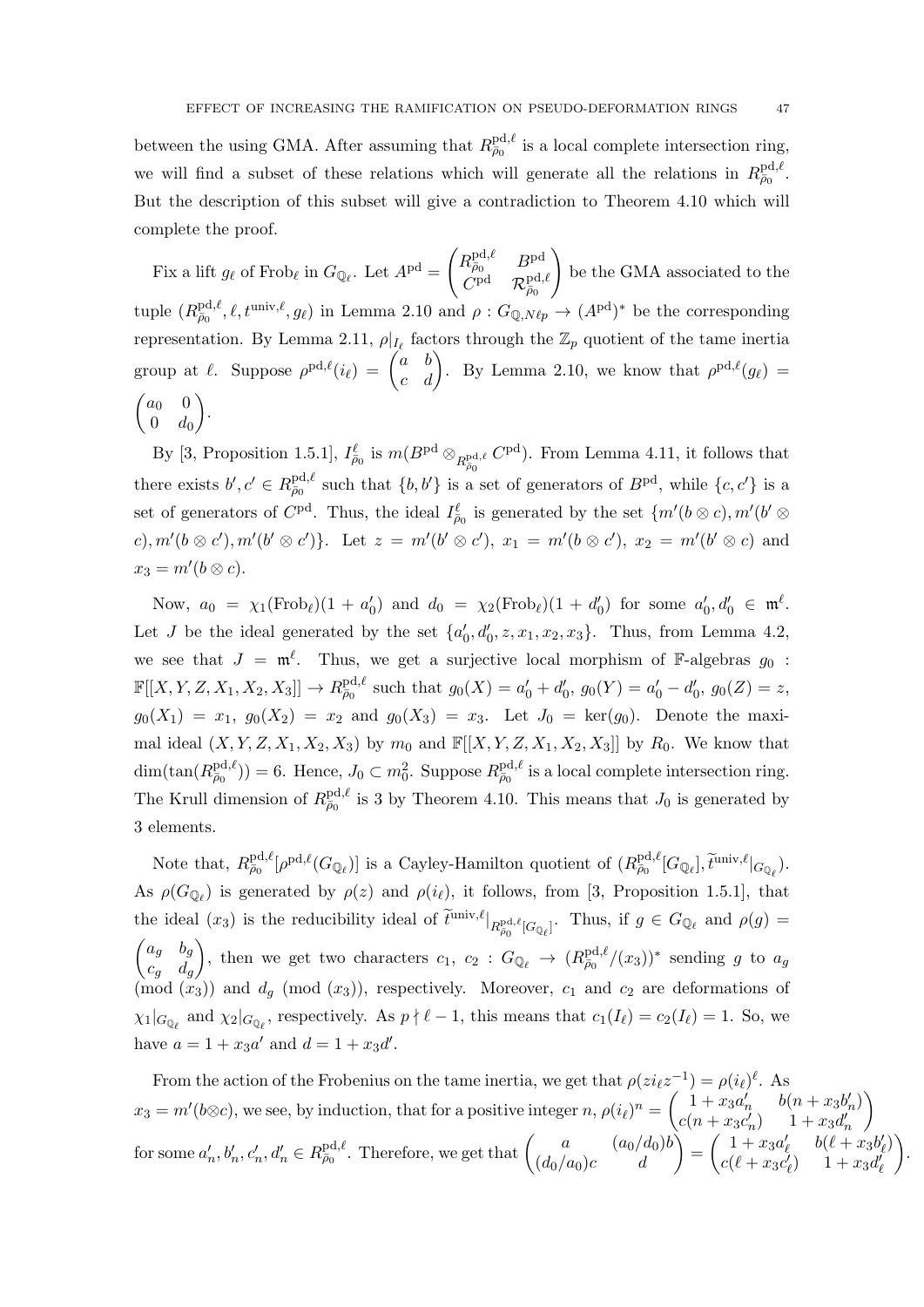Thus,  $(a_0/d_0)b = b(\ell + x_3b'_\ell)$  implies that  $m'((a_0/d_0 - \ell - x_3b'_\ell)b \otimes C^{\text{pd}}) = 0$  and  $(d_0/a_0)c = c(\ell + x_3c'_\ell)$  implies that  $m'((d_0/a_0 - \ell - x_3c'_\ell)c \otimes B^{\text{pd}}) = 0$ . Therefore, we have  $x_3(a_0/d_0 - \ell - x_3b'_\ell) = 0$ ,  $x_1(a_0/d_0 - \ell - x_3b'_\ell) = 0$ ,  $x_3(d_0/a_0 - \ell - x_3c'_\ell) = 0$  and  $x_2(d_0/a_0 - \ell - x_3b'_\ell) = 0$ . As  $p|\ell + 1$  and  $\chi_1(\text{Frob}_\ell) = \ell \chi_2(\text{Frob}_\ell)$ , we get the following relations from the relations above: there exists  $b'', c'' \in R^{\text{pd}, \ell}_{\bar{\rho}_0}$  such that  $x_3(a'_0 - d'_0 + x_3b'') =$ 0,  $x_1(a'_0 - d'_0 + x_3b'') = 0$ ,  $x_3(d'_0 - a'_0 + x_3c'') = 0$  and  $x_2(d'_0 - a'_0 + x_3c'') = 0$ .

Thus,  $J_0$  contains the elements  $X_3Y + X_3^2q_1$ ,  $X_1Y + X_1X_3q_2$  and  $-X_2Y + X_2X_3q_3$ for some  $q_1, q_2, q_3 \in R_0$ . As minimum number of generators of  $J_0$  is 3, it follows, by Nakayama's lemma, that  $J_0/m_0J_0$  is an F vector space of dimension 3. As  $m_0J_0 \in m_0^3$ , we see that the images of  $X_3Y + X_3^2q_1$ ,  $X_1Y + X_1X_3q_2$  and  $-X_2Y + X_2X_3q_3$  inside  $J_0/m_0J_0$  are linearly independent over F. Therefore, they form an F-basis of the vector space  $J_0/m_0J_0$ . Hence, by Nakayama's lemma, we get that  $J_0 = (X_3Y + X_3^2q_1, X_1Y +$  $X_1X_3q_2, -X_2Y + X_2X_3q_3$ .

In particular,  $J_0 \subset (X_3, Y)$ . This implies that the Krull dimension of  $R_{\bar{\rho}_0}^{\text{pd}, \ell}$  is 4. However, we know that the Krull dimension of  $R_{\bar{\rho}_0}^{\text{pd},\ell}$  is 3. Hence, we get a contradiction to the hypothesis that  $J_0$  is generated by 3 elements. Therefore,  $R_{\bar{\rho}}^{\text{pd},\ell}$  is not a local complete intersection ring.

**Corollary 4.19.** Suppose  $\bar{\rho}_0$  is unobstructed. Let  $\ell$  be a prime such that  $\ell \equiv -1 \pmod{p}$ ,  $\chi|_{G_{\mathbb{Q}_\ell}} = \omega_p|_{G_{\mathbb{Q}_\ell}}$  and  $-\ell$  is a topological generator of  $1 + p\mathbb{Z}_p$ . Then  $\mathcal{R}^{pd,\ell}_{\bar{\rho}_0}$  is not a local complete intersection ring.

*Proof.* Since  $\mathcal{R}^{\text{pd},\ell}_{\bar{\rho}_0}/(p) \simeq R^{\text{pd},\ell}_{\bar{\rho}_0}$ , we see, from Theorem 4.10, that the Krull dimension of  $\mathcal{R}^{\text{pd},\ell}_{\bar{\rho}_0}$  is either 3 or 4. As  $\bar{\rho}_0$  is unobstructed, we know that  $\mathcal{R}^{\text{pd}}_{\bar{\rho}_0} \simeq W(\mathbb{F})[[X,Y,Z]]$ . We have surjective map  $\mathcal{R}^{\text{pd},\ell}_{\bar{\rho}_0} \to \mathcal{R}^{\text{pd}}_{\bar{\rho}_0}$  induced from the surjection  $G_{\mathbb{Q},N\ell p} \to G_{\mathbb{Q},Np}$ . Hence, the Krull dimension of  $\mathcal{R}^{\text{pd},\ell}_{\bar{\rho}_0}$  is 4. As  $\dim(\tan(R^{\text{pd},\ell}_{\bar{\rho}_0})) = 6$ , we know that  $\mathcal{R}^{\text{pd},\ell}_{\bar{\rho}_0} \simeq$  $W(\mathbb{F})[[X,Y,Z,X_1,X_2,X_3]]/J$  for some ideal J of  $W(\mathbb{F})[[X,Y,Z,X_1,X_2,X_3]]$ . If  $\mathcal{R}_{\bar{\rho}_0}^{\text{pd},\ell}$  is a local complete intersection ring, then  $J$  is generated by 3 elements. But this would imply that  $R_{\bar{\rho}_0}^{\text{pd},\ell}$  is a local complete intersection ring which is not true by Theorem 4.18. Hence, we see that  $\mathcal{R}^{\text{pd},\ell}_{\bar{\rho}_0}$  is not a local complete intersection ring.

#### **REFERENCES**

- [1] J. Bella¨ıche, Pseudodeformations, Mathematische Zeitschrift 270 (2012), no. 3-4, 1163-1180.
- [2] J. Bellaïche, *Image of pseudo-representations and coefficients of modular forms modulo p*, Available at http://people.brandeis.edu/∼jbellaic/preprint/Densitymodp15.pdf
- [3] J. Bellaïche and G. Chenevier, Families of Galois representations and Selmer groups, Asterisque 324 (2009), pp. xii+314.
- [4] J. Bellaïche and C. Khare, Level 1 Hecke algebras of modular forms modulo p, Compositio Mathematica 151. 3 (2015), 397-415.
- [5] N. Billerey and R. Menares, *Strong modularity of reducible Galois representations*, Trans. Amer. Math. Soc. 370 (2018), no. 2, 967-986.